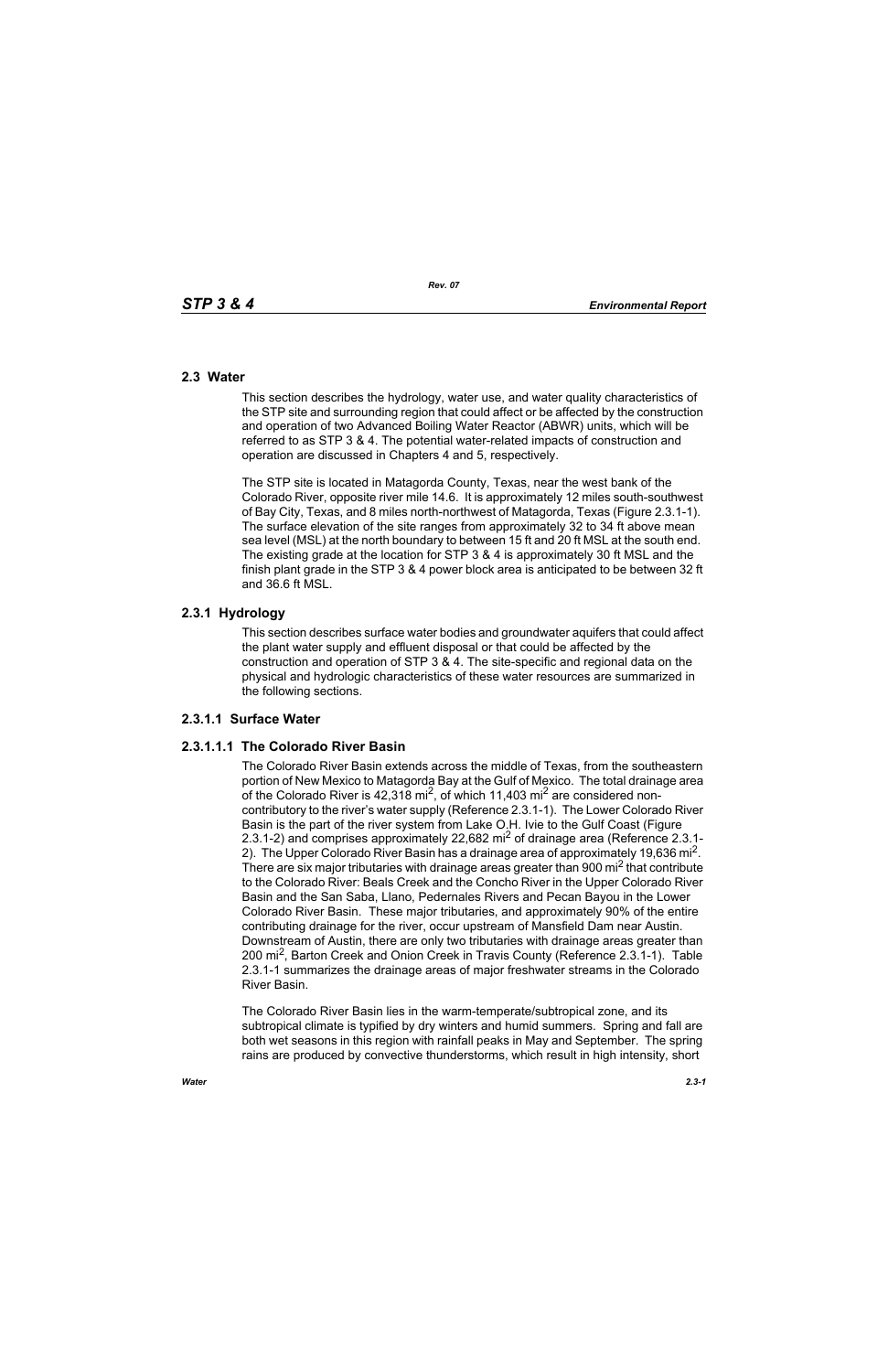duration precipitation events with rapid runoff. The fall rains are primarily governed by tropical storms and hurricanes that originate in the Caribbean Sea or the Gulf of Mexico. These rains pose flooding risks to the Gulf Coast from Louisiana to Mexico. The spatial rainfall distribution in this region varies from an annual amount of 44 inches at the coast to 24 inches in the northwestern portion of the region (Reference 2.3.1-1). The Colorado River Basin is located in a semi-arid region, and its hydrologic characteristics are closely linked to the weather in this area, which has been described as a "continuous drought periodically interrupted by floods" (Reference 2.3.1-3).

Stream flow gauging data collected in the Colorado River since the early 1900s show that there has been a major drought in almost every decade of the twentieth century, with severe droughts occurring every 20 to 40 years. Major droughts in the basin cause stock ponds and small reservoirs to go dry and large reservoirs, such as Lake Travis, to significantly drop their storage levels, to as much as one third of their storage capacity. During the 30-year time period from 1941 to 1970, there were three major statewide droughts; from 1947 to 1948, from 1950 to 1957, and from 1960 to 1967. The most severe of these droughts occurred from 1950 to 1957, when 94% of the counties in the state were declared disaster areas (Reference 2.3.1-1).

A drought cycle is often followed by one or more flooding events. Due to very limited vegetative cover, rocky terrain, and steep channels, runoff in the Upper Colorado River Basin is high and rapid, producing fast moving and high-peak floods. The terrain in the Lower Colorado River Basin is flatter with greater vegetative cover and wider floodplains, which reduces the velocity of floods. The Hill Country watershed of the Lower Colorado River has been characterized as "Flash Flood Alley," meaning that the Lower Colorado River Basin is one of the regions that are most prone to flash flood damage. The susceptibility to flash flooding occurs because the thin soils and steep slopes in the Upper Colorado River Basin promote rapid runoff from the watershed during heavy rain events. Also, the large drainage area of the Hill Country watershed can contribute runoff from hundreds of miles away, transforming heavy rains into flood waters with destructive potential. More than 80 floods have been recorded in this region since the mid-1800s. During these events, water levels exceed the river flood stage and inundate dry lands. The most intense localized flash flood in the Lower Colorado region in recent history occurred in May 1981 in Austin (Reference 2.3.1-1).

Major reservoirs in the Colorado River Basin are summarized in Table 2.3.1-2 (Reference 2.3.1-4 sorted in order of descending storage capacity. The locations of some major dams are shown in Figure 2.3.1-3. Because of the high risk of flooding in the Lower Colorado River Basin, a system of dams and reservoirs has been developed along the river primarily to manage floodwaters, and to conserve and convey water supplies. The Lower Colorado River Authority (LCRA) operates six dams on the Lower Colorado River: Buchanan, Roy Inks, Alvin Wirtz, Max Starcke, Mansfield, and Tom Miller (Figure 2.3.1-4). These dams form the six Highland Lakes; Buchanan, Inks, LBJ, Marble Falls, Travis, and Austin (Reference 2.3.1-5).

Approximately 28 miles upstream from Austin is Mansfield Dam, which forms Lake Travis, the largest reservoir on the Colorado River. Mansfield Dam is the most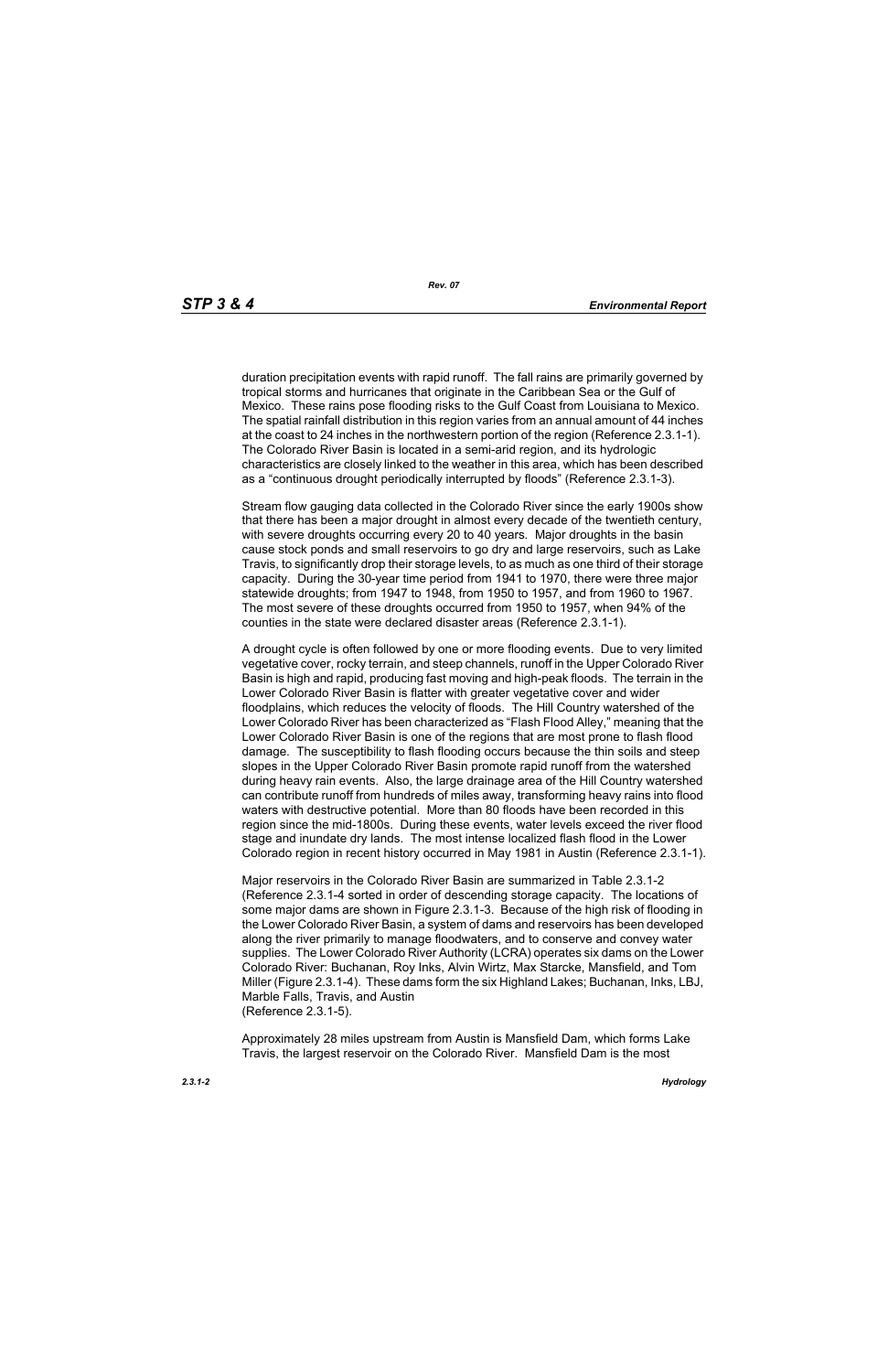downstream existing major control structure on the Colorado River. With the completion of the Simon Freese Dam in 1989, normal flows and flood flows in the Colorado River upstream of Mansfield Dam are regulated by a total of 27 major reservoirs, which includes Lake Travis, with Mansfield Dam providing most of the floodwater storage capacity and precludes short-duration flow fluctuation downstream.

The storage capacities of the remaining upstream reservoirs are relatively small compared to Lake Travis and Lake Buchanan formed by the Buchanan Dam, and are of lesser importance to flood control. Tom Miller Dam at Austin, downstream of Lake Travis, impounds a portion of the Colorado River known as Lake Austin, but because of the small storage capacity of its reservoir, it affords no major control of flood flows.

Lake Travis and Lake Buchanan also serve as water supply reservoirs. With a combined capacity of approximately 4.2 million acre-feet, they store water for communities, industry, and aquatic life along the river, and they supply irrigation water for the agricultural industry near the Gulf Coast.

The Lower Colorado River near the STP site has a relatively shallow gradient and broad floodplain. The average gradient of the river downstream of Austin varies from 1.0 ft/mile to 2.1 ft/mile. The main channel of the Colorado River has the capacity to contain flows ranging from a 6-year to a 21-year return interval from Austin to the Gulf of Mexico. Thus, in any given year there is a 5 to 16% chance that river flows will encroach upon the floodplains. The Lower Colorado River floodplain below Columbus varies from 4 to 8 miles in width with side slopes averaging between 0.009% and 0.028%. In this area, no discernible valley exists, and the floodwaters can spill over beyond the basin divide causing interbasin spillage. As mentioned above, the susceptibility of the Lower Colorado River area to the flash flooding results from regional weather patterns and its geographic proximity to the Gulf of Mexico, which induces very high intensity rainfalls frequently in the summer. Historically, the most severe floods often occurred in May to September as a result of high rainfall intensities (Reference 2.3.1-3), and the area of floodplain extends correspondingly. As the dry season approaches, some floodplains will shrink or even dry up completely.

Table 2.3.1-3 presents pertinent data for seven U.S. Geological Survey (USGS) maintained stream-flow gauge stations downstream of the Mansfield Dam, including location, drainage area, mean, maximum, and minimum average annual flow for the period of record. The locations of these gauges are shown on Figure 2.3.1-5 (Reference 2.3.1-6). The Bay City streamflow gauging station (Gauge 08162500) is the nearest to the STP site, being located approximately 16 miles upstream of the STP site, approximately 2.8 miles west of Bay City, at river mile 32.5 on the Colorado River. Records of water elevation at this station have been collected since the gauge was installed in April 1948. Based on the historical data for the water years 1948 to 2004, the maximum annual average stream flow at this station is 14,270 cubic feet per second (cfs), the minimum annual average flow is 375 cfs, and the mean annual average flow is approximately 2628 cfs.

In order to facilitate the evaluation of the water supply characteristics at the STP site, a number of flow data statistics are presented for the Colorado River at Bay City. Table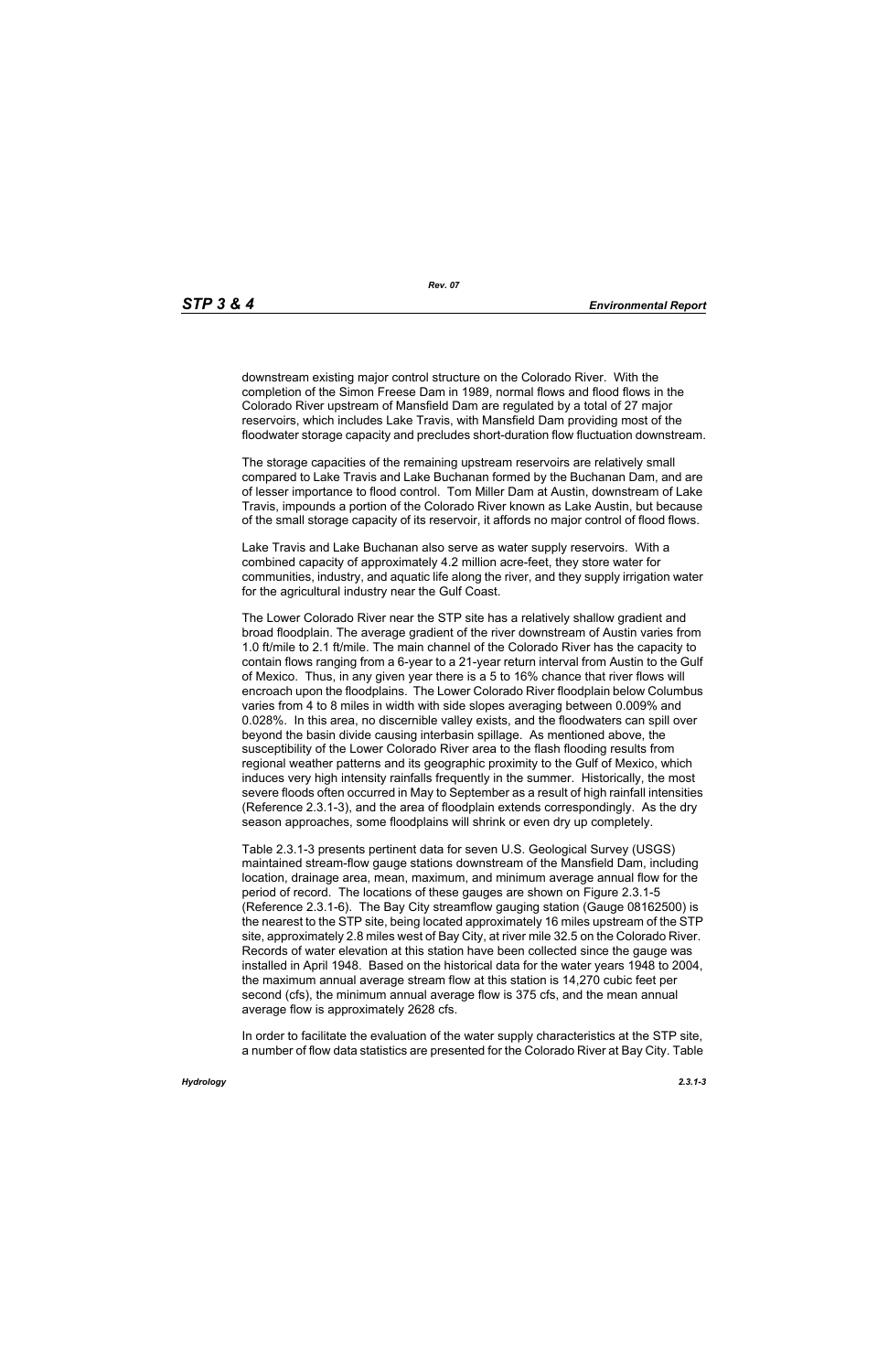2.3.1-4 presents the mean daily flow rate for each day of the May 1948 to September 2006 period of record (Reference 2.3.1-7). Table 2.3.1-5 presents the mean monthly flow rate for the same period of record (Reference 2.3.1-7). Table 2.3.1-6 gives the minimum daily flow and Table 2.3.1-7 gives the maximum daily flow for each month of the period of record.

Table 2.3.1-8 presents the flood frequency distribution for the Colorado River at Wharton for regulated conditions estimated in Reference 2.3.1-8, Chapter 4: "The basis for the regulated peak discharge frequency curves are the regulated daily flows for the period of record generated by a reservoir system regulation model that takes into account the current system of reservoirs, conservation pool demands and the flood control regulation rules" (Reference 2.3.1-9, Chapter 2, page 1).

Table 2.3.1-9 presents the minimum daily flow at Bay City for the years 1948 to 2006. Table 2.3.1-10 presents the 7-day minimum flow for the same period based on data from Reference 2.3.1-10. The minimum 7-day flow for the period 1948 to 2006 is approximately 0.5 cfs. The minimum daily and minimum 7-day low flows for the years 1948-2006 are also shown in Figure 2.3.1-6. Plotting the low flow data using the Weibull plotting position formula on normal distribution paper and fitting a straight line through the data, the 7-day low flow with a 10-year return period was estimated to be 4.3 cfs.

# **2.3.1.1.2 Local Hydrologic Features**

A major feature of the site is the Main Cooling Reservoir (MCR), which is formed by a 12.4-mile-long earthfill embankment constructed above the natural ground surface. The MCR was developed solely for the industrial use of dissipating heat from STP units as an engineered cooling pond. The MCR has a surface area of 7000 acres with a normal maximum operating level of El. 49 ft MSL (Reference 2.3.1-9). The MCR makeup water is withdrawn from the Colorado River adjacent to the site, and provides reservoir storage to account for dry periods during the year. A smaller separate cooling pond, referred to as the Essential Cooling Pond (ECP), serves as the Ultimate Heat Sink (UHS) for STP 1 & 2. The surface area of the ECP is 46 acres.

The MCR was originally sized for four nuclear units similar in size to the existing two units. Therefore, there will be no significant changes to the existing MCR due to the construction of new units, except the addition, on the north dike, of the STP 3 & 4 Circulating Water (CW) pump intake and the STP 3 & 4 outfall west of the existing STP 1 & 2 outfall. To maintain sufficient MCR water inventory to offset evaporation, seepage and blowdown, STP is entitled to divert 55% of the river flow in excess of 300 cfs at the Reservoir Makeup Pumping Facility (RMPF) as MCR makeup, with the annual flow diversion in any given year limited to 102,000 acre-ft (Reference 2.3.1-11). In the event of a repeat of the Lower Colorado River's Drought of Record (DOR) from 1947 to 1957, the LCRA would be required, by contract, to make available an additional 40,000 acre-ft per year of firm water. This firm water will be made available, without restriction on river flow, for MCR makeup when the water level in MCR is below 35 ft MSL. These arrangements are expected to be adequate to maintain sufficient water in the MCR for continuous operation of all four units. This assessment is also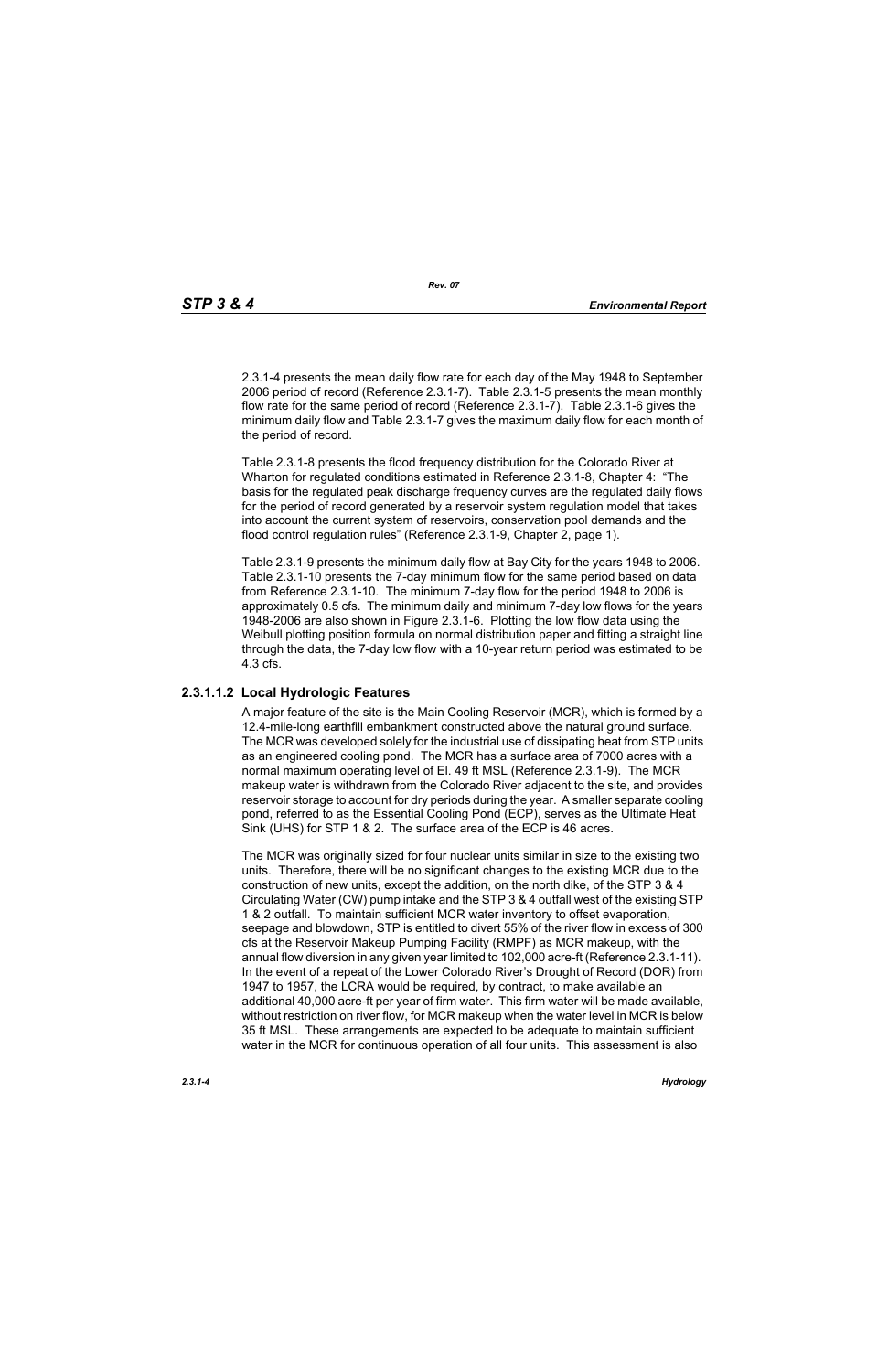supported by the water management plan for the Lower Colorado River (Reference 2.3.1-12).

A significant hydrologic feature near the STP site is Little Robbins Slough. It is an intermittent stream located 9 miles northwest of Matagorda in southwestern Matagorda County and runs south for 6.5 miles to the point where it joins Robbins Slough, a brackish marsh, which meanders for four more miles to the Gulf Intracoastal Waterway (GIWW). During the construction of the MCR for STP 1 & 2, the water course of Little Robbins Slough within the boundary of the STP site was relocated to a channel on the west side of the west embankment of the reservoir, and rejoined its natural course approximately one mile east of the southwest corner of the MCR.

The Design-Basis Flood (DBF) for STP 3 & 4 is based on the potential breach of the dike containing the MCR. The DBF elevation is 40.0 ft MSL.

# **2.3.1.1.2.1 Seepage from the MCR**

As discussed above, the existing 7000-acre MCR would provide cooling water for STP 3 & 4. The maximum operating level elevation of the MCR is 49 ft above MSL, imposing a hydraulic head of up to 20 ft above the reservoir floor. The capacity of the MCR at this elevation is approximately 202,600 acre-ft. The MCR embankment dike and associated features are designed to lower the hydraulic gradient across the embankment to the extent that the potentiometric levels of the soil layers in the site area stay below the ground surface. This is accomplished through the use of low permeability clay (compacted fill), relief wells, and sand drainage blankets. The relief well system consists of 770 wells that have been installed in the Upper Shallow Aquifer at the toe of the embankment around the reservoir to relieve excess hydrostatic pressure.

The purposes of MCR seepage controls provided by the relief wells are as follows (Reference 2.3.1-9):

- To minimize seepage through the embankment section and prevent detrimental discharge on downstream slopes.
- To minimize underseepage beneath the embankment and control its exit in order to prevent detrimental uplift and discharge at the downstream toe.
- To limit the maximum piezometric level at the relief well line to El. 27.0 MSL opposite the power block structures.

The 7000-acre MCR is unlined, allowing seepage of water from the MCR through the reservoir floor. This seepage acts as a local recharge source to the Shallow Aquifer at the site. During the design stage, total seepage from the MCR, based on a maximum operating water level of 49 feet above MSL, was estimated to be 3530 gpm, or approximately 5700 acre-ft/yr (Reference 2.3.1-9). Seepage discharge from the MCR has two flow paths: (a) part of the seepage is collected by the relief well system, which is installed in the sands of the Upper Shallow Aquifer, and is then discharged to surface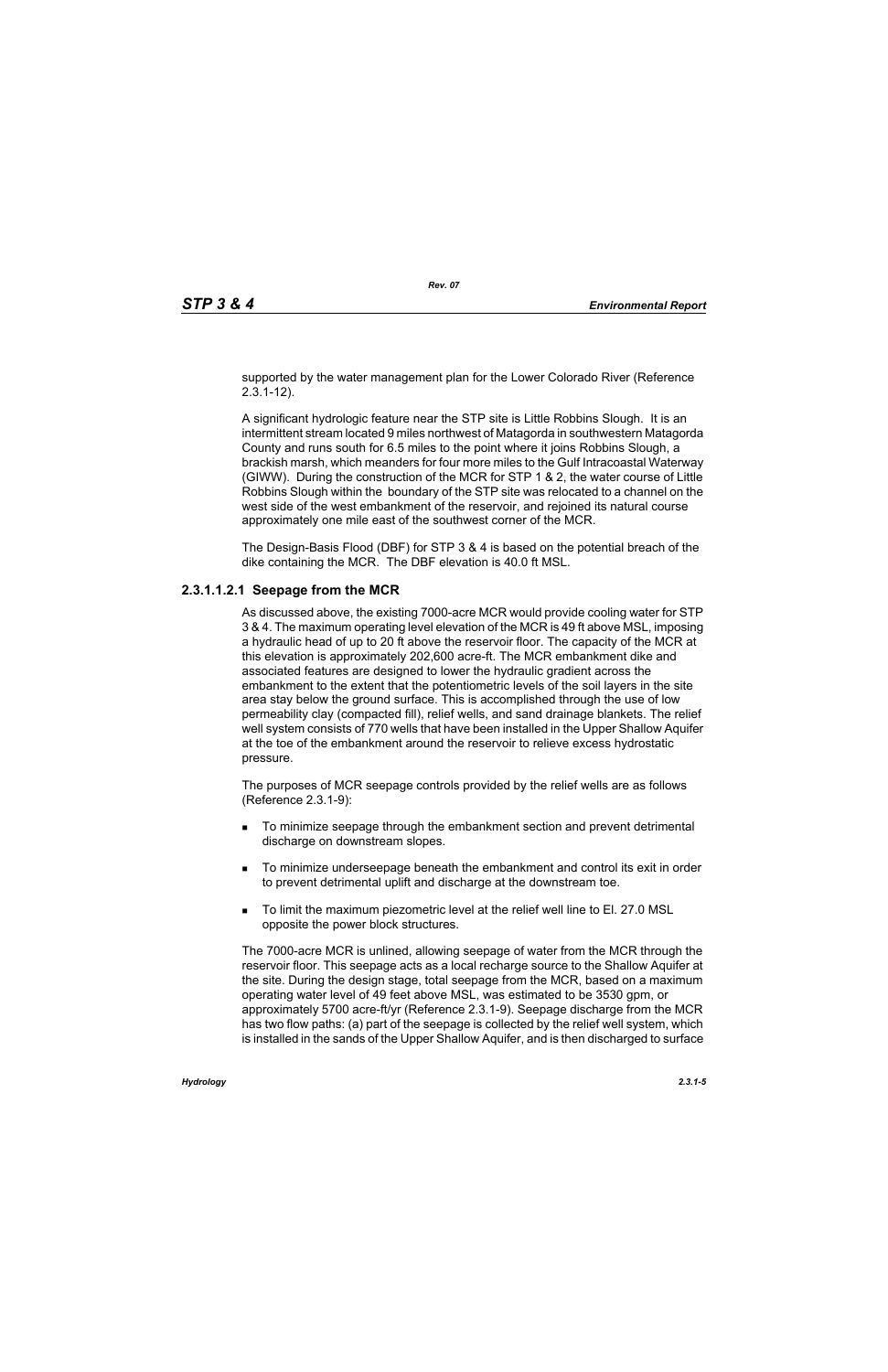waters; and (b) part of the seepage bypasses the relief wells and continues in the Upper Shallow Aquifer in a southeasterly direction to the Colorado River.

Approximately 68%, or 3850 acre-ft/yr, of the total expected MCR seepage would be discharged through the relief wells (Reference 2.3.1-9) and into surface waters. The distribution of relief well surface water discharge results in approximately 28% being returned to the Colorado River, 53% to Little Robbins Slough, 18% to the East Fork of Little Robbins Slough and <1% being returned to the West Branch of the Colorado River (Reference 2.3.1-42). These discharges were originally authorized under NPDES Permit No. TX0064947, and currently are authorized under TPDES Permit No. WQ0001908000.

# **2.3.1.1.3 Adjacent Drainage Basins**

To the west of the Lower Colorado River Basin is the Colorado-Lavaca River Basin, shown on Figure 2.3.1-7. This basin includes the Tres Palacios River, which is not tributary to either of those rivers. The Colorado-Lavaca River Basin drains into Tres Palacios Bay, northwest of Matagorda Bay. In the event of inter-basin spillage, flood waters from the Colorado River Basin flow into Caney Creek near Wharton, as in the case of the 1913 flood, into the San Bernard Coastal Basin on the east edge of the Colorado River Basin, or into the Colorado-Lavaca River Basin to the west.

# **2.3.1.1.4 Wetlands**

The STP site is located in the mid-coast region of the Gulf-Atlantic Coastal Flats, which are characterized by large bay and estuary systems supplied by freshwater inflow from rivers and covered with extensive coastal prairies inland (Figure 2.3.1-8, Reference 2.3.1-13). A study conducted by the Texas General Land Office determined that wetlands and aquatic habitats on Matagorda Island, Matagorda Peninsula, and Colorado River delta are dominated by estuarine emergent wetlands (salt and brackish marshes), which represent 67% of the vegetated wetland and aquatic classes in this area (Reference 2.3.1-14). Among other mapped classes, seagrass beds are most abundant, followed by tidal flats, Gulf beaches, palustrine marshes, and mangroves.

Wetlands in the vicinity of the STP site are mainly associated with the Colorado River and its tributaries. Wetlands within a 6 mile radius of the site are delineated on Figure 2.3.1-9. Wetland inventory data was provided by the U.S. Fish and Wildlife Service (Reference 2.3.1-15). Freshwater emergent wetlands have been identified as the predominant class in this region, encompassing an area of approximately 262 acres in a 6-mile radius from the STP site. Other wetland types found in this region include freshwater forested/shrub wetland and freshwater pond, which cover areas of 13 acres and 1 acre, respectively in the same radius from the site (See Section 2.4). Because wetlands near the site are primarily classified as freshwater types, the area of wetlands covered by water generally reduces in the dry season and expands in the wet season.

# **2.3.1.1.5 Erosion and Sedimentation**

Most of the sediment data for the Colorado River have been collected from two USGS daily suspended sediment stations; one near San Saba at river mile 474.3 and the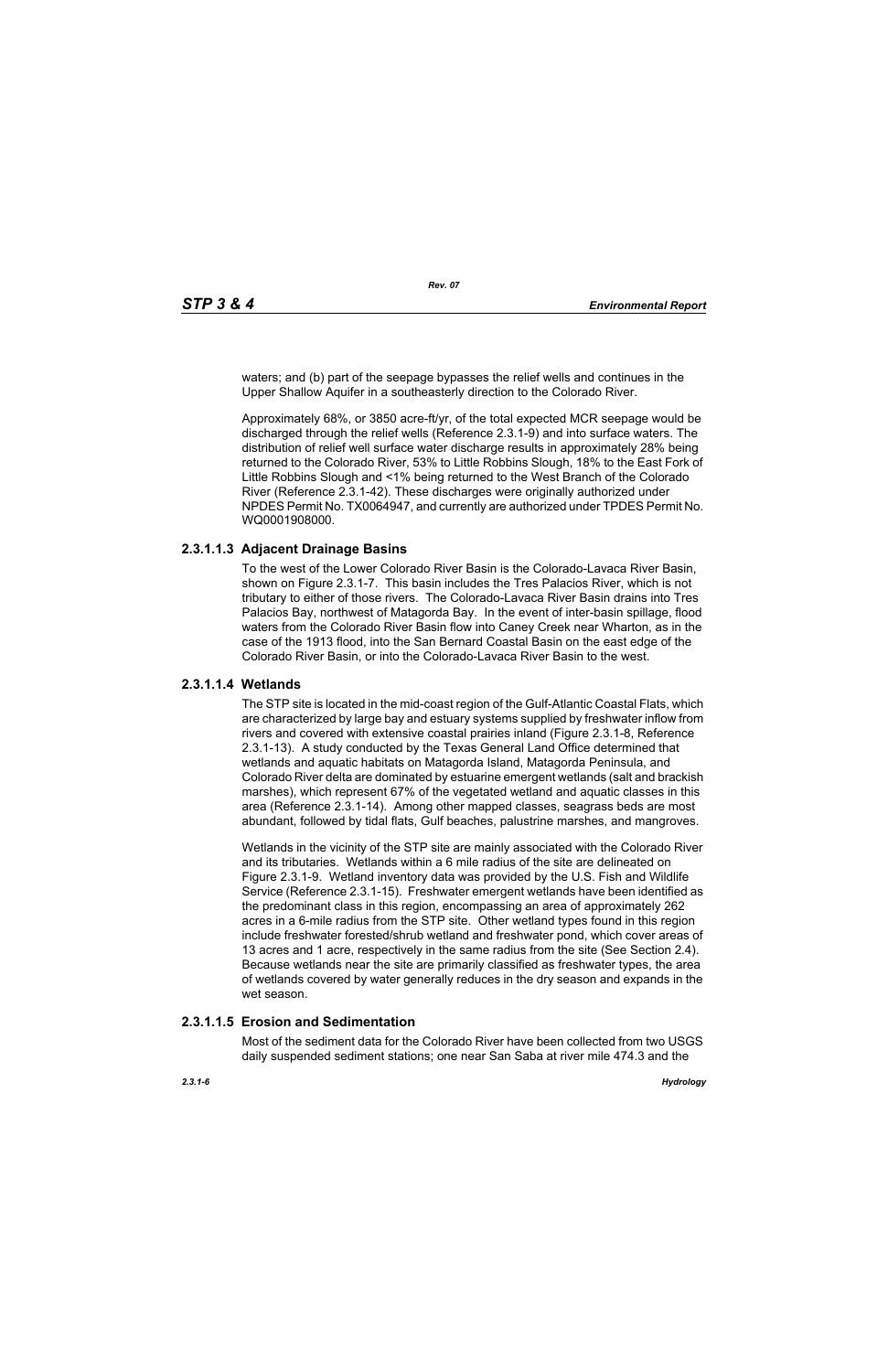other at the eastern edge of Columbus at river mile 135.1. Because the Columbus gauging station is the closest to the STP site, its sediment records were examined to characterize the suspended sediment loads for the Colorado River. Figure 2.3.1-10 shows in histogram form the annual sediment load based on data collected at this station from March 1957 to September 1973 (Reference 2.3.1-16). Each bar of the histogram is divided into the suspended load discharged in 1% of the year (3.65 days), 10% of the year (36.5 days), and the rest of the year. These frequencies are generated by ranking the sediment load for each day of the year. The data summarized in Figure 2.3.1-10 indicate that the annual sediment load at the Columbus gauging station has declined over time. This decline is likely associated with the creation of impoundments over the same period, which serve as sediment traps in the Colorado River Basin. The data also indicate that major fractions (80-90%) of the total sediment load in individual years are produced by infrequent large storms.

No bed load sediment transport measurements have been reported for any reach of the Colorado River and cannot be easily estimated as a fraction of the suspended load because the portion of sediment that moves as bed load varies widely between rivers and on the same river over time (Reference 2.3.1-17). However, to get an order of magnitude estimate, the globally averaged ratio of suspended load to bed load sediment flux for rivers of 9:1, reported in Reference 2.3.1-18 can be used.

# **2.3.1.1.6 Shore Regions**

The STP site is located 10.5 miles inland from Matagorda Bay and 16.9 miles inland from the Gulf of Mexico. It is approximately 75 miles from the Continental Shelf. The shoreline of Matagorda Peninsula along the Gulf of Mexico changes constantly, retreating landward or advancing seaward as the result of a combination of hydrologic and meteorological processes, climatic factors as well as engineering activities.

Matagorda Peninsula is a classic microtidal, wave-dominated coast with a mean diurnal tide range of approximately 2.1 ft. An evaluation of 20 years of data shows that the mean significant wave height near the Colorado River entrance is approximately 3.3 ft, with a variation of 1.3 ft during the year (Reference 2.3.1-19). This shore region is also greatly affected by waves generated by tropical storms and hurricanes.

The hydrologic features of the shore region are also altered by a series of engineering interventions. After the removal of a log jam on the Colorado River in 1929, a channel was dredged across the Matagorda Peninsula to allow the river to directly discharge to the Gulf of Mexico in 1936. In the 1990s, the U.S. Army Corps of Engineers (USACE) constructed jetties on each side of the river entrance and dredged an entrance channel. In 1993, USACE constructed a diversion channel that directs the flow of the Colorado River into East Matagorda Bay. The former river channel is now a navigation channel connected to the GIWW.

Studies conducted recently to calculate the average annual rate of shoreline changes show that the shoreline segment of Matagorda Peninsula 1.6 miles southwest of the Colorado River is retreating at a rate of 1.6 to 6.4 ft/yr (Reference 2.3.1-19). Up north toward the mouth of the Colorado River, the shoreline displays long-term advance, which is related to the sediment supplies from the river, sand bypassing across the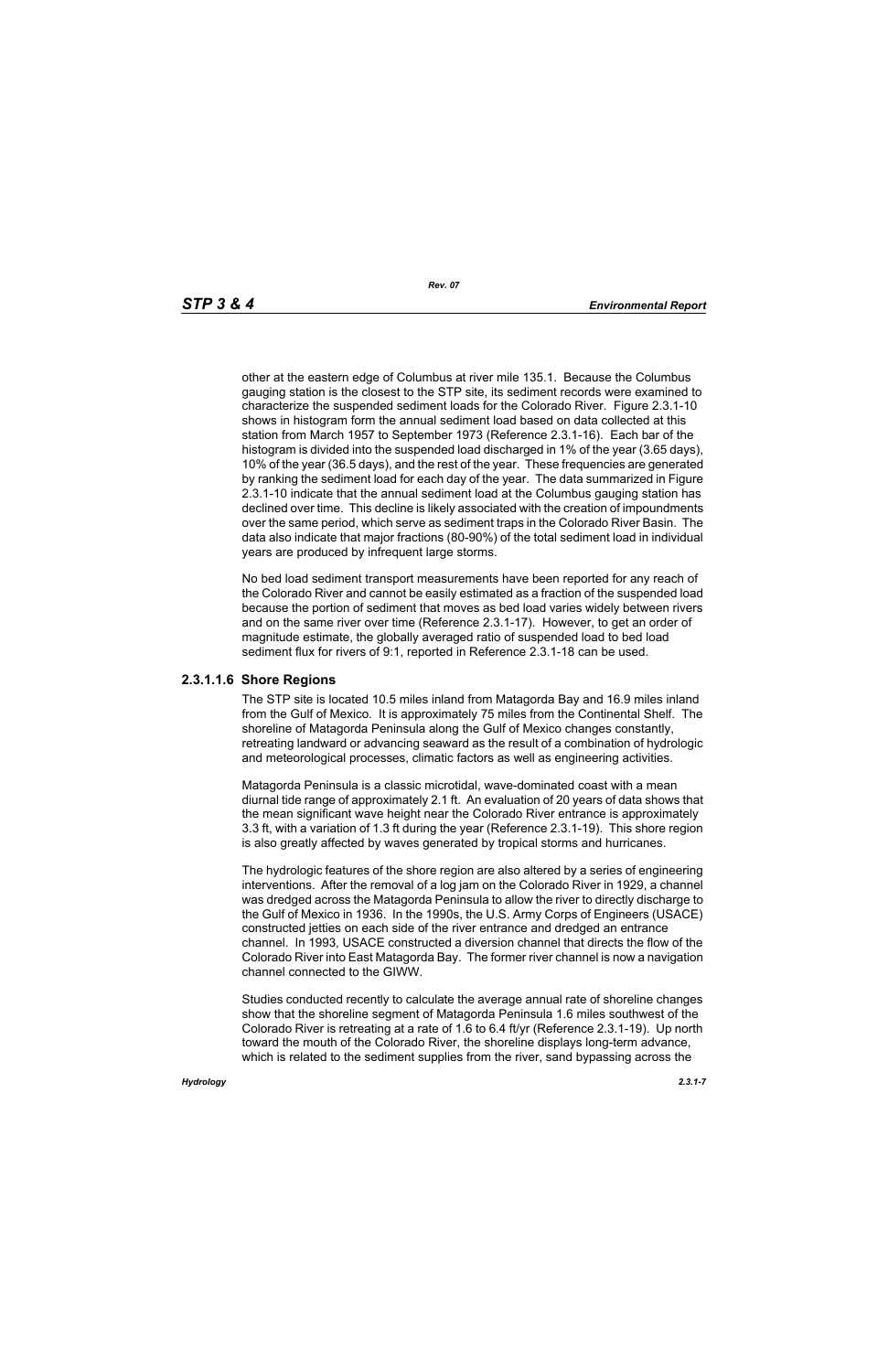entrance jetties, and wave sheltering by the jetties (Reference 2.3.1-19). The shoreline northeast of the Colorado River is relatively stable and shows slight longterm advance in an area 8 miles to the northeast of the river mouth (Reference 2.3.1- 19).

# **2.3.1.1.7 Hydrologic Characteristics of the Intake Structure Area**

STP 3 & 4 will use the MCR for normal plant cooling. The Colorado River is the source of water to make up water losses in the MCR due to evaporation and seepage. For this purpose, STP 3 & 4 will use the existing RMPF on the Colorado River.

Makeup water demands are described in Section 3.3, while the RMPF is discussed in Section 3.4. Based on the dimensions of the RMPF, the total length of the intake is 406 ft, and the depth below normal water surface elevation in front of the intake is 10 ft. The Figure 2.3.1-11 shows a cross section of the Colorado River channel near the RMPF. As can be seen in the figure, the bottom of the river channel is at elevation approximately -14 ft NAVD88. NAVD 88, North America Vertical Datum 88, is the new vertical (elevation) reference system adopted in North America. It is adjusted based on field work prior to 1929 as well as surveys as recent as 1988. Based on the makeup demands described in Section 3.3 and dimensions of the intake presented in Section 3.4, the average water velocity in front of the intake for maximum flow conditions (1200 cfs) would be approximately 0.3 ft/s considering a cross section of approximately 4060 ft<sup>2</sup>.

# **2.3.1.2 Groundwater Resources**

The regional and site-specific data on the physical and hydrologic characteristics of the groundwater resources are summarized in this section to provide the basic data for an evaluation of impacts on the aquifers of the area.

The STP site covers an area of approximately 12,220 acres and is located on the coastal plain of southeastern Texas in Matagorda County (Reference 2.3.1-9). The STP site lies approximately 10 mi north of Matagorda Bay. Nearby communities include Palacios, approximately 10 mi to the southwest, and Bay City, approximately 12 mi to the northeast (Figure 2.3.1-12). The closest major metropolitan center is Houston, approximately 90 mi to the northeast.

The 7000-acre MCR is the predominant feature at the STP site, as shown in Figure 2.3.1-13. The MCR is fully enclosed with a compacted earth embankment and encompasses most of the southern and central portions of the site. The existing STP 1 & 2 facilities are located just outside of the MCR northern embankment. Further north of the embankment and to the northwest of STP 1 & 2 is the proposed area for STP 3 & 4.

The STP site, in general, has less than 15 ft of natural relief in the 4.5 mi distance from the northern to southern boundary. The northern section is at an elevation of approximately 30 ft MSL. The southeastern section is at an elevation of approximately 15 ft above MSL. The Colorado River flows along the southeastern site boundary.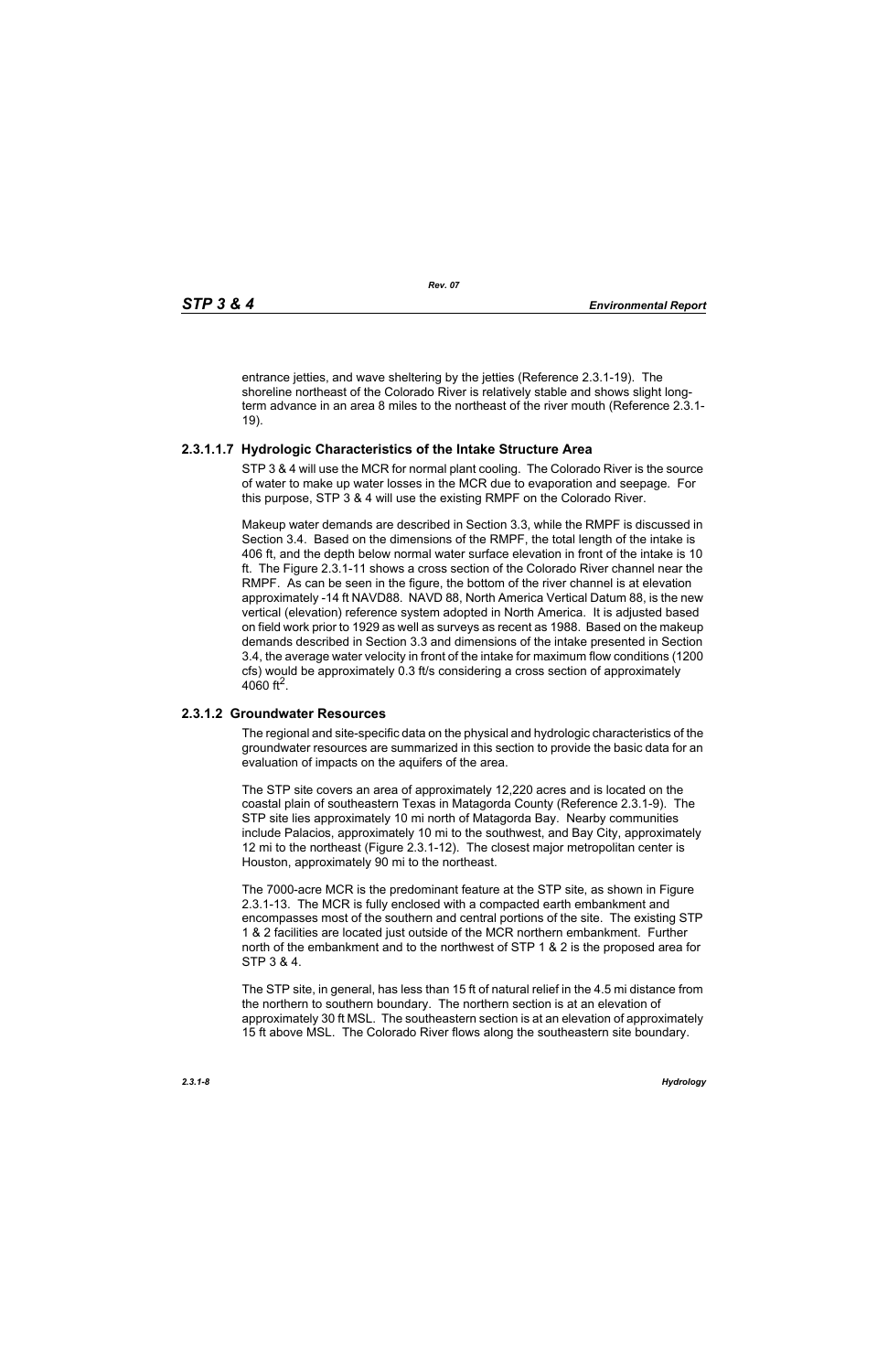There are also several unnamed drainages in the site boundaries, one of which feeds Kelly Lake.

# **2.3.1.2.1 Hydrogeologic Setting**

The STP site lies in the Gulf Coastal Plains physiographic province in the Coastal Prairies sub-province, which extends as a broad band parallel to the Texas Gulf Coast, as shown in Figure 2.3.1-14 (Reference 2.3.1-20). The Coastal Prairies sub-province is characterized by relatively flat topography with land elevation ranging from sea level along the coast to 300 ft above sea level along the northern and western boundaries. The geologic materials underlying the Coastal Prairies sub-province consist of deltaic deposits.

The STP site is underlain by a thick wedge of southeasterly dipping, sedimentary deposits of Holocene through Oligocene age. The site overlies what has been referred to as the Coastal Lowlands Aquifer System (Figure 2.3.1-15). This aquifer system contains numerous local aquifers in a thick sequence of mostly unconsolidated Coastal Plain sediments of alternating and interfingering beds of clay, silt, sand, and gravel. The sediments reach thicknesses of thousands of feet and contain groundwater that ranges from fresh to saline. Large amounts of groundwater are withdrawn from the aquifer system for municipal, industrial, and irrigation needs (Reference 2.3.1-21).

The lithology of the aquifer system reflects three depositional environments: continental (alluvial plain), transitional (delta, lagoon, and beach), and marine (continental shelf). The depositional basin thickens towards the Gulf of Mexico, resulting in a wedge-shaped configuration of hydrogeologic units. Numerous oscillations of ancient shorelines resulted in a complex, overlapping mixture of sand, silt, and clay (Reference 2.3.1-21).

As part of the USGS Regional Aquifer-System Analysis (RASA) program, the Coastal Lowlands Aquifer System was subdivided into five permeable zones and two confining units. The term "Gulf Coast Aquifer" is generally used in Texas to describe the Coastal Lowlands Aquifer System. A comparison of the USGS aquifer system nomenclature to that used in Texas is shown in Figure 2.3.1-16. A cross-sectional representation is shown in Figure 2.3.1-17 (Reference 2.3.1-21).

The Texas nomenclature is used to describe the Gulf Coast Aquifer beneath the site. The hydrogeologic units commonly used to describe the aquifer system (from shallow to deep) are as follows (Figure 2.3.1-16):

- **Chicot Aquifer**
- Evangeline Aquifer
- **Burkeville Confining Unit**
- Jasper Aquifer
- Catahoula Confining Unit (restricted to where present in the Jasper Aquifer)

*Hydrology 2.3.1-9*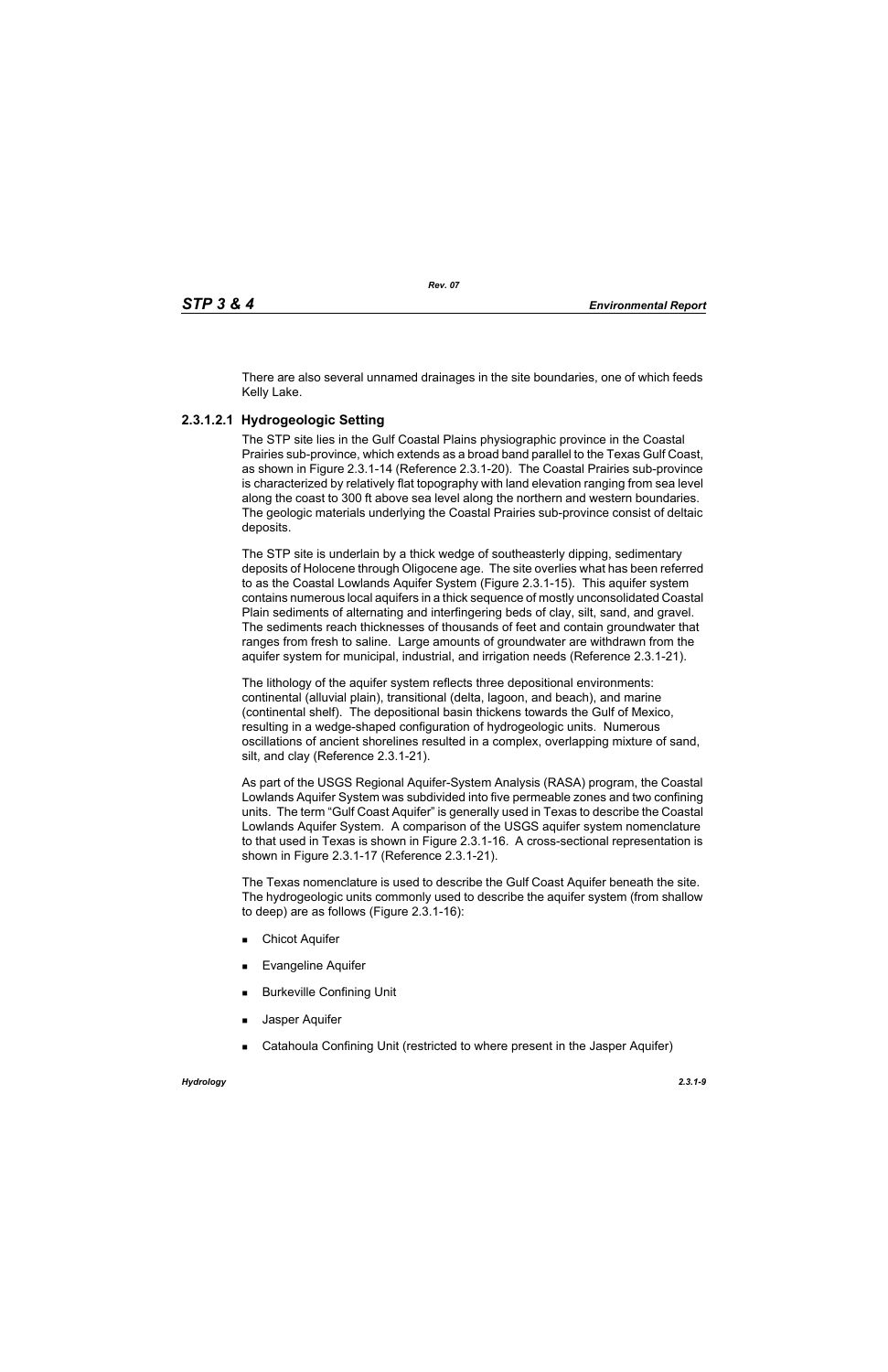■ Vicksburg-Jackson Confining Unit

The base of the Gulf Coast Aquifer is identified as either its contact with the top of the Vicksburg-Jackson Confining Unit or the approximate depth where groundwater has a total dissolved solids concentration of more than 10,000 milligrams per liter (mg/l). The aquifer system is recharged by the infiltration of precipitation that falls on aquifer outcrop areas in the northern and western portion of the province. Discharge occurs by evapotranspiration, loss of water to streams and rivers as base flow, upward leakage to shallow aquifers in low lying coastal areas or to the Gulf of Mexico, and pumping.

With the exception of the shallow zones in the vicinity of the outcrops, the water in the Gulf Coast Aquifer is under confined conditions. In the shallow zones, the specific yield for sandy deposits generally ranges between 10 and 30%. For the confined aquifer, the storage coefficient is estimated to range between 1 x  $10^{-4}$  and 1 x  $10^{-3}$ . The productivity of the aquifer system is directly related to the thickness of the sands in the aquifer system that contain freshwater. The aggregated sand thickness ranges from 0 ft at the up dip limit of the aquifer system to as much as 2000 ft in the east. Estimated values of transmissivity are reported to range from 5000 ft<sup>2</sup>/day to nearly 35,000 ft<sup>2</sup>/day (Reference 2.3.1-21).

The hydrogeologic conceptual model presented herein was developed from multiple conceptual hydrogeologic models that vary in scale and hydrostratigraphic framework. Consideration of the scale and framework were not mutual exclusive, but were intertwined during a series of steps designed to develop a tenable site hydrogeologic conceptual model. Four steps were involved in the development of the scaledependent conceptual models, and include:

- A regional "desktop" study based on published state, federal and other sources;
- A review of documentation addressing STP Units 1 & 2;
- A site-specific geotechnical, geologic, and hydrogeologic field study conducted for proposed Units 3 & 4; and
- An evaluation of site-specific data in conjunction with regional and local information.

The first step of site model conceptualization involved formulating an understanding of the hydrogeologic conditions in Southern Texas and Matagorda County by reviewing regional geologic and hydrogeologic information available from the USGS and Texas. Research indicates that the USGS and the State of Texas developed separate regional hydrogeologic conceptual models to describe the Coastal Lowlands Aquifer System, with the Texas model being the more widely used. Although nomenclature between the two conceptual models varies significantly, the frameworks are largely comparable (Table 2.3.1-16).

The second step involved a review of documentation addressing local hydrogeologic conditions, such as the STP Units 1 & 2 UFSAR and the Annual Environmental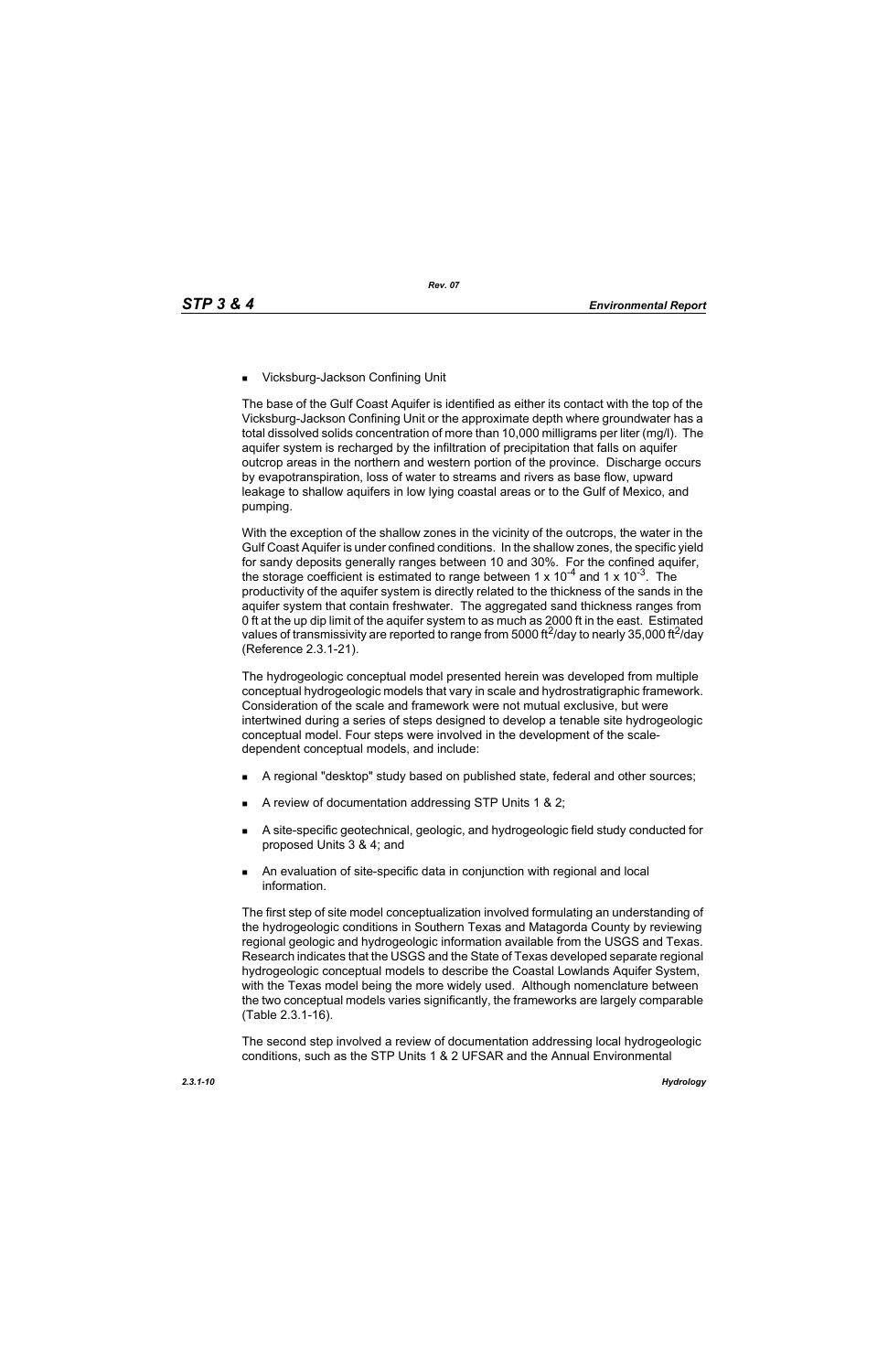Operating Report, to resolve the temporal and localized unknowns. Incorporating the conceptual site model with regional concepts, the Chicot aquifer was subdivided into two distinct confined aquifers - the "Deep Aquifer" and the "Shallow Aquifer".

During the third step, a site-specific subsurface site investigation (SI) was implemented at the proposed Units 3 & 4 site area, concentrated within the STP northern site boundaries and the proposed Units 3 & 4 facility footprint.

The fourth step involved evaluation of the SI field data with the regional and local STP information. This included evaluation of:

- **regional & local groundwater movement;**
- vertical gradients between the aquifers;
- site-specific slug test results and local and regional pumping test results; and
- natural and manmade (i.e., MCR) impacts on water levels in the Shallow Aquifer.

From this effort, site-specific data was integrated with existing STP Units 1 & 2 information and regional information to formulate the conceptual site model described in the following section.

# **2.3.1.2.2 Regional Hydrogeologic Conceptual Model**

The STP site is located over the Gulf Coast Aquifer System, as shown on Figure 2.3.1- 18 (Reference 2.3.1-22). The boundary of the regional area surrounding the STP site is defined as the extent of Matagorda County. The principal aquifer used in Matagorda County is the Chicot Aquifer, which extends to a depth of greater than 1000 ft in the vicinity of the STP site, as shown on Figure 2.3.1-19. The Chicot Aquifer is the shallowest aquifer in the Gulf Coast Aquifer System, and it is comprised of Holocene alluvium in river valleys and the Pleistocene age Beaumont, Montgomery, and Bentley Formations, and the Willis Sand (Reference 2.3.1-23). Groundwater flow beneath Matagorda County is, in general, southeasterly from the recharge areas north and west of the county, to the Gulf of Mexico. Numerous river systems and creeks flow south and southeasterly through Matagorda County. River channel incisions can act as localized areas of recharge and discharge for the underlying aquifer system resulting in localized hydraulic sources and sinks.

The Chicot Aquifer geologic units used for groundwater supply in Matagorda County are the Beaumont Formation and the more localized Holocene alluvium that is associated with the Colorado River floodplain. The following sections describe the pertinent details of these units.

# **2.3.1.2.2.1 Beaumont Formation**

The Beaumont Formation consists of fine-grained mixtures of sand, silt, and clay deposited in alluvial and deltaic environments. In the upper portion of the Beaumont Formation, sands occur as sinuous bodies, representing laterally discontinuous channel deposits, while the clays and silts tend to be more laterally continuous,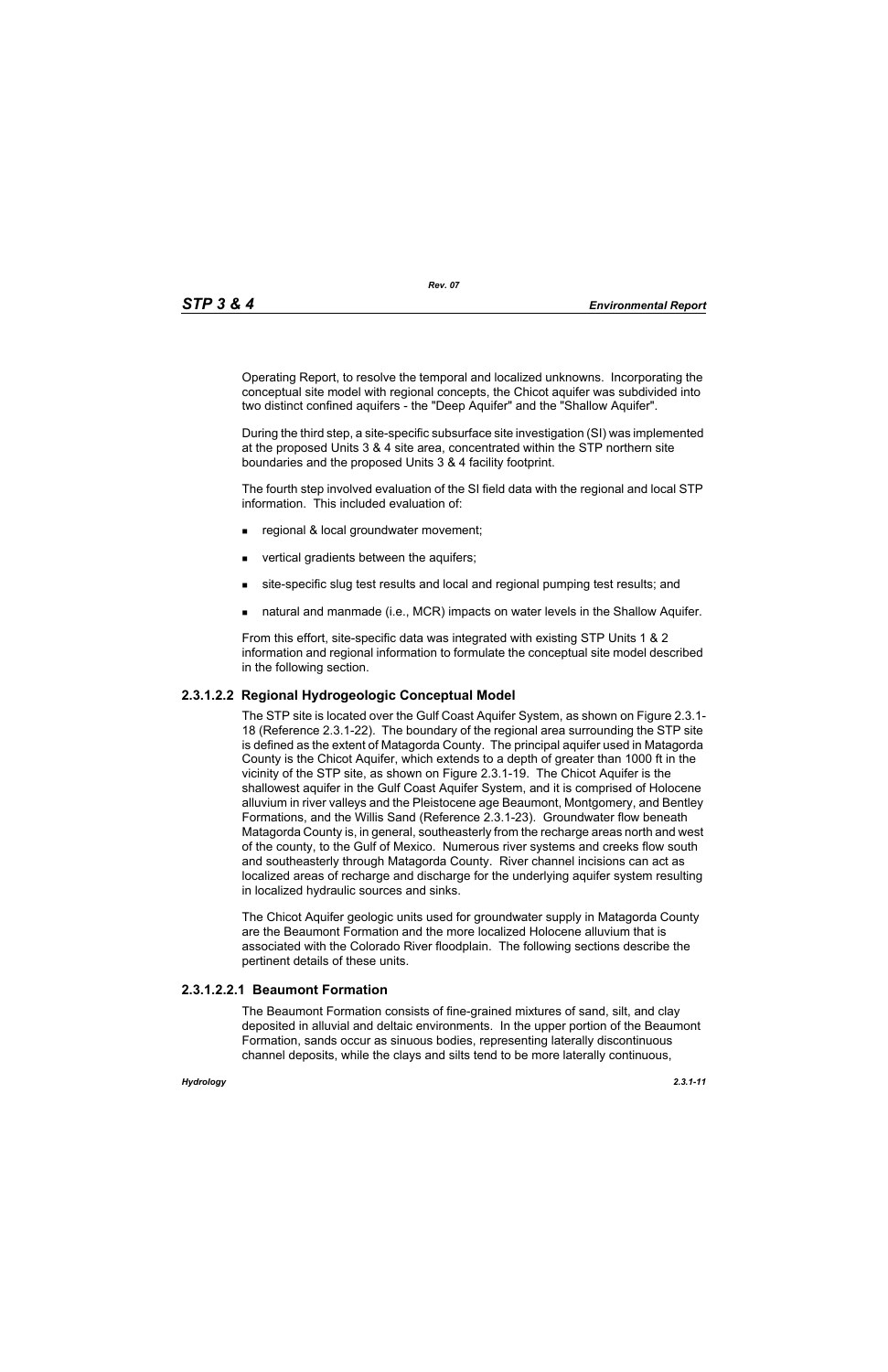representing their deposition as natural levees and flood deposits. The deeper portion of the unit, or the Deep Aquifer, is greater than 250 ft below ground surface in the vicinity of the STP site and has thicker and more continuous sands. This portion of the Beaumont Formation is the primary groundwater production zone for most of Matagorda County. Well yields in this interval are typically between 500 and 1500 gallons per minute (gpm), with yields of up to 3500 gpm reported (Reference 2.3.1-24). Groundwater occurs in this zone under confined conditions.

# **2.3.1.2.2.2 Holocene Alluvium**

Holocene alluvium of the Colorado River floodplain occurs in a relatively narrow band that parallels the river. The alluvial deposits are typically coarser-grained than the materials found in the Beaumont Formation. The alluvium consists of silt, clay, fine- to coarse-grained sand, and gravel along with wood debris and logs (Reference 2.3.1- 24). Because the alluvial materials are deposited in a channel incised into the Beaumont Formation, it is likely that the alluvium is in contact with shallow aquifer units in the Beaumont Formation.

The thickness of the alluvium influences the amount of groundwater that can be withdrawn for use. In the vicinity of the STP site, the alluvium is considered too thin to be a significant source of groundwater.

# **2.3.1.2.3 Local and Site Specific Hydrogeologic Conceptual Model**

The Beaumont Formation in the Chicot Aquifer (and to the lesser extent, the Holocene alluvium associated with the Colorado River floodplain) is the principal water-bearing unit used for groundwater supply in the vicinity of STP. The following sections describe the local and site specific characteristics of these water-bearing units, including groundwater sources and sinks. Discussions include groundwater flow directions and hydraulic gradients, temporal groundwater trends, aquifer properties, and hydrogeochemical characteristics.

# **2.3.1.2.3.1 Local Hydrogeologic Conditions**

The local hydrogeologic system is identified as the STP site area and includes areas of groundwater-surface water interactions within a few miles of the site. In this area, the Chicot Aquifer is divided into two aquifer units, the Shallow Aquifer and the Deep Aquifer. The base of the Shallow Aquifer is approximately 90 to 150 ft below ground surface. The Shallow Aquifer has limited production capability, and it is used for livestock watering and occasional domestic use. Potentiometric heads are generally within 15 ft of ground surface. The Deep Aquifer is the primary groundwater production zone and lies below depths of 250 to 300 ft. A zone of predominately clay materials, usually greater than 150 ft thick, separates the Shallow and Deep Aquifers (Reference 2.3.1-9).

Recharge to the Shallow Aquifer is considered to be within a few miles north of the STP site. Discharge is to the Colorado River alluvial material east of the site. Recharge to the Deep Aquifer is further north in Wharton County, where the aquifer outcrops. Discharge from the Deep Aquifer is to Matagorda Bay and the Colorado River estuary,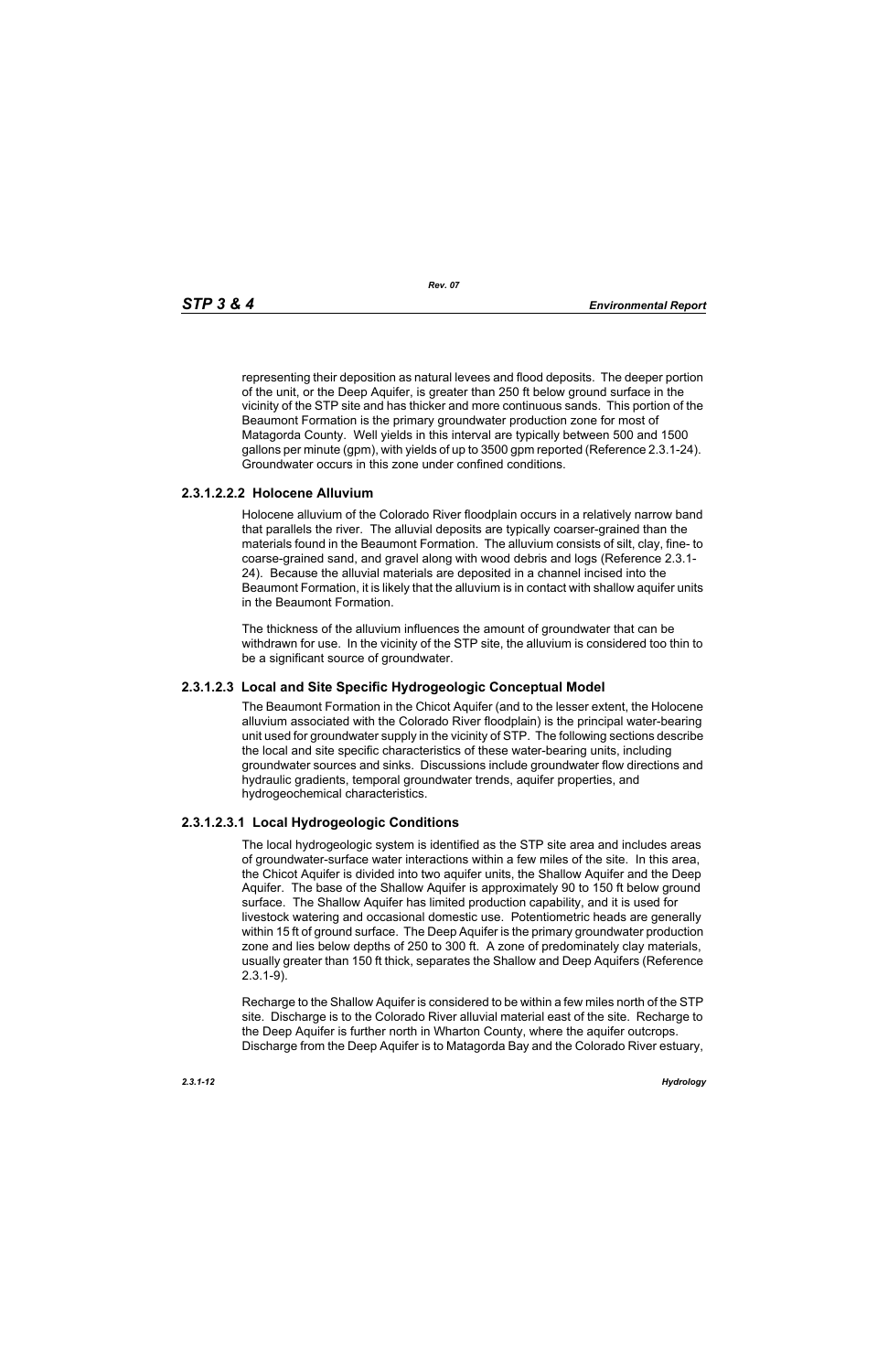approximately 5 mi southeast of the STP site. Shallow Aquifer groundwater quality is generally inferior to that of the Deep Aquifer.

The Shallow Aquifer has been subdivided into Upper and Lower zones. Both zones respond to pumping as confined or semi-confined aquifers with somewhat different potentiometric heads. The Upper Shallow Aquifer is comprised of interbedded sand layers to depths of approximately 50 ft below ground surface. The Lower Shallow Aquifer consists of interbedded sand layers between depths of approximately 50 to 150 ft below ground surface.

Aquifer pumping tests performed in the Shallow Aquifer at the site in support of STP 1 & 2 indicate well yields from 10 to 300 gpm. These tests also indicate a variable degree of hydraulic connection between the Upper Shallow Aquifer and Lower Shallow Aquifer (Reference 2.3.1-9).

# **2.3.1.2.3.2 Site Specific Hydrogeologic Conditions**

The STP 3 & 4 geotechnical and hydrogeological investigation provided information to depths of 600 ft below ground surface. Subsurface information was collected from more than 150 geotechnical borings and cone penetrometer tests (CPTs). A detailed description of the geotechnical subsurface investigation, including the locations of these borings and CPTs is provided in COLA Part 2.

Twenty-eight (28) groundwater observation wells were installed in the vicinity of STP 3 & 4 and completed in the Upper and Lower Shallow Aquifer between October and December 2006. An additional 26 wells were installed in July and August 2008 along the north perimeter of the MCR and the site boundary, and around Kelly Lake. The wells were located to supplement the existing STP site piezometer network in order to provide (a) an adequate distribution for determining groundwater flow directions and (b) hydraulic gradients in the vicinity of STP 3 & 4. Well pairs were installed at all but two locations to determine vertical hydraulic gradients. Field hydraulic conductivity tests (slug tests) were conducted in each observation well. Monthly water level measurements from the first 28 STP 3 & 4 groundwater observation wells were collected from December 2006 through December 2007. Measurements were conducted quarterly during 2008. The September and December 2008 quarterly measurement events are included from all 54 observation wells. Figure 2.3.1-20 shows the locations of observation wells and piezometers at the STP site.

The subsurface data collected in 2006, 2007 and 2008 as part of the STP 3 & 4 subsurface investigation confirmed the aquifer conditions described for STP 1 & 2. The top of the upper sand layer in the Upper Shallow Aquifer is encountered at approximately depth of about 15 to 30 ft below ground surface. The groundwater potentiometric level is approximately 5 to 10 ft below ground surface. The unit is comprised of sand and silty sand, approximately 15 to 20 ft thick.

Multiple sandy units separated by silts and clays define the Lower Shallow Aquifer. The groundwater potentiometric level for these sands intervals is approximately 10 to 15 ft below ground surface in the vicinity of STP 3 & 4.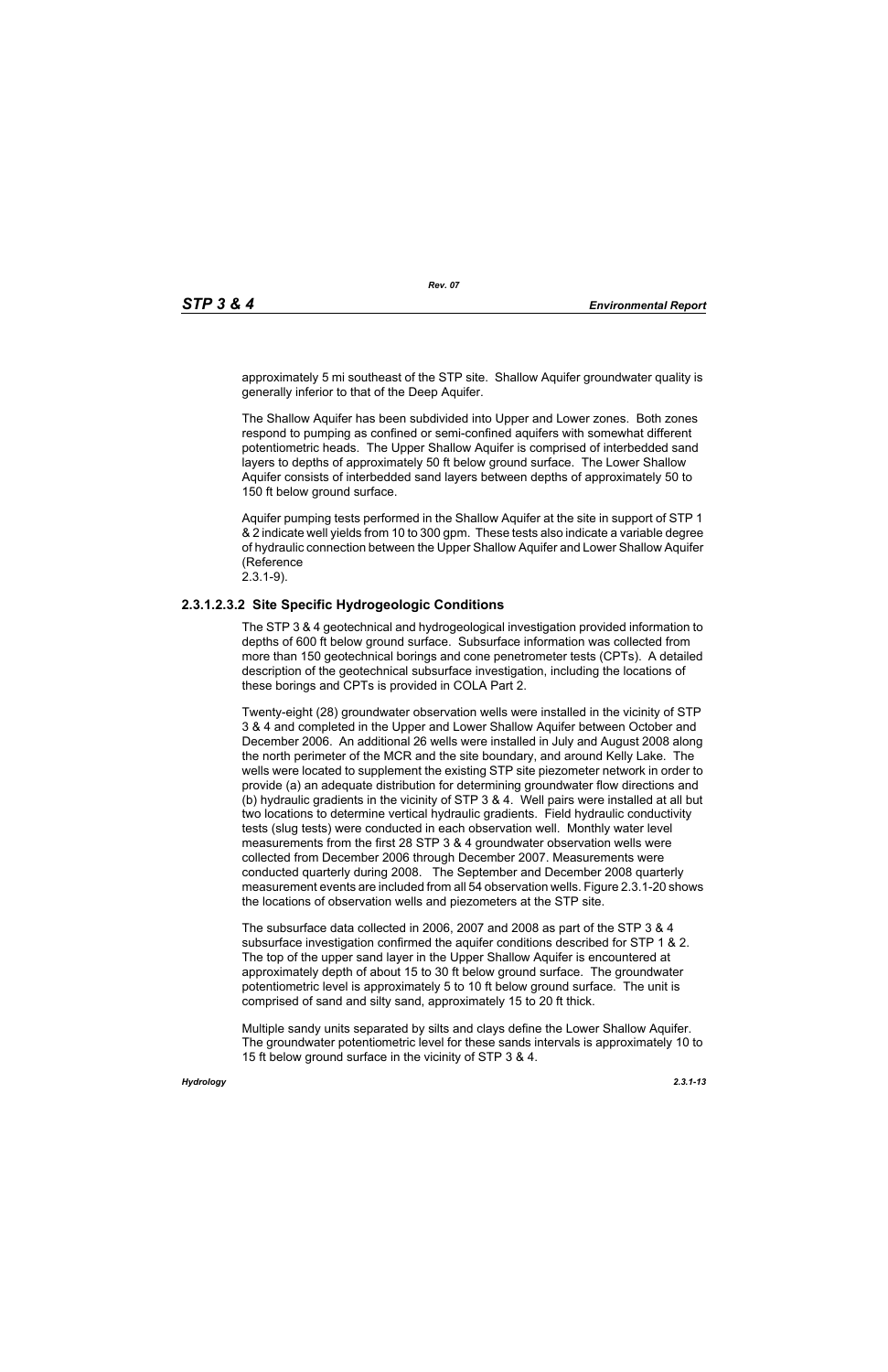# **2.3.1.2.3.3 Groundwater Sources and Sinks**

The natural regional flow pattern in the Beaumont Formation (Chicot Aquifer) is from recharge areas, where the sand layers outcrop at the surface, to discharge areas, which are either at the Gulf of Mexico or to the Colorado River Valley alluvium. The outcrop areas for the Beaumont Formation sands are in northern Matagorda County (Shallow Aquifer) and Wharton County (Deep Aquifer), to the north of Matagorda County. In the outcrop areas, precipitation falling on the ground surface can infiltrate directly into the sands and recharge the aquifer. Groundwater flow, in general, is towards the Gulf of Mexico. Superimposed on this generalized flow pattern is the influence of heavy pumping in the aquifer. Concentrated pumping areas can either alter or reverse the regional flow patterns.

The Holocene alluvium receives recharge from infiltration of precipitation and groundwater flow from the Shallow Aquifer in the Beaumont Formation. In the site area, flow paths in the alluvium are short due to the limited surface area. Discharge from the Holocene alluvium contributes to the base flow of the Colorado River. During certain times of the year the only sources of water to the Colorado River below Bay City are irrigation tail water releases and base flow created by seepage from the Holocene alluvium. Because there are no flow-gauging stations downstream of Bay City, the amount of base flow contributed by seepage is not known (Reference 2.3.1-24).

Groundwater from five production wells is currently used to support STP 1 & 2 plant operations. Water use from these wells includes: makeup water for the ECP, makeup of demineralized water, the potable and sanitary water system, and the plant fire protection system (Reference 2.3.1-25). The groundwater is pumped from the Deep Aquifer. Groundwater is projected to be the main source of makeup water for the STP 3 & 4 UHS, condensate makeup, radwaste and fire protection systems and the source of potable water for STP 3 & 4. The water level within the MCR will remain within the original design levels and therefore, large changes with the MCR seepage rate are not expected. Regional groundwater use trends and future plant groundwater demand projections are discussed in Subsection 2.3.1.2.4.

# **2.3.1.2.3.4 Groundwater Flow Directions and Subsurface Pathways**

A regional potentiometric surface map for the Deep Aquifer in Matagorda County in 1967 is presented on Figure 2.3.1-21 (Reference 2.3.1-24). Figure 2.3.1-22 presents a potentiometric surface map for the Gulf Coast Aquifer from data collected between 2001 and 2005 (Reference 2.3.1-26). Comparison of the figures suggests that the regional flow direction of northwest to southeast is represented on both figures with localized flow disturbances caused by pumping. Comparison of the figures also suggests that groundwater elevations have increased in some parts of Matagorda County. In 1967, groundwater elevations above mean sea level were primarily located in the northern portion of the county. In the 2001-2005 potentiometric surface map, groundwater elevations in both the northern and central portions of the county were above mean sea level. The hydraulic gradient in the STP site area is 0.0006 ft/ft for the 1967 potentiometric surface map and 0.0002 ft/ft for the 2001 to 2005 map. Regional potentiometric surface maps are not available for the Shallow Aquifer, due primarily to limited regional use of this aquifer.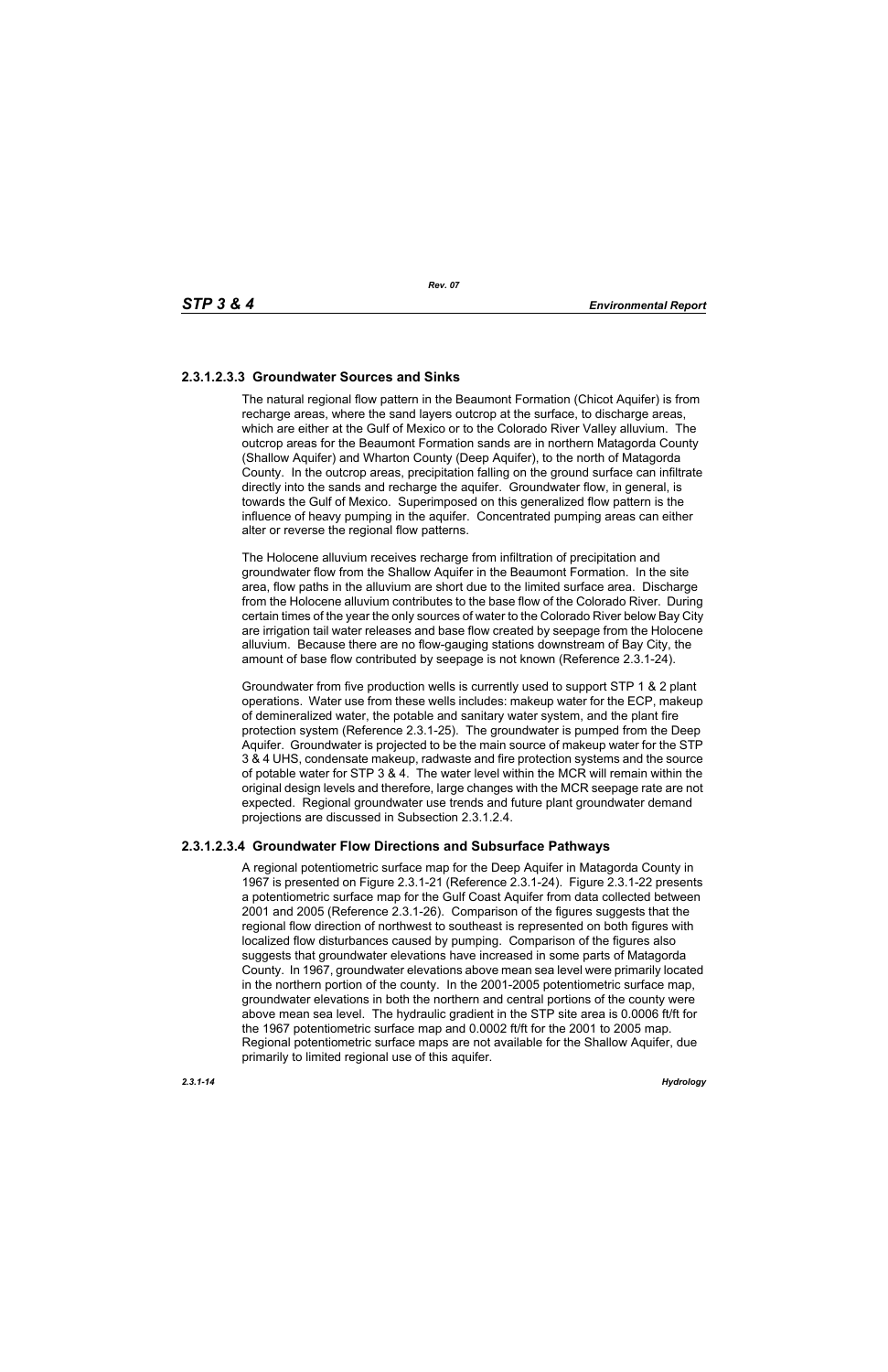The STP piezometer network, site groundwater level measurements from November 1, 2005 and May 1, 2006 were used to develop potentiometric surface maps for the Upper and Lower Shallow Aquifer Figure 2.3.1-23 and the Deep Aquifer Figure 2.3.1- 24. The Upper Shallow Aquifer groundwater flow direction in the vicinity of STP 3 & 4 is generally toward the southeast. There is also an apparent southerly flow direction along the west side of the MCR. This southerly flow direction may be a result of seepage from the MCR or the operation of the relief wells adjacent to the MCR dike. The groundwater flow direction in the vicinity of STP 3 & 4 in the Lower Shallow Aquifer is generally easterly. The Lower Shallow Aquifer flow direction turns southeasterly near the eastern edge of the STP site. Both the Upper and Lower Shallow Aquifer flow directions are consistent with flow toward the Holocene alluvium in the Colorado River floodplain. The groundwater flow directions and gradients are based on the water levels recorded in the observation wells and do not represent localized gradients between the eastern wells and the river. Localized conditions in the vicinity of the Colorado River could vary based on the flow and elevation of the river stage.

The potentiometric maps for the Deep Aquifer show the influence of onsite groundwater production, with most of the onsite groundwater flows toward the production wells. The onsite Deep Aquifer potentiometric surface suggests a reversal of the regional flow direction in the southern portion of the map, where flow is north towards the site pumping wells, rather than toward the southeast.

The potentiometric surface maps were used to estimate hydraulic gradients at the site. A flow line originating in the area of STP 3 & 4 was drawn on each map. The hydraulic gradient along these flow lines is estimated by dividing the head change along the flow line by the length of the flow line. The Upper Shallow Aquifer potentiometric surfaces indicate a hydraulic gradient of approximately 0.001 ft/ft. The Lower Shallow Aquifer potentiometric surface maps indicate a hydraulic gradient of approximately 0.0004 ft/ft. The Deep Aquifer has a hydraulic gradient between 0.0008 and 0.002 ft/ft. The hydraulic gradient in the Deep Aquifer adjacent to STP 3 & 4 appears to be influenced primarily by changes in pumping at Production Well 6 (Figures 2.3.1-20 and -24).

Monthly and quarterly groundwater level measurements have been collected from the Shallow Aquifer observation wells for the STP 3 & 4 subsurface investigation. The measurements are presented in Table 2.3.1-11. Well construction information is provided in Table 2.3.1-12. The measurements were used to prepare the potentiometric maps for February, April, June, September, and December of 2007, and March, June, September, and December 2008 (Figure 2.3.1-25). These maps indicate flow directions toward the southeast and southwest. The Upper Shallow Aquifer potentiometric surface map also shows seepage influence from the south, presumably from the MCR, and from the north, presumably from an irrigation water supply channel, the duck pond/marsh, or another source located to the north of Observation Well OW-954U. The potentiometric surface maps indicate hydraulic gradients of approximately 0.0007 ft/ft to 0.002 ft/ft for the southeast flow component and 0.0005 ft/ft to 0.0008 ft/ft for the southwest flow component in the Upper Shallow Aquifer. The Lower Shallow Aquifer hydraulic gradient is approximately 0.0004 ft/ft to 0.0007 ft/ft.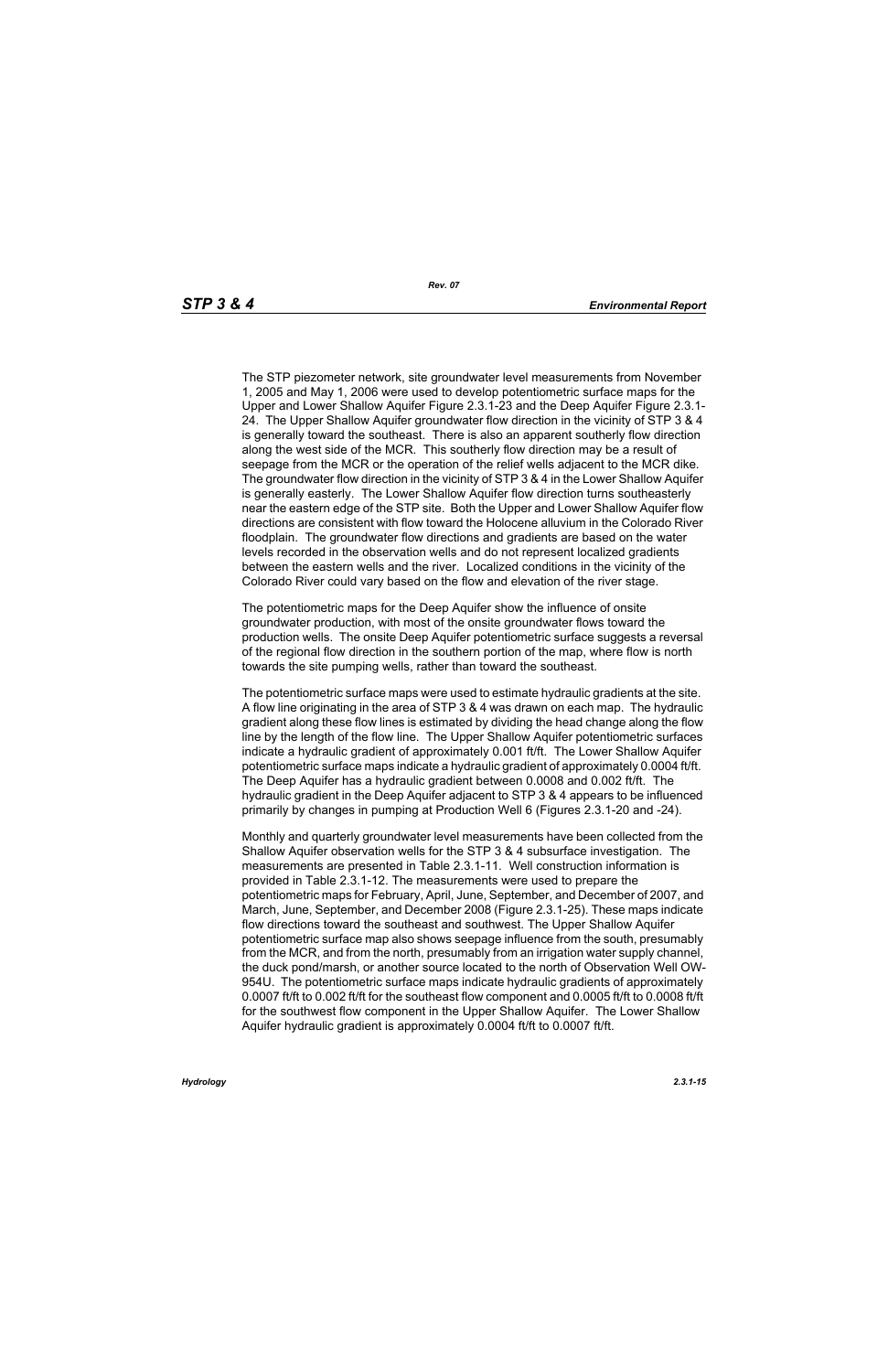As part of the subsurface investigation program, well pairs screened in the Upper and Lower zones of the Shallow Aquifer were installed. These well pairs were used to estimate the vertical hydraulic gradient in the Shallow Aquifer. The vertical flow path length is assumed to be from the midpoint elevation of the Upper zone observation well screen to the midpoint elevation of the Lower zone observation well screen. Figure 2.3.1-26 shows a generalized hydrogeologic section through the STP 3 & 4 area. This figure shows the relationship between the Upper and Lower Shallow Aquifer zones and the interconnection of sand layers in the Lower Shallow Aquifer zone. The head difference over the vertical flow path is the difference in water level elevations between the two paired wells. The hydraulic gradient is estimated by dividing the head difference by the length of the flow path. Table 2.3.1-13 presents the estimated vertical hydraulic gradients. All well pairs except observation well pair OW-959 U/L and OW-961 U/L during September 2008 indicate a downward flow potential between the Upper and Lower zones in the Shallow Aquifer. The estimated vertical hydraulic gradients range from approximately 0.02 ft/ft at well pair 0W-961U/L on December 15, 2008 to 0.29 ft/ft at well pair OW-929U/L on January 30, 2007 in a downward direction. The two upward gradients recorded on September 22, 2008 at well pair OW-959 U/L (0.004), located north of Kelly Lake, and OW-961 U/L (0.007), located south of Kelly Lake, were very slight compared to the range of documented downward vertical gradients at the site. This appears to have been a temporary, perhaps seasonal or weather-related occurrence, considering a downward gradient was recorded at these two locations in the next quarter. A third well pair (OW-960 U/L), located immediately west of Kelly Lake, exhibited no upward gradient during either the September 2008 or the December 2008 groundwater level measurement events.

# **2.3.1.2.3.5 Temporal Groundwater Trends and Variations**

The Texas Water Development Board (TWDB) has been collecting groundwater level data in Matagorda County since the 1940s (Reference 2.3.1-27). Two observation wells near the STP site were selected to prepare the regional hydrographs shown on Figure 2.3.1-27. These wells monitor two different intervals in the Deep Aquifer. Well 8015402 monitors the heavy pumping interval approximately 300 ft below ground surface. This well indicates that between 1957 and the early 1990s a significant drop in groundwater level occurred. Since the early 1990s, the groundwater level has been recovering and has nearly returned to the 1957 level. The second well, Well 8015301, monitors the deeper zone of the Deep Aquifer, corresponding to the production zone in the STP onsite wells. This well shows generally stable water levels over the period of record. Due to the limited groundwater development potential in the Shallow Aquifer, regional temporal measurements of water levels have not been collected.

Groundwater levels are monitored in the historical site observation wells (piezometers) as part of STP 1 & 2 operations. Selected observation wells in proximity to STP 3 & 4 were used to prepare hydrographs of the Shallow and Deep Aquifers, as shown in Figure 2.3.1-28. The monitoring data set selected extends from March 1995 through May 2006. Upper Shallow Aquifer Wells 603B and 601 are located to the west and east, respectively, of STP 3 & 4, and well 602A, which is located immediately north of STP 3. Well 603B shows some seasonal variability, on the order of 1 to 2 ft, while Well 601 shows little seasonal variability. Well 602A shows some seasonal variability, with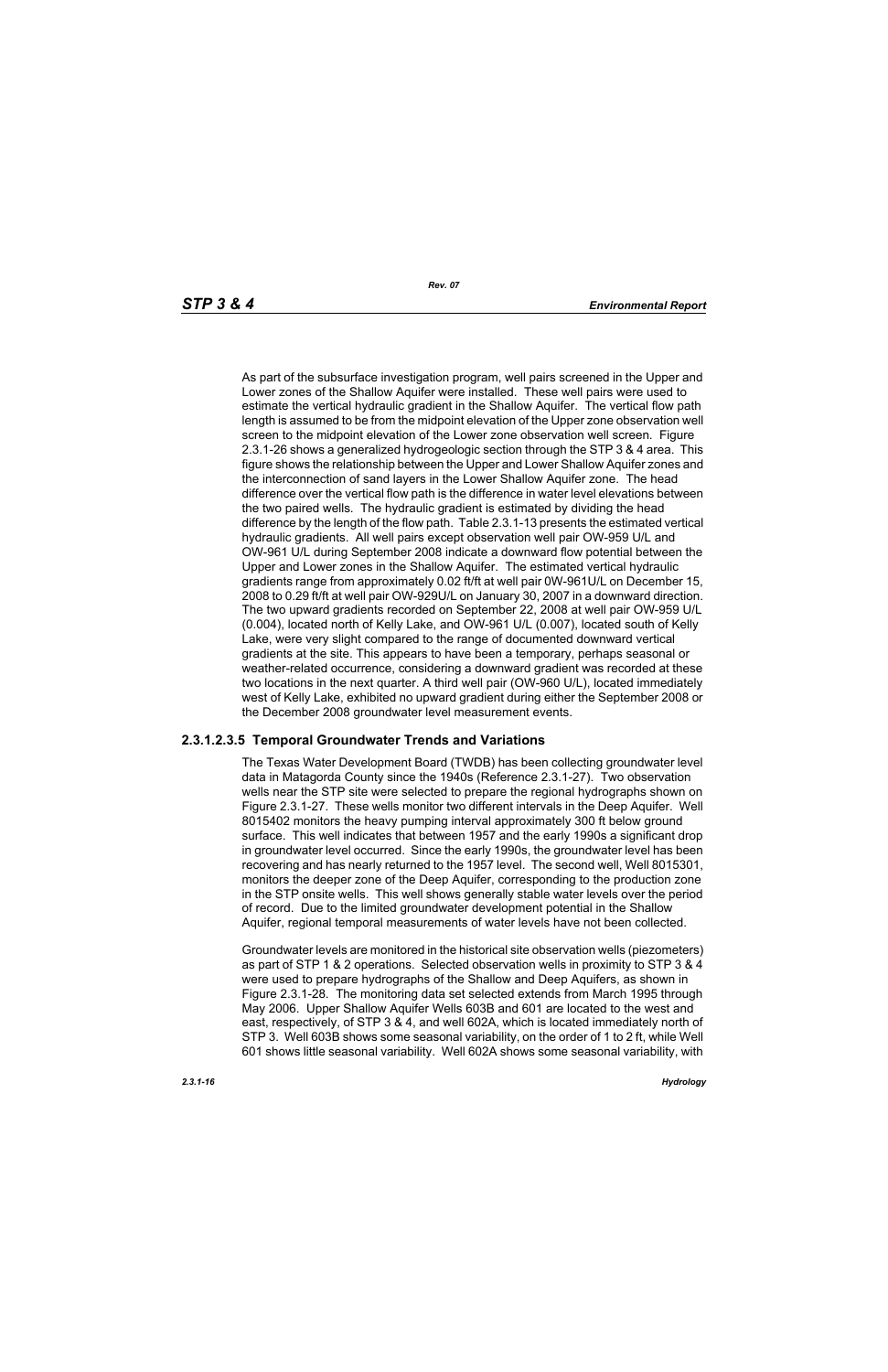*Rev. 07*

a peak groundwater elevation over the period of record of 25.8 ft MSL and with a long term variability of approximately 4 ft. Lower Shallow Aquifer wells 603A and 601A are located to the west and east, respectively, of STP 3 & 4. These wells show some seasonal variability, with an overall decreasing trend in groundwater elevation. The elevation difference between the two wells suggests that they may be screened in different sand units in the Lower zone.

Deep Aquifer wells 613 and 605 are located to the southwest and north, respectively, of STP 3 & 4. These wells show a notable increase in water level elevation between 1996 and 1998. Water levels in Well 613 show a slight declining trend between 2004 and 2006. Well 613 is located in the influence of STP Production Well 6.

The first 28 Shallow Aquifer observation wells installed as part of the STP 3 & 4 subsurface investigation program have been used for water level measurements since December of 2006, and the 13 additional well pairs installed in July and August 2008 were monitored during the third and fourth quarters of 2008. Three well series designations represent the following location areas:

- OW-300 series wells are located in the proposed STP 3 facility area
- OW-400 series wells are located in the proposed STP 4 facility area
- OW-900 series wells include all of the wells located outside of the power block areas

An "L" suffix on the well number indicates a Lower Shallow Aquifer well and a "U" suffix indicates an Upper Shallow Aquifer well.

Figure 2.3.1-29 presents the hydrographs for these wells (December 2006 through December 2008). The temporal variation is approximately 6 ft for the Upper Shallow Aquifer and approximately 4 ft for the Lower Shallow Aquifer wells. These hydrographs suggest short-term temporal variations in the Upper Shallow Aquifer on the order of 1 to 2 ft. The Upper Shallow Aquifer wells show consistently higher groundwater elevations than the adjacent Lower Shallow Aquifer wells. In the power block areas, groundwater is approximately 5 ft below ground surface. An anomalously high reading was obtained from observation wells OW-408U and OW-420U during August 2007. The water level in both aquifers across the power block area during this time exhibited similar trends with the exception of these two data points.

# **2.3.1.2.3.6 Hydrogeologic Properties**

The hydraulic properties of the aquifer materials at the STP site were evaluated using both field methods and laboratory analysis. Field parameters include transmissivity and storage coefficient measurements from historical aquifer pumping tests and hydraulic conductivity values determined from both historical aquifer pumping tests and the slug tests performed in December 2006 and in July and August of 2008 as part of the STP 3 & 4 subsurface investigation.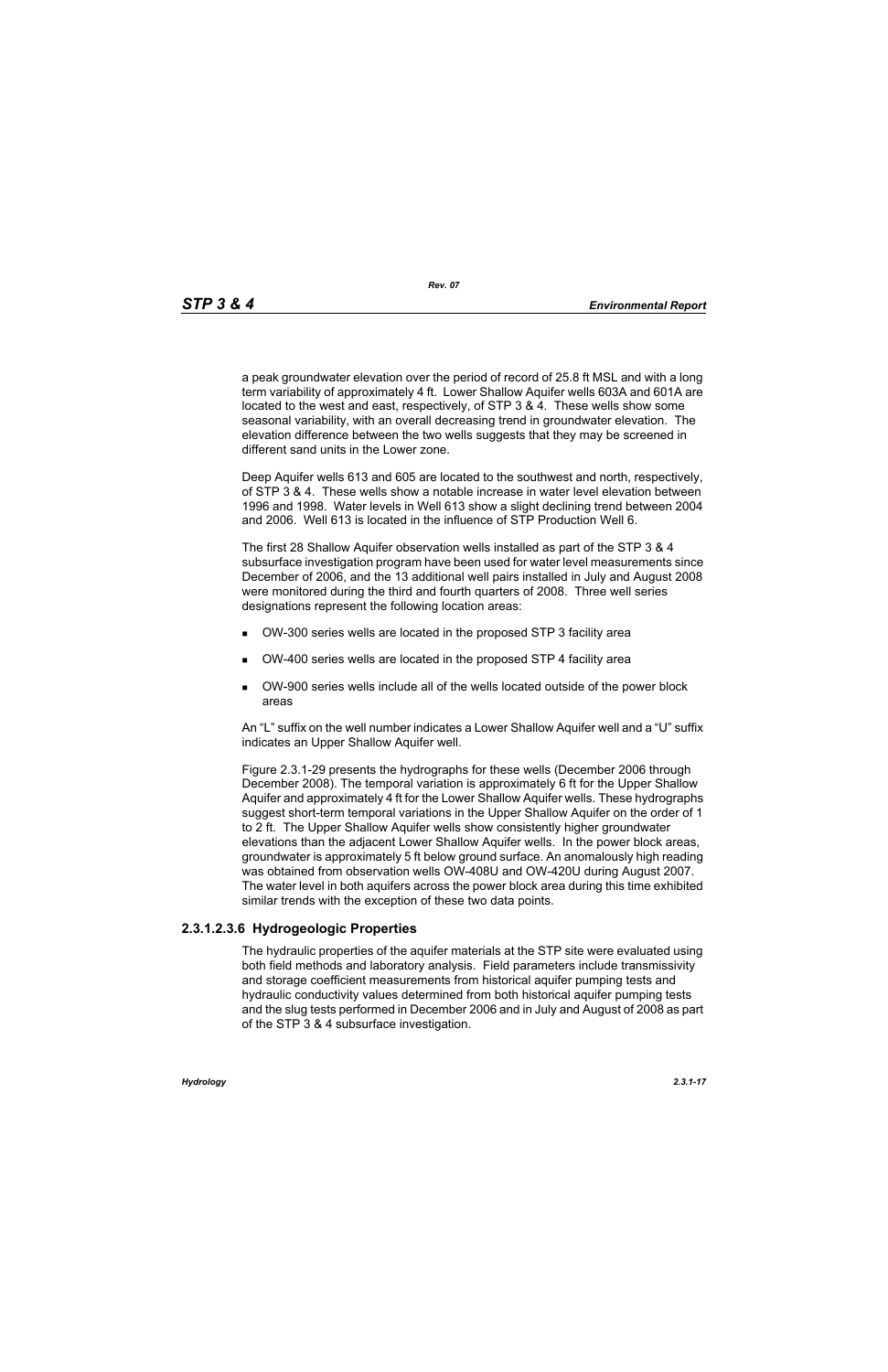The geotechnical parameters derived from laboratory testing include bulk density (or dry unit weight), porosity, effective porosity, and permeability from grain size. Regional and site-specific hydrogeochemical data is also presented.

#### **Vadose Zone**

Between 1951 and 1980, the average annual precipitation in the general area of STP was approximately 42 inches, and the corresponding average annual runoff was estimated as about 12 inches (Reference 2.3.1-21). The difference of approximately 30 inches is either evaporated, consumed by plants, or percolates into the vadose zone to recharge the shallow aquifers. Much of the water is returned to the atmosphere by evapotranspiration (Reference 2.3.1-21).

The vadose zone is considered to be relatively thin and limited at the site. The first saturated sand zone is encountered at a depth of approximately 20 ft below ground surface, and is classified as part of the Upper Shallow Aquifer. The aquifer zone exhibits semi-confined to confined conditions. The potentiometric head is under pressure, rising to within 5 ft to 10 ft of ground surface as measured in the onsite observation wells. The soils overlying the sand are generally described as clay.

From the geotechnical data listed in COLA Part 2, measured natural moisture contents from samples collected to a depth of 20 ft ranged from approximately 5% to 29%. The majority of the values ranged between 15% and 25%. Dry unit weights for the materials sampled ranged from approximately 92 pounds per cubic foot (pcf) to 115 pcf. Wet densities when measured, ranged from approximately 97 pcf to 133 pcf.

# **Aquifer Properties**

Regional aquifer properties have been collected by the TWDB (Reference 2.3.1-24). Data for the area in proximity to the STP site is presented on Table 2.3.1-14. Deep Aquifer transmissivity ranges from 10,500 to 195,300 gpd/ft (with one outlying value of 399,000 gpd/ft) and storage coefficient ranges from  $4.6 \times 10^{-5}$  to 1.4 x 10<sup>-3</sup>. Although several of the wells on the table have screened intervals that encompass the depth interval associated with the Shallow Aquifer at the STP site, the screened intervals also extend into the Deep Aquifer, thus the test results cannot be applied to the Shallow Aquifer. Historical aquifer pumping tests have been performed on the STP site at three of the Deep Aquifer production wells and four test wells in the Shallow Aquifer in support of STP 1 & 2. The results of these tests are summarized on Table 2.3.1-15. Transmissivity ranges from 1100 to 50,000 gpd/ft and the storage coefficient ranges from 2.2 x  $10^{-4}$  to 1.7 x  $10^{-3}$ .

Additionally, five short duration aquifer pumping tests (with 6 to 8 hour pumping period) were conducted in the Upper Shallow Aquifer in five MCR relief wells during the construction and filling of the MCR. These tests, due to their short duration and the boundary influences of MCR filling, were not presented or used in the groundwater evaluations because they do not provide representative properties of the Upper Shallow Aquifer.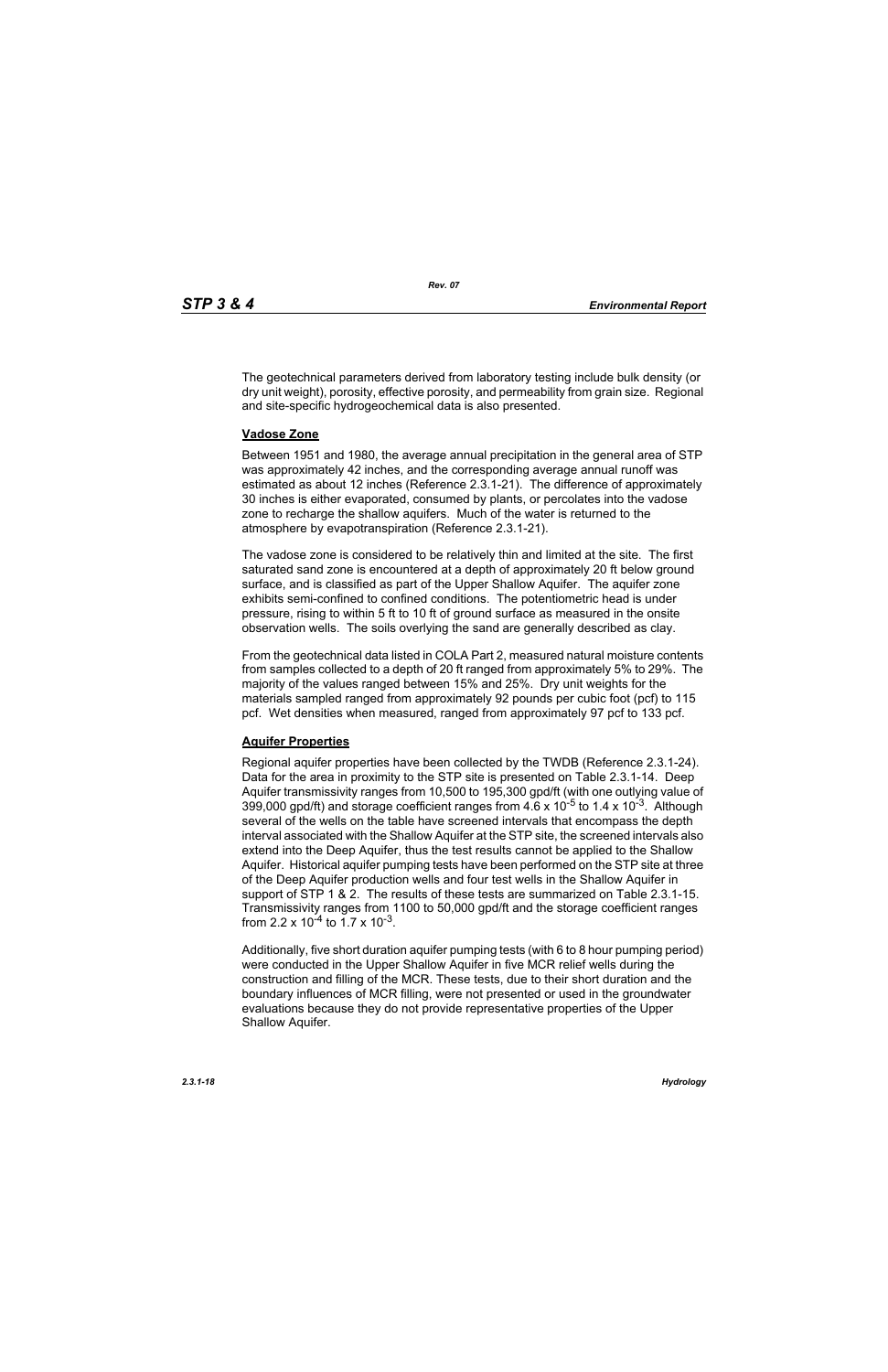Figure 2.3.1-30 presents a graphical comparison of regional and site-specific measurements using box and whisker plots. The box and whisker plot, also known as a boxplot, is a graphical representation of the data based on dividing the data set into quartiles. The data range of the solid portion of the box encompasses 50% of the data and the data range of each "whisker" contains 25% of the data. The ends of the "whiskers" represent the minimum and maximum values in the data set. Examination of the transmissivity plot indicates that the regional and STP Deep Aquifer values fall in the same data range, while the STP Shallow Aquifer data range falls below the regional range. This is caused by two Upper Shallow Aquifer tests that have transmissivity values of 1100 and 12,500 gpd/ft. The plot for storage coefficient indicates that the regional, STP Deep Aquifer, and STP Shallow Aquifer fall in the same data range. The Shallow Aquifer values fall in the upper portion of the regional range of data. This may be a result of aquitard leakage influencing the Shallow Aquifer tests.

Hydraulic conductivity can be determined from aquifer pumping tests by dividing the transmissivity by the saturated thickness. There is uncertainty associated with this method because assumptions are made regarding the amount of permeable material present in the screened interval of the test well. The pumping wells have screened intervals ranging from 16 ft to 819 ft in length, and the saturated thickness is apportioned across this screened interval (possibly underestimating the hydraulic conductivity for the more permeable sands units in the well screen intervals). Hydraulic conductivity values from the aquifer pumping tests are included in Tables 2.3.1-14 and 2.3.1-15.

Hydraulic conductivity can also be determined by the slug test method. This method measures the water level response in the test well to an instantaneous change in water level in the well. A disadvantage of this method is that it measures hydraulic conductivity only in the immediate vicinity of the test well. Generally, slug test results provide reasonable low-end values of the hydraulic conductivity of a given system. However, because the slug test requires minimal equipment and can be performed rapidly, slug tests can be performed in many wells, allowing a determination of spatial variability in hydraulic conductivity. Table 2.3.1-16 presents a summary of slug tests performed in observation wells installed as part of the STP 3 & 4 subsurface investigation. The test results indicate a range of hydraulic conductivity from 7 to 1,316 gpd/ft<sup>2</sup>.

The slug test results for the Upper and Lower zones of the Shallow Aquifer were contoured, as shown on Figure 2.3.1-31, to delineate spatial trends. The Upper Shallow Aquifer contour map indicates the area of highest measured hydraulic conductivity in the vicinity of STP 3. The surrounding measurements suggest these characteristics are localized to this area. The Lower Shallow Aquifer map indicates areas of higher hydraulic conductivity at and southeast of STP 3 & 4 and an isolated area south of Kelly Lake at observation well OW-961. This area corresponds to the area of higher groundwater elevation identified on the February 22, 2007 potentiometric surface map for the Lower Shallow Aquifer, as previously shown on Figure 2.3.1-25.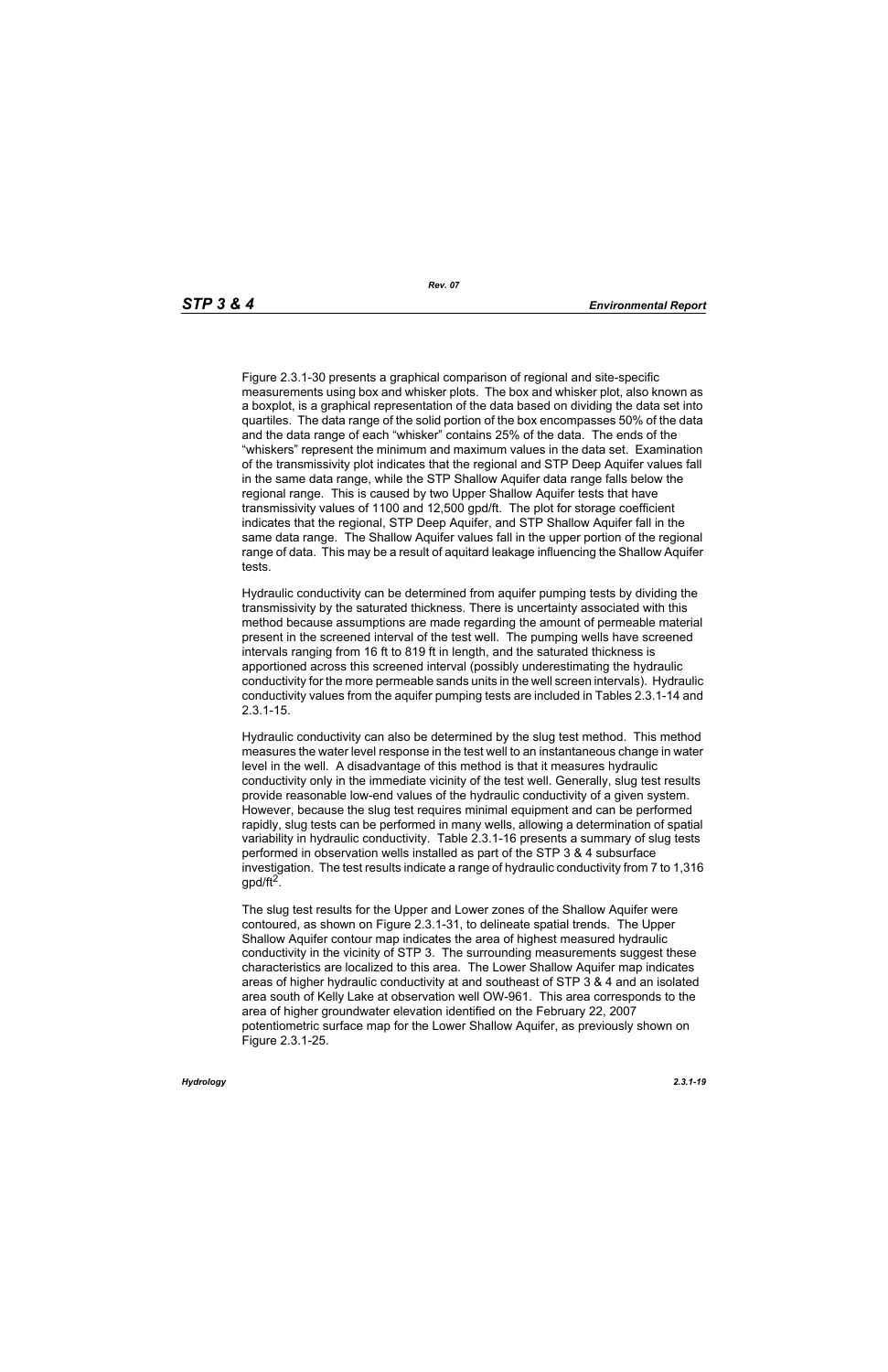Box and whisker plots comparing hydraulic conductivity from regional aquifer pumping tests, STP site aquifer pumping tests, STP site slug tests, and grain size data are shown on Figure 2.3.1-32. The grain size derived hydraulic conductivity is discussed in the next section. The plots indicate that regional aquifer pumping tests have the greatest range of hydraulic conductivity; however, the geometric means for the STP site aquifer pumping test derived hydraulic conductivity values and the slug test results are not significantly different (337 gpd/ft<sup>2</sup> versus 126 gpd/ft<sup>2</sup>).

#### **Geotechnical Properties**

The geotechnical investigation component of the STP 3 & 4 subsurface investigation program included the collection of soil samples for laboratory determination of soil properties. These tests are discussed in FSAR Section 2.5S. A summary of the test results are presented in Table 2.3.1-17. The results have been arranged to reflect the properties of the various hydrogeologic units present at the site. Basic soil properties were used to estimate the hydrogeologic properties of the materials such as porosity, effective porosity, and permeability. Bulk density values were measured by the laboratory, thus no further processing of the data was necessary.

Porosity is determined from a conversion of the void ratio to porosity. The effective porosity (or specific yield) is some fraction of porosity. In general terms, the effective porosity of sands or gravels approximates porosity, while the effective porosity of silts and clays is much less than their porosity. Figure 2.3.1-33 (from Reference 2.3.1-28) shows the relationship between porosity, specific yield, and specific retention for various median grain sizes and sorting conditions. Interpolating from this graph for median grain sizes in the Shallow Aquifer, and using the curve for average material, suggest that the specific yield is approximately 80% of the porosity of the Shallow Aquifer.

Permeability or hydraulic conductivity of sands can be estimated using the D10 grain size using the Hazen formula (Reference 2.3.1-29). This formula is based on empirical studies for the design of sand filters for drinking water. The formula was developed for use in well-sorted sand, and application to poorer-sorted materials would result in overprediction of permeability. Figure 2.3.1-32 included the grain size derived hydraulic conductivity with aquifer pumping test and slug test derived hydraulic conductivity. Comparison of the box plots suggests that the grain size derived hydraulic conductivity is within the range of the slug test hydraulic conductivity values but, is below that of the regional and STP aquifer pumping test values. Comparison of the geometric means indicates the grain size derived hydraulic conductivity is below the geometric means determined from the other cited sources of hydraulic conductivity.

The hydraulic conductivity of the clay materials was measured in the STP 1 & 2 subsurface investigation (Reference 2.3.1-9). Table 2.3.1-18 summarizes the results of these tests. The geometric mean hydraulic conductivity of the clay samples is 0.004  $p_0$  and/ft<sup>2</sup> (1.72 x 10<sup>-7</sup> cm/s). The clay samples were collected to a maximum depth of 39 ft below ground surface. The uniform depositional history and effects of consolidation and loading on clay hydraulic conductivity suggest that it would be a conservative assumption to apply these hydraulic conductivity values to deeper clays at the site.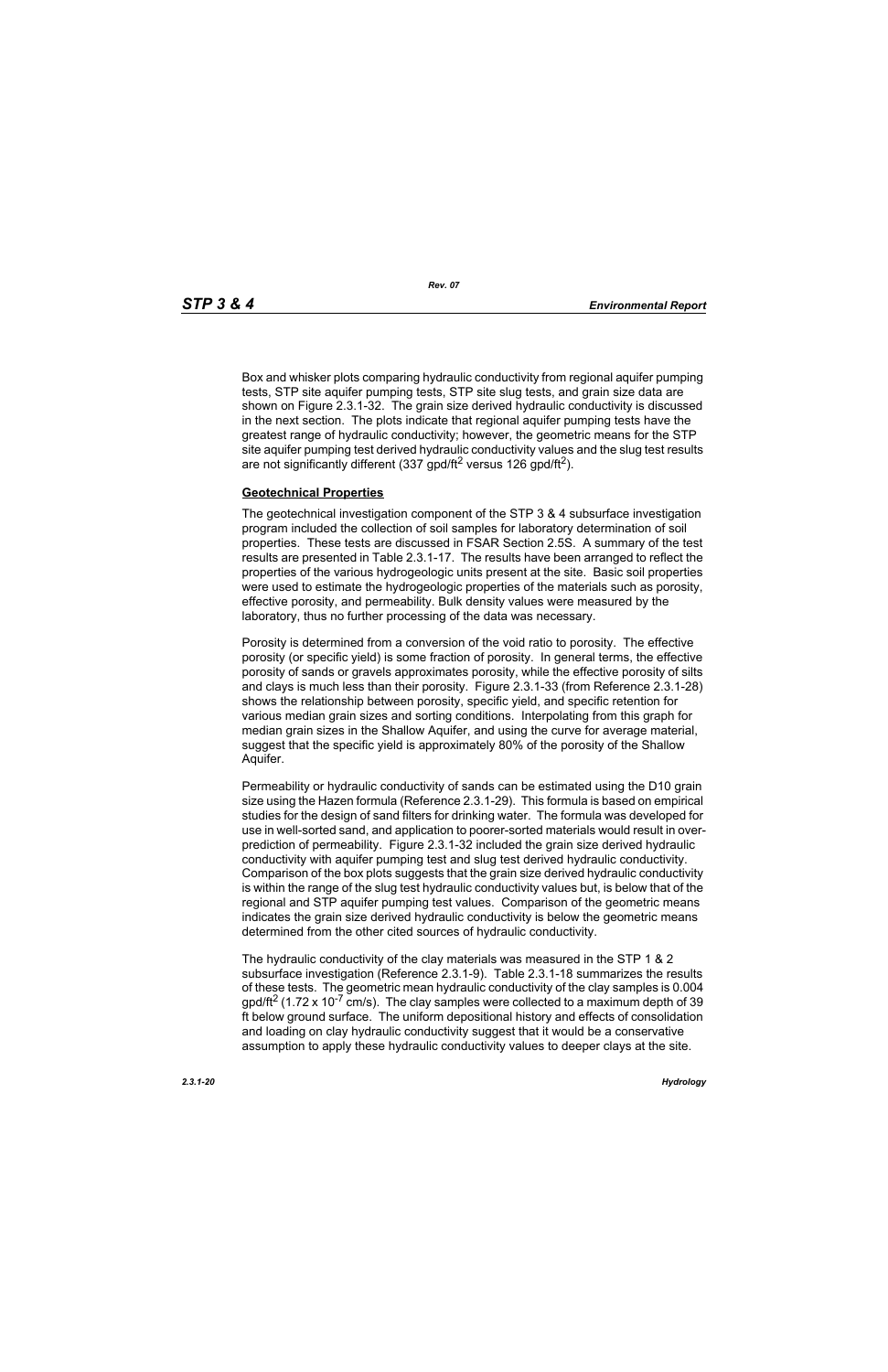# **Hydrogeochemical Characteristics**

Regional hydrogeochemical data were obtained from Reference 2.3.1-24 and are presented in Table 2.3.1-19. The data set includes 10 wells in the Deep Aquifer and seven wells in the Shallow Aquifer. The analytical data was compared to EPA Primary and Secondary Drinking Water Standards (Reference 2.3.1-30), and exceedances are identified on the table. The principal exceedances were for total dissolved solids and chloride (Secondary Drinking Water Standards). Examination of data suggests that the highest concentrations of total dissolved solids and chlorides are present in the Shallow Aquifer.

STP site-specific hydrogeochemical data are presented in Table 2.3.1-20, which includes seven samples from the Deep Aquifer and 23 samples from the Shallow Aquifer. The analytical data were also compared to EPA Primary and Secondary Drinking Water Standards and the exceedances are identified on the table. The principal exceedances were for total dissolved solids and chloride with the highest concentrations present in the Shallow Aquifer.

The hydrogeochemical data can also be used as an indicator of flow patterns in the groundwater system. Variations in chemical composition can be used to define hydrochemical facies in the groundwater system. The hydrochemical facies are classified by the dominant cations and anions in the groundwater sample. These facies can be shown graphically on a trilinear diagram (Reference 2.3.1-31). A trilinear diagram showing the regional and STP site-specific data is presented in Figure 2.3.1- 34. The predominant groundwater type for the Deep Aquifer regional groundwater data is a sodium bicarbonate type, while for the Shallow Aquifer regional data the groundwater type varies from a sodium bicarbonate type to a sodium chloride type. The predominant STP site-specific groundwater type in the Deep Aquifer is sodium bicarbonate, in the Upper Shallow Aquifer is sodium chloride, and in the Lower Shallow Aquifer is sodium bicarbonate. An exception to the Lower Shallow Aquifer hydrochemical facies pattern is observed at observation wells OW-332L and OW-930L, where the water type is sodium chloride. This facies change may indicate the proximity of a zone of vertical interconnection between the Upper and Lower Shallow Aquifers. This observation would be consistent with the findings of aquifer pumping test WW-4 that indicated a localized hydraulic connection between the Upper and Lower Shallow Aquifers (Reference 2.3.1-32). The conclusion that this is a localized connection is based on the absence of a hydraulic connection at the other three aquifer pumping test sites. The source of this interconnection may be either a natural feature, such as an incised channel or scour feature, or a man-made feature, such as an excavation backfilled with pervious material or a leaking well seal. The manmade sources of interconnection are less probable because the depth to the Lower Shallow Aquifer is on the order of 60 ft below ground surface, which would be below most site excavations, and leaky well seals also typically exhibit elevated pH associated with the impacts of cement grout, which is not observed at either of the wells.

# **Hydrogeologic Conceptual Model**

Figure 2.3.1-35 presents a simplified hydrostratigraphic section of the site. The units presented on the section were used as a framework to relate measured or estimated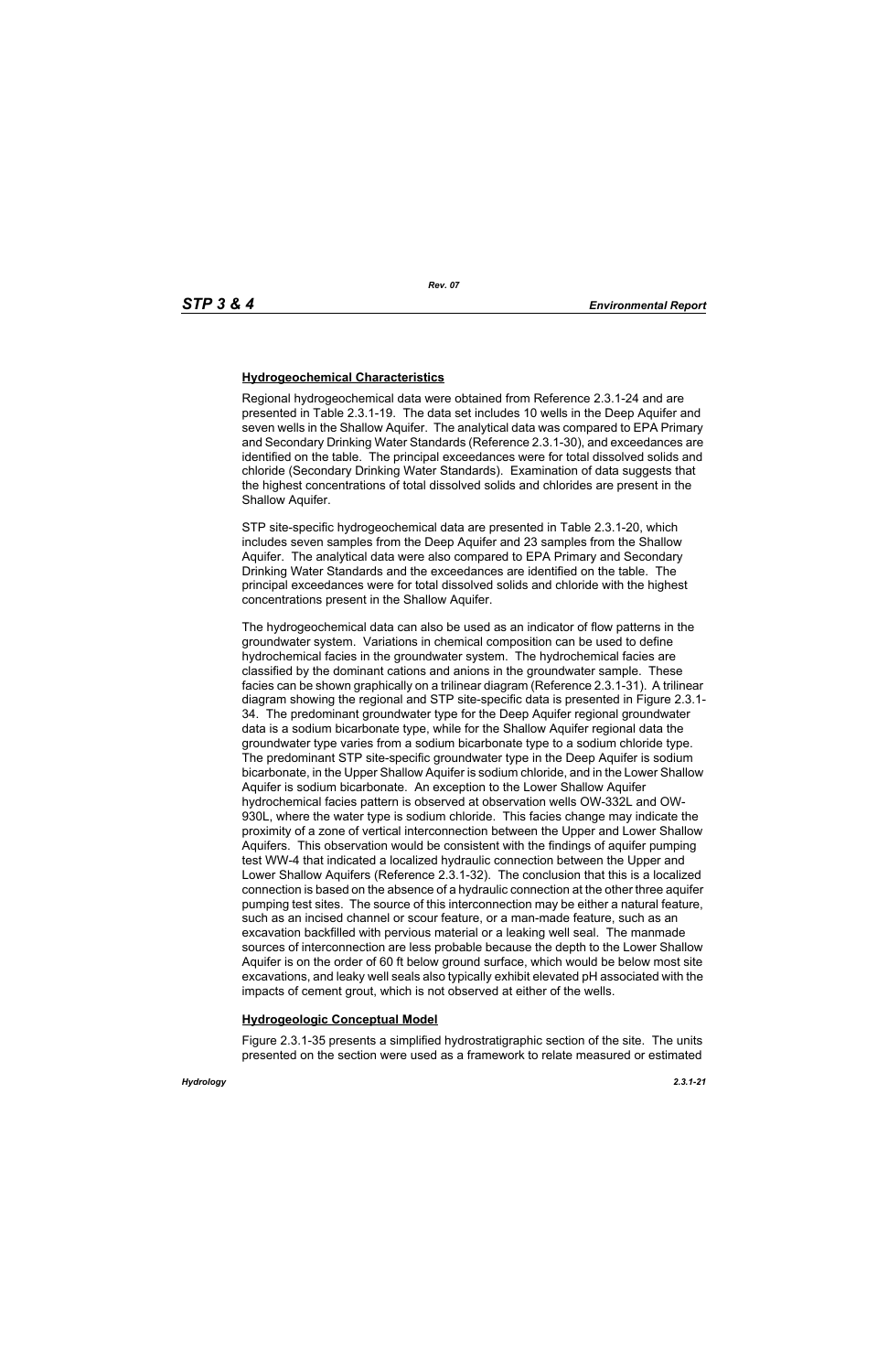*Rev. 07*

properties to the groundwater system. A summary of important properties related to groundwater flow and transport is presented on Table 2.3.1-21. The values for bulk density, total porosity, and effective porosity for the Deep Aquifer were taken from tests performed in the Lower Shallow Aquifer. The similarity of depositional environments and the observed grain size distributions suggest that an assumption of equivalence between the units is reasonable.

To assign representative values, the properties were divided into spatially and temporally variable data. Spatially variable data includes unit thickness, hydraulic conductivity, bulk density, porosity, and effective porosity. Representative values for the spatially variable data were assigned either an arithmetic mean (unit thickness, bulk density, porosity, and effective porosity) or a geometric mean (hydraulic conductivity) of the referenced data set. Temporally variable data are the hydraulic gradient measurements, and the maximum value from each data set are assigned as the representative value.

# **2.3.1.2.4 Groundwater Users and Historical Trends**

Groundwater use is discussed in Subsection 2.3.2.2. A summary is provided in the following sections to assist with the description of the hydrogeologic conceptual model used in the groundwater flow and transport evaluation presented in Subsection 2.3.1.2.5. The databases referenced in this section are periodically updated by the identified source agency. The information used in this evaluation was accessed through the source agency web pages in March 2007.

# **2.3.1.2.4.1 Sole Source Aquifers**

The Gulf Coast Aquifer has not been declared a Sole Source Aquifer (SSA) by the U.S. Environmental Protection Agency (EPA) (Reference 2.3.1-33). A SSA is a source of drinking water for an area that supplies 50% or more of the drinking water with no reasonably available alternative source should the aquifer become contaminated. Figure 2.3.1-36 shows the location of SSAs in EPA Region VI, which includes Texas. The nearest SSA in Texas is the Edwards I and II Aquifer System, which is located approximately 150 mi northwest of the STP site. Based on a southeasterly groundwater flow direction beneath Matagorda County toward the Gulf of Mexico, and the distances to the identified SSAs, the construction and operation of STP 3 & 4 will not impact any SSAs. The identified SSAs are upgradient and beyond the boundaries of the local and regional hydrogeologic systems associated with the STP site.

# **2.3.1.2.4.2 Regional Groundwater Trends**

Groundwater pumpage in the Gulf Coast Aquifer System was relatively small and constant from 1900 until the late 1930s. Pumping rates increased sharply between 1940 and 1960 and then increased relatively slowly through the mid 1980s. By the mid 1980s, withdrawals were primarily from the east and central area of the aquifer system. This included the Houston area; but some of the greatest pumpage was associated with rice irrigation centered in Jackson, Wharton, and portions of adjacent counties including Matagorda (Reference 2.3.1-21).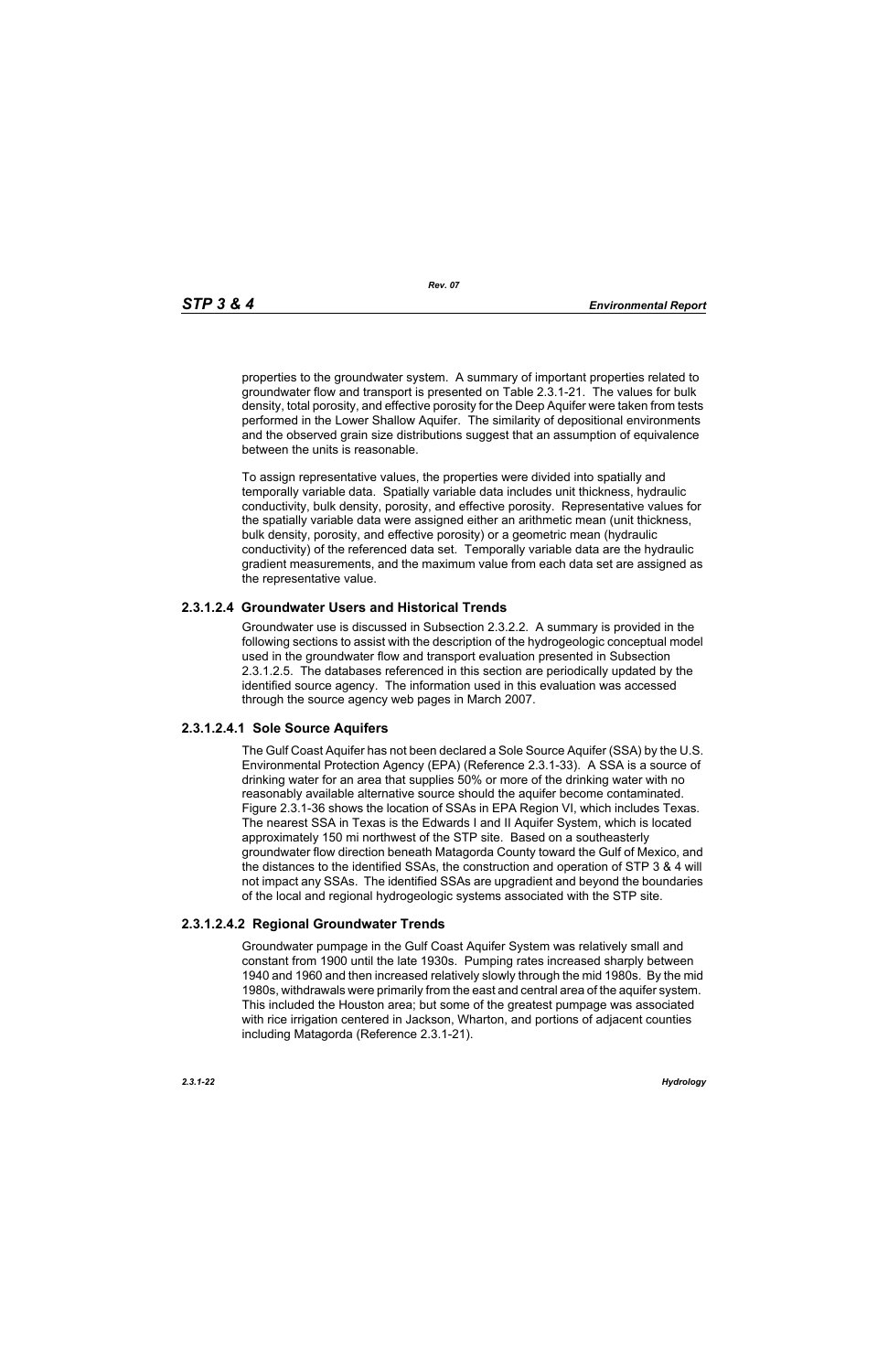Problems associated with groundwater pumpage, such as land subsidence, saltwater encroachment, stream base-flow depletion, and larger pumping lifts, have caused pumpage to be curtailed in some areas. As a result, TWDB began making projections of future groundwater use. For the 10 counties that withdrew the largest amount of water from the Gulf Coast Aquifer System during 1985, state officials projected a large decline in pumping from six counties, including Matagorda County, through 2030. Matagorda County was expected to experience a net decrease of 48% or 15 million gallons per day (mgd), with pumping rates decreasing from 31 mgd to approximately 16 mgd (Reference 2.3.1-21). These water use projections undergo revisions and updating as technical and socioeconomic factors change and are further discussed in Subsection 2.3.2.2.

The EPA monitors drinking water supply systems throughout the country and displays the results on their Safe Drinking Water Information System (SDWIS) website (Reference 2.3.1-34). Figure 2.3.1-37 shows the locations of the SDWIS water supply systems in Matagorda County as of March 2007. A total of 40 systems were identified in Matagorda County by SDWIS, with seven systems serving greater than 1000 people, 18 systems serving greater than 100 to less than 1000 people, and 15 systems serving less than or equal to 100 people. The closest SDWIS water supply systems are the onsite water supply (Water system ID TX1610051) and the Nuclear Training Facility water supply (Water system ID TX1610103). The nearest non-site related SDWIS water supply system is the Selkirk Water System, which is located across the Colorado River from the STP, approximately 4 mi to the southeast.

Regional groundwater use in the site area is controlled by the TWDB and in Matagorda County by the Coastal Plains Groundwater Conservation District (CPGCD). The TWDB maintains a statewide database of wells called the Water Information Integration and Dissemination (WIID) system. This database includes water wells and oil and gas production wells (Reference 2.3.1-35). The CPGCD, in conjunction with the Coastal Bend Groundwater Conservation District (Wharton County), also maintains a database of water wells (Reference 2.3.1-36).

Information from the TWDB database was used to prepare Figure 2.3.1-38, which shows well locations in Matagorda County as of March 2007. The database includes water wells, and oil and gas wells. The search area for wells was limited to Matagorda County because pumping effects in the Deep Aquifer and flow information in the Shallow Aquifer suggest that groundwater use and groundwater impacts from accidents at STP would be limited to this area. The figure presents a total of 838 water wells in Matagorda County. It should be noted that the TWDB database (Driller's Report database) includes 18 wells identified as being in other counties, but the well coordinates plot in Matagorda County. It is not known whether these entries have erroneous county names or location coordinates.

Figure 2.3.1-39 presents the water well information from the CPGCD as of March 2007. The database includes 1989 water wells in Matagorda County. The larger number of wells in this database is a result of including single-family domestic wells.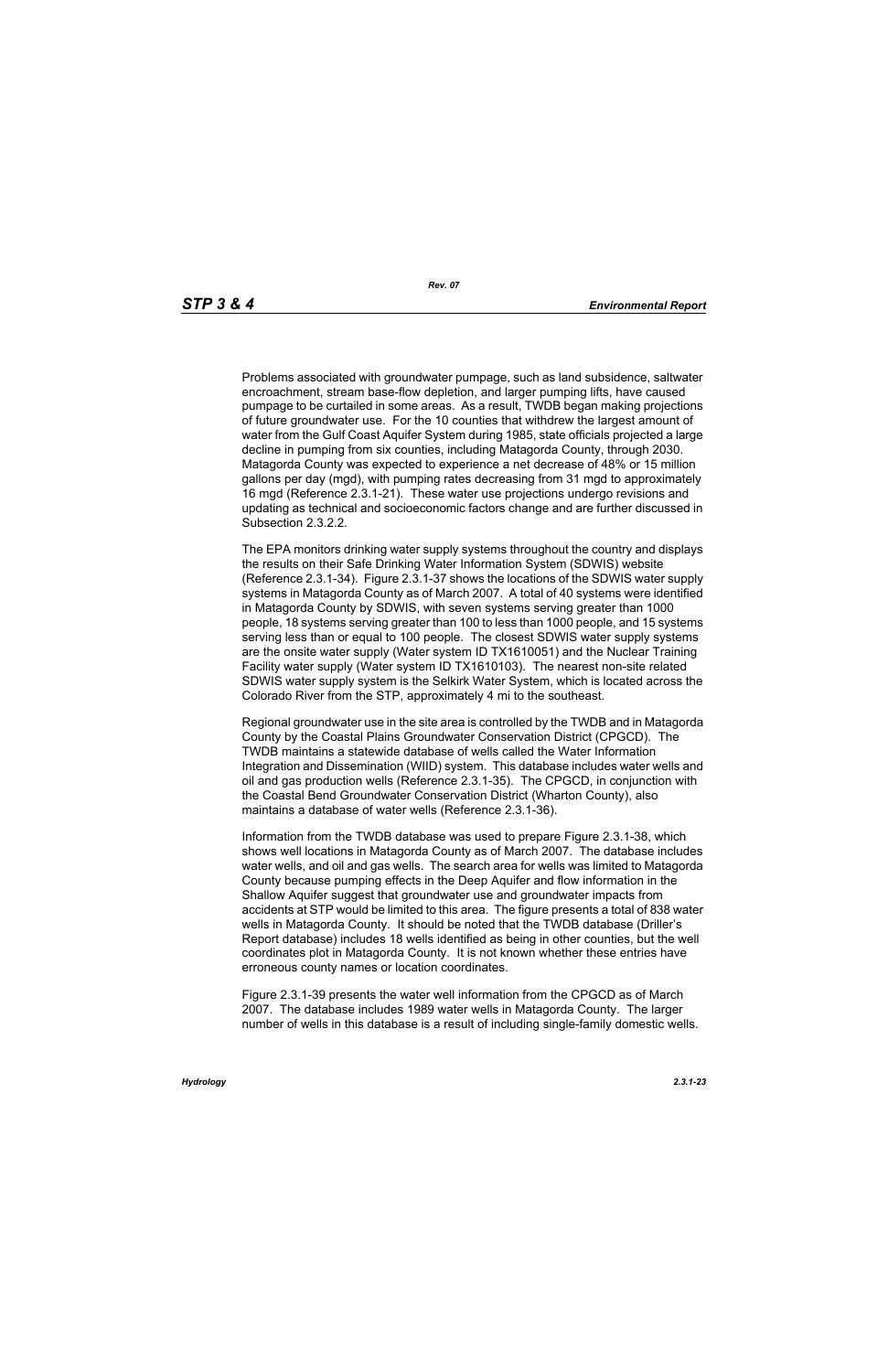The TWDB conducts water use surveys throughout the state (Reference 2.3.1-37). The surveys are based on information submitted by the water user and may include estimated values. These surveys do not include single-family domestic well groundwater use. The TWDB also prepares estimates of future water use as part of water supply planning (Reference 2.3.1-38). These estimates contain uncertainties associated with population growth projections, assumptions about climatic conditions (drought or wet years), and schedules for implementation of water conservation measures. The results of these studies and projections are discussed in Subsection 2.3.2.2 and FSAR Subsection 2.4S.12.

# **2.3.1.2.4.3 Plant Groundwater Use**

Both surface water and groundwater are used on the site to support STP 1 & 2 plant operations. The groundwater is pumped from the Deep Aquifer using five production wells (Production Wells 5 through 8 and the Nuclear Training Facility [NTF] well), as shown on Figure 2.3.1-20. No sustained pumping is permitted within 4000 ft of the STP 1 & 2 plant area in order to minimize the potential for subsidence resulting from lowering of the Deep Aquifer potentiometric head. The exception is the NTF well, which was installed to provide fire protection water to the NTF. Potable water for the NTF is supplied by Production Well 8.

Based on the results of an operating plant (Units 3 and 4) water balance calculation (Reference 2.3.1-42) and a site groundwater use calculation (Reference 2.3.1-43), STPNOC has determined that the STP site groundwater operating permit limit provides adequate groundwater supply for water uses required for the operation of STP Units 1 and 2 and the construction, initial testing, and operation of STP Units 3 and 4. The permit allows groundwater withdrawals from the five site production wells discussed above up to a limit of 9000 acre-feet over the permit term of approximately 3 years. For discussion purposes, this permit limit may be described herein as "approximately 3000 acre-feet/year," recognizing that groundwater withdrawal in a single year may exceed 3000 acre-feet provided that total withdrawals over the permit term do not exceed 9000 acre-feet. As a point of reference, if the permit limit were exactly 3000 acre-feet/year (which is not necessarily the case due to slight variances in the permit term with each permit renewal), the equivalent "normalized" withdrawal rate assuming continuous pumping every minute of every day of each year would be approximately 1860 gpm.

Historical groundwater withdrawal rates associated with operation of Units 1 and 2 are provided in Table 2.3.1-22 and Table 2.3.2-18. This data shows that from 2001 through 2006, annual groundwater use for operation of STP Units 1 and 2 averaged approximately 798 gpm (approximately 1288 acre-feet/year). A small but not insignificant portion of this amount has been diverted to the Main Cooling Reservoir (MCR) as a result of manual operation of the groundwater well pump and header system. With the installation of appropriate automated groundwater well pump and header system controls, this diverted groundwater would be available for use by Units 3 and 4. However, as documented in the site groundwater use calculation (Reference 2.3.1-43), it has been determined that even if this water were not available to Units 3 and 4, the existing STP site groundwater operating permit limit provides adequate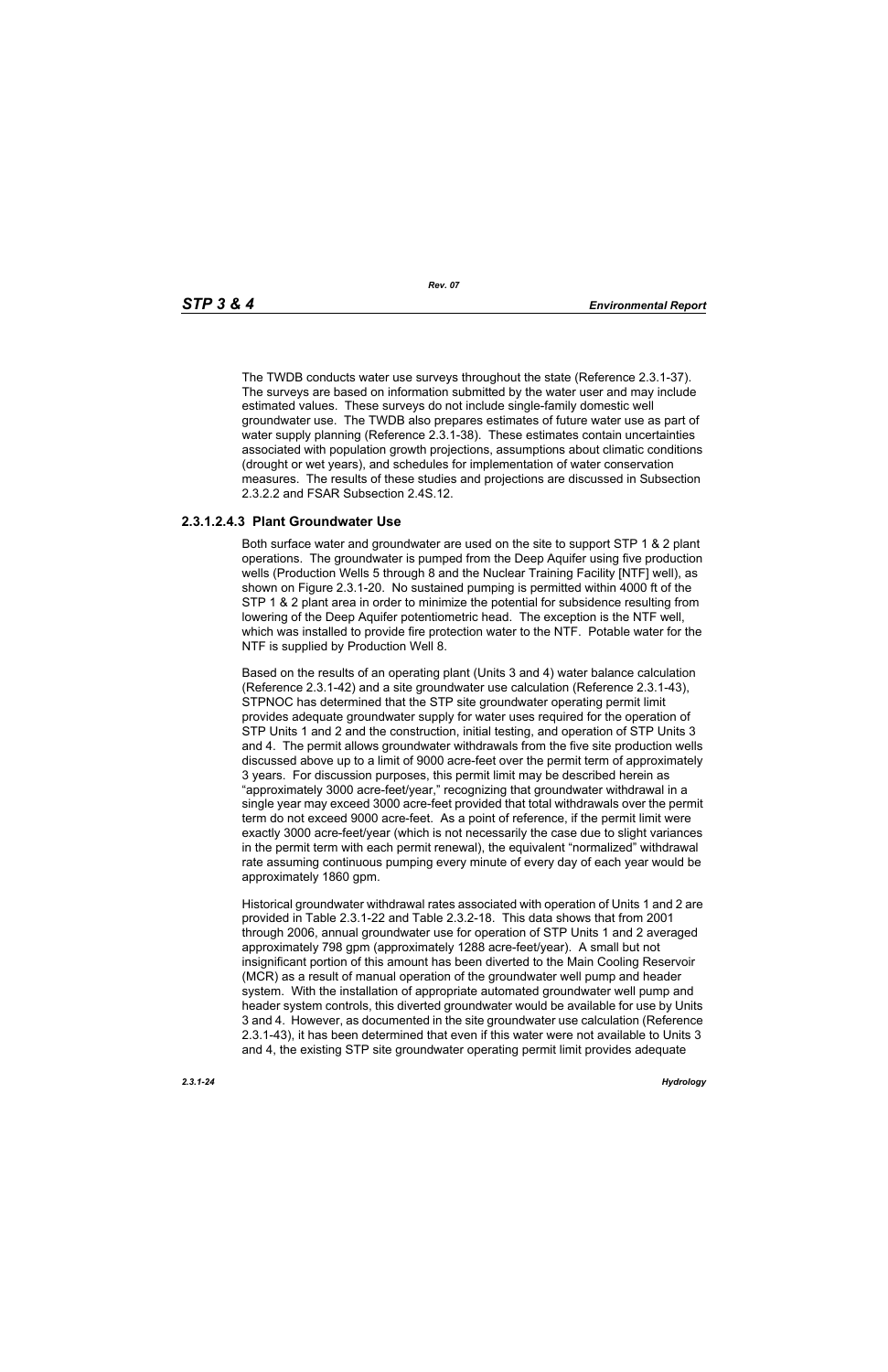groundwater supply for water uses required for the operation of STP Units 1 and 2 and the construction, initial testing, and operation of STP Units 3 and 4.

Water uses projected for the operation of STP Units 3 and 4 are derived from system design data as well as from operational water use data for specific systems for which such data is available (Reference 2.3.1-42). Conservative water use projections for simultaneous operation of both STP Units 3 and 4 are summarized in Table 2.3.2-19 and Table 3.3-1, and include a total estimated normalized groundwater demand of approximately 975 gpm (approximately 1574 acre-feet/year), and approximately 3434 gpm for maximum short-term steady-state conditions.

Water uses for the construction (including concrete production) and initial testing of STP Units 3 and 4 were estimated for each month during the construction period through the commencement of unit operation (Reference 2.3.1-43). As documented in the site groundwater use calculation (Reference 2.3.1-43), monthly construction water uses are projected to range from a normalized rate of approximately 10 gpm to approximately 228 gpm. Similarly, monthly water uses associated with initial testing of STP Units 3 and 4 are projected to range from a normalized rate of approximately 47 gpm to approximately 491 gpm.

When evaluating whether the total site groundwater demand can be satisfied by the available groundwater supply, the groundwater use values quantified above cannot simply be added since the timing and duration of the use must be considered. For example, water uses associated with construction and initial testing of STP Unit 4 will "overlap" with those for operation of Units 1, 2, and 3. Thus, the site groundwater use calculation (Reference 2.3.1-43) considers the schedule projected for each use, and evaluates the total site groundwater usage at each point in time from the commencement of STP Units 3 and 4 construction until both Units 3 and 4 are in operation (i.e., Units 1, 2, 3 and 4 are operating simultaneously). With consideration for the need to maintain water storage capacity to provide for peak site water demands, this evaluation confirms that total site groundwater demand remains below the existing site groundwater permit limit during construction, initial testing, and operation of STP Units 3 and 4.

The design groundwater withdrawal capacity associated with the five (5) site production wells covered by the existing site groundwater operating permit is described in Table 2.3.2-17. Of the total 1950 gpm design capacity indicated in the table, not more than approximately 1650 gpm is considered to be available based on operating experience and the fact that use of the NTF pump is limited to providing fire protection water for the NTF. Therefore, STPNOC intends to install at least one additional site groundwater well with a design capacity of 500 gpm. As documented in the site groundwater use calculation (Reference 2.3.1-43), this additional capacity will allow for sufficient groundwater withdrawal to meet water uses required for: (1) operation of STP Units 1 and 2 and the construction, initial testing, and operation of STP Units 3 and 4; and (2) potential temporary capacity reduction as a result of equipment failure/unavailability. Any additional wells would be properly permitted under applicable Coastal Plains Groundwater Conservation District (CPGCD) and TECQ requirements, and would not involve a request for an increase in the permit limit.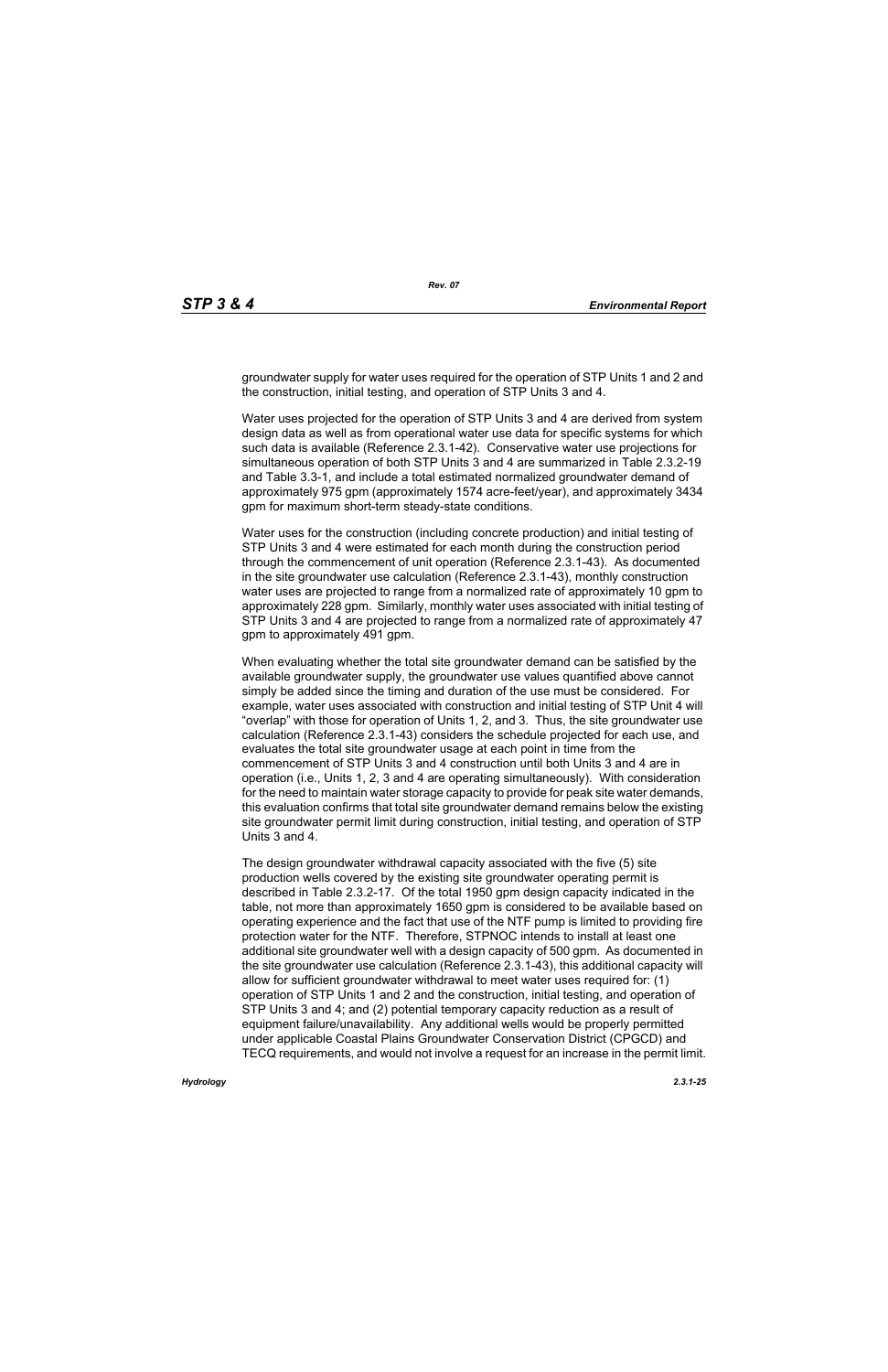As with the existing five (5) site production wells, any new well(s) would be installed to depths within the deep portion of the Chicot Aquifer. The potential impacts to the local groundwater aquifer system as the result of the construction, initial testing, and operation of STP Units 3 and 4 are discussed in Section 4.2 and Section 5.2.

# **2.3.1.2.5 Groundwater Flow and Transport**

The likelihood of an accidental liquid effluent release to groundwater is remote due to multiple levels of protection in the liquid radwaste system. The radwaste building system components are designed to prevent environmental releases, and include a stainless steel lined compartment to contain tank spillage and specially constructed building components surrounding the tanks to capture and prevent releases from the Radwaste Building. These design components would mitigate any potential release from the building tanks to the subsurface environment. Discussion of sorption and radioactive decay effects on offsite exposure is presented in COLA Part 2. Provided in the next section is a brief description of the potential groundwater pathways in the highly unlike event that a release could occur.

# **2.3.1.2.5.1 Groundwater Pathway**

The Shallow Aquifer would be the most likely hydrogeologic unit to be impacted by an accidental liquid effluent release on site. The Upper Shallow Aquifer has a predominant flow direction from the proposed STP 3 & 4 power block toward the southeast. A minor transient southwest flow component from STP 4 toward Little Robbins Slough has also been identified in the Upper Shallow Aquifer. A similar southwest flow component was not identified for the Lower Shallow Aquifer. Examination of Figure 2.3.1-40 (Reference 2.3.1-39) indicates that a potential Upper Shallow Aquifer groundwater discharge area would be the unnamed surface water tributary, located to the east of the STP 1 & 2 ECP, which flows into Kelly Lake, approximately 7300 ft from STP 3. Although Kelly Lake is a plausible pathway exposure point, it is approximately 3,500 feet further from STP 3 than the unnamed tributary exposure point, which renders it a less conservative analysis than the unnamed tributary exposure point. A second possible discharge area for both the Upper and Lower Shallow Aquifer is at Well 2004120846, which is an 80 ft deep livestock well located east of the site boundary, approximately 9000 ft from STP 3. A third possible discharge area for both Shallow Aquifer zones would be the Colorado River, approximately 17,800 ft to the southeast of STP 3. A fourth possible discharge area for the Upper Shallow aquifer is Little Robbins Slough at the west site boundary, approximately 6,000 feet southwest of STP 4. This exposure point accounts for the transient southwest component of flow from STP 4 in the Upper Shallow Aquifer.

Over much of the site, the Lower Shallow Aquifer is isolated from the Upper Shallow Aquifer by a less permeable confining layer. However, aquifer pumping test data and hydrogeochemical data suggest that leakage through the less permeable confining layer separating these to aquifer zones is occurring. Additionally, excavations for the foundations of some of the deeper structures are projected to depths associated with the Lower Shallow Aquifer. A consistent downward vertical hydraulic gradient exists between the Upper and Lower Shallow Aquifer, which would provide the driving force for movement of groundwater from the Upper to the Lower Shallow Aquifer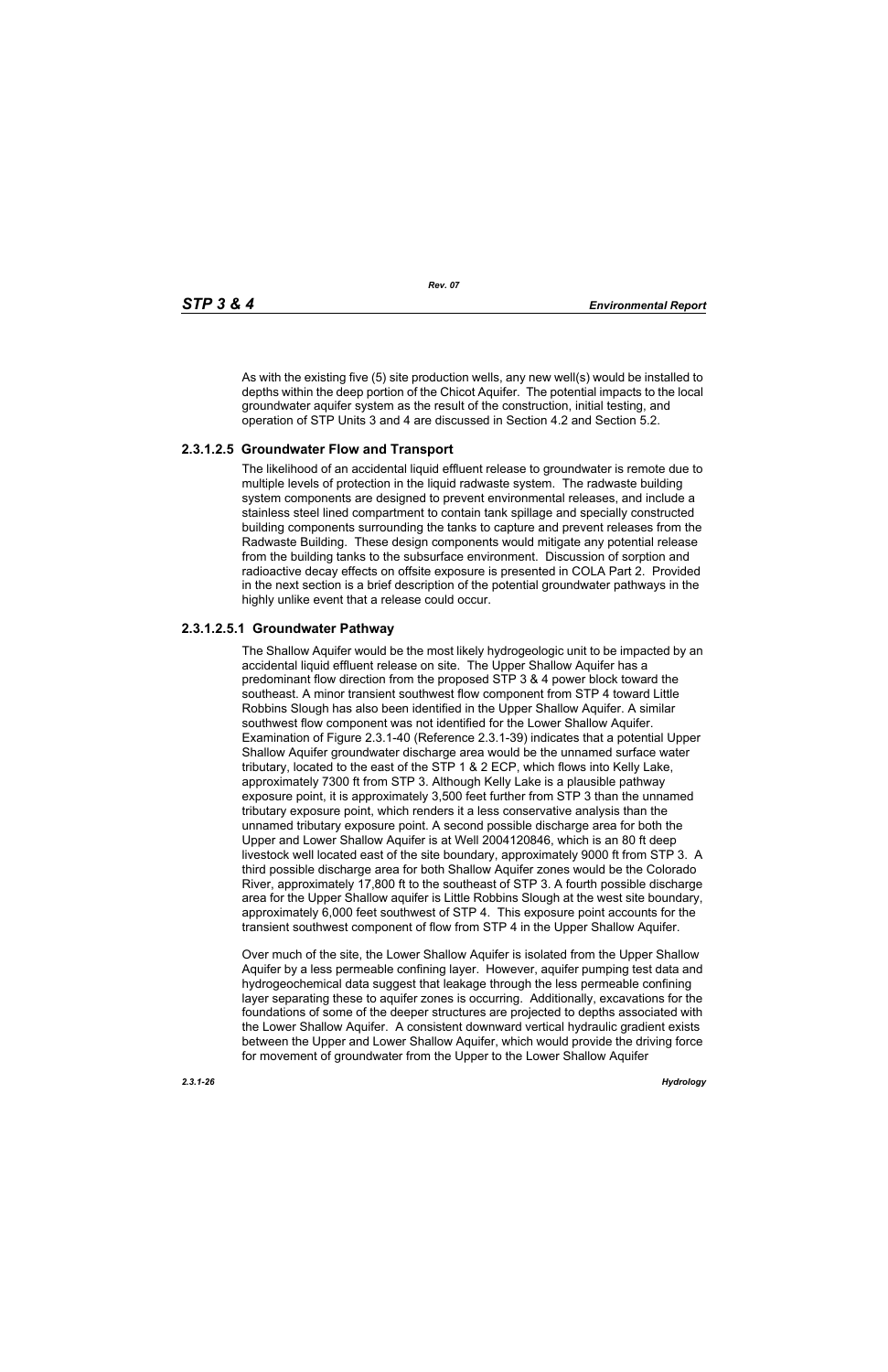An effluent release scenario would be a direct effluent release into the surrounding excavation backfill material. The downward hydraulic head between the Upper and Lower Shallow Aquifer zones would result in vertical migration downward through the backfill to the Lower Shallow Aquifer. The Lower Shallow Aquifer has an east to southeast flow direction. Due to the depth to the top of the aquifer, and the downward vertical hydraulic gradient in the Lower Shallow Aquifer, it is unlikely that discharge would occur into the unnamed tributary to the east of the STP 1 & 2 ECP. Likely discharge points are Well 2004120846 as discussed above or the Colorado River alluvium, where the river channel has incised into the Lower Shallow Aquifer, approximately 17,800 ft from STP 3 & 4.

The Deep Aquifer is the least likely hydrogeologic unit to be impacted by an accidental liquid effluent release. A release of contaminants would follow the path of least resistance, which is the permeable sand layers within the Shallow Aquifer. The Deep Aquifer is separated from the Shallow Aquifer by a 100 to 150 ft thick clay and silt layer with low permeability. Surface maps for the Deep Aquifer indicate that groundwater flow beneath the site is moving toward the site production wells, thus precluding the potential for offsite migration. These factors suggest that there is no credible offsite release pathway for the Deep Aquifer.

#### **2.3.1.2.5.2 Advective Transport**

Advective transport assumes that an accidental liquid effluent release travels at the same velocity as groundwater flow. The groundwater flow velocity or average linear velocity is estimated from Reference 2.3.1-29:

$$
v = \frac{Ki}{n_e}
$$

where:

 $v =$  average linear velocity (ft/day)

 $K =$  hydraulic conductivity (ft/day)

 $i =$  hydraulic gradient (ft/ft)

 $n_e$  = effective porosity (decimal)

The travel time from the effluent source to the receptor would be:

$$
T = \frac{D}{v}
$$

where:

$$
T =
$$
travel time (day)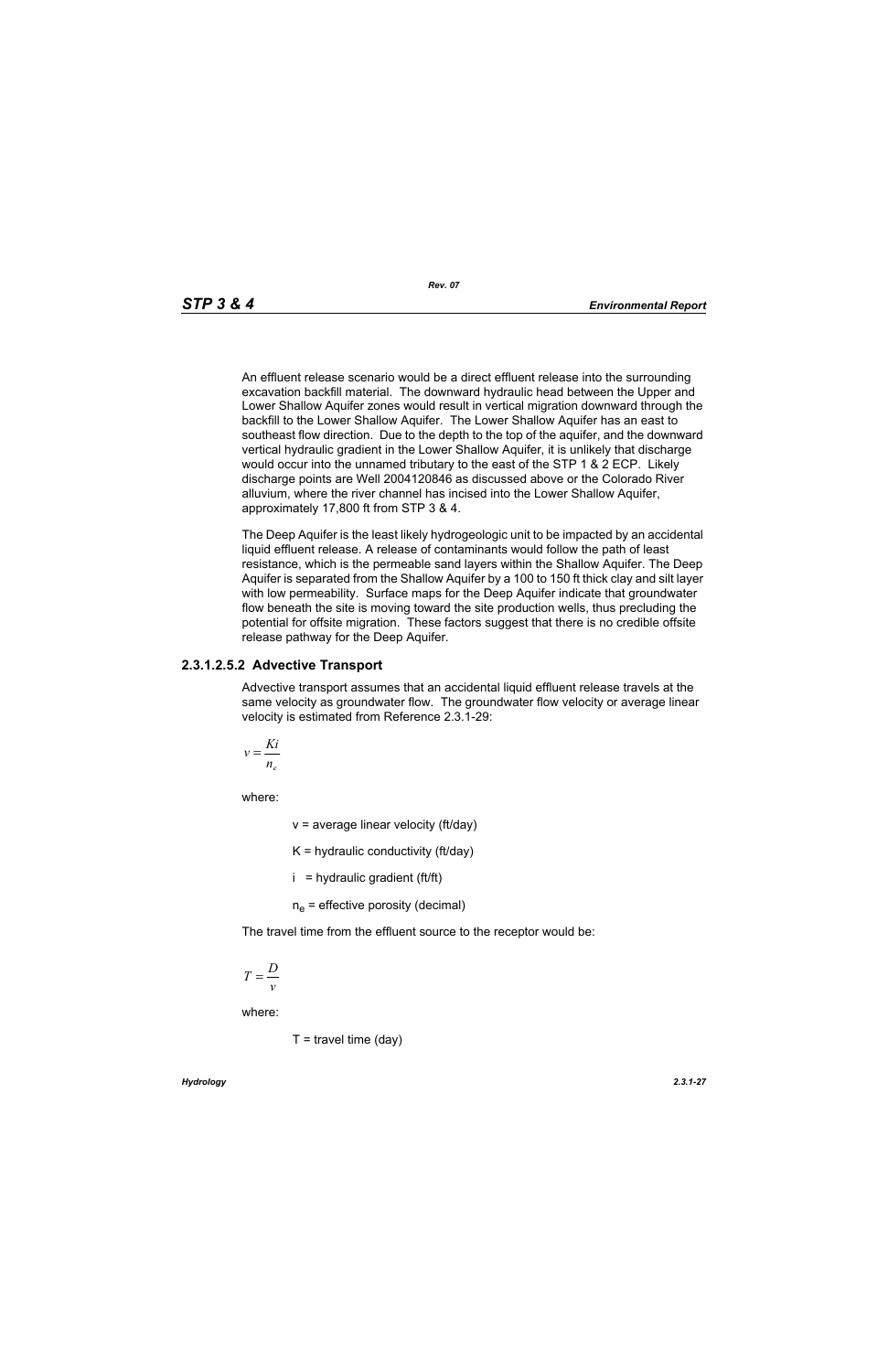- $D =$  distance from source to receptor (ft)
- $v =$  average linear groundwater velocity (ft/day)

Table 2.3.1-23 presents average linear velocity and travel time estimates for the Shallow Aquifer using representative properties from Table 2.3.1-21. The average linear velocity in the Upper Shallow Aquifer is estimated to be 0.13 ft/day and in the Lower Shallow Aquifer to be 0.16 ft/day. In the Upper Shallow Aquifer, the estimated average travel time to the unnamed tributary or the hypothetical well at the east site boundary is about 154 years, to Well 2004120846 about 190 years, and to the Colorado River about 375 years. In the Lower Shallow Aquifer, the estimated average travel time to the hypothetical well at the east site boundary is about 125 years, to Well 2004120846 is about 154 years, and to the Colorado River is about 305 years. Table 2.3.1-23 also includes groundwater velocity and travel time ranges for a southwest transport pathway in the Upper Shallow Aquifer from Unit 4 to the west property boundary. The average linear velocity and estimated average travel time for this pathway is estimated to be 0.05 ft/d and about 330 years, respectively. Bounding average linear velocities and travel times based on the calculated range for hydraulic conductivities, hydraulic gradients, and effective porosities are also presented in Table 2.3.1-23.

# **2.3.1.2.6 Monitoring and Safeguards**

Groundwater level monitoring in the STP 3 & 4 area is currently being implemented through the use of the groundwater observation wells installed in 2006 and through the periodic review of water levels from selected historical wells in the vicinity of the site.

Some of the existing STP 3 & 4 area observation wells will be taken out of service prior to construction activities due to anticipated earth moving and construction requirements. Prior to commencing construction activities, the observation well monitoring network will be evaluated in order to determine groundwater data gaps and needs created by the abandonment of existing wells. These data needs will be met by the installation of additional observation wells, if required. As part of the detailed engineering for STP 3 & 4, the groundwater monitoring program described in Section 6 and Subsection 2.4S.12.4 of the FSAR will be evaluated to determine if modification of the existing program is required to adequately monitor plant effects on the groundwater.

Construction activities at STP 3 & 4 should not adversely affect the local or regional groundwater systems. The Shallow Aquifer will be temporarily impacted during construction dewatering activities. The Deep Aquifer is not expected to be impacted by construction activities. Construction and water related impacts are discussed in Sections 4.2 and 6.3.

During excavation and construction of STP 3 & 4, the hydrostatic loading on the excavation and structures will be controlled by a temporary construction dewatering system which includes the installation of a slurry wall around the perimeter of the entire excavation. Typical dewatering systems for this type of cut and fill excavation would consist of a combination of perimeter dewatering wells and open pumping from sumps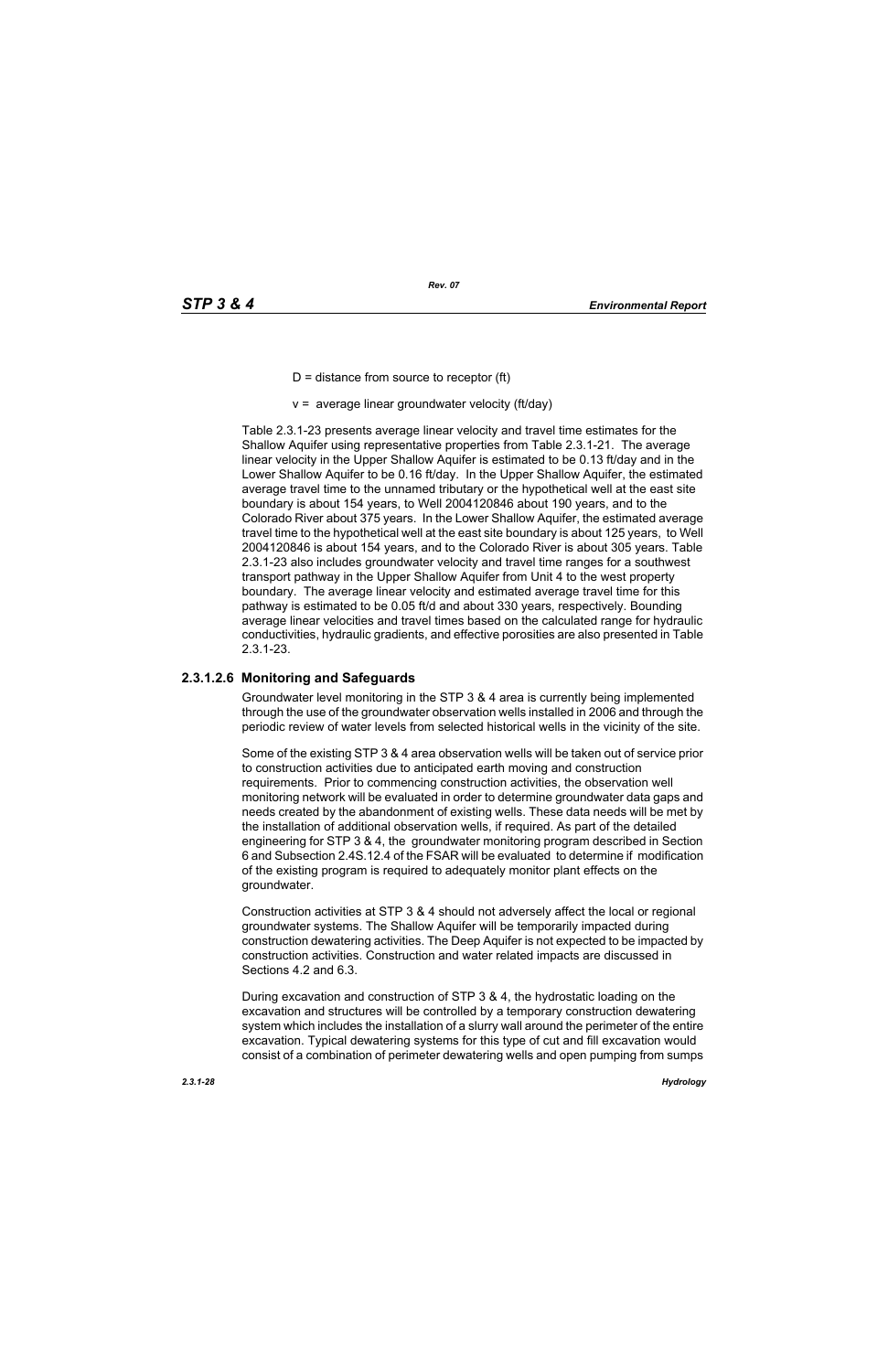in the excavation. The perimeter dewatering wells would control lateral inflow and assist in removing water stored in the excavation. The open pumping system would control precipitation runoff, assist in water storage removal, and the removal of any inflow to the excavation.

Excavations for the construction of STP 3 & 4 are preliminarily planned to depths of at least 94 ft below nominal post-construction site grade (approximately 34 ft MSL). The reactor building bottom of foundation is expected to be placed at a depth of approximately 84 ft below existing grade, with the control building at a depth of approximately 76 ft, the UHS basins and pump houses at 30 ft and 62 ft (respectively), and the turbine building at the lowest stepped depth of approximately 60 ft. Perimeter construction dewatering will be required to a depth of at least 35 ft with deeper excavation dewatering to a depth of at least 100 ft. The excavation design includes the addition of a slurry wall. The wall is located outside the foundation and excavation areas, at least 30 feet from the top edge of the excavation, and is continuous around the perimeter. The low permeability wall will hydraulically isolate the excavation inside the wall and allow the excavation to be dewatered, minimizing the effect on the groundwater outside the wall. Details are in Section 2.5S.4.5.2 of the FSAR.

The hydrogeologic conditions encountered beneath the STP 3 & 4 area are, in general, similar to that beneath STP 1 & 2. The initial dewatering rate is estimated to be 6700 gpm and is expected to decline due to the slurry wall. The range in pumping rates is dependent on the hydraulic conductivity used in the analysis. Since the excavation required for the construction of STP 3 & 4 is estimated to be deeper than that for STP 1 & 2, the flow rates estimated for STP 3 & 4 are considered to be within reason in comparison to actual flow rates measured at STP 1 & 2 which were between 1300 and 2900 gpm. The slurry wall will reduce the amount of water to be removed. The slurry wall is a permanent featureas opposed to other typed of cut off walls which are temporary. Some dewatering would still be required to remove storage, precipitation runoff, and vertical inflow. Methods to mitigate the potential for subsidence to existing structures include cut-off walls, injection wells, and infiltration trenches. The entire dewatering system consists of a combination of deepwells, recharge wells, jet eductors, sand drains, wellpoints, pumps, standby pumps, sumps, sump pumps, trenches, and necessary appurtenances capable of achieving the design requirements to dewater or to depressurize the major water-bearing strata.

The ground surface elevation within the power block areas prior to construction is approximately 29 ft to 32 ft MSL. The post construction grade will range from approximately 32 ft to 36.6 ft MSL. Floor grade for the main building facilities is expected to be at approximately 35 ft MSL. Based on the water level elevations collected to date, the groundwater depth in the power block area for both units is below the maximum groundwater level of 61 cm (2 ft) below ground surface as specified in ABWR DCD Tier 2, Table 2.0-1 (Reference 2.3.1-40). Based on this observation, a permanent dewatering system is not a design feature for the STP 3 & 4 facilities.

Post-construction groundwater conditions are anticipated to have some localized changes resulting from excavation, backfilling, and placements of buildings. However, based on observations of STP 1 & 2 post-construction groundwater conditions, the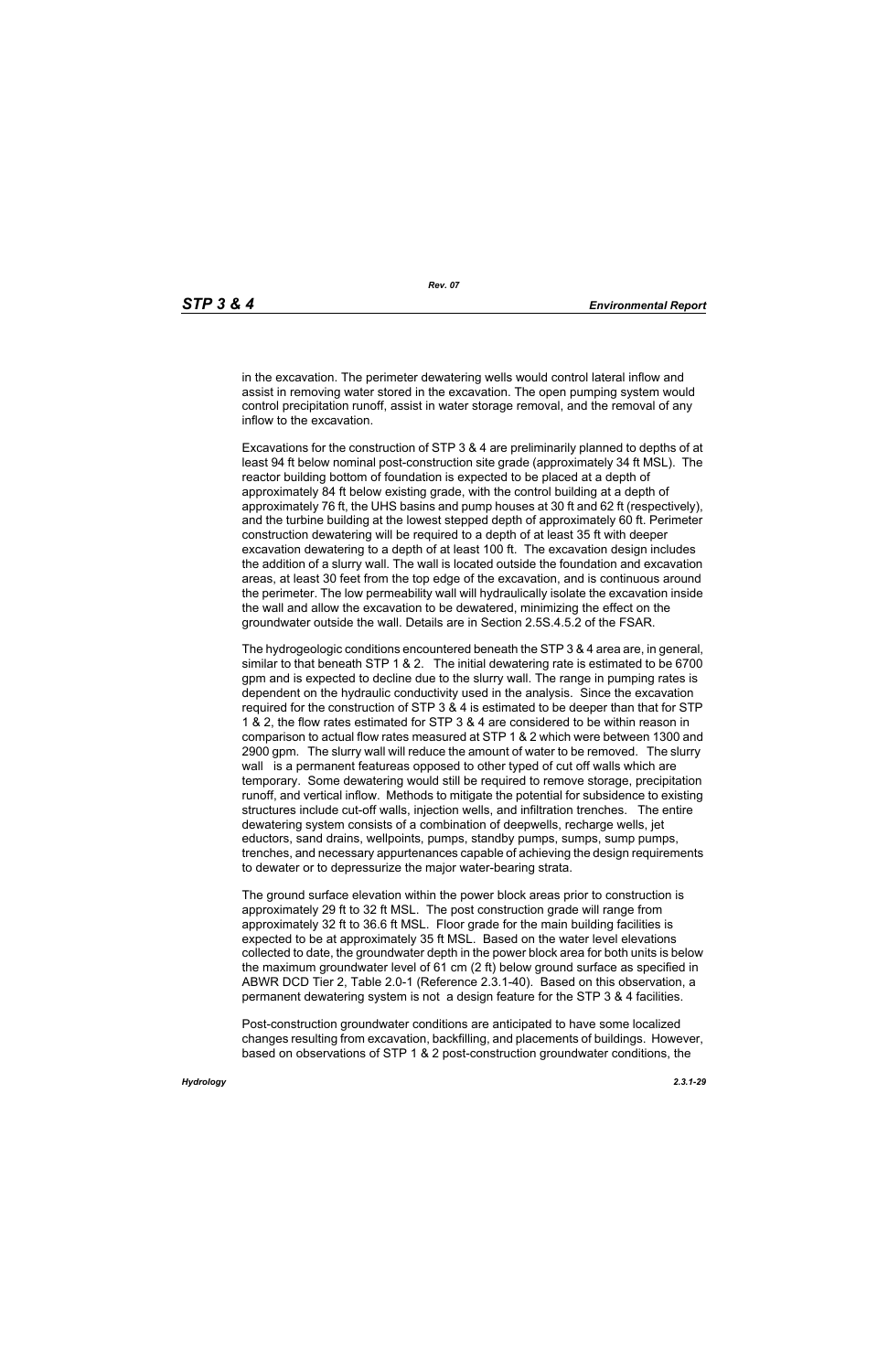effects would be minimal and may include localized communication between the Upper and Lower Shallow Aquifers and an increased cone of depression in the Deep Aquifer resulting from increased groundwater use for STP 3 & 4.

# **2.3.1.3 References**

- 2.3.1-1 "The 2005 Initially Prepared Regional Water Plans (for the 2006 Adopted Regional Water Plans) for Lower Colorado Planning Region (Region K)," Chapter 1. Texas Water Development Board (TWDB) website. Available at http://www.twdb.state.tx.us/rwpg/main-docs/IPP-index.htm), accessed on April 5, 2007.
- 2.3.1-2 "Arc Hydro Developments for the Lower Colorado River Basin," Online Report 04-6, Daniel R. Obenour and Dr. David R. Maidment, Centers for Research In Water Resources, University of Texas at Austin, May 2004. Available at http://www.crwr.utexas.edu/online.shtml, accessed on April 24, 2007.
- 2.3.1-3 "Colorado River Flood Guide," Lower Colorado River Authority (LCRA), January 2003.
- 2.3.1-4 U.S. Army Corps of Engineers, National Inventory of Dams (http://crunch. tec.army.mil/nidpublic/webpages/nid.cfm), website accessed on April 11, 2007.
- 2.3.1-5 Website on dams, lakes and structures designed for flood management, water supply, hydroelectricity, Lower Colorado River Authority. Available at http://www.lcra.org/water/dams.html, accessed on April 5, 2007.
- 2.3.1-6 "Volume 4, Colorado River basin, Lavaca River basin, and intervening coastal basins," Water Resources Data, Texas, Water Year 2004, Long, Susan C. Aragon; Reece, Brian D.; Eames, Deanna R., U.S. Geological Survey. Available at http://pubs.usgs.gov/wdr/2004/WDR-TX-04- 4/index.html, website accessed on April 10, 2007.
- 2.3.1-7 "Surface-water for the Nation, National Water Information System," U.S. Geological Survey. Available at http://waterdata.usgs.gov/nwis/sw, website accessed on May 10, 2007.
- 2.3.1-8 "Flood Damage Evaluation Project, Volume II-B, Chapter 4, Hydrology and Volume II-C, Chapter 6, Hydraulics," Halff Associates, Inc, prepared for the Lower Colorado River Authority and Fort Worth District Corps of Engineers, July 2002.
- 2.3.1-9 "STPEGS Updated Final Safety Analysis Report, Units 1 and 2," Revision 13.
- 2.3.1-10 United States Geological Survey, 2007: Daily Streamflow Data for Bay City Gauging Station, Texas. http://waterdata.usgs.gov/nwis/dv/ ?site\_no=08162500&referred\_module=sw.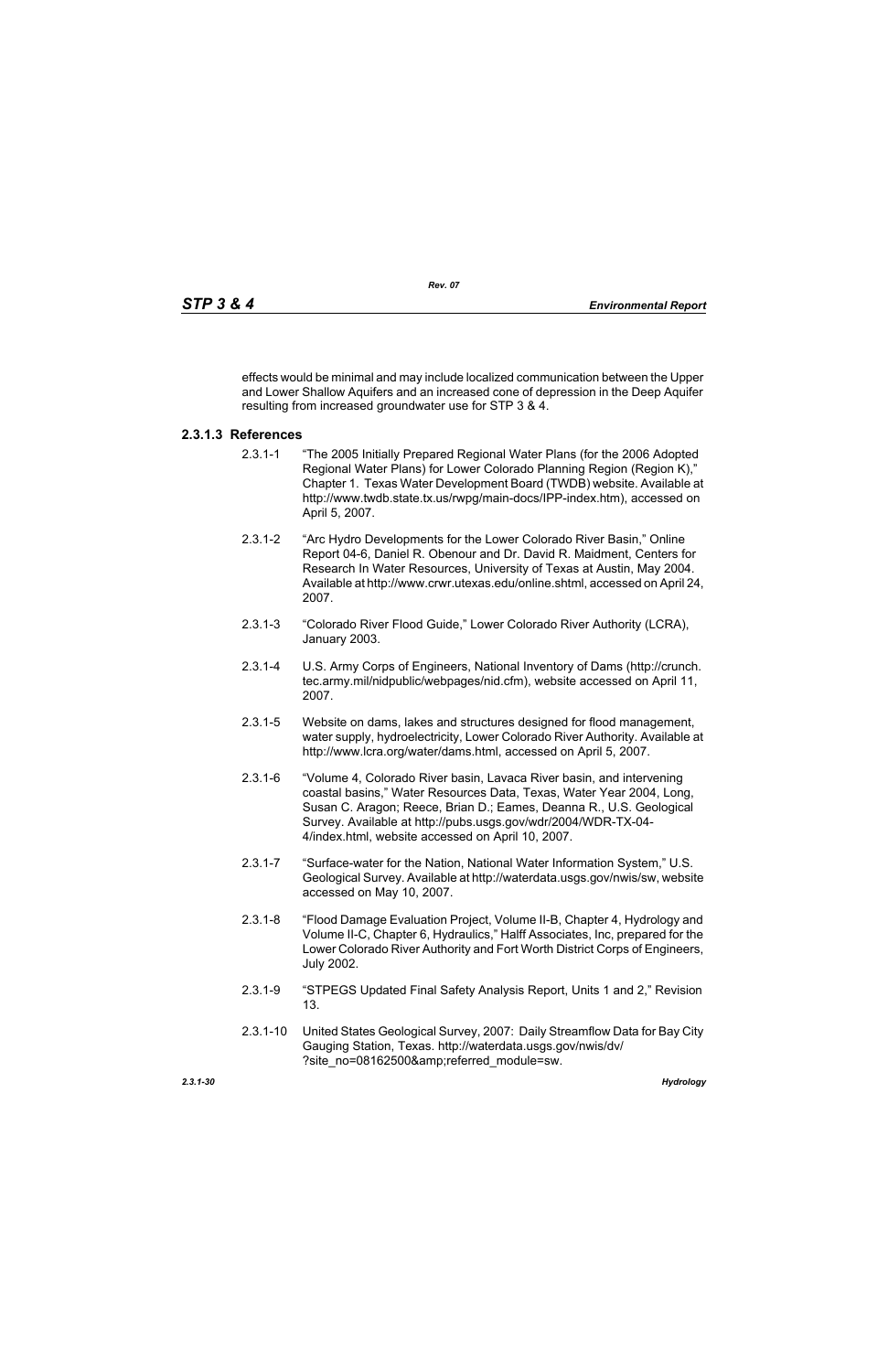- 2.3.1-11 Amended and Restated Contract by and between the Lower Colorado River Authority and STP Nuclear Operating Company, Effective as of January 1, 2006.
- 2.3.1-12 Water Management Plan for the Lower Colorado River Basin Effective September 20, 1989 including Amendments through May 14, 2003.
- 2.3.1-13 "Texas Coastal Wetlands, Status and Trends, Mid-1950s to Early 1990s," Moulton, D.W., Dahl, T.E., Dall, D.M., United States Department of the Interior, U.S. Fish and Wildlife Service, Southwestern Region, March 1997.
- 2.3.1-14 "Status and Trends of Wetlands on Barrier Islands, Central Texas Coast," White, W.A., Tremblay, T.A., Waldinger, R.L., Calnan, T.R., Texas General Land Office, February 2003. Available at http://www.glo.state.tx.us/coastal/pub.
- 2.3.1-15 "National Wetlands Inventory, Wetlands Mapper," U.S. Fish and Wildlife Service. Available at http://www.fws.gov/nwi/, accessed on May 7, 2007.
- 2.3.1-16 "Suspended-Sediment Database Daily Values of Suspended Sediment and Ancillary Data," U.S. Geological Survey. Available at http://co.water.usgs.gov/ sediment/seddatabase.cfm, accessed on May 7, 2007.
- 2.3.1-17 "A Protocol for Establishing Sediment TMDLs," Keyes and Radcliffe, developed by the Georgia Conservancy and the UGA Institute of Ecology, 2002.
- 2.3.1-18 "Predicting the terrestrial flux of sediment to the global ocean: a planetary perspective," Sedimentary Geology 162 (203) 5-24, James Syvitski, S. D. Peckham, R. Hilberman, and Thierry Mulder.
- 2.3.1-19 "Texas Shoreline Change Project Gulf of Mexico Shoreline Change from the Brazos River to Pass Cavallo," James C. Gibeaut et al., Bureau of Economic Geology, The University of Texas at Austin, TX, October 2000.
- 2.3.1-20 "Physiographic Map of Texas," The University of Texas at Austin, Bureau of Economic Geology, 1996. Available at http://www.lib.utexas.edu/geo/maps.html, accessed May 5, 2007.
- 2.3.1-21 "Ground Water Atlas of the United States Oklahoma, Texas," HA 730E, Ryder, Paul D., U.S. Geological Survey, 1996. Available at http://capp.water.usgs.gov/ gwa/ch\_e/index.html, accessed April 16, 2007.
- 2.3.1-22 "Major Aquifers of Texas," 2000. Available at http://www.twdb.state.tx.us/ mapping/index.asp, accessed March 1, 2007.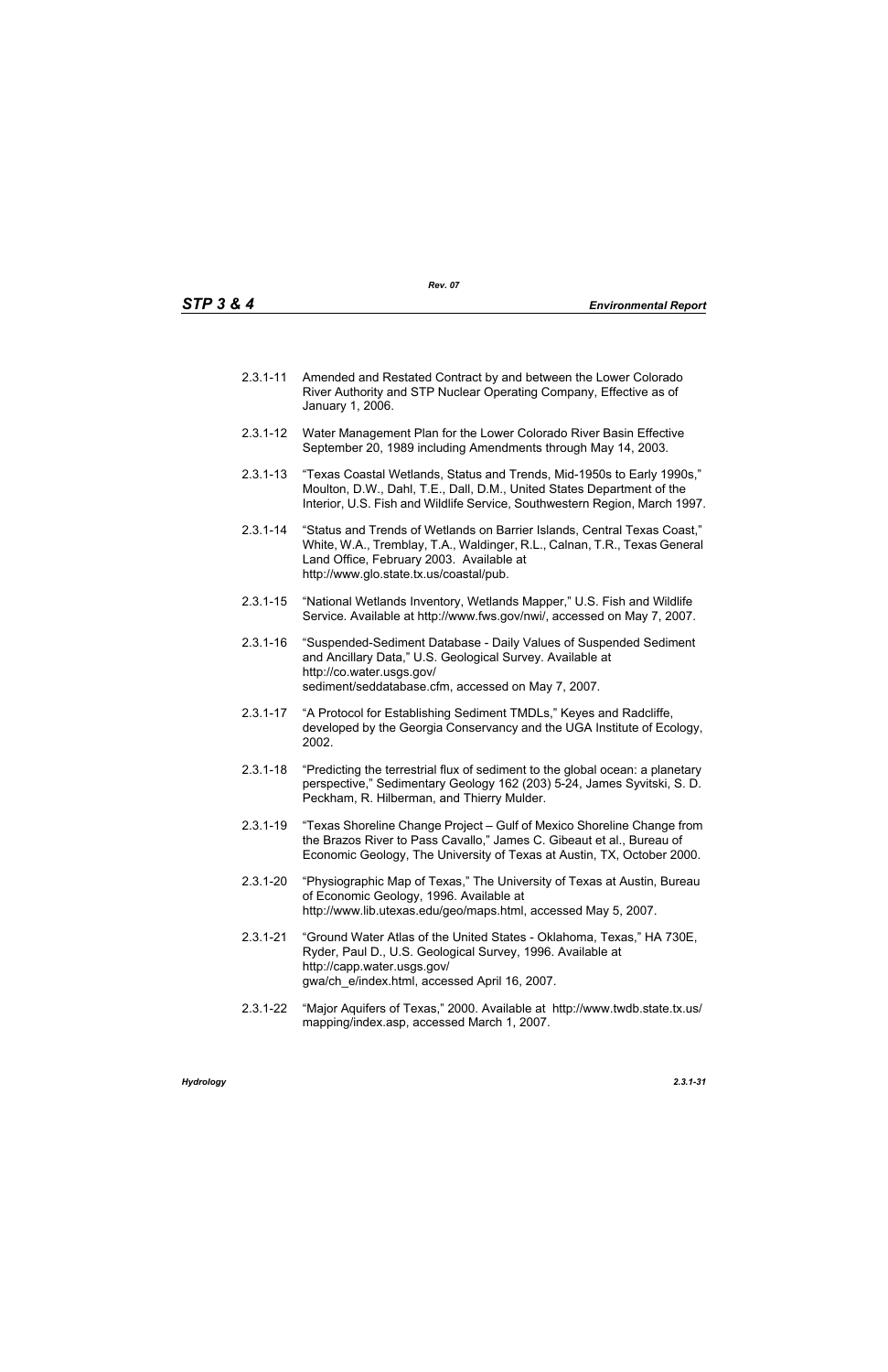- 2.3.1-23 "Stratigraphic and Hydrogeologic Framework of Part of the Coastal Plain of Texas," Texas Department of Water Resources Report 236, Baker, E.T., 1979. Available at http://www.twdb.state.tx.us/publications/reports/ GroundWaterReports/GWReports/Individual%20Report%20htm%20files/ Report%20236.htm.
- 2.3.1-24 "Ground-Water Resources of Matagorda County, Texas, Texas Water Development Board Report 91," W. Hammond, Jr., Cooperative study by the Texas Water Development Board, Lower Colorado River Authority, and Matagorda County Commissioners Court, 1969. Available at http://www.twdb. state.tx.us/publications/reports/GroundWaterReports/GWReports/Individu al%20Report%20htm%20files/Report%2091.htm, accessed February 23, 2007.
- 2.3.1-25 "South Texas Project Electrical Generating Station 2005 Annual Environmental Operating Report," STPNOC, 2006.
- 2.3.1-26 "Hydrochemistry, Salinity Distribution, and Trace Constituents: Implications for Salinity Sources, Geochemical Evolution, and Flow Systems Characterization, Gulf Coast Aquifer, Texas, in Aquifers of the Gulf Coast of Texas, Texas Water Development Board Report 365," Chowdhury, A., Boghici, R. and Hopkins, J., 2006. Available at http://www.twdb.state.tx.us/publications/reports/ GroundWaterReports/GWReports/R365/AGCindex.htm, accessed February 23, 2007.
- 2.3.1-27 "Well Database Information," Texas Water Development Board. Available at http://www.twdb.state.tx.us/publications/reports/GroundWaterReports/GW DatabaseReports/Database%20in%20ASCII/Matagorda/wlevels.txt, accessed march 14, 2007.
- 2.3.1-28 "Hydrogeology," Davis, S.N and DeWiest, R.J.M., 1966.
- 2.3.1-29 "Applied Hydrogeology," Fetter, C.W., 1988.
- 2.3.1-30 "Drinking Water Contaminants," U.S. Environmental Protection Agency, 2007. Available at http://www.epa.gov/safewater/contaminants/index.html, accessed April 9, 2007.
- 2.3.1-31 "A Graphic Procedure in the Geochemical Interpretation of Water Analyses, Transactions, American Geophysical Union," 25, 914-923, Piper, A.M., 1944.
- 2.3.1-32 "Basic Data Report Ground Water South Texas Project," submitted to Brown and Root, Inc., August 29, Woodward-Clyde Consultants, 1975.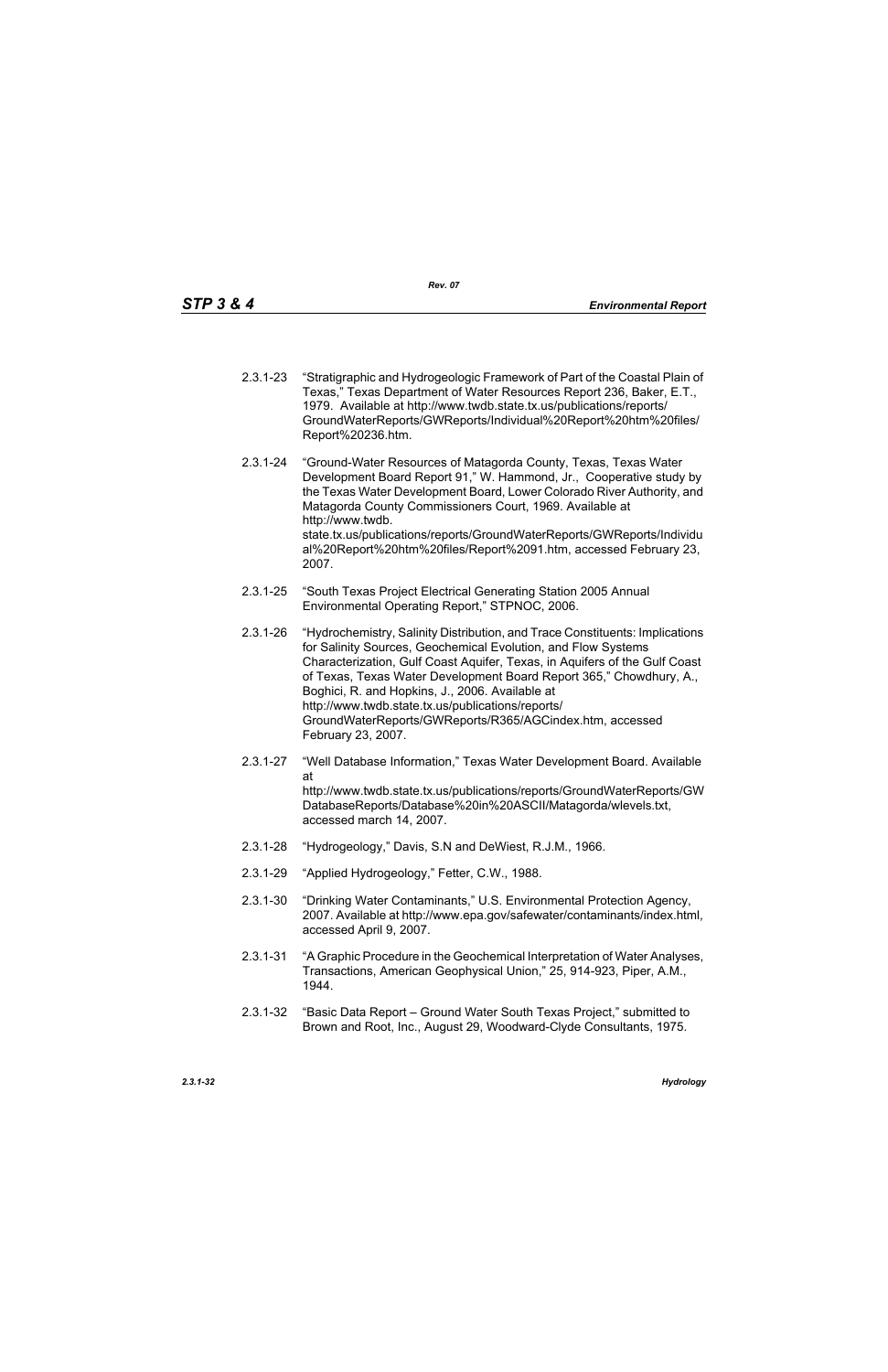- 2.3.1-33 U.S. Environmental Protection Agency Region VI Sole Source Aquifer Map, Available at http://www.epa.gov/region6/6wq/swp/ssa/maps.htm, accessed March 2, 2007.
- 2.3.1-34 U.S. Environmental Protection Agency Safe Drinking Water Information System (SDWIS). Available at http://oaspub.epa.gov/enviro/sdw\_query\_v2.get\_list? wsys\_name=&fac\_search=fac\_beginning&fac\_county=MATAGORDA&po p\_serv=500&pop\_serv=3300&pop\_serv=10000&pop\_serv=100000&pop\_ serv=100001&sys\_status=active&pop\_serv=&wsys\_id=&fac\_state=TX&la st fac\_name=&page=1&query\_results=&total\_rows\_found=, accessed March 15, 2007.
- 2.3.1-35 Texas Water Development Board Water Information Integration and Dissemination (WIID) system. Available at http://wiid.twdb.state.tx.us/, accessed March 20, 2007.
- 2.3.1-36 Coastal Plain/Coastal Bend Groundwater Conservation Districts Database Available at http://www.gis.aecom/cbcpgcd/, accessed March 20, 2007.
- 2.3.1-37 "Historical Water Use Information," Texas Water Development Board. Available at http://www.twdb.state.tx.us/wushistorical/, accessed March 12, 2007.
- 2.3.1-38 "Water Use Projections," Texas Water Development Board. Available at http://www.twdb.state.tx.us/DATA/db07/defaultReadOnly.asp, accessed March 12, 2007.
- 2.3.1-39 "Blessing SE, Texas," 28096-G1-TF-024, DMA 6741 1 SE-SERIES V882, United States Geological Survey, 1995. Available at http://www.tnris.org/ datadownload/quad.jsp?Quad=Blessing%20SE&num=28096-G1.
- 2.3.1-40 ABWR Design Control Document, Tier 2, GE Nuclear Energy, Revision 4.
- 2.3.1-41 River Basin Map of Texas, 1996, Bureau of Economic Geology, The University of Texas at Austin, Texas, 78713.
- 2.3.1-42 Response to Wastewater Discharge Permit Renewal, NPDES Permit # TX0064947. Houston Lighting and Power to USEPA Letter Correspondence. May 21, 1993.
- 2.3.1-43 "Plant Water Balance," Fluor Nuclear Power Calculation No. U7-SITE-G-CALC-DESN-2001.
- 2.3.1-44 "Site Groundwater Use for Construction, Initial Testing, Startup, and Operations," Fluor Nuclear Power Calculation No. U7-SITE-G-CALC-DESN-2002.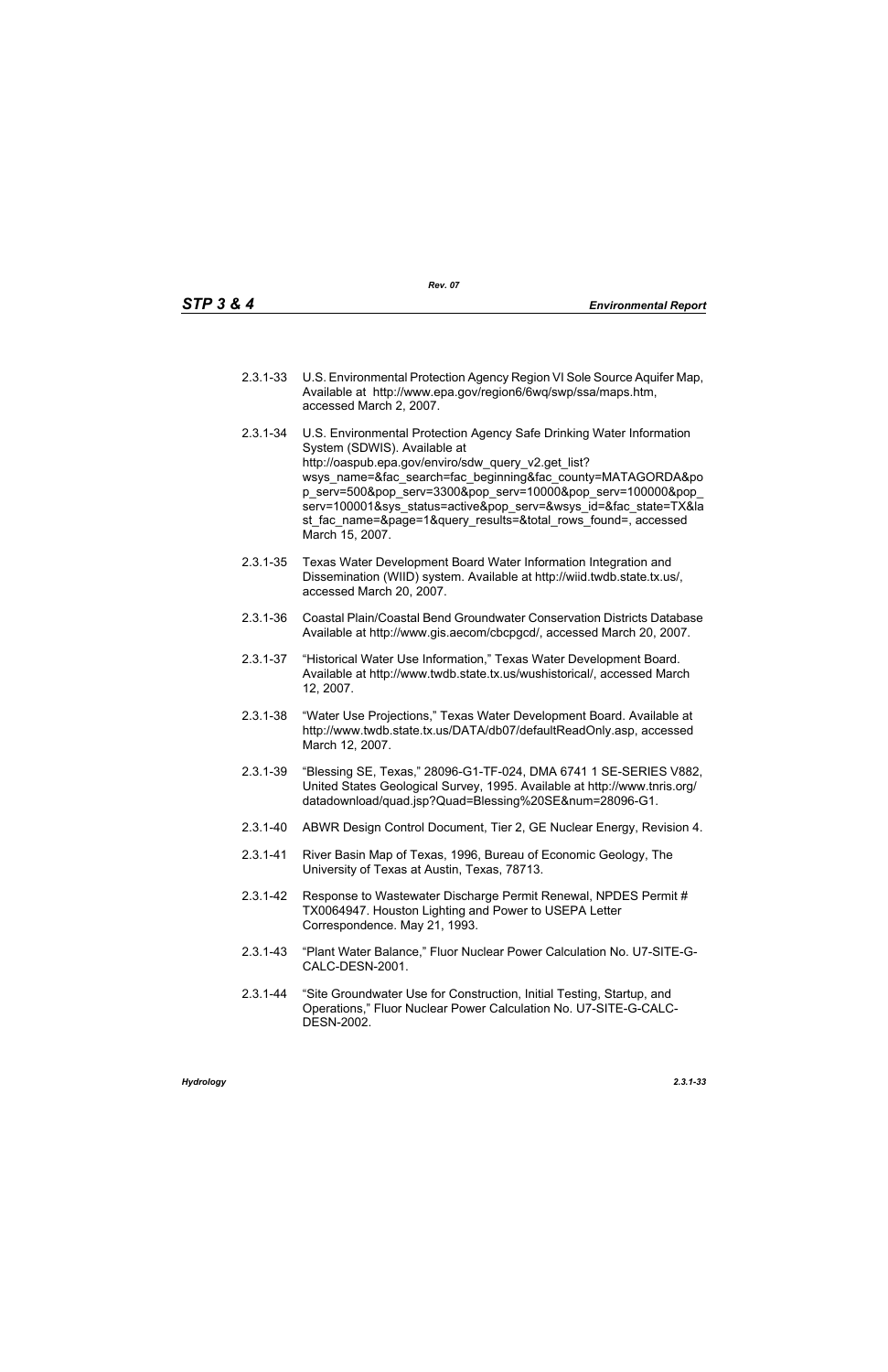| <b>Stream Name</b>      | County                 | Drainage Area<br>(sq. miles) |
|-------------------------|------------------------|------------------------------|
| <b>Beals Creek</b>      | <b>Mitchell County</b> | $9,802$ [1]                  |
| Concho River            | Concho County          | $6,574$ [2]                  |
| San Saba River          | San Baba County        | $3,046$ [3]                  |
| Llano River             | <b>Llano County</b>    | 4,197 [4]                    |
| <b>Pedernales River</b> | <b>Blanco County</b>   | 901                          |
| Pecan Bayou             | Mills County           | 2,073                        |
| <b>Barton Creek</b>     | <b>Travis County</b>   | 215                          |
| <b>Onion Creek</b>      | <b>Travis County</b>   | 321                          |

# **Table 2.3.1-1 Major Freshwater Streams in the Colorado River Basin**

Data in the Table are taken from Reference 2.3.1-6

Notes:

- [1] Of the drainage area, about 7,814 mi<sup>2</sup> is probably not contributing.
- [2] Of the drainage area, about 1,131 mi<sup>2</sup> is probably not contributing.
- [3] Of the drainage area, about 7 mi<sup>2</sup> is probably not contributing.
- [4] Of the drainage area, about 5  $\text{mi}^2$  is probably not contributing.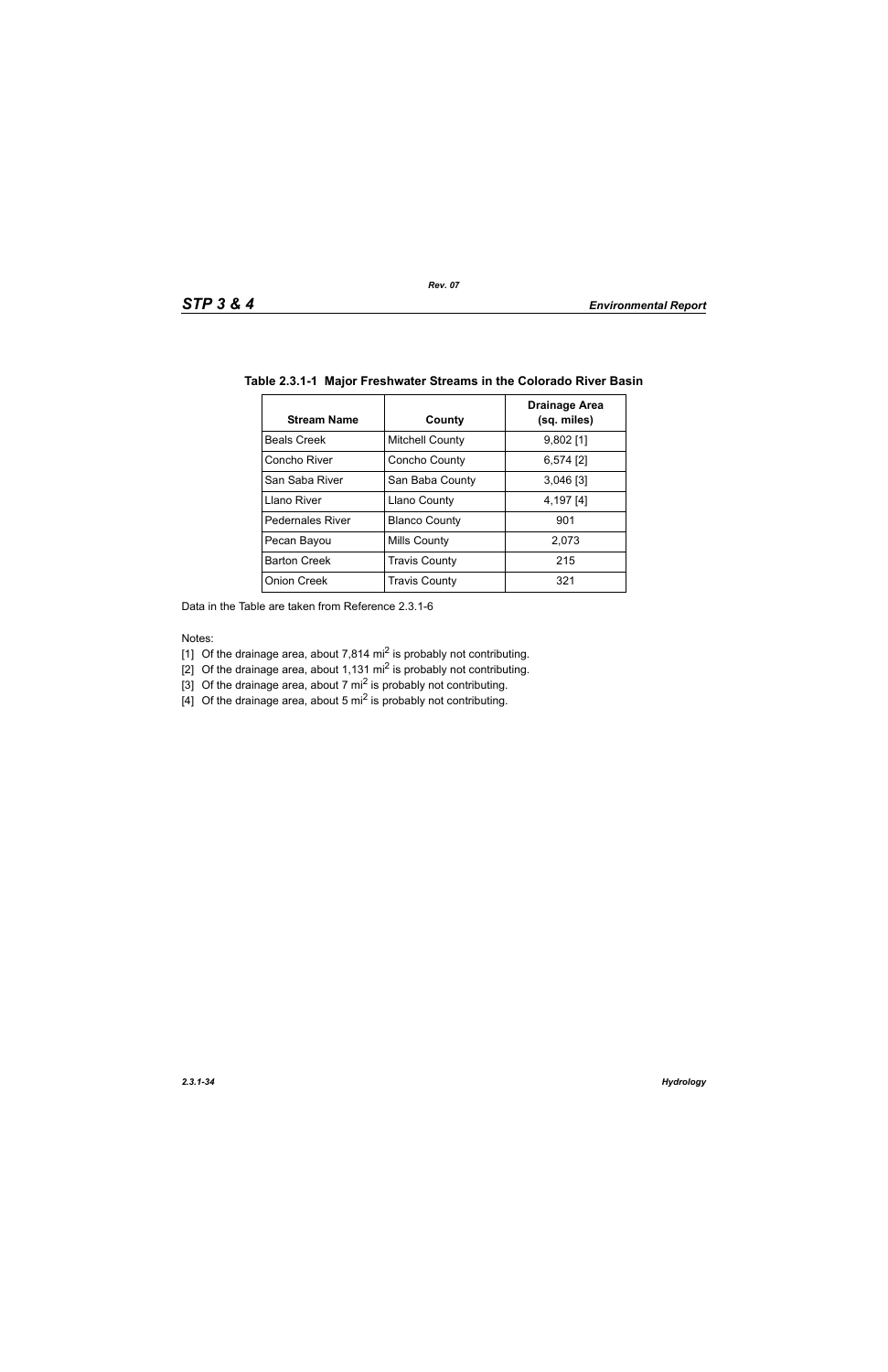| Heigh | Maxin<br>Stora | Drain  | Surfa  | Complete<br>Dam Type |               | Purposes     |               |               | Owner |                                                      | Longitude  | Latitude |  |
|-------|----------------|--------|--------|----------------------|---------------|--------------|---------------|---------------|-------|------------------------------------------------------|------------|----------|--|
| ft    | acre-ft        | sq mi  | acre   | Year                 |               | Dam          | <b>Hazard</b> | County        | Type  | <b>Owner Name</b>                                    | degrees    | degrees  |  |
| 8     | 3,223,000      | 38,130 | 18,929 | 1942                 | <b>REPGER</b> | <b>IH</b>    | H             | Travis        | L     | Lower<br>Colorado River<br>Authority                 | $-97.9067$ | 30.3917  |  |
| 4     | 1,087,530      | 2,472  | 32,660 | 1962                 | <b>RE</b>     | <b>ICR</b>   | H             | Tom Green   F |       | <b>DOI BR</b>                                        | -100.5333  | 31.3767  |  |
| 6     | 982,000        | 50.1   | 23,060 | 1937                 | <b>PGRE</b>   | <b>IH</b>    | H             | <b>Burnet</b> | L     | Lower<br>Colorado River<br>Authority                 | $-98.4183$ | 30.7517  |  |
| 0     | 810,000        | 4.140  | 18,000 | 1969                 | <b>RE</b>     | R            | H             | Coke          | Г     | Colorado River<br>Municipal<br><b>Water District</b> | $-100.515$ | 31.895   |  |
| 8     | 696,300        | 1,511  | 3,854  | 1952                 | <b>RE</b>     | R            | H             | Tom Green   F |       | Corps Of<br>Engineers<br><b>SWF</b>                  | -100.4833  | 31.4667  |  |
| 8     | 540.340        | 18.4   | 19,149 | 1989                 | <b>RECN</b>   | R            | H             | Coleman       | L     | Colorado River<br>Municipal<br><b>Water District</b> | -99.6683   | 31.4967  |  |
| 0     | 448,200        | 2.4    | 7,300  | 1933                 | <b>RE</b>     | $\mathsf{R}$ | H             | <b>Brown</b>  | L     | <b>Brown County</b><br>WID No 1                      | -99.0017   | 31.8383  |  |

|                |                                                   |               |                                                | Maximum<br>Height | Maximum<br>Storage                  | Drainage Area | Area<br>Surface | Year<br>Completed | Dam Type      | Dam<br>Purposes                   |        |               | Owner       |                                                      | Longitude   | Latitude |
|----------------|---------------------------------------------------|---------------|------------------------------------------------|-------------------|-------------------------------------|---------------|-----------------|-------------------|---------------|-----------------------------------|--------|---------------|-------------|------------------------------------------------------|-------------|----------|
|                | <b>Dam Name</b>                                   | <b>NID ID</b> | <b>River</b>                                   | ft                | $\operatorname{\sf acre\text{-}ft}$ | sq mi         | acre            |                   |               |                                   | Hazard | County        | <b>Type</b> | <b>Owner Name</b>                                    | degrees     | degrees  |
|                | Mansfield<br>Dam<br>(Marshall<br>Ford Dam)        | TX01087       | Colorado<br>River                              | 278               | 3,223,000                           | 38,130        | 18,929          | 1942              | <b>REPGER</b> | $\ensuremath{\mathsf{IH}}\xspace$ | Н.     | Travis        | Г           | Lower<br>Colorado River<br>Authority                 | $-97.9067$  | 30.3917  |
| 2              | <b>Twin Buttes</b>                                | TX00022       | Middle<br>And South<br>Concho<br><b>Rivers</b> | 134               | 1,087,530                           | 2,472         | 32,660          | 1962              | <b>RE</b>     | <b>ICR</b>                        | H      | Tom Green     | F           | DOI BR                                               | $-100.5333$ | 31.3767  |
| $\mathbf{3}$   | <b>Buchanan</b><br>Dam                            | TX00989       | Colorado<br>River                              | 146               | 982,000                             | 50.1          | 23,060          | 1937              | <b>PGRE</b>   | IH.                               | H      | <b>Burnet</b> | L           | Lower<br>Colorado River<br>Authority                 | $-98.4183$  | 30.7517  |
| $\overline{4}$ | Robert Lee<br>Dam                                 | TX03517       | Colorado<br>River                              | 140               | 810,000                             | 4,140         | 18,000          | 1969              | <b>RE</b>     | R                                 | H      | Coke          | L           | Colorado River<br>Municipal<br><b>Water District</b> | $-100.515$  | 31.895   |
| 5              | OC Fisher<br>Dam (San<br>Angelo Dam)              | TX00012       | Concho<br>River                                | 128               | 696,300                             | 1,511         | 3,854           | 1952              | <b>RE</b>     | R                                 | Η      | Tom Green   F |             | Corps Of<br>Engineers<br><b>SWF</b>                  | $-100.4833$ | 31.4667  |
| 6              | Simon<br>Freese Dam<br>(Stacy Dam)                | TX06386       | Colorado<br>River                              | 148               | 540,340                             | 18.4          | 19,149          | 1989              | <b>RECN</b>   | R                                 | Η      | Coleman       | L           | Colorado River<br>Municipal<br><b>Water District</b> | -99.6683    | 31.4967  |
| $\overline{7}$ | Lake<br>Brownwood<br>Dam                          | TX02789       | Pecan<br>Bayou                                 | 120               | 448,200                             | 2.4           | 7,300           | 1933              | <b>RE</b>     | R.                                | Η      | Brown         | L           | <b>Brown County</b><br>WID No 1                      | $-99.0017$  | 31.8383  |
| 8              | Lake J B<br>Thomas Dam<br>(Colorado<br>River Dam) | TX04138       | Colorado<br>River                              | 105               | 360,000                             | 3,524         | 7,820           | 1952              | <b>RE</b>     | R.                                | H      | Scurry        | L           | Colorado River<br>Municipal<br><b>Water District</b> | $-101.135$  | 32.5833  |
| 9              | <b>Alvin Wirtz</b><br>Dam                         | TX00986       | Colorado<br>River                              | 118               | 227,000                             | 37.8          | 6,375           | 1951              | <b>RE</b>     | <b>HR</b>                         | H      | <b>Burnet</b> | L           | Lower<br>Colorado River<br>Authority                 | -98.3383    | 30.555   |

 $2.3.1 - 35$ 

*Rev. 07*

# *STP 3 & 4*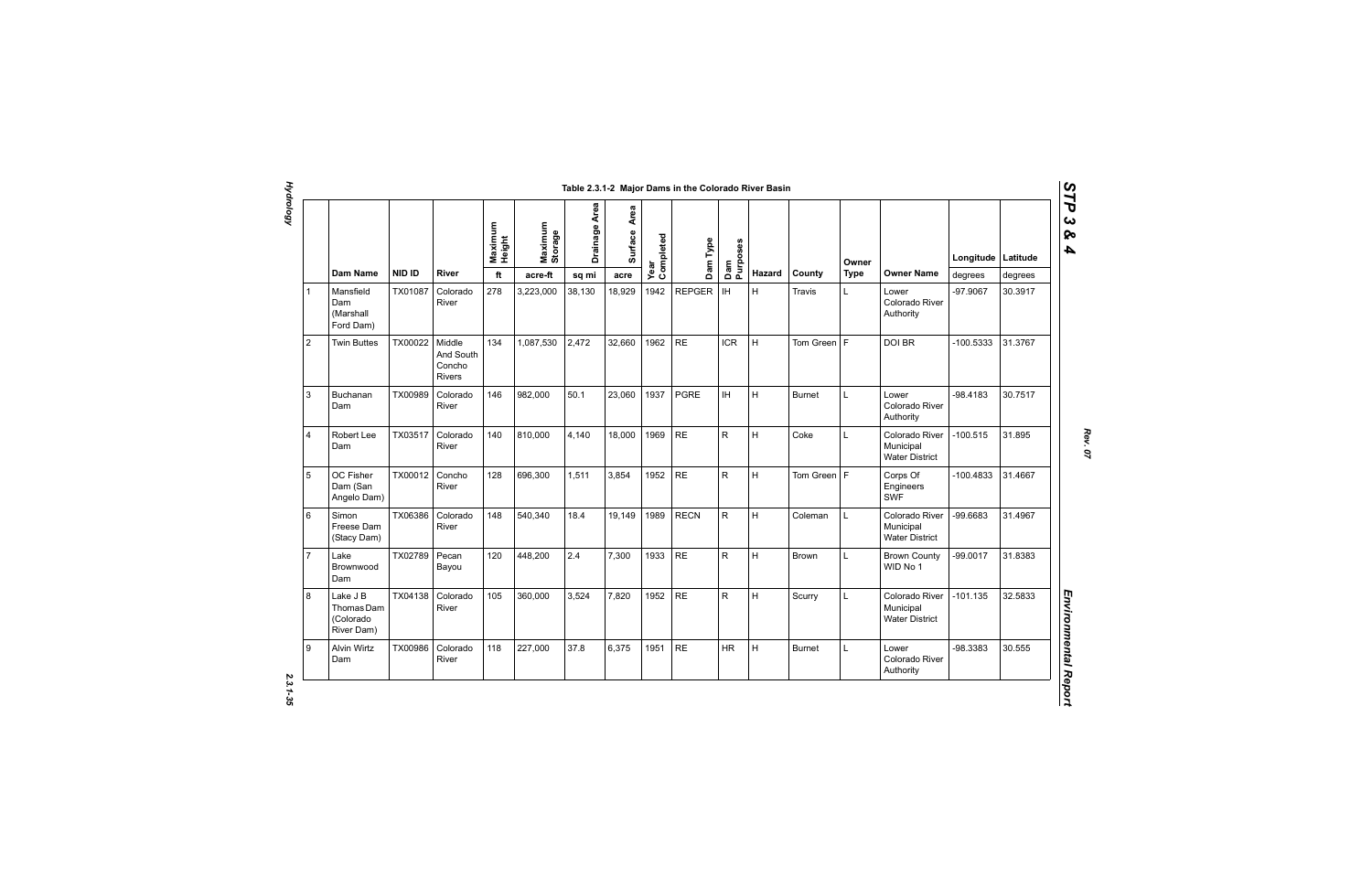| N  |
|----|
|    |
| ట  |
|    |
|    |
|    |
| دە |
|    |
|    |

|    | Dam Name                                      | <b>NID ID</b> | <b>River</b>               | Maximum<br>Height<br>ft | Maximum<br>Storage<br>$\operatorname{\sf acre\text{-}ft}$ | Drainage Area<br>sq mi | Area<br><b>Surface</b><br>acre | Completed<br>Year | Dam Type    | Dam<br>Purposes | Hazard      | County        | Owner<br><b>Type</b> | <b>Owner Name</b>                                    | Longitude   Latitude<br>degrees | degrees |
|----|-----------------------------------------------|---------------|----------------------------|-------------------------|-----------------------------------------------------------|------------------------|--------------------------------|-------------------|-------------|-----------------|-------------|---------------|----------------------|------------------------------------------------------|---------------------------------|---------|
| 10 | <b>Brady Dam</b>                              | TX01659       | <b>Brady</b><br>Creek      | 104                     | 212,400                                                   | 513                    | 2,020                          | 1963              | <b>RE</b>   | $\mathsf{R}$    | H           | McCulloch     | L                    | City Of Brady                                        | -99.3917                        | 31.14   |
| 11 | Natural Dam<br>Salt Lake [1]                  | TX06028       | Sulphur<br>Springs<br>Draw | 47                      | 207,265                                                   | 556                    | 3.710                          | 1989              | $\sf RE$    | <b>CP</b>       | H.          | Howard        | L                    | Colorado River<br>Municipal<br><b>Water District</b> | $-101.625$                      | 32.2183 |
| 12 | Coleman<br>Dam                                | TX02152       | Jim Ned<br>Creek           | 92                      | 91,680                                                    | 299                    | 1,886                          | 1966              | <b>RE</b>   | R               | H           | Coleman       | L                    | City Of<br>Coleman                                   | $-99.465$                       | 32.03   |
| 13 | Champion<br>Creek Dam                         | TX01691       | Champion<br>Creek          | 120                     | 90,200                                                    | 164                    | 1,560                          | 1959              | <b>RE</b>   | $\mathsf{R}$    | L           | Mitchell      | U                    | TU Electric                                          | $-100.86$                       | 32.2817 |
| 14 | Cedar Creek<br>Dam                            | TX04380       | Cedar<br>Creek             | 106                     | 88,628                                                    | 6.3                    | 2,400                          | 1977              | <b>RE</b>   | $\mathsf C$     | H           | Fayette       | Г                    | Lower<br>Colorado River<br>Authority                 | -96.7367                        | 29.915  |
| 15 | Oak Creek<br>Dam                              | TX03516       | Oak Creek                  | 95                      | 79.336                                                    | 244                    | 2,375                          | 1950              | <b>RE</b>   | $\mathsf{C}$    | H           | Coke          | L                    | City Of<br>Sweetwater                                | $-100.2667$                     | 32.04   |
| 16 | Tom Miller<br>Dam                             | TX01086       | Colorado<br>River          | 85                      | 73,100                                                    | 26,124                 | 1,830                          | 1939              | <b>CNPG</b> | <b>HR</b>       | H           | Travis        | L                    | City Of Austin                                       | -97.7867                        | 30.295  |
| 17 | Colorado<br>City Dam<br>(Morgan<br>Creek Dam) | TX01693       | Morgan<br>Creek            | 85                      | 70,700                                                    | 322                    | 1,610                          | 1949              | <b>RE</b>   | R               | L           | Mitchell      | U                    | TU Electric                                          | -100.9167                       | 32.3183 |
| 18 | Roy Inks<br>Dam                               | TX00988       | Colorado<br>River          | 96                      | 63,500                                                    | 32,076                 | 803                            | 1938              | PG          | <b>HR</b>       | H           | <b>Burnet</b> | L                    | Lower<br>Colorado River<br>Authority                 | $-98.385$                       | 30.73   |
| 19 | Mitchell<br>County Dam<br>$[1]$               | TX06420       | Beals<br>Creek             | 70                      | 50,241                                                    | 15.3                   | 1,603                          | 1991              | <b>REOT</b> | T.              | $\mathbf S$ | Mitchell      | L                    | Colorado River<br>Municipal<br><b>Water District</b> | -101.105                        | 32.24   |
| 20 | <b>Hords Creek</b><br>Dam                     | TX00006       | Hords<br>Creek             | 91                      | 49,290                                                    | 48                     | 510                            | 1948              | $\sf RE$    | $\mathsf R$     | H           | Coleman       | F                    | Corps Of<br>Engineers<br><b>SWF</b>                  | -99.5667                        | 31.85   |

*Rev. 07*

*STP 3 & 4*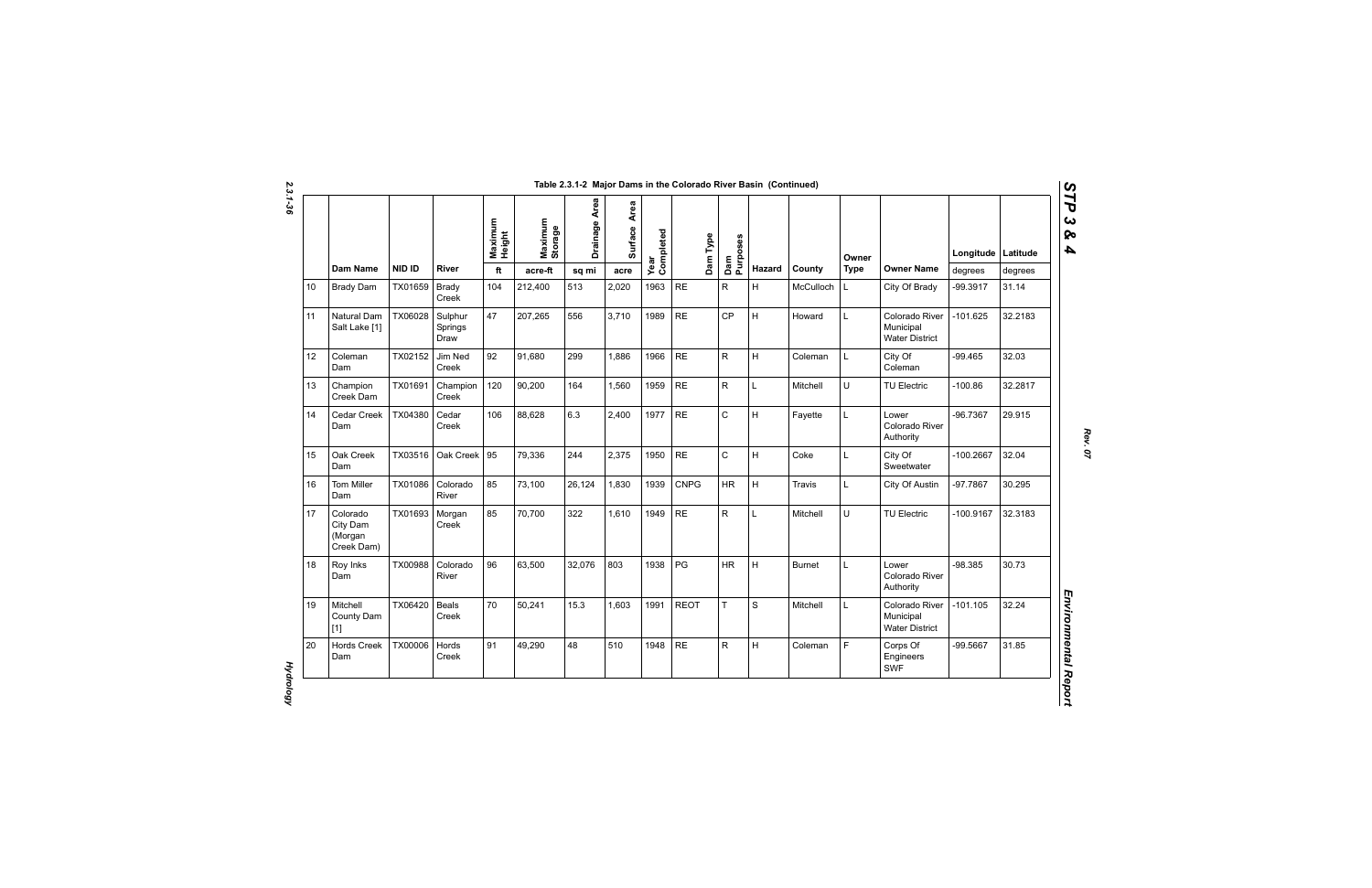|    |                                                                      |               |                                  | Maximum<br>Height | Maximum<br>Storage | Drainage Area | Area<br>Surface | Year<br>Completed | Dam Type  |    |             |                  | Owner       |                                                      | Longitude   | Latitude |
|----|----------------------------------------------------------------------|---------------|----------------------------------|-------------------|--------------------|---------------|-----------------|-------------------|-----------|----|-------------|------------------|-------------|------------------------------------------------------|-------------|----------|
|    | <b>Dam Name</b>                                                      | <b>NID ID</b> | <b>River</b>                     | ft                | acre-ft            | sq mi         | acre            |                   |           |    | Hazard      | County           | <b>Type</b> | <b>Owner Name</b>                                    | degrees     | degrees  |
| 21 | Decker<br>Creek Dam                                                  | TX01089       | Decker<br>Creek                  | 83                | 45,200             | 9.3           | 1,269           | 1967              | RE        | R  | H           | Travis           | L.          | City Of Austin                                       | -97.5967    | 30.285   |
| 22 | Nasworthy<br>Dam                                                     | TX03139       | South<br>Concho<br>River         | 47                | 42,500             | 3,833         |                 | 1930              | RE        | R  | H           | Tom Green   L    |             | City Of San<br>Angelo                                | $-100.4783$ | 31.3883  |
| 23 | Ballinger<br>Municipal<br>Lake Dam<br>(Lake<br>Moonen<br>Dam)        | TX05952       | Valley<br>Creek                  | 76                | 34,353             |               | 560             | 1985              | <b>RE</b> | R  | H           | Runnels          | L           | City of<br><b>Ballinger</b>                          | $-100.0433$ | 31.73    |
| 24 | Elm Creek<br>Dam                                                     | TX05776       | Elm Creek                        | 57                | 33,500             | 65.5          | 643             | 1983              | <b>RE</b> | R. | H           | Runnels          | L           | <b>City of Winters</b>                               | -99.8683    | 31.9383  |
| 25 | Sulphur<br>Springs Draw<br>Dam [1]                                   | TX06482       | Sulphur<br>Springs<br>Draw       | 33                | 20,692             | 258           | 970             | 1993              | $\sf RE$  | T  | S           | Martin           | L           | Colorado River<br>Municipal<br><b>Water District</b> | -101.7486   | 32.3217  |
| 26 | Bastrop Dam                                                          | TX02718       | Spicer<br>Creek                  | 80                | 16,962             | 8.7           | 244             | 1964              | $\sf RE$  | R  | H           | Bastrop          | Г           | Lower<br>Colorado River<br>Authority                 | $-97.2917$  | 30.155   |
| 27 | Upper Pecan<br>Bayou WS<br>SCS Site 17<br>Dam<br>(Lake Clyde<br>Dam) | TX02940       | North<br>Prong<br>Pecan<br>Bayou | 63                | 16,550             | 38            | 449             | 1970              | <b>RE</b> | C  | $\mathbf S$ | Callahan         | L           | Callahan<br>Divide SWCD                              | $-99.47$    | 32.3133  |
| 28 | <b>Brady Creek</b><br>WS SCS Site<br>17 Dam                          | TX01677       | South<br><b>Brady</b><br>Creek   | 50                | 13,511             | 28.8          | 76              | 1962              | <b>RE</b> | C  | Г           | <b>McCulloch</b> | L           | <b>McCulloch</b><br>SWCD                             | -99.5967    | 31.1467  |
| 29 | <b>Brady Creek</b><br>WS SCS Site<br>28 Dam                          | TX01626       | Fitzgerald<br>Creek              | 42                | 13,042             | 21.88         | 67              | 1957              | <b>RE</b> | C  | Г           | Concho           | L           | Concho SWCD                                          | $-99.88$    | 31.1486  |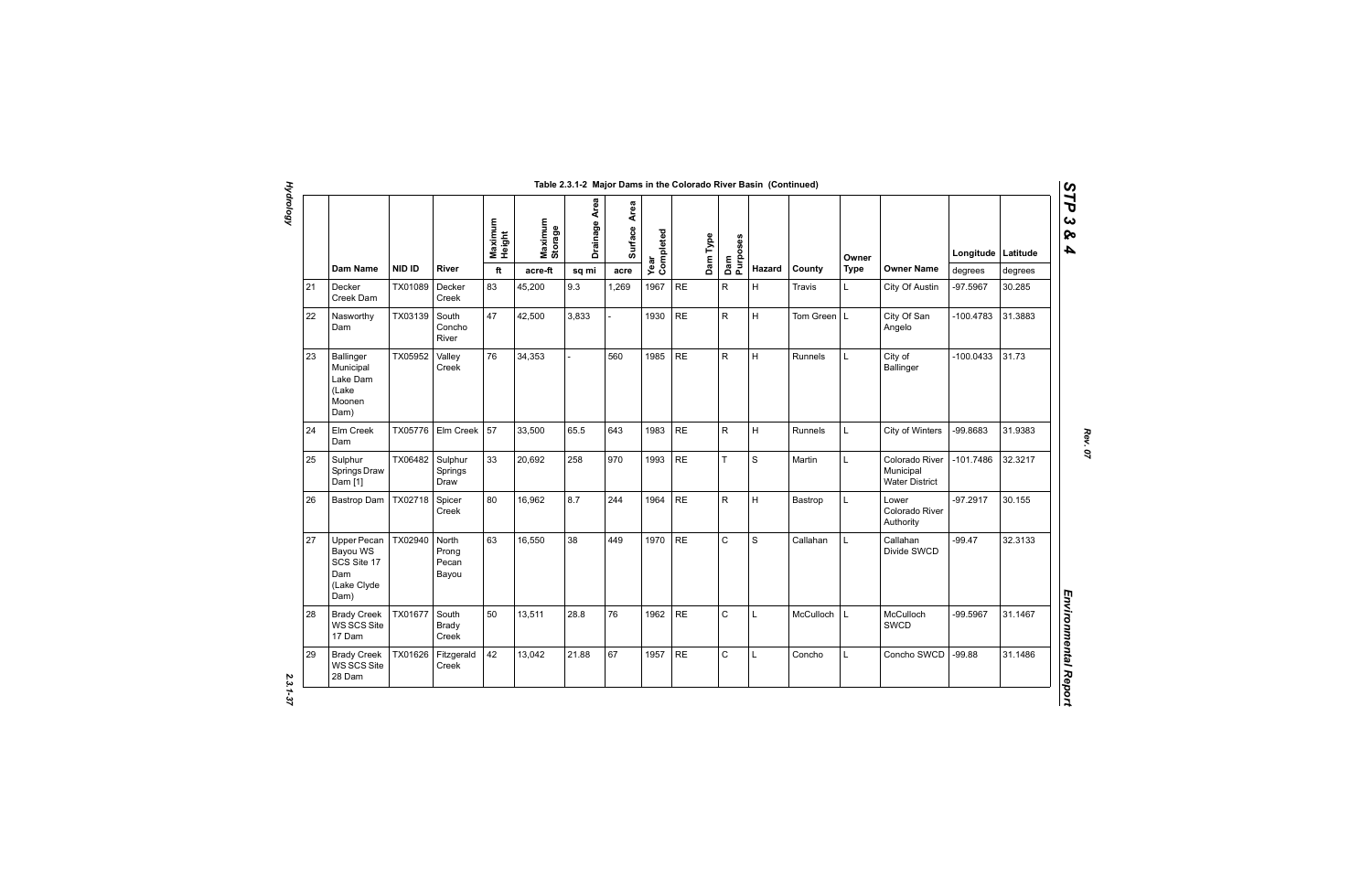|        |                                             |         |                       |                   |                    |                      |                 |                   |    |                             | Table 2.3.1-2 Major Dams in the Colorado River Basin (Continued) |         |             |                   |                    |         |
|--------|---------------------------------------------|---------|-----------------------|-------------------|--------------------|----------------------|-----------------|-------------------|----|-----------------------------|------------------------------------------------------------------|---------|-------------|-------------------|--------------------|---------|
|        | Dam Name                                    | NID ID  | River                 | Maximum<br>Height | Maximum<br>Storage | <b>Drainage Area</b> | Area<br>Surface | Year<br>Completed |    | Dam Type<br>Dam<br>Purposes | Hazard                                                           | County  | Owner       | <b>Owner Name</b> | Longitude Latitude |         |
|        |                                             |         |                       | $\mathsf{ft}$     | acre-ft            | sq mi                | acre            |                   |    |                             |                                                                  |         | <b>Type</b> |                   | degrees            | degrees |
| $30\,$ | <b>Brady Creek</b><br>WS SCS Site<br>31 Dam | TX01625 | <b>Brady</b><br>Creek | 50                | 11,155             | 22.5                 |                 | 1958              | RE | $\mathsf C$                 | L                                                                | Concho  | L           | Concho SWCD       | $-99.975$          | 31.1683 |
| 31     | Old Lake<br>Winters City<br>Dam             |         | TX03245 Elm Creek 41  |                   | 10,032             |                      |                 | 1945              | RE | $\mathtt{C}$                | H                                                                | Runnels | L           | City of Winters   | -99.8733           | 31.9517 |
|        |                                             |         |                       |                   |                    |                      |                 |                   |    |                             |                                                                  |         |             |                   |                    |         |
|        |                                             |         |                       |                   |                    |                      |                 |                   |    |                             |                                                                  |         |             |                   |                    |         |
|        |                                             |         |                       |                   |                    |                      |                 |                   |    |                             |                                                                  |         |             |                   |                    |         |
|        |                                             |         |                       |                   |                    |                      |                 |                   |    |                             |                                                                  |         |             |                   |                    |         |
|        |                                             |         |                       |                   |                    |                      |                 |                   |    |                             |                                                                  |         |             |                   |                    |         |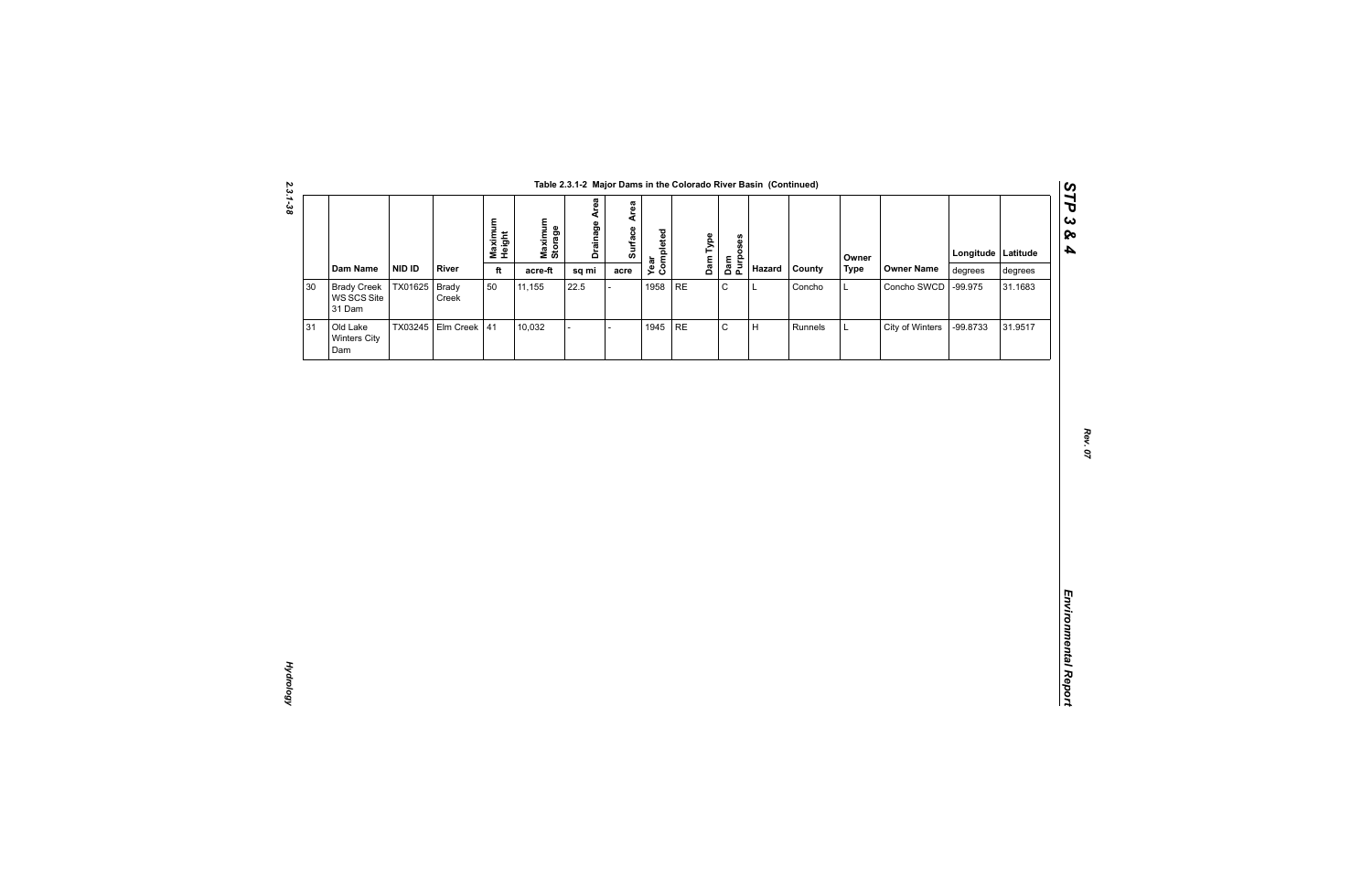| Dam Type (in the        |                                                      |                         |                                                                                             | <b>Downstream Hazard Potential</b>                                                                                             |                                                                            |
|-------------------------|------------------------------------------------------|-------------------------|---------------------------------------------------------------------------------------------|--------------------------------------------------------------------------------------------------------------------------------|----------------------------------------------------------------------------|
| order of<br>importance) | Dam Purpose                                          | <b>Owner Type</b>       |                                                                                             | Potential hazard to the downstream area resulting from failure or misoperation of the dam or facilities:                       |                                                                            |
| RE - Earth              | I - Irrigation                                       | F - Federal             | $L - Low$                                                                                   | S - Significant                                                                                                                | H - High                                                                   |
| ER - Rockfill           | H - Hydroelectric                                    | S - State               | Dams assigned the low<br>hazard potential                                                   | Dams assigned the significant hazard<br>potential classification are those dams                                                | Dams assigned the high<br>hazard potential                                 |
| PG - Gravity            | C - Flood Control<br>and Storm Water<br>Management   | L - Local<br>Government | classification are those<br>where failure or misoperation<br>results in no probable loss of | where failure or misoperation results in no<br>probable loss of human life but can cause<br>economic loss, environment damage, | classification are those<br>where failure or<br>misoperation will probably |
| <b>CB - Buttress</b>    | N - Navigation                                       | U - Public Utility      | human life and low economic<br>and/or environmental losses.                                 | disruption of lifeline facilities, or impact<br>other concerns. Significant hazard                                             | cause loss of human life.                                                  |
| VA - Arch               | S - Water Supply                                     | P - Private             | Losses are principally limited                                                              | potential classification dams are often                                                                                        |                                                                            |
| MV - Multi-Arch         | R - Recreation                                       |                         | to the owner's property                                                                     | located in predominantly rural or<br>agricultural areas but could be located in                                                |                                                                            |
| CN - Concrete           | P - Fire Protection,<br>Stock, Or Small<br>Farm Pond |                         |                                                                                             | areas with population and significant<br>infrastructure                                                                        |                                                                            |
| MS - Masonry            | F - Fish and<br><b>Wildlife Pond</b>                 |                         |                                                                                             |                                                                                                                                | Economic,                                                                  |
| ST - Stone              | D - Debris Control                                   |                         | <b>Hazard Potential</b><br><b>Classification</b>                                            | <b>Loss of Human Life</b>                                                                                                      | <b>Environmental, Lifeline</b><br><b>Losses</b>                            |
| TC - Timber Crib        | T - Tailings                                         |                         | Low                                                                                         | None expected                                                                                                                  | Low and generally limited to                                               |
| OT - Other              | O - Other                                            |                         |                                                                                             |                                                                                                                                | owner                                                                      |
|                         |                                                      |                         | Significant                                                                                 | None expected                                                                                                                  | Yes                                                                        |
|                         |                                                      |                         |                                                                                             |                                                                                                                                | Yes (but not necessary)                                                    |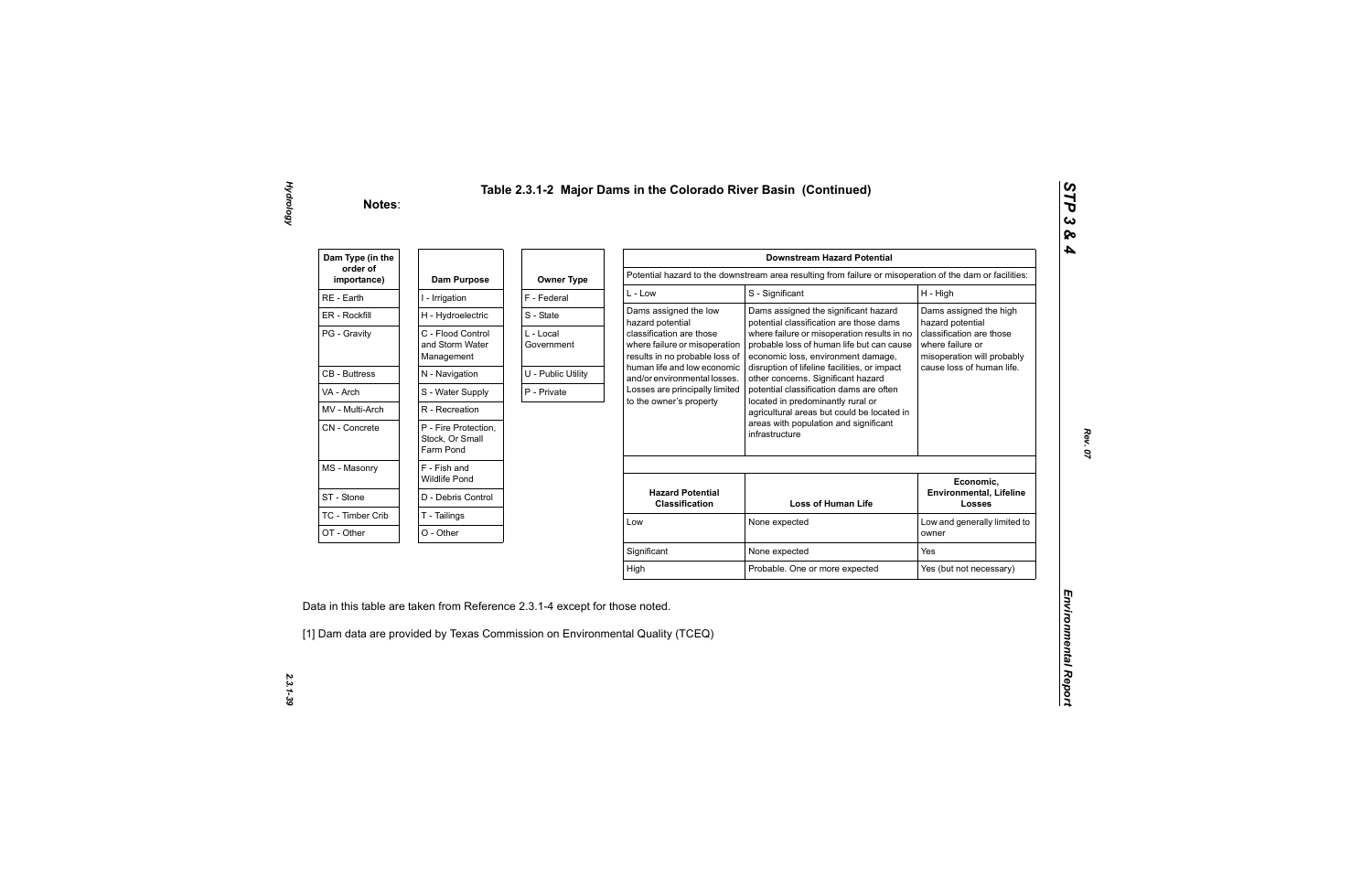|              |                                                    | Location        |               |          |                                                                                     | <b>Drainage Area</b>                                                                                                                           | Period of                  |                        |                | <b>Historical Annual Flow Rate</b><br>(cfs) |             |
|--------------|----------------------------------------------------|-----------------|---------------|----------|-------------------------------------------------------------------------------------|------------------------------------------------------------------------------------------------------------------------------------------------|----------------------------|------------------------|----------------|---------------------------------------------|-------------|
| Gauge<br>No. | Gauge<br><b>Name</b>                               | (river<br>mile) | Longitud<br>е | Latitude | County                                                                              | (square mile)<br>[1]                                                                                                                           | Record<br><b>From Year</b> | Years of<br>Record [2] | <b>Maximum</b> | <b>Minimum</b>                              | <b>Mean</b> |
| 08158000     | Austin                                             | 290.3           | 97.694        | 30.244   | <b>Travis</b>                                                                       | 39,009                                                                                                                                         | 1898                       | 106                    | 7,535          | 590                                         | 2,168       |
| 08159200     | Bastrop                                            | 236.6           | 97.319        | 30.104   | Bastrop                                                                             | 39,979                                                                                                                                         | 1960                       | 44                     | 9,073          | 828                                         | 2,227       |
| 08159500     | Smithville                                         | 212.1           | 97.161        | 30.013   | Bastrop                                                                             | 40,371                                                                                                                                         | 1930                       | 74                     | 6,780          | 794                                         | 2,654       |
| 08160400     | LaGrange                                           | 177             | 96.904        | 29.912   | Fayette                                                                             | 40,874                                                                                                                                         | 1988                       | 16                     | 9,913          | 930                                         | 2,662       |
| 08161000     | Columbus                                           | 135.1           | 96.537        | 29.706   | Colorado                                                                            | 41,640                                                                                                                                         | 1916                       | 88                     | 10,810         | 653                                         | 3,100       |
| 08162000     | Wharton                                            | 66.6            | 96.104        | 29.309   | Wharton                                                                             | 42,003                                                                                                                                         | 1939                       | 65                     | 11,120         | 615                                         | 2,740       |
| 08162500     | <b>Bay City</b>                                    | 32.5            | 96.012        | 28.974   | Matagorda                                                                           | 42,240                                                                                                                                         | 1948                       | 56                     | 14,270         | 375                                         | 2,628       |
| NOTES:       | Data in this table is taken from Reference 2.3.1-6 |                 |               |          | [1] All drainage areas include 11,403 square miles of probably noncontributing area | [2] All gauges listed in the table are currently active, and "years of record" is counted from the beginning year up to the water year of 2004 |                            |                        |                |                                             |             |
|              |                                                    |                 |               |          |                                                                                     |                                                                                                                                                |                            |                        |                |                                             |             |
|              |                                                    |                 |               |          |                                                                                     |                                                                                                                                                |                            |                        |                |                                             |             |
|              |                                                    |                 |               |          |                                                                                     |                                                                                                                                                |                            |                        |                |                                             |             |
|              |                                                    |                 |               |          |                                                                                     |                                                                                                                                                |                            |                        |                |                                             |             |
|              |                                                    |                 |               |          |                                                                                     |                                                                                                                                                |                            |                        |                |                                             |             |
|              |                                                    |                 |               |          |                                                                                     |                                                                                                                                                |                            |                        |                |                                             |             |
|              |                                                    |                 |               |          |                                                                                     |                                                                                                                                                |                            |                        |                |                                             |             |
|              |                                                    |                 |               |          |                                                                                     |                                                                                                                                                |                            |                        |                |                                             |             |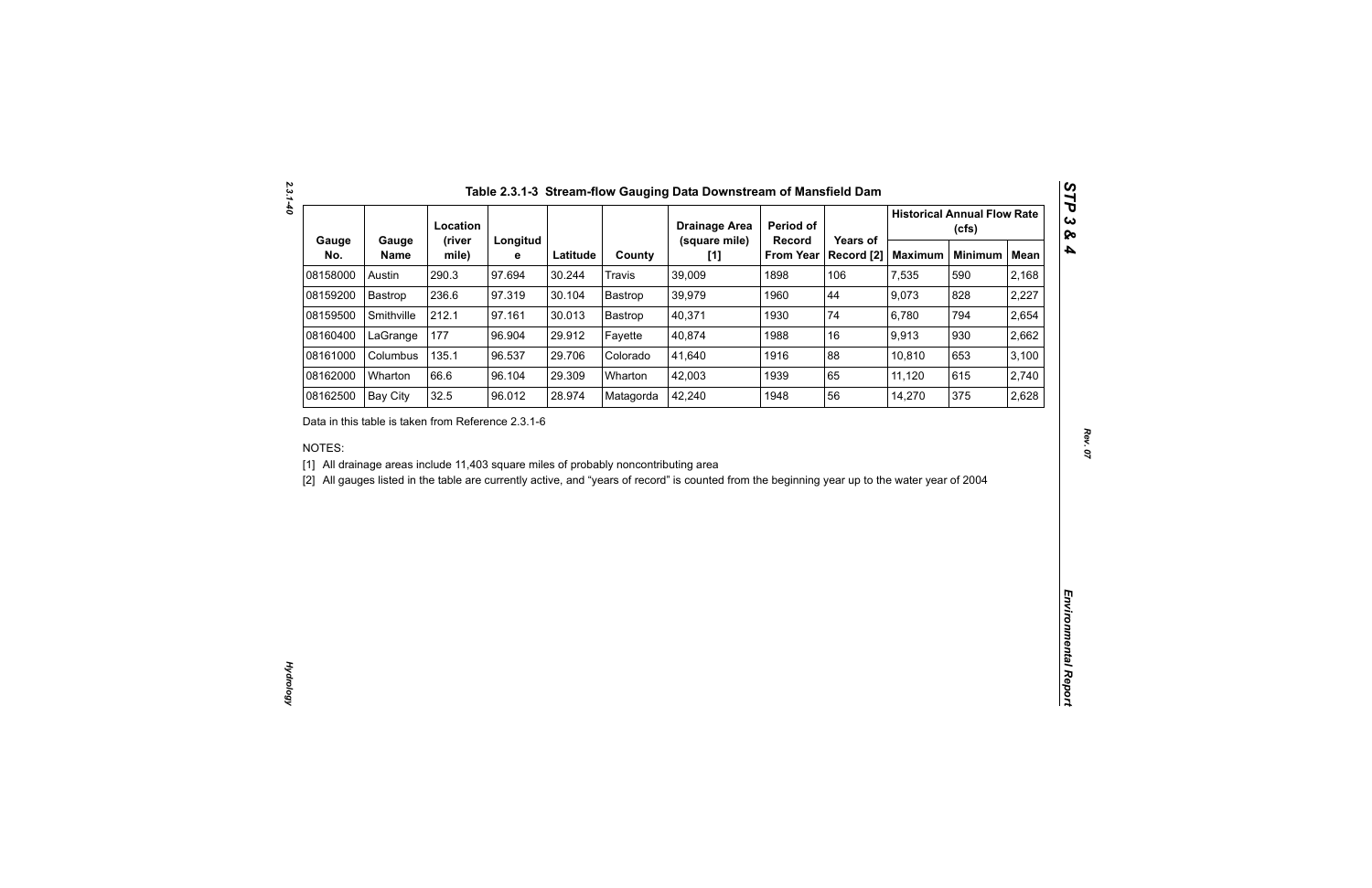| Day of                  |       |       |       |       |            | Daily mean values (cfs) |       |     |       |       |            |            |
|-------------------------|-------|-------|-------|-------|------------|-------------------------|-------|-----|-------|-------|------------|------------|
| month                   | Jan   | Feb   | Mar   | Apr   | <b>May</b> | Jun                     | Jul   | Aug | Sep   | Oct   | <b>Nov</b> | <b>Dec</b> |
| 1                       | 2,780 | 1,830 | 3,340 | 2,240 | 3,850      | 3,940                   | 2,560 | 976 | 1,660 | 1,110 | 3,120      | 2,360      |
| $\overline{2}$          | 2,830 | 1,980 | 3,240 | 2,090 | 3,700      | 4,060                   | 2,500 | 950 | 1,840 | 1,050 | 3,470      | 2,300      |
| 3                       | 2,660 | 2,120 | 3,060 | 2,180 | 2,940      | 4,390                   | 2,340 | 962 | 1,800 | 1,030 | 2,900      | 2,500      |
| $\overline{\mathbf{4}}$ | 2,460 | 2,290 | 2,940 | 2,390 | 3,110      | 4,920                   | 2,220 | 972 | 1,340 | 967   | 2,550      | 2,340      |
| $\sqrt{5}$              | 2,250 | 2,730 | 3,010 | 2,640 | 3,450      | 4,820                   | 2,120 | 981 | 1,160 | 1,020 | 2,500      | 2,370      |
| $\,6\,$                 | 2,160 | 3,280 | 3,050 | 2,680 | 3,500      | 4,270                   | 2,200 | 947 | 1,210 | 1,070 | 2,790      | 2,370      |
| $\overline{7}$          | 2,300 | 3,540 | 3,110 | 2,620 | 3,530      | 4,380                   | 2,160 | 900 | 1,380 | 1,180 | 2,890      | 2,220      |
| $\bf 8$                 | 2,440 | 3,390 | 3,170 | 2,660 | 3,110      | 4,550                   | 2,160 | 877 | 1,350 | 1,530 | 2,680      | 2,190      |
| $\boldsymbol{9}$        | 2,540 | 3,420 | 3,120 | 2,640 | 3,050      | 4,600                   | 2,170 | 834 | 1,240 | 1,610 | 2,280      | 2,020      |
| 10 <sup>1</sup>         | 2,600 | 3,190 | 2,880 | 2,640 | 2,700      | 4,190                   | 2,190 | 856 | 1,230 | 1,780 | 2,130      | 1,890      |
| 11                      | 2,680 | 2,890 | 2,690 | 2,770 | 2,880      | 3,720                   | 2,330 | 847 | 1,630 | 1,880 | 2,220      | 2,040      |
| 12                      | 2,760 | 3,300 | 2,710 | 2,740 | 3,150      | 3,970                   | 2,660 | 834 | 2,070 | 2,160 | 2,180      | 2,300      |
| 13                      | 2,890 | 3,530 | 2,740 | 2,700 | 3,520      | 4,990                   | 2,620 | 816 | 2,390 | 2,260 | 2,370      | 2,550      |
| 14                      | 2,850 | 3,260 | 2,750 | 2,580 | 3,770      | 5,610                   | 2,150 | 750 | 2,680 | 2,580 | 2,880      | 2,450      |
| 15                      | 2,540 | 3,150 | 2,870 | 2,380 | 3,750      | 5,710                   | 2,040 | 750 | 3,110 | 2,920 | 2,990      | 2,210      |
| 16                      | 2,250 | 3,210 | 3,110 | 2,590 | 4,030      | 5,370                   | 2,240 | 790 | 2,570 | 2,860 | 2,750      | 2,220      |
| 17                      | 2,100 | 3,300 | 3,170 | 2,690 | 4,290      | 4,560                   | 2,140 | 768 | 1,890 | 2,910 | 2,530      | 2,450      |
| 18                      | 2,200 | 3,350 | 3,120 | 3,110 | 4,160      | 4,450                   | 1,900 | 741 | 1,530 | 3,430 | 2,300      | 2,610      |
| 19                      | 2,380 | 3,020 | 3,120 | 3,290 | 4,440      | 4,530                   | 1,730 | 760 | 1,790 | 4,610 | 2,350      | 2,730      |
| 20                      | 2,770 | 2,700 | 2,910 | 3,080 | 4,440      | 4,440                   | 1,680 | 693 | 2,130 | 4,680 | 2,680      | 2,260      |
| 21                      | 3,280 | 2,580 | 2,670 | 3,210 | 3,980      | 4,380                   | 1,590 | 689 | 2,110 | 4,150 | 2,610      | 2,060      |
| 22                      | 3,340 | 3,340 | 2,710 | 3,140 | 3,610      | 4,070                   | 1,460 | 692 | 2,140 | 3,720 | 2,620      | 2,200      |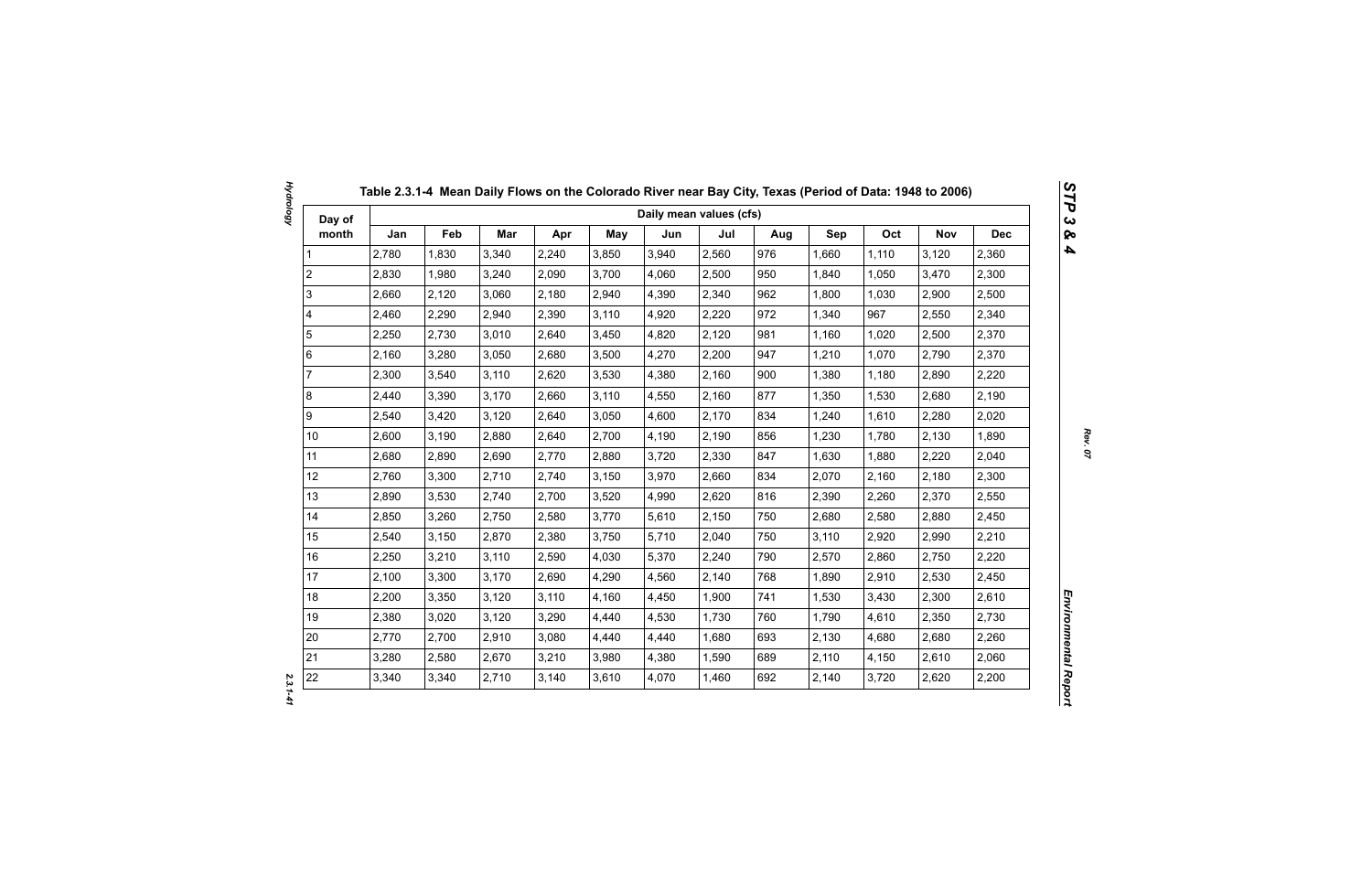| Day of<br>month<br>3,240<br>2,980<br>2,850<br>2,470<br>2,370<br>2,330<br>2,220<br>2,060<br>1,910 | Jan<br>Feb<br>3,990<br>4,280<br>4,540<br>4,500<br>4,260<br>3,740<br>3,540 | Mar<br>2,550<br>2,790<br>2,920<br>2,920<br>2,450<br>2,230<br>2,290<br>2,460<br>2,420 | Apr<br>3,100<br>2,790<br>2,410<br>2,400<br>3,010<br>3,130<br>2,940<br>3,080 | May<br>4,040<br>4,000<br>4,020<br>3,680<br>3,490<br>3,680<br>3,930 | Jun<br>3,430<br>3,310<br>3,590<br>4,600<br>4,430<br>3,490 | Jul<br>1,360<br>1,330<br>1,280<br>1,390<br>1,370<br>1,260 | Aug<br>707<br>726<br>732<br>755<br>745 | Sep<br>2,240<br>1,930<br>1,550<br>1,370<br>1,560 | Oct<br>3,440<br>3,760<br>3,420<br>3,040<br>2,890 | Nov<br>2,890<br>3,110<br>3,320<br>3,640 | <b>Dec</b><br>2,380<br>2,760<br>3,240<br>3,270 |
|--------------------------------------------------------------------------------------------------|---------------------------------------------------------------------------|--------------------------------------------------------------------------------------|-----------------------------------------------------------------------------|--------------------------------------------------------------------|-----------------------------------------------------------|-----------------------------------------------------------|----------------------------------------|--------------------------------------------------|--------------------------------------------------|-----------------------------------------|------------------------------------------------|
| 23<br>24<br>25<br>26<br>27<br>28<br>29<br>30<br>31<br>Source: Reference 2.3.1-7                  |                                                                           |                                                                                      |                                                                             |                                                                    |                                                           |                                                           |                                        |                                                  |                                                  |                                         |                                                |
|                                                                                                  |                                                                           |                                                                                      |                                                                             |                                                                    |                                                           |                                                           |                                        |                                                  |                                                  |                                         |                                                |
|                                                                                                  |                                                                           |                                                                                      |                                                                             |                                                                    |                                                           |                                                           |                                        |                                                  |                                                  |                                         |                                                |
|                                                                                                  |                                                                           |                                                                                      |                                                                             |                                                                    |                                                           |                                                           |                                        |                                                  |                                                  |                                         |                                                |
|                                                                                                  |                                                                           |                                                                                      |                                                                             |                                                                    |                                                           |                                                           |                                        |                                                  |                                                  |                                         |                                                |
|                                                                                                  |                                                                           |                                                                                      |                                                                             |                                                                    |                                                           |                                                           |                                        |                                                  |                                                  | 3,910                                   | 3,050                                          |
|                                                                                                  |                                                                           |                                                                                      |                                                                             |                                                                    |                                                           |                                                           | 734                                    | 1,550                                            | 2,270                                            | 3,690                                   | 2,790                                          |
|                                                                                                  |                                                                           |                                                                                      |                                                                             |                                                                    | 2,910                                                     | 1,130                                                     | 793                                    | 1,170                                            | 2,190                                            | 2,620                                   | 2,720                                          |
|                                                                                                  |                                                                           |                                                                                      |                                                                             | 3,870                                                              | 2,610                                                     | 1,050                                                     | 924                                    | 1,010                                            | 2,120                                            | 2,500                                   | 2,570                                          |
|                                                                                                  |                                                                           |                                                                                      |                                                                             | 3,760                                                              |                                                           | 1,010                                                     | 1,370                                  |                                                  | 2,550                                            |                                         | 2,640                                          |
|                                                                                                  |                                                                           |                                                                                      |                                                                             |                                                                    |                                                           |                                                           |                                        |                                                  |                                                  |                                         |                                                |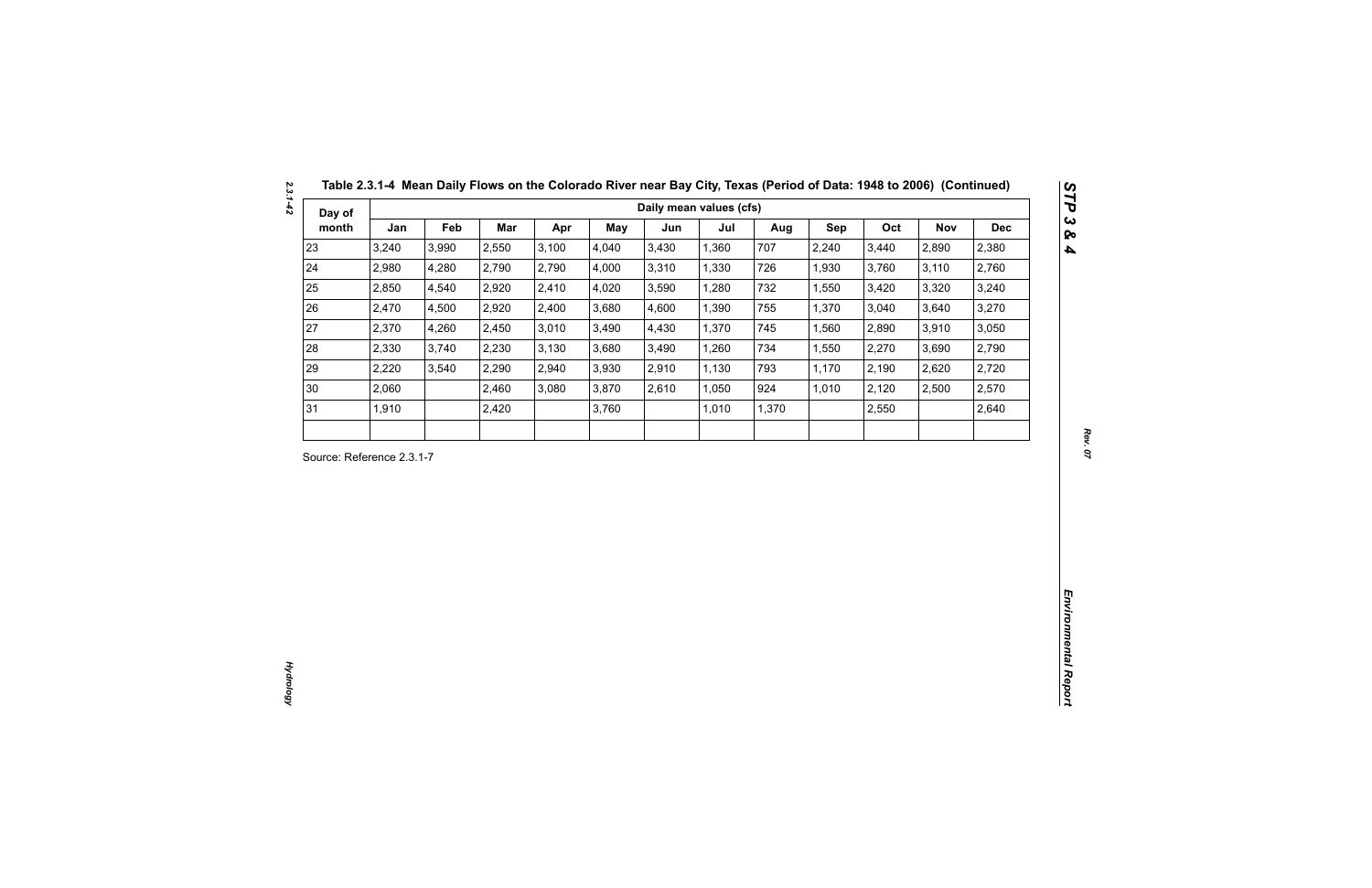|      |        |        |       |        |            |        | Monthly mean flows (cfs) |        |            |        |            |            |
|------|--------|--------|-------|--------|------------|--------|--------------------------|--------|------------|--------|------------|------------|
| Year | Jan    | Feb    | Mar   | Apr    | <b>May</b> | Jun    | Jul                      | Aug    | <b>Sep</b> | Oct    | <b>Nov</b> | <b>Dec</b> |
| 1948 |        |        |       |        | 1,009      | 325.9  | 599.4                    | 637.1  | 928.4      | 875.3  | 894.5      | 794.5      |
| 1949 | 942.8  | 2,850  | 2,093 | 6,018  | 1,457      | 889.4  | 935.8                    | 525.5  | 1,115      | 4,507  | 1,635      | 2,530.     |
| 1950 | 1,908  | 3,713  | 1,167 | 2,626  | 1,476      | 3,532  | 815.5                    | 341.3  | 1,357      | 691.7  | 680.1      | 788.2      |
| 1951 | 841.0  | 1,045  | 528.8 | 294.5  | 446.3      | 1,489  | 71.4                     | 298.9  | 1,289      | 634.7  | 439.5      | 405.8      |
| 1952 | 344.0  | 449.6  | 344.7 | 979.2  | 1,830.     | 453.7  | 503.1                    | 235.5  | 763.3      | 389.8  | 622.1      | 1,940.     |
| 1953 | 1,374  | 1,612  | 714.1 | 458.0  | 4,924      | 177.9  | 619.1                    | 897.6  | 1,508      | 1,315  | 883.9      | 1,625      |
| 1954 | 784.4  | 402.8  | 260.3 | 383.7  | 676.1      | 221.9  | 193.2                    | 545.4  | 474.1      | 453.2  | 378.5      | 362.0      |
| 1955 | 485.3  | 1,646  | 295.9 | 436.0  | 1,418      | 2,640. | 1,511                    | 1,541. | 1,073      | 2,508  | 1,793      | 898.4      |
| 1956 | 496.9  | 993.9  | 388.0 | 472.4  | 886.3      | 814.6  | 164.2                    | 367.2  | 313.6      | 285.9  | 225.5      | 296.8      |
| 1957 | 249.2  | 347.6  | 2,037 | 5,027  | 27,750     | 24,560 | 4,058                    | 1,757  | 4,975      | 12,820 | 8,559      | 6,173      |
| 1958 | 6,146  | 9,910. | 7,537 | 5,050. | 5,611      | 3,544  | 3,412                    | 2,080. | 3,804      | 2,330. | 2,609      | 1,035      |
| 1959 | 1,231  | 3,675  | 1,348 | 7,564  | 2,926      | 1,500. | 844.0                    | 2,506  | 2,575      | 10,410 | 6,010.     | 4,408      |
| 1960 | 4,205  | 4,954  | 3,693 | 3,829  | 5,898      | 8,909  | 2,566                    | 1,949  | 1,113      | 4,944  | 7,059      | 3,708      |
| 1961 | 4,849  | 8,289  | 4,682 | 3,672  | 1,877      | 8,613  | 7,675                    | 2,876  | 11,160     | 1,736  | 4,713      | 3,580.     |
| 1962 | 2,672  | 1,058  | 699.6 | 562.4  | 341.2      | 1,183  | 582.5                    | 274.5  | 888.3      | 813.0  | 680.9      | 1,358      |
| 1963 | 979.0  | 1,637  | 577.1 | 387.3  | 355.5      | 384.2  | 635.8                    | 313.0  | 393.0      | 351.7  | 317.8      | 342.5      |
| 1964 | 257.5  | 482.2  | 800.0 | 125.0  | 226.8      | 504.6  | 115.3                    | 114.1  | 878.1      | 765.9  | 694.6      | 572.8      |
| 1965 | 2,233  | 4,850. | 773.8 | 367.6  | 6,250.     | 6,364  | 1,369                    | 189.0  | 447.1      | 1,018  | 3,464      | 4,101      |
| 1966 | 1,890. | 1,966  | 1,556 | 2,154  | 6,532      | 1,129  | 427.9                    | 583.0  | 93.9       | 588.1  | 850.6      | 296.7      |
| 1967 | 269.8  | 246.4  | 257.4 | 323.6  | 452.6      | 294.4  | 1.00                     | 311.4  | 2,675      | 1,101  | 1,329      | 676.5      |
| 1968 | 8,228  | 6,700. | 5,908 | 6,859  | 10,130     | 12,050 | 3,375                    | 739.0  | 1,907      | 764.0  | 626.7      | 2,456      |
| 1969 | 879.2  | 4,002  | 3,773 | 4,274  | 5,566      | 901.8  | 371.3                    | 200.0  | 326.2      | 1,480. | 3,614      | 2,680.     |

 $2.3.1 - 4.3$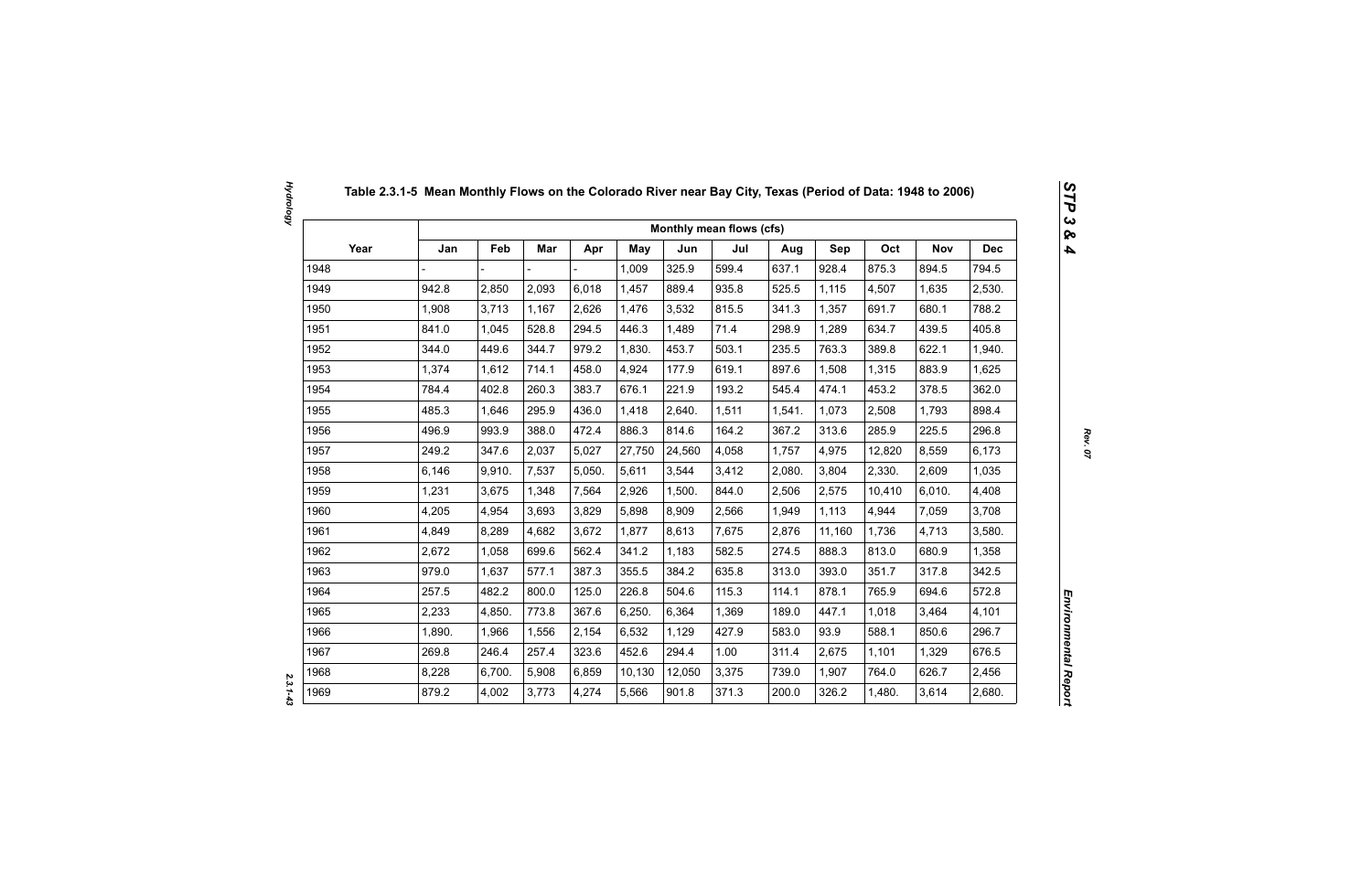|      |        |        |       |        |            |        | Monthly mean flows (cfs) |       |       |        |            |            |
|------|--------|--------|-------|--------|------------|--------|--------------------------|-------|-------|--------|------------|------------|
| Year | Jan    | Feb    | Mar   | Apr    | <b>May</b> | Jun    | Jul                      | Aug   | Sep   | Oct    | <b>Nov</b> | <b>Dec</b> |
| 1970 | 2,800. | 3,238  | 7,371 | 5,460. | 6,987      | 4,276  | 2,139                    | 887.9 | 1,341 | 3,801  | 703.1      | 458.5      |
| 1971 | 592.2  | 342.5  | 282.7 | 559.0  | 533.4      | 155.5  | 280.6                    | 795.3 | 2,592 | 1,684  | 3,462      | 4,883      |
| 1972 | 1,907  | 1,530. | 747.9 | 353.2  | 4,537      | 850.6  | 923.9                    | 310.7 | 425.5 | 766.7  | 889.2      | 498.3      |
| 1973 | 1,727  | 2,727  | 3,638 | 5,810. | 2,428      | 8,229  | 877.9                    | 1,431 | 2,916 | 8,905  | 2,676      | 2,460.     |
| 1974 | 6,414  | 1,898  | 1,231 | 908.8  | 2,437      | 817.0  | 571.1                    | 1,088 | 7,521 | 4,549  | 13,470     | 5,084      |
| 1975 | 3,441  | 7,820. | 3,765 | 2,708  | 13,140     | 10,050 | 4,447                    | 1,388 | 787.6 | 908.6  | 26.3       | 1,009      |
| 1976 | 679.8  | 462.7  | 528.5 | 3,941  | 3,922      | 2,255  | 4,164                    | 1,275 | 1,303 | 2,507  | 2,814      | 7,003      |
| 1977 | 2,169  | 5,394  | 1,754 | 13,410 | 7,448      | 3,135  | 910.2                    | 489.1 | 935.1 | 536.7  | 826.1      | 536.3      |
| 1978 | 1,007  | 1,169  | 400.5 | 809.7  | 328.8      | 1,006  | 673.5                    | 451.7 | 2,733 | 545.0  | 1,222      | 770.1      |
| 1979 | 4,633  | 3,838  | 2,045 | 3,806  | 6,679      | 6,579  | 1,905                    | 877.2 | 3,956 | 594.3  | 484.3      | 540.7      |
| 1980 | 1,708  | 1,013  | 739.8 | 939.9  | 3,121      | 444.6  | 634.9                    | 349.4 | 625.2 | 787.4  | 723.5      | 885.8      |
| 1981 | 974.1  | 732.4  | 2,285 | 1,457  | 1,952      | 16,580 | 4,606                    | 839.6 | 4,463 | 2,223  | 7,674      | 1,617      |
| 1982 | 1,052  | 1,472  | 1,206 | 1,474  | 7,430.     | 1,147  | 1,853                    | 876.2 | 729.8 | 658.6  | 1,019      | 760.9      |
| 1983 | 869.9  | 3,082  | 3,599 | 783.2  | 2,818      | 869.9  | 1,770.                   | 902.8 | 2,444 | 1,523  | 881.7      | 641.5      |
| 1984 | 949.0  | 520.1  | 284.0 | 232.3  | 869.0      | 459.3  | 589.9                    | 405.4 | 520.7 | 4,810. | 1,272      | 1,261      |
| 1985 | 1,979  | 2,052  | 3,955 | 2,652  | 953.3      | 1,799  | 986.7                    | 408.8 | 550.5 | 1,408  | 4,370.     | 2,738      |
| 1986 | 1,710. | 1,208  | 918.3 | 419.4  | 2,804      | 4,216  | 924.6                    | 688.3 | 1,375 | 4,545  | 5,594      | 10,260     |
| 1987 | 6,866  | 5,326  | 6,758 | 2,751  | 2,261      | 30,360 | 5,321                    | 1,646 | 2,025 | 1,658  | 1,510.     | 1,241      |
| 1988 | 896.2  | 572.6  | 2,327 | 650.3  | 501.8      | 637.1  | 464.5                    | 750.1 | 427.5 | 606.8  | 385.0      | 382.7      |
| 1989 | 1,446  | 1,009  | 691.5 | 655.7  | 1,730      | 1,064  | 553.3                    | 495.6 | 270.0 | 253.7  | 377.8      | 292.5      |
| 1990 | 301.7  | 632.6  | 505.1 | 1,009  | 1,391      | 290.4  | 656.8                    | 259.5 | 547.7 | 368.6  | 423.4      | 321.4      |
| 1991 | 6,215  | 2,923  | 1,402 | 6,727  | 2,353      | 855.2  | 1,412                    | 644.6 | 1,101 | 711.8  | 665.5      | 16,200     |

**Hydrology** *Hydrology*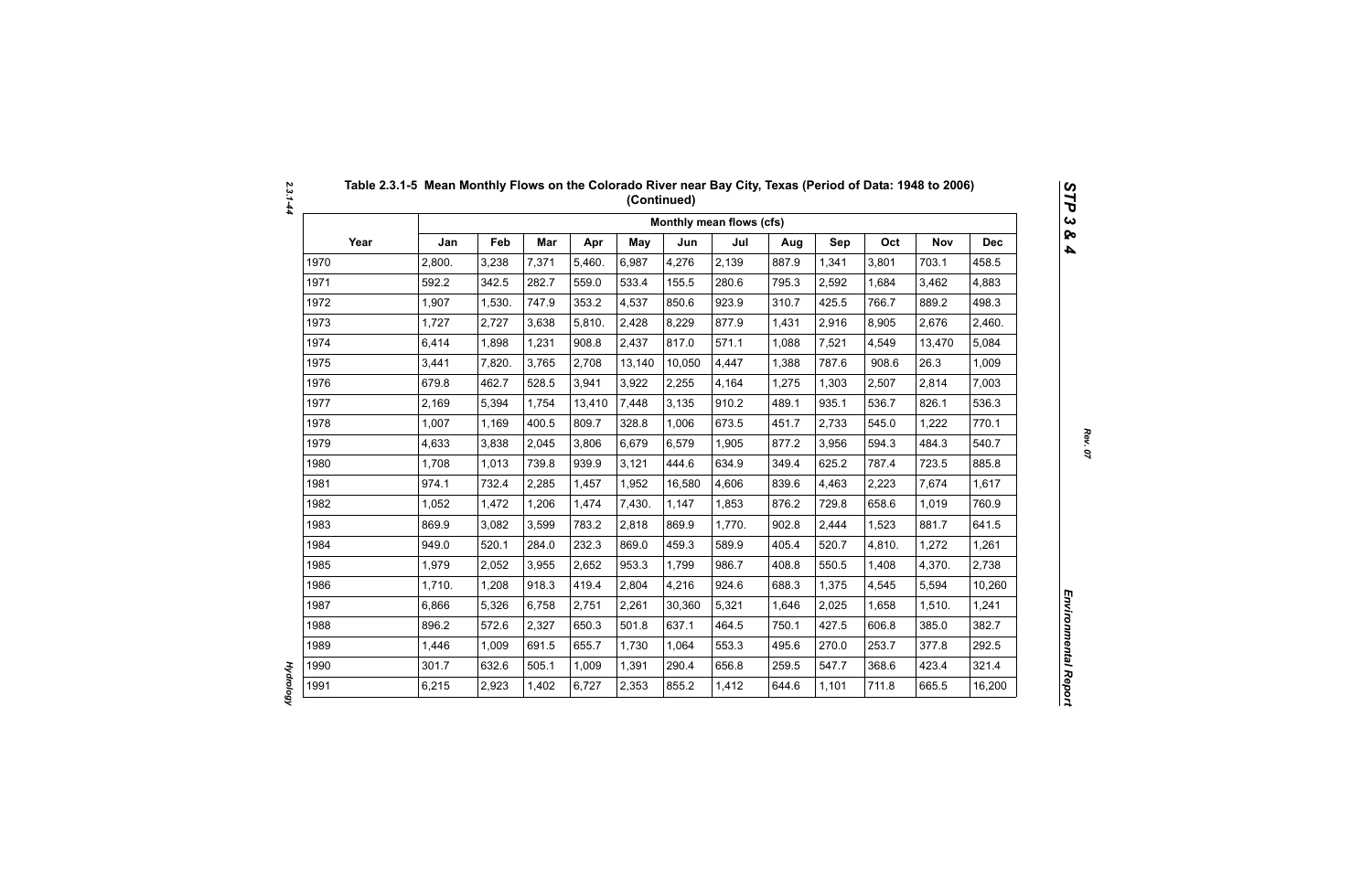|      |        |        |            |        |        |        | Monthly mean flows (cfs) |       |       |        |            |            |
|------|--------|--------|------------|--------|--------|--------|--------------------------|-------|-------|--------|------------|------------|
| Year | Jan    | Feb    | <b>Mar</b> | Apr    | May    | Jun    | Jul                      | Aug   | Sep   | Oct    | <b>Nov</b> | <b>Dec</b> |
| 1992 | 25,780 | 42,200 | 25,780     | 12,620 | 20,920 | 23,050 | 2,216                    | 988.2 | 1,223 | 1,031  | 2,147      | 2,314      |
| 1993 | 4,205  | 3,464  | 5,037      | 5,061  | 6,483  | 7,369  | 1,062                    | 824.7 | 766.5 | 1,209  | 1,034      | 732.4      |
| 1994 | 616.8  | 878.5  | 759.8      | 702.6  | 2,440. | 1,706  | 339.1                    | 1,121 | 738.4 | 10,040 | 1,698      | 3,667      |
| 1995 | 3,368  | 929.7  | 3,987      | 3,173  | 1,449  | 9,092  | 1,294                    | 739.5 | 654.9 | 585.8  | 884.1      | 1,653      |
| 1996 | 615.2  | 538.2  | 358.5      | 404.2  | 276.4  | 2,177  | 467.5                    | 1,025 | 2,548 | 563.6  | 787.2      | 912.3      |
| 1997 | 2,164  | 2,570. | 13,680     | 10,230 | 7,736  | 14,140 | 14,240                   | 1,114 | 1,774 | 5,248  | 1,461      | 2,175      |
| 1998 | 2,078  | 5,535  | 7,130.     | 3,469  | 752.4  | 366.6  | 419.1                    | 656.2 | 3,662 | 16,110 | 12,830     | 4,822      |
| 1999 | 2,533  | 1,221  | 2,603      | 1,391  | 1,224  | 1,957  | 1,212                    | 430.6 | 425.9 | 712.8  | 444.6      | 437.7      |
| 2000 | 497.8  | 422.7  | 375.6      | 764.6  | 1,379  | 1,141  | 368.0                    | 276.8 | 310.1 | 752.3  | 4,818      | 1,875      |
| 2001 | 3,794  | 2,983  | 5,009      | 2,529  | 1,707  | 394.8  | 321.7                    | 846.8 | 4,622 | 2,255  | 4,325      | 5,888      |
| 2002 | 2,066  | 986.1  | 738.0      | 1,670. | 586.5  | 547.5  | 12,820                   | 2,044 | 3,221 | 5,244  | 9,011      | 6,110.     |
| 2003 | 4,029  | 7,271  | 4,822      | 1,401  | 554.6  | 1,103  | 2,025                    | 786.5 | 1,603 | 917.4  | 1,171      | 744.2      |
| 2004 | 1,520. | 2,472  | 1,232      | 1,972  | 3,660. | 10,710 | 4,053                    | 926.9 | 802.8 | 1,822  | 19,720     | 9,539      |
| 2005 | 3,317  | 5,745  | 7,733      | 3,005  | 1,457  | 1,069  | 1,364                    | 547.2 | 873.8 | 918.1  | 605.0      | 548.1      |
| 2006 | 493.1  | 476.6  | 505.0      | 592.2  | 649.5  | 960.2  | 1,349                    | 372.4 | 636.4 |        |            |            |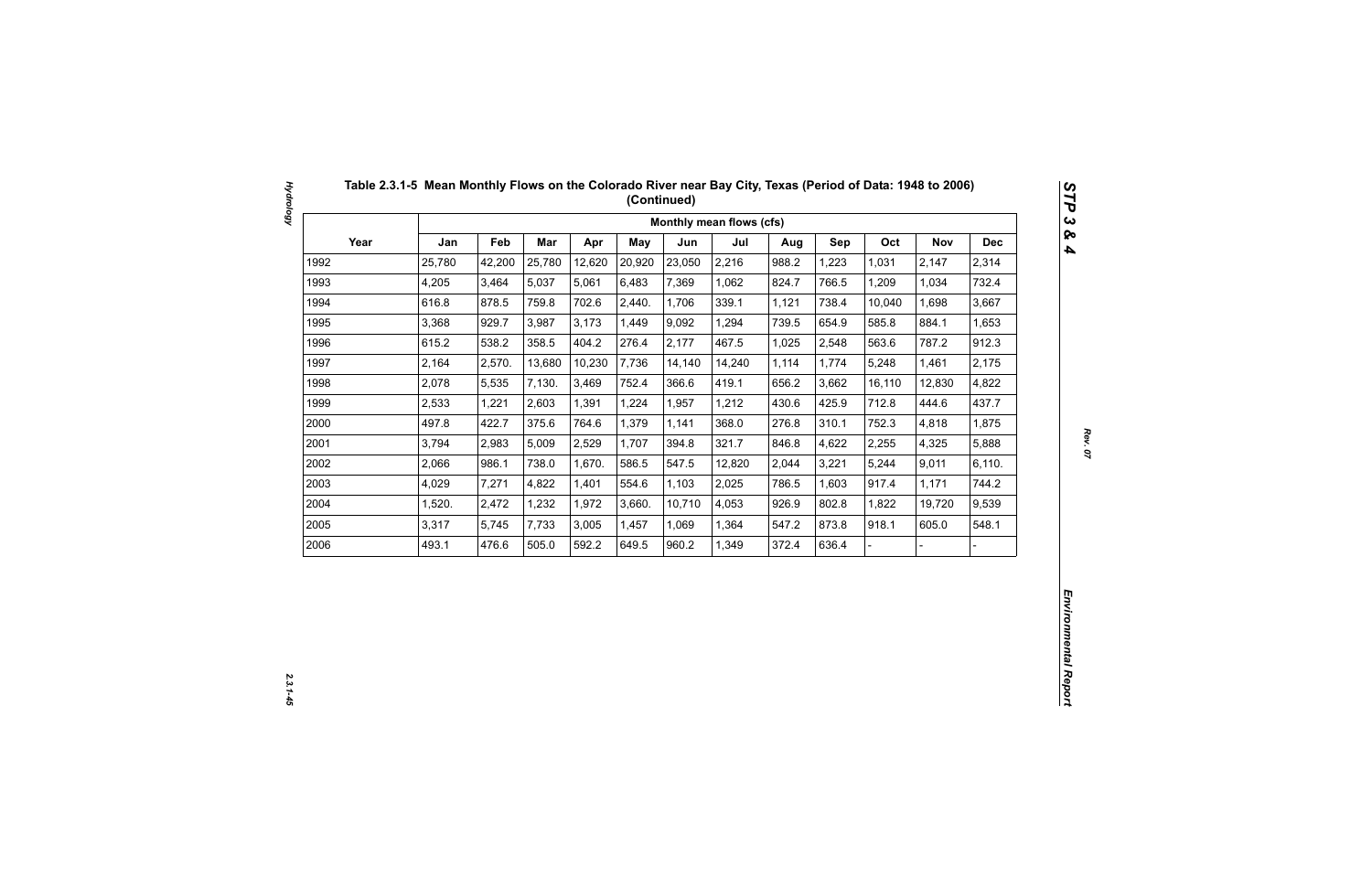| Table 2.3.1-5 Mean Monthly Flows on the Colorado River near Bay City, Texas (Period of Data: 1948 to 2006) (Continue |  |  |
|----------------------------------------------------------------------------------------------------------------------|--|--|
|----------------------------------------------------------------------------------------------------------------------|--|--|

| Year<br>Maximum Monthly<br>Discharge<br>Minimum Monthly<br>Discharge<br>Average Monthly<br>Discharge<br>Source: Reference 2.3.1-7 | Jan<br>25,780<br>249.2<br>2,560 | Feb<br>42,200<br>246.4<br>3,230 | Mar<br>25,780<br>257.4<br>2,860 | Apr<br>13,410<br>125<br>2,730 | <b>May</b><br>27,750<br>226.8<br>3,660 | Jun<br>30,360<br>155.5<br>4,280 | Jul<br>14,240<br>$\mathbf{1}$<br>1,880 | Aug<br>2,876<br>114.1<br>835 | Sep<br>11,160<br>93.9<br>1,750 | Oct<br>16,110<br>253.7<br>2,460 | <b>Nov</b><br>19,720<br>225.5<br>2,780 | <b>Dec</b><br>16,200<br>292.5<br>2,450 |
|-----------------------------------------------------------------------------------------------------------------------------------|---------------------------------|---------------------------------|---------------------------------|-------------------------------|----------------------------------------|---------------------------------|----------------------------------------|------------------------------|--------------------------------|---------------------------------|----------------------------------------|----------------------------------------|
|                                                                                                                                   |                                 |                                 |                                 |                               |                                        |                                 |                                        |                              |                                |                                 |                                        |                                        |
|                                                                                                                                   |                                 |                                 |                                 |                               |                                        |                                 |                                        |                              |                                |                                 |                                        |                                        |
|                                                                                                                                   |                                 |                                 |                                 |                               |                                        |                                 |                                        |                              |                                |                                 |                                        |                                        |
|                                                                                                                                   |                                 |                                 |                                 |                               |                                        |                                 |                                        |                              |                                |                                 |                                        |                                        |
|                                                                                                                                   |                                 |                                 |                                 |                               |                                        |                                 |                                        |                              |                                |                                 |                                        |                                        |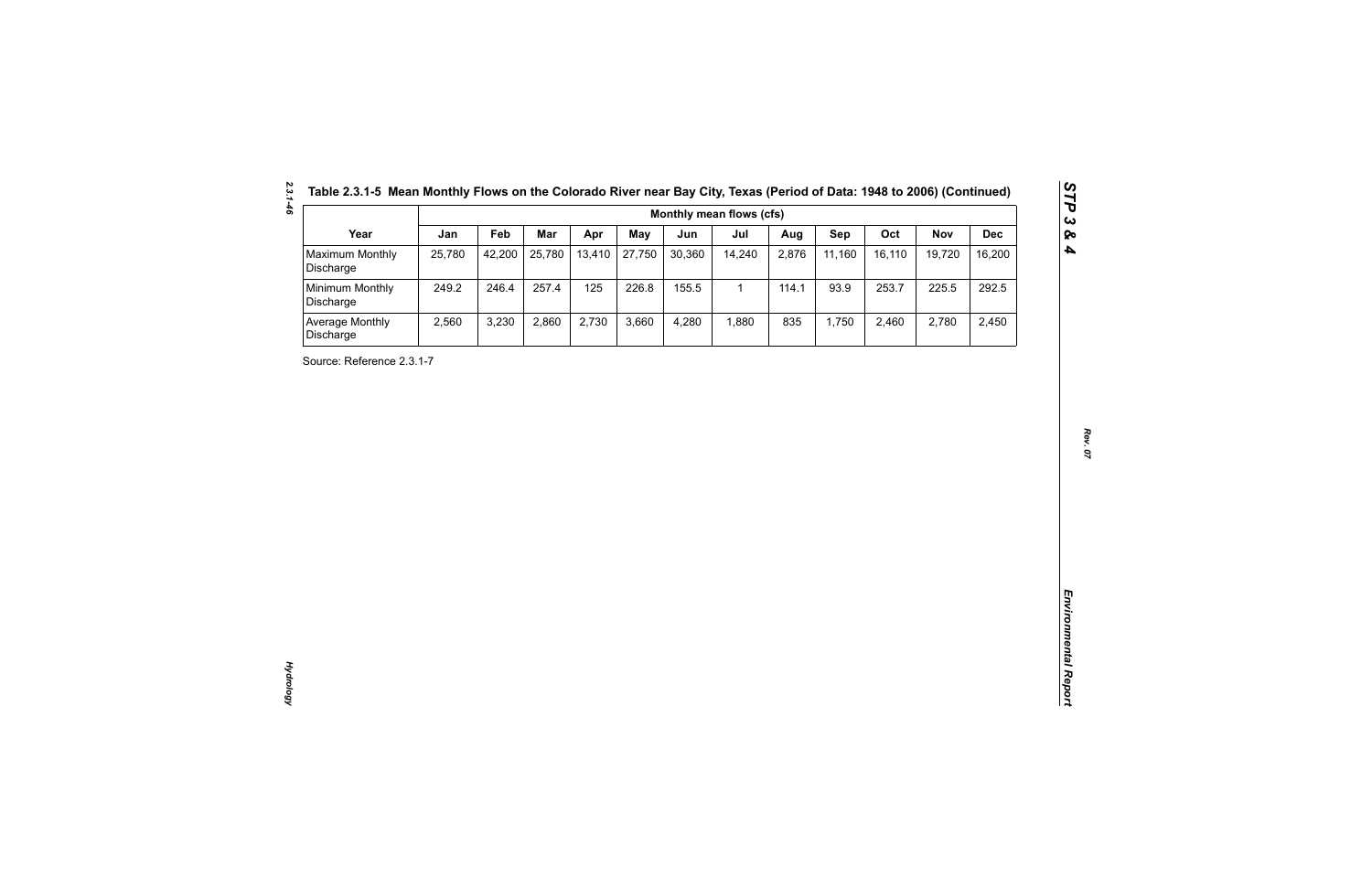|      |       |       |                 |                |                |                | Monthly minimum flows (cfs) |                |                |                |                |            |
|------|-------|-------|-----------------|----------------|----------------|----------------|-----------------------------|----------------|----------------|----------------|----------------|------------|
| Year | Jan   | Feb   | Mar             | Apr            | May            | Jun            | Jul                         | Aug            | Sep            | Oct            | <b>Nov</b>     | <b>Dec</b> |
| 1948 |       |       |                 |                | 44             | 16             | 154                         | 221            | 394            | 600            | 655            | 630        |
| 1949 | 655   | 865   | 1,420           | 560            | 81             | 88             | 305                         | 162            | 340            | 610            | 1,150          | 1,120      |
| 1950 | 1,120 | 1,120 | 810             | 460            | 586            | 635            | 137                         | 157            | 568            | 508            | 498            | 530        |
| 1951 | 610   | 605   | 298             | $\overline{7}$ | 8              | $\mathbf 0$    | 0                           | $\mathbf 0$    | 521            | 386            | 400            | 350        |
| 1952 | 322   | 302   | 229             | 151            | $\mathbf{1}$   | $\mathbf 0$    | 143                         | 50             | 90             | 242            | 290            | 660        |
| 1953 | 630   | 930   | 226             | $\mathbf 0$    | 386            | 11             | 48                          | $\overline{2}$ | 256            | 346            | 431            | 440        |
| 1954 | 467   | 350   | 92              | $\overline{2}$ | 190            | 28             | 43                          | 208            | 238            | 318            | 342            | 318        |
| 1955 | 368   | 350   | 53              | 23             | $\mathbf{1}$   | 386            | 550                         | 740            | 526            | 1,080          | 1,020          | 530        |
| 1956 | 404   | 440   | 60              | 53             | 15             | 205            | $\overline{0}$              | 12             | 114            | 156            | 128            | 92         |
| 1957 | 219   | 231   | 305             | 455            | 7,430          | 5,780          | 2,260                       | 925            | 1,710          | 2,130          | 6,180          | 4,400      |
| 1958 | 4,110 | 2,400 | 6,540           | 3,660          | 3,000          | 2,520          | 1,400                       | 1,670          | 1,600          | 1,600          | 1,300          | 710        |
| 1959 | 805   | 1,460 | 900             | 850            | 1,300          | 562            | 510                         | 1,080          | 1,920          | 2,760          | 3,840          | 3,160      |
| 1960 | 2,280 | 2,200 | 2,130           | 2,840          | 1,850          | 1,090          | 1,360                       | 1,270          | 500            | 1,170          | 2,350          | 1,700      |
| 1961 | 1,670 | 1,390 | 3,920           | 2,590          | 1,200          | 800            | 3,110                       | 2,350          | 2,270          | 1,200          | 1,140          | 2,700      |
| 1962 | 1,570 | 785   | 225             | 50             | 5              | 416            | 201                         | 107            | 342            | 466            | 449            | 650        |
| 1963 | 550   | 449   | 26              | 14             | 12             | 22             | 76                          | 12             | 12             | 52             | 253            | 247        |
| 1964 | 5     | 256   | 10 <sup>°</sup> | $\overline{3}$ | $\overline{2}$ | $\overline{2}$ | $\overline{3}$              | $\mathbf{1}$   | $\mathbf{1}$   | $\overline{2}$ | $\overline{3}$ | 238        |
| 1965 | 255   | 722   | 227             | 24             | 12             | 4,240          | 92                          | 16             | 16             | 510            | 1,070          | 1,070      |
| 1966 | 1,100 | 710   | 432             | 60             | 2,060          | 300            | 10                          | 3              | $\overline{2}$ | 72             | 282            | 258        |
| 1967 | 190   | 8     | $\overline{2}$  | $\mathbf 1$    | $\mathbf{1}$   |                | $\mathbf{1}$                | $\mathbf 0$    | $\mathbf{1}$   | 221            | 304            | 490        |
| 1968 | 476   | 6,010 | 3,850           | 5,100          | 4,500          | 3,900          | 1,050                       | 258            | 205            | 182            | 428            | 781        |
| 1969 | 569   | 520   | 1,440           | 365            | 1,640          | 234            | $\mathbf{1}$                | 0              | $\mathbf 0$    | $\mathbf 0$    | 2,810          | 1,520      |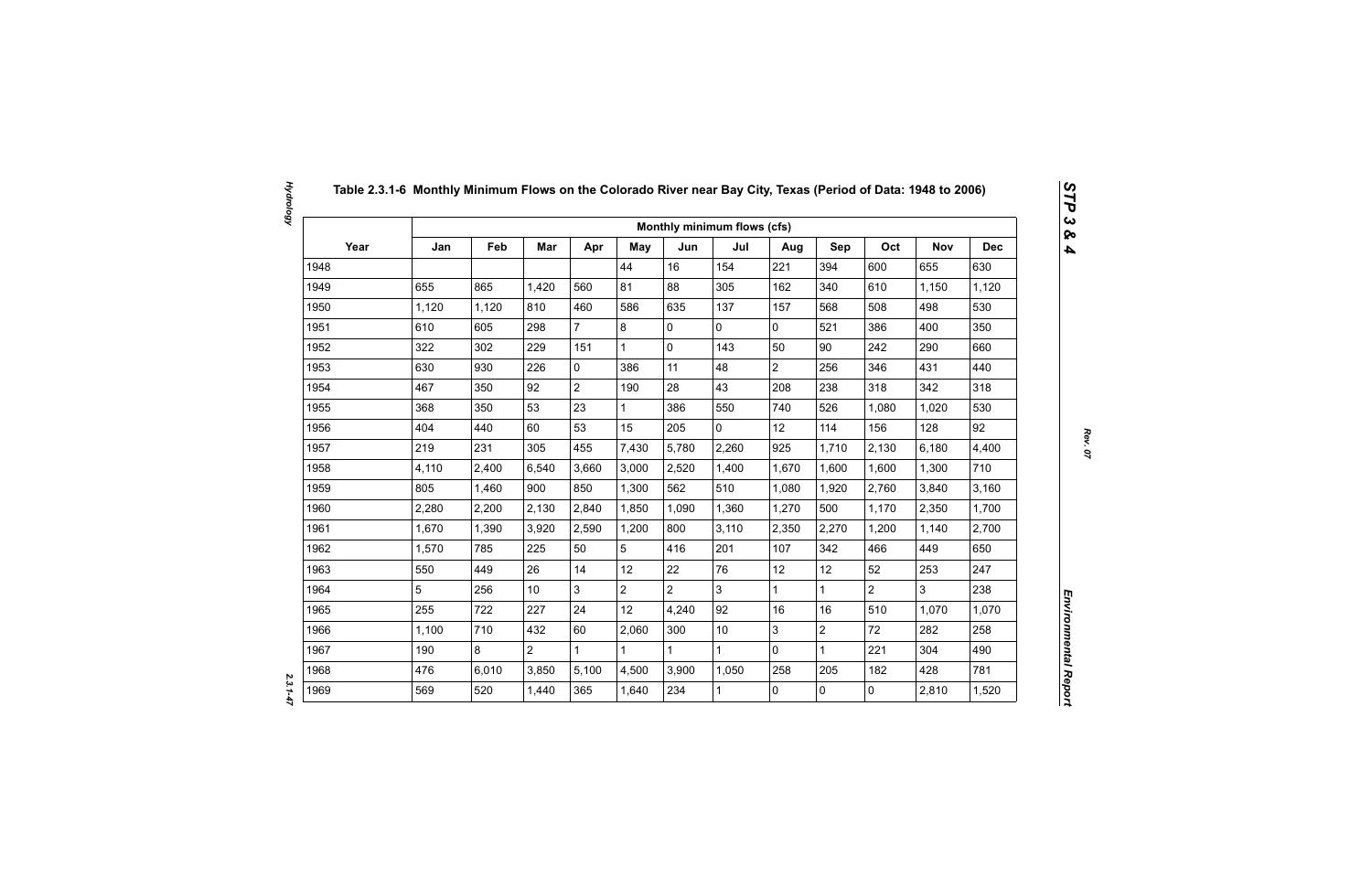|      |       |       |                |                |       |       | Monthly minimum flows (cfs) |              |       |       |            |            |
|------|-------|-------|----------------|----------------|-------|-------|-----------------------------|--------------|-------|-------|------------|------------|
| Year | Jan   | Feb   | Mar            | Apr            | May   | Jun   | Jul                         | Aug          | Sep   | Oct   | <b>Nov</b> | <b>Dec</b> |
| 1970 | 2,020 | 1,390 | 4,440          | 3,560          | 350   | 1,670 | 504                         | 84           | 406   | 72    | 410        | 370        |
| 1971 | 380   | 280   | $\overline{2}$ | 5              | 3     |       | 5                           | 6            | 239   | 40    | 2,150      | 1,670      |
| 1972 | 626   | 645   | 10             | $\overline{2}$ | 9     | 6     | 96                          | 3            | 8     | 332   | 529        | 300        |
| 1973 | 400   | 1,100 | 1,100          | 1,020          | 1,490 | 415   | 100                         | 500          | 31    | 265   | 1,520      | 1,210      |
| 1974 | 2,300 | 1,060 | 262            | 150            | 15    | 41    | 86                          | 10           | 1,720 | 2,510 | 6,290      | 1,540      |
| 1975 | 1,470 | 1,540 | 1,020          | 1,560          | 2,930 | 4,850 | 1,740                       | 500          | 128   | 284   | 557        | 490        |
| 1976 | 477   | 234   | 111            | 330            | 415   | 829   | 752                         | 699          | 618   | 807   | 832        | 1,540      |
| 1977 | 1,480 | 1,770 | 1,040          | 1,460          | 4,690 | 803   | 537                         | 309          | 174   | 294   | 388        | 369        |
| 1978 | 388   | 479   | 161            | 240            | 166   | 222   | 348                         | 227          | 597   | 363   | 365        | 459        |
| 1979 | 1,170 | 1,110 | 521            | 1,190          | 500   | 847   | 613                         | 624          | 379   | 393   | 413        | 385        |
| 1980 | 356   | 357   | 299            | 352            | 451   | 351   | 345                         | $\mathbf{1}$ | 66    | 467   | 476        | 573        |
| 1981 | 535   | 534   | 370            | 675            | 15    | 1,370 | 1,220                       | 406          | 593   | 586   | 2,060      | 1,010      |
| 1982 | 635   | 597   | 807            | 474            | 728   | 737   | 791                         | 356          | 314   | 424   | 372        | 439        |
| 1983 | 379   | 433   | 310            | 38             | 156   | 265   | 303                         | 70           | 159   | 40    | 443        | 480        |
| 1984 | 521   | 373   | 70             | 45             | 3     | 15    | 225                         | 9            | 17    | 271   | 685        | 610        |
| 1985 | 982   | 690   | 873            | 1,500          | 178   | 260   | 307                         | 87           | 142   | 236   | 600        | 1,150      |
| 1986 | 1,100 | 708   | 85             | 48             | 494   | 1,440 | 501                         | 340          | 337   | 502   | 3,630      | 2,390      |
| 1987 | 4,090 | 1,950 | 4,460          | 380            | 583   | 8,370 | 2,580                       | 610          | 1,420 | 1,230 | 797        | 644        |
| 1988 | 576   | 526   | 509            | $\overline{7}$ | 81    | 24    | 168                         | 478          | 129   | 260   | 290        | 283        |
| 1989 | 357   | 558   | 125            | 157            | 48    | 33    | 148                         | 60           | 77    | 36    | 261        | 198        |
| 1990 | 230   | 238   | 85             | 265            | 137   | 37    | 226                         | 119          | 68    | 61    | 253        | 180        |
| 1991 | 392   | 1,100 | 468            | 783            | 415   | 431   | 568                         | 72           | 559   | 441   | 439        | 486        |

**Hydrology** *Hydrology*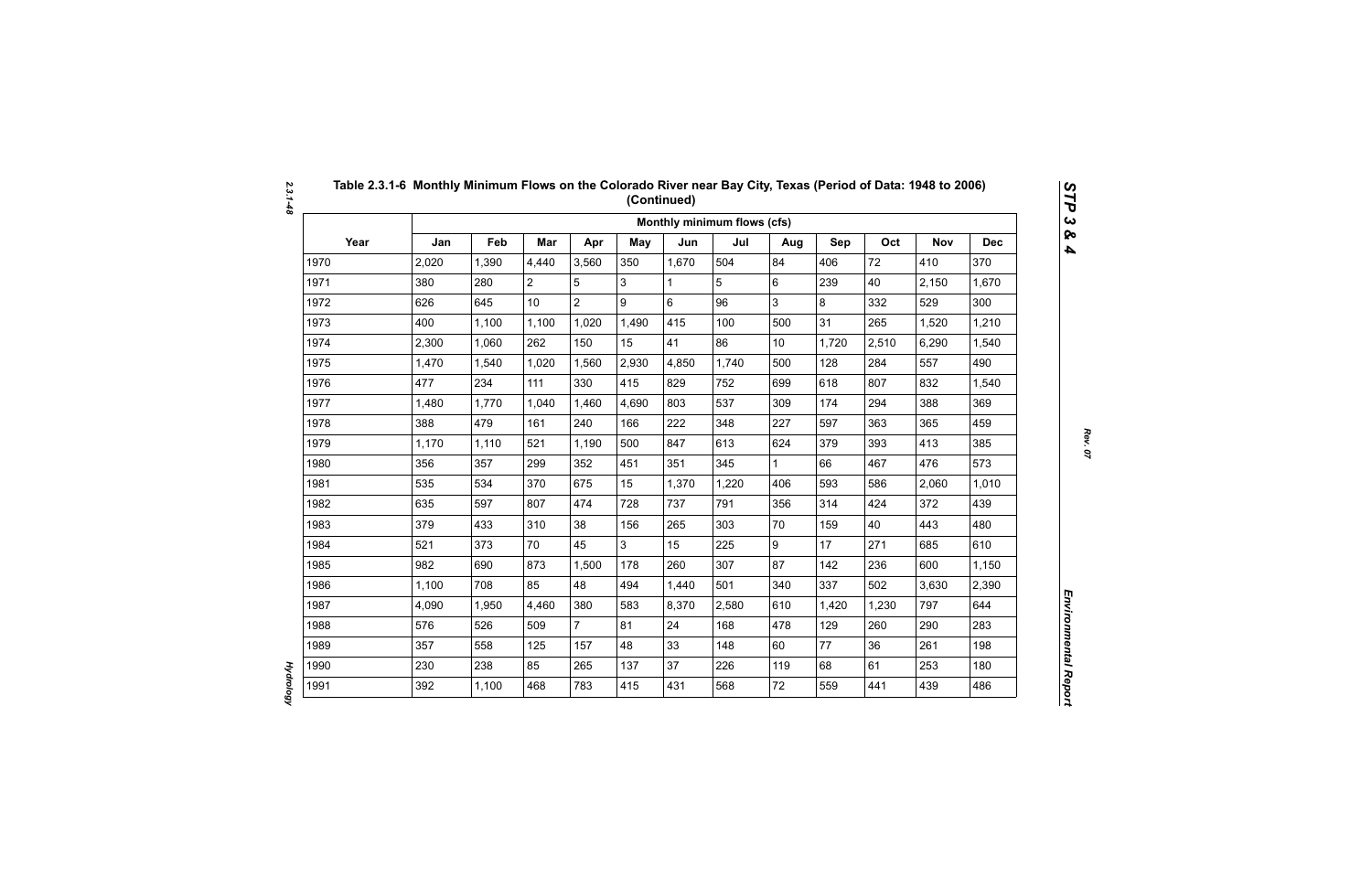| Year<br>Jan<br>Feb<br>Mar<br>Oct<br>Apr<br><b>May</b><br>Jun<br>Jul<br>Sep<br><b>Nov</b><br>Aug<br>13,000<br>5,530<br>5,040<br>2,930<br>733<br>496<br>898<br>1992<br>17,000<br>1,980<br>590<br>645<br>1993<br>1,470<br>2,200<br>39<br>175<br>215<br>349<br>533<br>684<br>1,940<br>1,670<br>1,940<br>90<br>67<br>1994<br>515<br>555<br>278<br>51<br>138<br>374<br>918<br>394<br>541<br>1995<br>1,460<br>795<br>1,070<br>617<br>203<br>265<br>99<br>506<br>147<br>551<br>370<br>20<br>20<br>20<br>236<br>20<br>393<br>1996<br>546<br>236<br>448<br>247<br>648<br>1997<br>188<br>533<br>6,180<br>3,210<br>4,570<br>3,610<br>1,770<br>503<br>821<br>470<br>869<br>2,790<br>1,020<br>227<br>15<br>239<br>1998<br>1,000<br>1,090<br>429<br>245<br>145<br>3,870<br>1999<br>1,490<br>943<br>743<br>690<br>478<br>488<br>340<br>253<br>118<br>349<br>484<br>21<br>37<br>2000<br>281<br>30<br>48<br>41<br>285<br>718<br>320<br>201<br>10 <sub>1</sub><br>2001<br>2,300<br>48<br>95<br>178<br>589<br>578<br>472<br>2,010<br>1,160<br>755<br>503<br>2002<br>894<br>433<br>545<br>292<br>2,000<br>535<br>191<br>120<br>669<br>1,020<br>1,510<br>2003<br>869<br>578<br>593<br>1,790<br>1,300<br>2,160<br>115<br>631<br>249<br>262<br>206<br>2004<br>517<br>277<br>354<br>980<br>800<br>627<br>316<br>928<br>357<br>358<br>376<br>2005<br>670<br>372<br>2,250<br>3,090<br>4,030<br>1,350<br>632<br>180<br>391<br>591<br>660<br>2006<br>428<br>370<br>250<br>250<br>270<br>337<br>382<br>210<br>230 |  |  |  | Monthly minimum flows (cfs) |  |  |            |
|-------------------------------------------------------------------------------------------------------------------------------------------------------------------------------------------------------------------------------------------------------------------------------------------------------------------------------------------------------------------------------------------------------------------------------------------------------------------------------------------------------------------------------------------------------------------------------------------------------------------------------------------------------------------------------------------------------------------------------------------------------------------------------------------------------------------------------------------------------------------------------------------------------------------------------------------------------------------------------------------------------------------------------------------------------------------------------------------------------------------------------------------------------------------------------------------------------------------------------------------------------------------------------------------------------------------------------------------------------------------------------------------------------------------------------------------------------------------------------------|--|--|--|-----------------------------|--|--|------------|
|                                                                                                                                                                                                                                                                                                                                                                                                                                                                                                                                                                                                                                                                                                                                                                                                                                                                                                                                                                                                                                                                                                                                                                                                                                                                                                                                                                                                                                                                                     |  |  |  |                             |  |  | <b>Dec</b> |
|                                                                                                                                                                                                                                                                                                                                                                                                                                                                                                                                                                                                                                                                                                                                                                                                                                                                                                                                                                                                                                                                                                                                                                                                                                                                                                                                                                                                                                                                                     |  |  |  |                             |  |  | 927        |
|                                                                                                                                                                                                                                                                                                                                                                                                                                                                                                                                                                                                                                                                                                                                                                                                                                                                                                                                                                                                                                                                                                                                                                                                                                                                                                                                                                                                                                                                                     |  |  |  |                             |  |  | 520        |
|                                                                                                                                                                                                                                                                                                                                                                                                                                                                                                                                                                                                                                                                                                                                                                                                                                                                                                                                                                                                                                                                                                                                                                                                                                                                                                                                                                                                                                                                                     |  |  |  |                             |  |  | 899        |
|                                                                                                                                                                                                                                                                                                                                                                                                                                                                                                                                                                                                                                                                                                                                                                                                                                                                                                                                                                                                                                                                                                                                                                                                                                                                                                                                                                                                                                                                                     |  |  |  |                             |  |  | 460        |
|                                                                                                                                                                                                                                                                                                                                                                                                                                                                                                                                                                                                                                                                                                                                                                                                                                                                                                                                                                                                                                                                                                                                                                                                                                                                                                                                                                                                                                                                                     |  |  |  |                             |  |  | 359        |
|                                                                                                                                                                                                                                                                                                                                                                                                                                                                                                                                                                                                                                                                                                                                                                                                                                                                                                                                                                                                                                                                                                                                                                                                                                                                                                                                                                                                                                                                                     |  |  |  |                             |  |  | 753        |
|                                                                                                                                                                                                                                                                                                                                                                                                                                                                                                                                                                                                                                                                                                                                                                                                                                                                                                                                                                                                                                                                                                                                                                                                                                                                                                                                                                                                                                                                                     |  |  |  |                             |  |  | 2,290      |
|                                                                                                                                                                                                                                                                                                                                                                                                                                                                                                                                                                                                                                                                                                                                                                                                                                                                                                                                                                                                                                                                                                                                                                                                                                                                                                                                                                                                                                                                                     |  |  |  |                             |  |  | 333        |
|                                                                                                                                                                                                                                                                                                                                                                                                                                                                                                                                                                                                                                                                                                                                                                                                                                                                                                                                                                                                                                                                                                                                                                                                                                                                                                                                                                                                                                                                                     |  |  |  |                             |  |  | 823        |
|                                                                                                                                                                                                                                                                                                                                                                                                                                                                                                                                                                                                                                                                                                                                                                                                                                                                                                                                                                                                                                                                                                                                                                                                                                                                                                                                                                                                                                                                                     |  |  |  |                             |  |  | 1,930      |
|                                                                                                                                                                                                                                                                                                                                                                                                                                                                                                                                                                                                                                                                                                                                                                                                                                                                                                                                                                                                                                                                                                                                                                                                                                                                                                                                                                                                                                                                                     |  |  |  |                             |  |  | 1,530      |
|                                                                                                                                                                                                                                                                                                                                                                                                                                                                                                                                                                                                                                                                                                                                                                                                                                                                                                                                                                                                                                                                                                                                                                                                                                                                                                                                                                                                                                                                                     |  |  |  |                             |  |  | 398        |
|                                                                                                                                                                                                                                                                                                                                                                                                                                                                                                                                                                                                                                                                                                                                                                                                                                                                                                                                                                                                                                                                                                                                                                                                                                                                                                                                                                                                                                                                                     |  |  |  |                             |  |  | 3,040      |
|                                                                                                                                                                                                                                                                                                                                                                                                                                                                                                                                                                                                                                                                                                                                                                                                                                                                                                                                                                                                                                                                                                                                                                                                                                                                                                                                                                                                                                                                                     |  |  |  |                             |  |  | 460        |
|                                                                                                                                                                                                                                                                                                                                                                                                                                                                                                                                                                                                                                                                                                                                                                                                                                                                                                                                                                                                                                                                                                                                                                                                                                                                                                                                                                                                                                                                                     |  |  |  |                             |  |  |            |
| 832<br>544<br>420<br>536<br>Average Minimum<br>1,157<br>1,212<br>1,182<br>845<br>327<br>1,065<br>941<br><b>Monthly Flow</b>                                                                                                                                                                                                                                                                                                                                                                                                                                                                                                                                                                                                                                                                                                                                                                                                                                                                                                                                                                                                                                                                                                                                                                                                                                                                                                                                                         |  |  |  |                             |  |  | 933        |

 $2.3.1 - 49$ 

*Hydrology 2.3.1-49*

**Hydrology**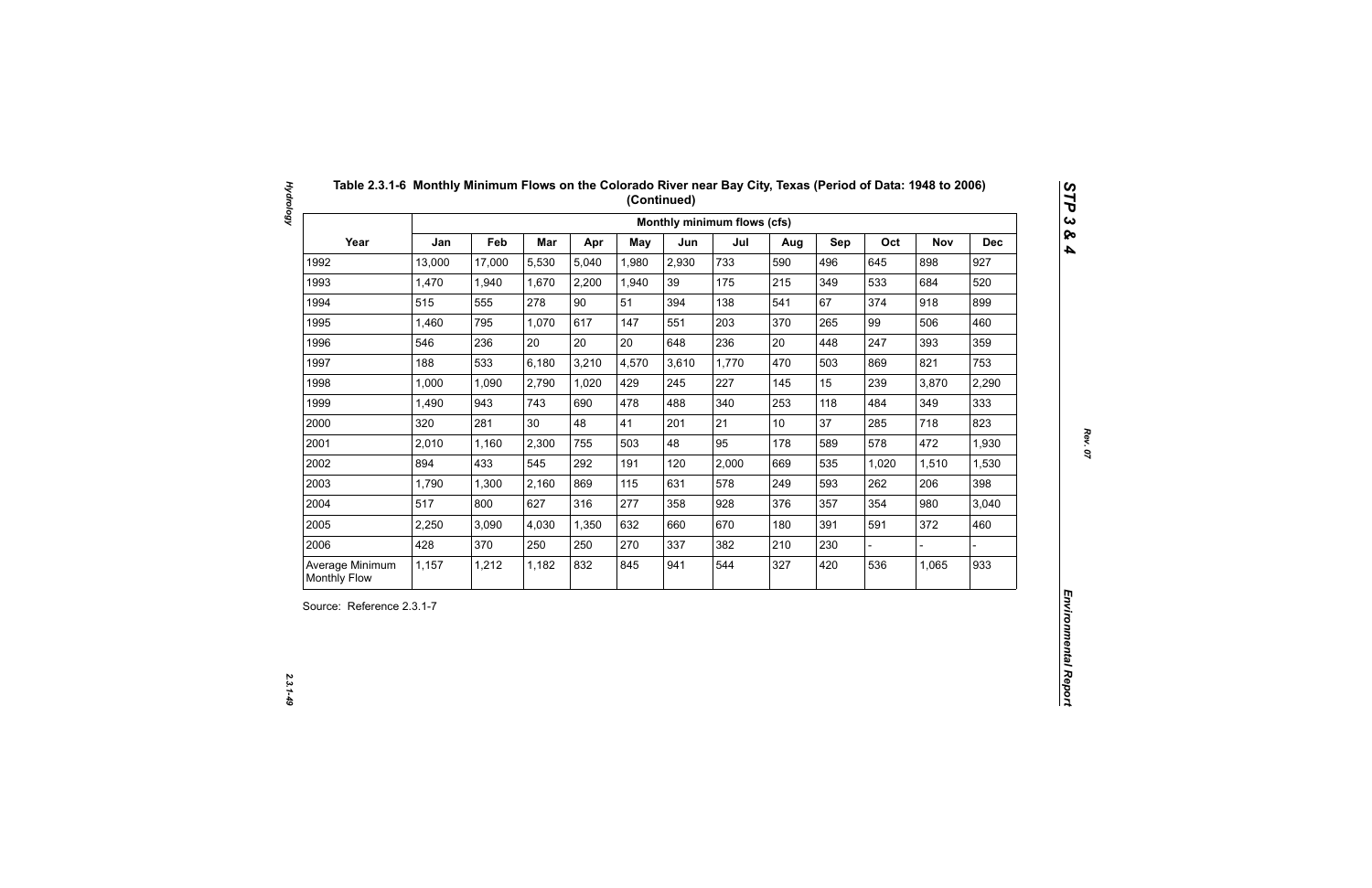|      |        |        |        |        |            | Monthly maximum flows (cfs) |        |        |        |        |            |            |
|------|--------|--------|--------|--------|------------|-----------------------------|--------|--------|--------|--------|------------|------------|
| Year | Jan    | Feb    | Mar    | Apr    | <b>May</b> | Jun                         | Jul    | Aug    | Sep    | Oct    | <b>Nov</b> | <b>Dec</b> |
| 1948 |        |        |        |        | 6,060      | 1,220                       | 1,280  | 1,420  | 2,060  | 1,740  | 1,540      | 1,280      |
| 1949 | 1,700  | 27,200 | 6,670  | 31,300 | 8,060      | 2,700                       | 2,350  | 1,220  | 1,700  | 17,700 | 2,260      | 8,060      |
| 1950 | 4,780  | 10,600 | 1,580  | 10,400 | 5,320      | 23,100                      | 2,880  | 578    | 6,060  | 930    | 1,080      | 1,340      |
| 1951 | 1,250  | 1,850  | 1,340  | 1,970  | 960        | 10,100                      | 266    | 724    | 4,160  | 1,310  | 521        | 530        |
| 1952 | 377    | 930    | 545    | 5,400  | 18,700     | 2,600                       | 2,250  | 595    | 1,280  | 762    | 4,120      | 7,540      |
| 1953 | 6,670  | 3,170  | 1,480  | 5,850  | 22,100     | 555                         | 4,490  | 10,200 | 6,330  | 8,060  | 1,810      | 7,630      |
| 1954 | 1,930  | 462    | 359    | 1,050  | 2,810      | 1,120                       | 413    | 1,890  | 960    | 790    | 436        | 404        |
| 1955 | 1,280  | 8,800  | 508    | 1,020  | 10,400     | 4,460                       | 3,170  | 2,900  | 1,620  | 4,360  | 2,410      | 1,810      |
| 1956 | 845    | 3,380  | 575    | 1,150  | 2,050      | 1,220                       | 449    | 1,080  | 600    | 431    | 308        | 1,000      |
| 1957 | 312    | 925    | 7,750  | 48,400 | 51,800     | 43,200                      | 5,520  | 2,960  | 34,800 | 56,800 | 21,100     | 7,780      |
| 1958 | 12,500 | 52,200 | 11,000 | 6,660  | 22,600     | 8,510                       | 5,940  | 2,440  | 19,100 | 5,040  | 5,590      | 2,060      |
| 1959 | 2,440  | 10,400 | 2,600  | 32,400 | 12,200     | 5,000                       | 1,540  | 4,700  | 3,900  | 28,200 | 13,000     | 12,300     |
| 1960 | 8,520  | 9,640  | 4,300  | 10,000 | 37,900     | 68,400                      | 6,710  | 3,160  | 1,850  | 31,600 | 42,200     | 11,400     |
| 1961 | 11,700 | 24,600 | 6,560  | 7,450  | 4,100      | 54,800                      | 40,400 | 3,380  | 65,200 | 2,510  | 19,400     | 5,440      |
| 1962 | 5,120  | 1,740  | 1,250  | 3,020  | 1,990      | 4,520                       | 2,380  | 740    | 3,600  | 1,940  | 1,500      | 2,970      |
| 1963 | 2,060  | 7,100  | 1,640  | 2,970  | 1,150      | 960                         | 1,870  | 765    | 930    | 742    | 465        | 870        |
| 1964 | 1,450  | 1,300  | 2,620  | 617    | 958        | 5,740                       | 612    | 571    | 6,600  | 4,160  | 1,870      | 2,990      |
| 1965 | 18,800 | 22,600 | 2,270  | 1,560  | 26,000     | 16,800                      | 4,240  | 465    | 2,190  | 2,030  | 10,100     | 14,100     |
| 1966 | 2,670  | 4,240  | 6,800  | 7,960  | 13,800     | 3,070                       | 800    | 1,810  | 495    | 1,450  | 1,360      | 355        |
| 1967 | 665    | 722    | 1,210  | 2,840  | 4,140      | 4,420                       | 1      | 1,700  | 18,700 | 5,410  | 8,010      | 1,570      |
| 1968 | 39,600 | 8,440  | 8,080  | 20,700 | 30,000     | 48,500                      | 6,820  | 1,130  | 8,880  | 2,040  | 3,560      | 13,700     |
| 1969 | 2,420  | 21,300 | 17,300 | 17,700 | 12,300     | 3,160                       | 622    | 2,040  | 1,540  | 3,100  | 5,930      | 6,770      |

*Hydrology* 

**Hydrology**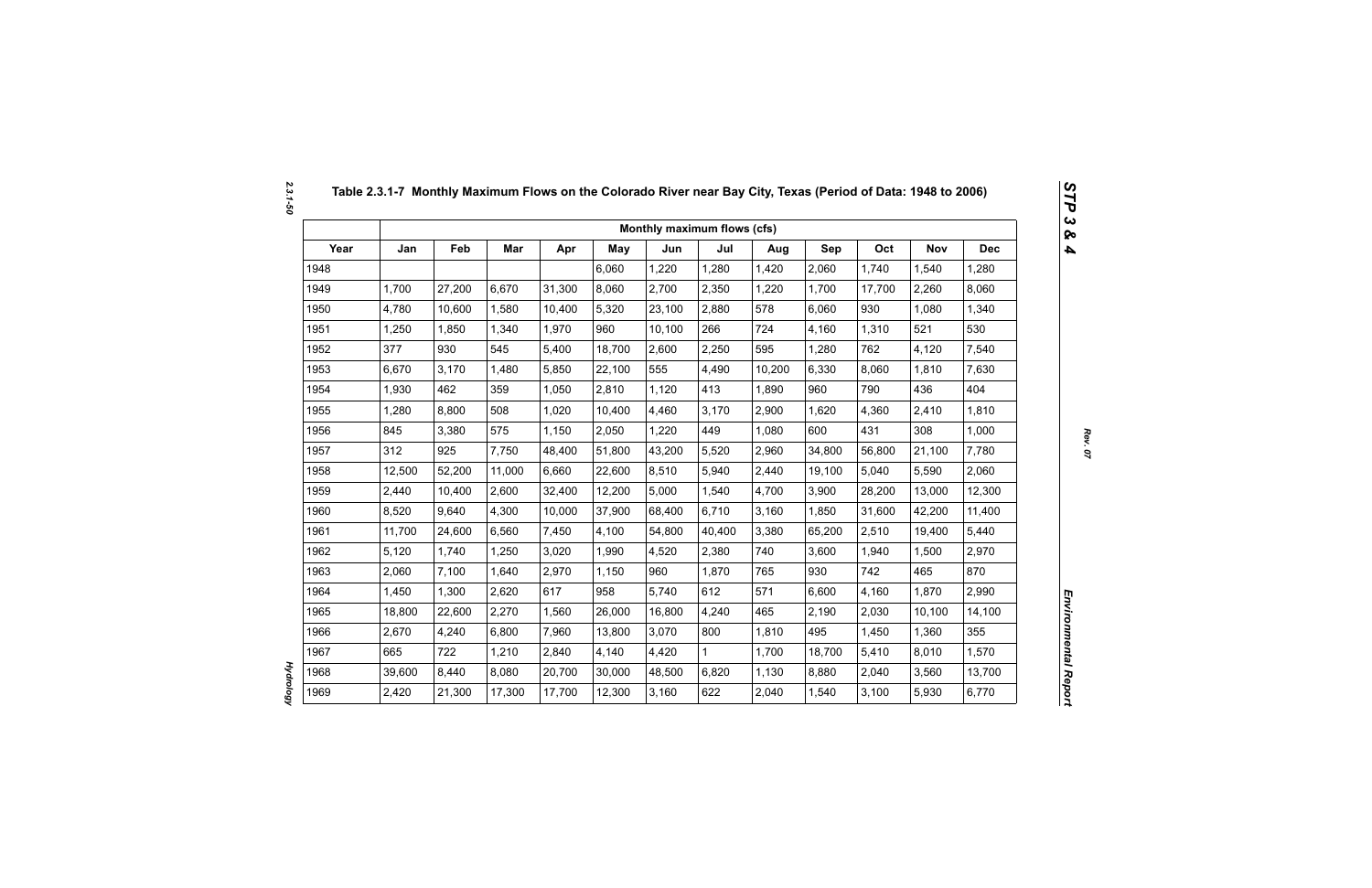|      |        |        |        |        |            | Monthly maximum flows (cfs) |        |       |        |        |            |            |
|------|--------|--------|--------|--------|------------|-----------------------------|--------|-------|--------|--------|------------|------------|
| Year | Jan    | Feb    | Mar    | Apr    | <b>May</b> | Jun                         | Jul    | Aug   | Sep    | Oct    | <b>Nov</b> | <b>Dec</b> |
| 1970 | 4,200  | 9,600  | 16,300 | 7,680  | 21,100     | 15,200                      | 3,320  | 2,300 | 5,300  | 18,100 | 1,390      | 603        |
| 1971 | 1,950  | 450    | 610    | 1,810  | 1,550      | 633                         | 733    | 3,510 | 13,900 | 4,820  | 4,930      | 12,100     |
| 1972 | 3,840  | 4,070  | 6,550  | 1,230  | 23,400     | 4,250                       | 2,090  | 1,210 | 1,460  | 1,930  | 2,400      | 698        |
| 1973 | 7,000  | 6,360  | 19,100 | 33,200 | 4,900      | 57,000                      | 2,720  | 2,740 | 11,400 | 31,700 | 6,700      | 4,320      |
| 1974 | 21,400 | 3,860  | 3,450  | 1,610  | 12,900     | 3,640                       | 931    | 6,790 | 33,800 | 6,300  | 33,100     | 9,060      |
| 1975 | 5,320  | 17,600 | 6,280  | 6,770  | 47,000     | 31,800                      | 9,610  | 4,620 | 1,530  | 1,610  | 2,550      | 6,800      |
| 1976 | 1,960  | 743    | 1,690  | 17,100 | 15,500     | 11,200                      | 6,060  | 3,350 | 2,280  | 12,400 | 13,100     | 22,800     |
| 1977 | 4,280  | 20,000 | 2,860  | 49,100 | 19,400     | 4,760                       | 1,670  | 784   | 3,380  | 884    | 2,320      | 797        |
| 1978 | 4,110  | 3,120  | 948    | 2,180  | 614        | 4,370                       | 1,050  | 794   | 16,600 | 815    | 7,730      | 2,340      |
| 1979 | 13,000 | 17,200 | 10,600 | 16,000 | 21,800     | 36,500                      | 6,330  | 2,790 | 24,800 | 869    | 648        | 1,620      |
| 1980 | 10,600 | 2,360  | 5,270  | 3,280  | 13,100     | 602                         | 939    | 1,460 | 2,310  | 1,990  | 1,140      | 1,530      |
| 1981 | 1,760  | 1,140  | 4,500  | 5,220  | 7,990      | 41,600                      | 12,600 | 5,020 | 35,900 | 4,690  | 43,500     | 3,400      |
| 1982 | 2,590  | 4,270  | 1,940  | 4,240  | 34,600     | 1,970                       | 2,480  | 1,370 | 990    | 1,030  | 5,190      | 1,740      |
| 1983 | 3,790  | 11,600 | 19,000 | 2,480  | 21,400     | 2,510                       | 9,670  | 3,380 | 18,100 | 9,430  | 3,360      | 1,580      |
| 1984 | 2,750  | 767    | 490    | 460    | 6,090      | 1,210                       | 1,450  | 852   | 1,070  | 19,300 | 3,350      | 3,860      |
| 1985 | 5,620  | 11,900 | 8,810  | 6,790  | 2,560      | 7,730                       | 3,230  | 688   | 1,000  | 4,400  | 21,100     | 12,500     |
| 1986 | 3,450  | 4,160  | 3,180  | 1,060  | 10,000     | 8,050                       | 2,360  | 936   | 7,370  | 11,000 | 12,700     | 37,800     |
| 1987 | 11,100 | 23,500 | 20,900 | 6,640  | 7,060      | 50,300                      | 8,000  | 3,530 | 3,030  | 2,320  | 4,880      | 5,490      |
| 1988 | 2,670  | 688    | 8,680  | 2,200  | 1,480      | 3,250                       | 1,100  | 1,070 | 1,470  | 1,380  | 563        | 483        |
| 1989 | 6,140  | 3,450  | 2,710  | 2,170  | 6,990      | 4,470                       | 1,190  | 1,290 | 576    | 577    | 817        | 516        |
| 1990 | 457    | 5,520  | 3,350  | 3,440  | 4,100      | 529                         | 1,730  | 421   | 1,730  | 575    | 959        | 574        |
| 1991 | 20,200 | 13,700 | 2,560  | 21,600 | 6,540      | 2,640                       | 5,060  | 2,810 | 2,620  | 912    | 1,220      | 66,700     |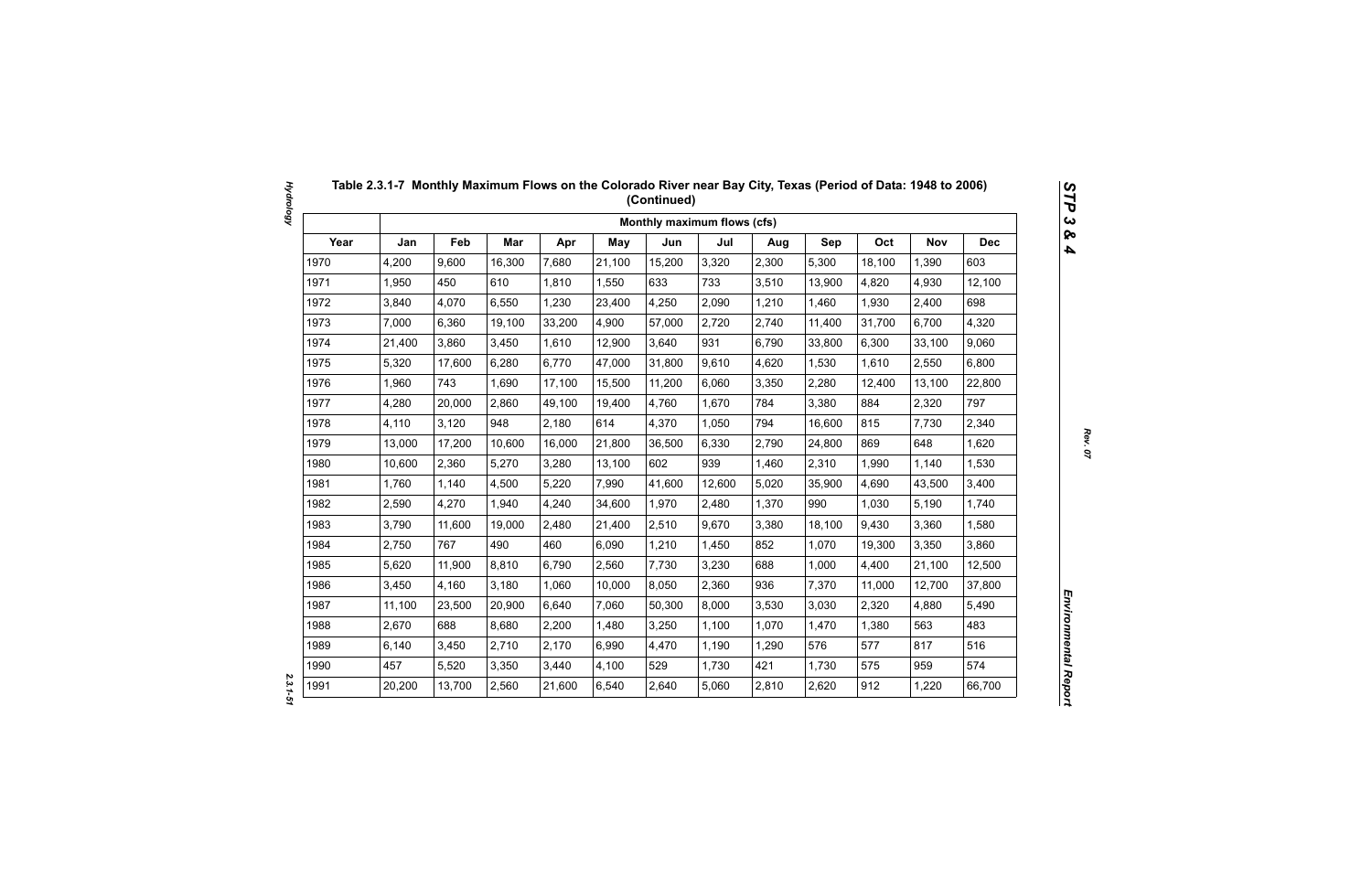|                                           |        |        |        |        |            | Monthly maximum flows (cfs) |        |        |        |        |            |            |
|-------------------------------------------|--------|--------|--------|--------|------------|-----------------------------|--------|--------|--------|--------|------------|------------|
| Year                                      | Jan    | Feb    | Mar    | Apr    | <b>May</b> | Jun                         | Jul    | Aug    | Sep    | Oct    | <b>Nov</b> | <b>Dec</b> |
| 1992                                      | 40,500 | 62,000 | 60,900 | 26,600 | 51,500     | 56,200                      | 4,690  | 2,170  | 2,020  | 1,560  | 6,780      | 6,600      |
| 1993                                      | 11,500 | 10,500 | 10,100 | 15,800 | 26,200     | 36,500                      | 2,670  | 1,470  | 1,530  | 4,010  | 4,550      | 1,050      |
| 1994                                      | 1,230  | 1,980  | 1,380  | 1,530  | 10,300     | 5,810                       | 620    | 2,640  | 2,600  | 69,800 | 4,520      | 19,000     |
| 1995                                      | 13,300 | 1,410  | 22,100 | 12,400 | 5,720      | 37,300                      | 5,540  | 1,530  | 1,660  | 1,170  | 2,310      | 10,400     |
| 1996                                      | 734    | 761    | 821    | 877    | 1,010      | 10,800                      | 1,400  | 2,990  | 10,300 | 1,070  | 3,600      | 2,230      |
| 1997                                      | 15,200 | 7,590  | 35,400 | 19,700 | 12,700     | 27,300                      | 27,600 | 1,790  | 10,200 | 30,600 | 6,640      | 5,220      |
| 1998                                      | 7,860  | 16,300 | 12,600 | 8,090  | 1,220      | 595                         | 788    | 2,030  | 20,900 | 79,300 | 54,500     | 13,000     |
| 1999                                      | 4,970  | 2,080  | 7,100  | 4,240  | 2,750      | 9,210                       | 2,730  | 738    | 774    | 1,030  | 574        | 537        |
| 2000                                      | 949    | 705    | 1,810  | 2,880  | 5,280      | 6,270                       | 1,700  | 901    | 859    | 1,770  | 13,200     | 8,520      |
| 2001                                      | 7,490  | 4,630  | 13,300 | 6,180  | 5,190      | 1,230                       | 940    | 16,100 | 22,300 | 11,000 | 24,700     | 19,600     |
| 2002                                      | 4,120  | 1,560  | 1,090  | 10,900 | 1,640      | 2,470                       | 31,200 | 3,440  | 14,500 | 21,500 | 45,800     | 17,100     |
| 2003                                      | 10,300 | 44,500 | 11,300 | 2,190  | 879        | 2,720                       | 7,980  | 1,800  | 6,880  | 4,520  | 9,400      | 2,070      |
| 2004                                      | 5,410  | 9,940  | 2,370  | 4,750  | 14,200     | 24,000                      | 18,000 | 2,050  | 1,210  | 5,730  | 72,900     | 27,600     |
| 2005                                      | 5,940  | 17,200 | 12,600 | 5,370  | 4,260      | 2,230                       | 4,370  | 971    | 1,880  | 1,800  | 1,380      | 715        |
| 2006                                      | 559    | 601    | 1,240  | 1,470  | 2,850      | 2,260                       | 5,550  | 691    | 1,260  |        |            |            |
| Average<br>Maximum<br><b>Monthly Flow</b> | 6,816  | 9,817  | 7,419  | 9,304  | 12,393     | 14,123                      | 5,002  | 2,364  | 8,170  | 9,534  | 9,881      | 7,635      |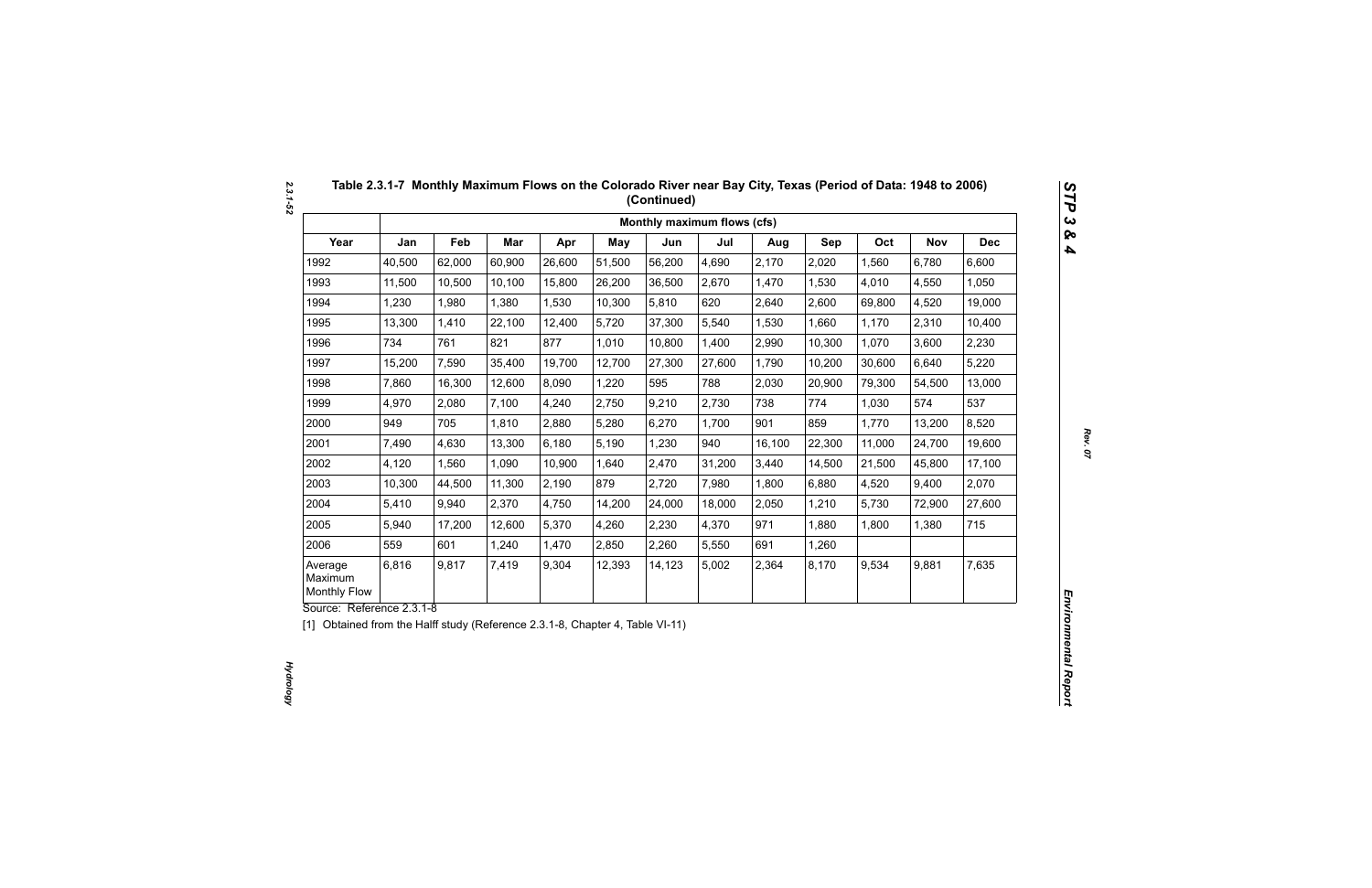| <b>Flood Frequency</b> | <b>Discharge for Regulated</b><br><b>Flow Conditions [1] (cfs)</b> |
|------------------------|--------------------------------------------------------------------|
| $2-Yr$                 | 27,000                                                             |
| $5-Yr$                 | 48,000                                                             |
| $10-Yr$                | 63,000                                                             |
| $25-Yr$                | 88,000                                                             |
| $50-Yr$                | 100,000                                                            |
| 100-Yr                 | 116,000                                                            |
| 500-Yr                 | n/a                                                                |

## **Table 2.3.1-8 Flood Frequency Distribution for the Colorado River at Wharton**

Source: Reference 2.3.1-8

[1] Obtained from the Halff study (Reference 2.3.1-8, Chapter 4, Table VI-11)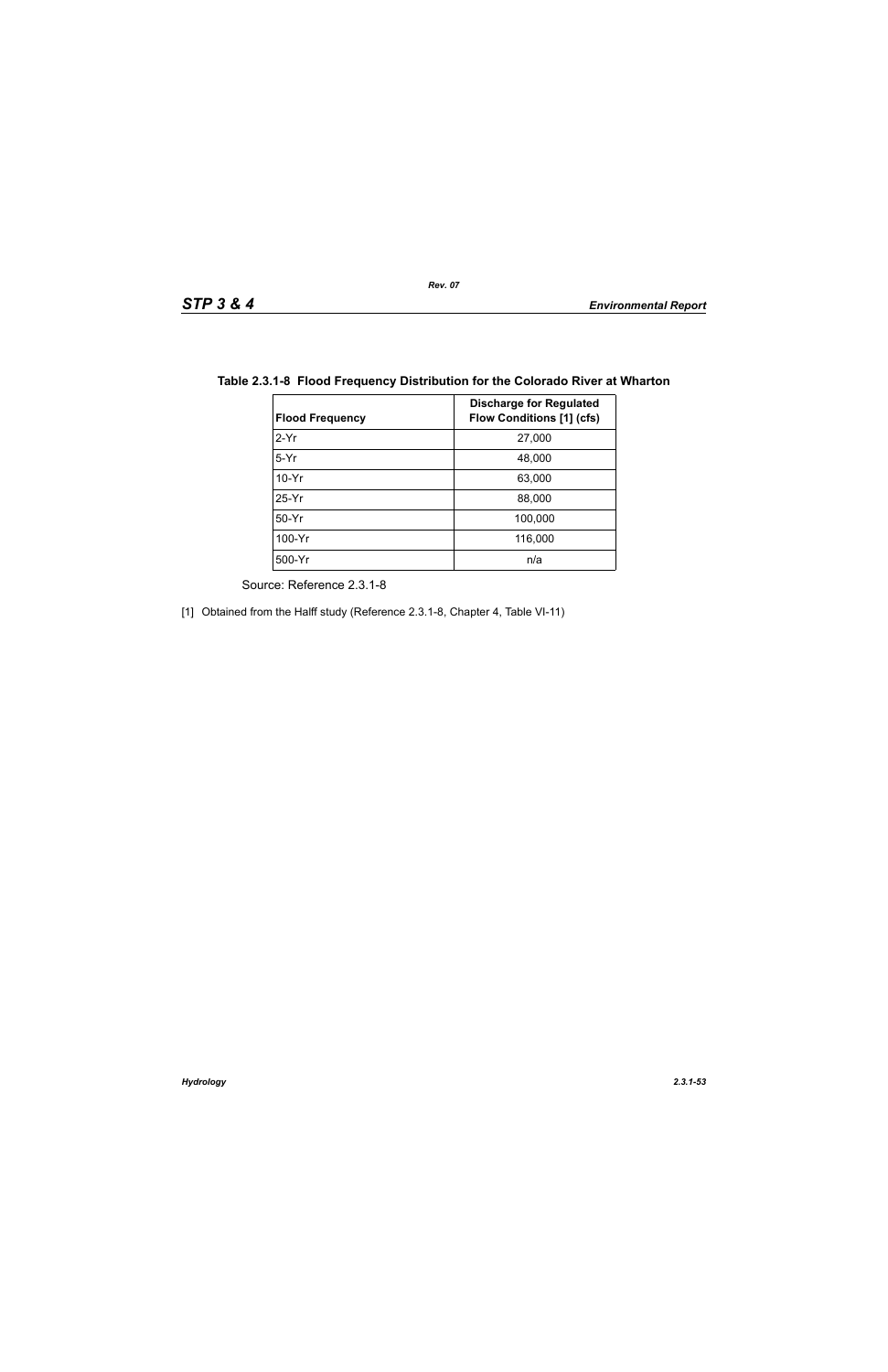| <b>Water Year</b> | 1-Day Minimum<br>Flow (cfs) | <b>Water Year</b> | $\ddagger$ |
|-------------------|-----------------------------|-------------------|------------|
| 1948              | 16                          | 1978              | 161        |
| 1949              | 81                          | 1979              | 363        |
| 1950              | 137                         | 1980              | 0.9        |
| 1951              | 0                           | 1981              | 15         |
| 1952              | 0                           | 1982              | 314        |
| 1953              | 0                           | 1983              | 38         |
| 1954              | 2.3                         | 1984              | 3.1        |
| 1955              | 1.4                         | 1985              | 87         |
| 1956              | 0                           | 1986              | 48         |
| 1957              | 92                          | 1987              | 380        |
| 1958              | 1400                        | 1988              | 6.8        |
| 1959              | 510                         | 1989              | 33         |
| 1960              | 500                         | 1990              | 36         |
| 1961              | 800                         | 1991              | 61         |
| 1962              | 4.9                         | 1992              | 439        |
| 1963              | 12                          | 1993              | 39         |
| 1964              | 1.3                         | 1994              | 51         |
| 1965              | 2.3                         | 1995              | 147        |
| 1966              | $\overline{2}$              | 1996              | 20         |
| 1967              | 0.4                         | 1997              | 188        |
| 1968              | 205                         | 1998              | 15         |
| 1969              | 0.4                         | 1999              | 118        |
| 1970              | 0.4                         | 2000              | 9.5        |
| 1971              | 0.7                         | 2001              | 48         |
| 1972              | $\overline{c}$              | 2002              | 120        |
| 1973              | 31                          | 2003              | 115        |
| 1974              | 10                          | 2004              | 206        |
| 1975              | 128                         | 2005              | 180        |
| 1976              | 111                         | 2006              | 210        |
| 1977              | 174                         |                   |            |

# **Table 2.3.1-9 Historical Minimum Daily Flow Information for Bay City**

| ay Minimum<br>Flow (cfs) | <b>Water Year</b> | 1-Day Minimum<br>Flow (cfs) |
|--------------------------|-------------------|-----------------------------|
|                          | 1978              | 161                         |
|                          | 1979              | 363                         |
|                          | 1980              | 0.9                         |
|                          | 1981              | 15                          |
|                          | 1982              | 314                         |
|                          | 1983              | 38                          |
|                          | 1984              | 3.1                         |
|                          | 1985              | 87                          |
|                          | 1986              | 48                          |
|                          | 1987              | 380                         |
|                          | 1988              | 6.8                         |
|                          | 1989              | 33                          |
|                          | 1990              | 36                          |
|                          | 1991              | 61                          |
|                          | 1992              | 439                         |
|                          | 1993              | 39                          |
|                          | 1994              | 51                          |
|                          | 1995              | 147                         |
|                          | 1996              | 20                          |
|                          | 1997              | 188                         |
|                          | 1998              | 15                          |
|                          | 1999              | 118                         |
|                          | 2000              | 9.5                         |
|                          | 2001              | 48                          |
|                          | 2002              | 120                         |
|                          | 2003              | 115                         |
|                          | 2004              | 206                         |
|                          | 2005              | 180                         |
|                          | 2006              | 210                         |
|                          |                   |                             |

Source: Reference 2.3.1-10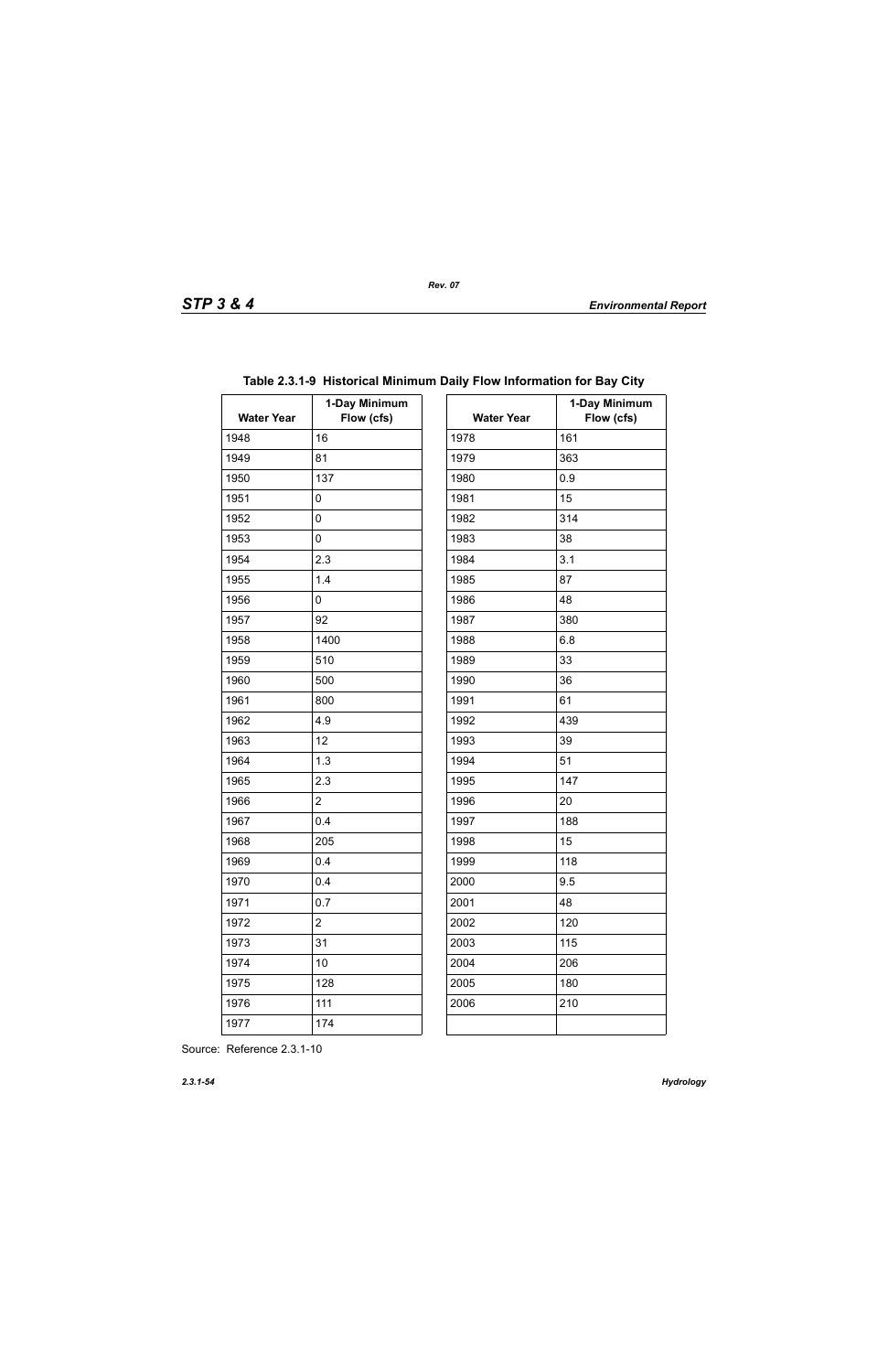| <b>Water Year</b> | 7-Day Minimum<br>Flow (cfs) | <b>Water Year</b> | 7.  |
|-------------------|-----------------------------|-------------------|-----|
| 1948              | 61                          | 1978              | 218 |
| 1949              | 143                         | 1979              | 374 |
| 1950              | 177                         | 1980              | 59  |
| 1951              | $\mathbf{1}$                | 1981              | 243 |
| 1952              | $\overline{2}$              | 1982              | 456 |
| 1953              | 15                          | 1983              | 127 |
| 1954              | 58                          | 1984              | 11  |
| 1955              | 37                          | 1985              | 205 |
| 1956              | 13                          | 1986              | 56  |
| 1957              | 121                         | 1987              | 598 |
| 1958              | 1789                        | 1988              | 83  |
| 1959              | 684                         | 1989              | 41  |
| 1960              | 714                         | 1990              | 68  |
| 1961              | 890                         | 1991              | 90  |
| 1962              | $\overline{7}$              | 1992              | 503 |
| 1963              | 13                          | 1993              | 348 |
| 1964              | 1.4                         | 1994              | 137 |
| 1965              | 17                          | 1995              | 200 |
| 1966              | $\overline{2}$              | 1996              | 20  |
| 1967              | 0.5                         | 1997              | 286 |
| 1968              | 312                         | 1998              | 68  |
| 1969              | 0.5                         | 1999              | 210 |
| 1970              | 0.5                         | 2000              | 14  |
| 1971              | 1.3                         | 2001              | 110 |
| 1972              | 19                          | 2002              | 206 |
| 1973              | 366                         | 2003              | 214 |
| 1974              | 35                          | 2004              | 375 |
| 1975              | 348                         | 2005              | 288 |
| 1976              | 223                         | 2006              | 266 |
| 1977              | 297                         |                   |     |
|                   |                             |                   |     |

## **Table 2.3.1-10 Historical Minimum 7-Day Low Flow Information for Bay City**

| ay Minimum<br>Flow (cfs) | <b>Water Year</b> | 7-Day Minimum<br>Flow (cfs) |
|--------------------------|-------------------|-----------------------------|
|                          | 1978              | 218                         |
|                          | 1979              | 374                         |
|                          | 1980              | 59                          |
|                          | 1981              | 243                         |
|                          | 1982              | 456                         |
|                          | 1983              | 127                         |
|                          | 1984              | 11                          |
|                          | 1985              | 205                         |
|                          | 1986              | 56                          |
|                          | 1987              | 598                         |
|                          | 1988              | 83                          |
|                          | 1989              | 41                          |
|                          | 1990              | 68                          |
|                          | 1991              | 90                          |
|                          | 1992              | 503                         |
|                          | 1993              | 348                         |
|                          | 1994              | 137                         |
|                          | 1995              | 200                         |
|                          | 1996              | 20                          |
|                          | 1997              | 286                         |
|                          | 1998              | 68                          |
|                          | 1999              | 210                         |
|                          | 2000              | 14                          |
|                          | 2001              | 110                         |
|                          | 2002              | 206                         |
|                          | 2003              | 214                         |
|                          | 2004              | 375                         |
|                          | 2005              | 288                         |
|                          | 2006              | 266                         |
|                          |                   |                             |
|                          |                   |                             |

Source: Reference 2.3.1-10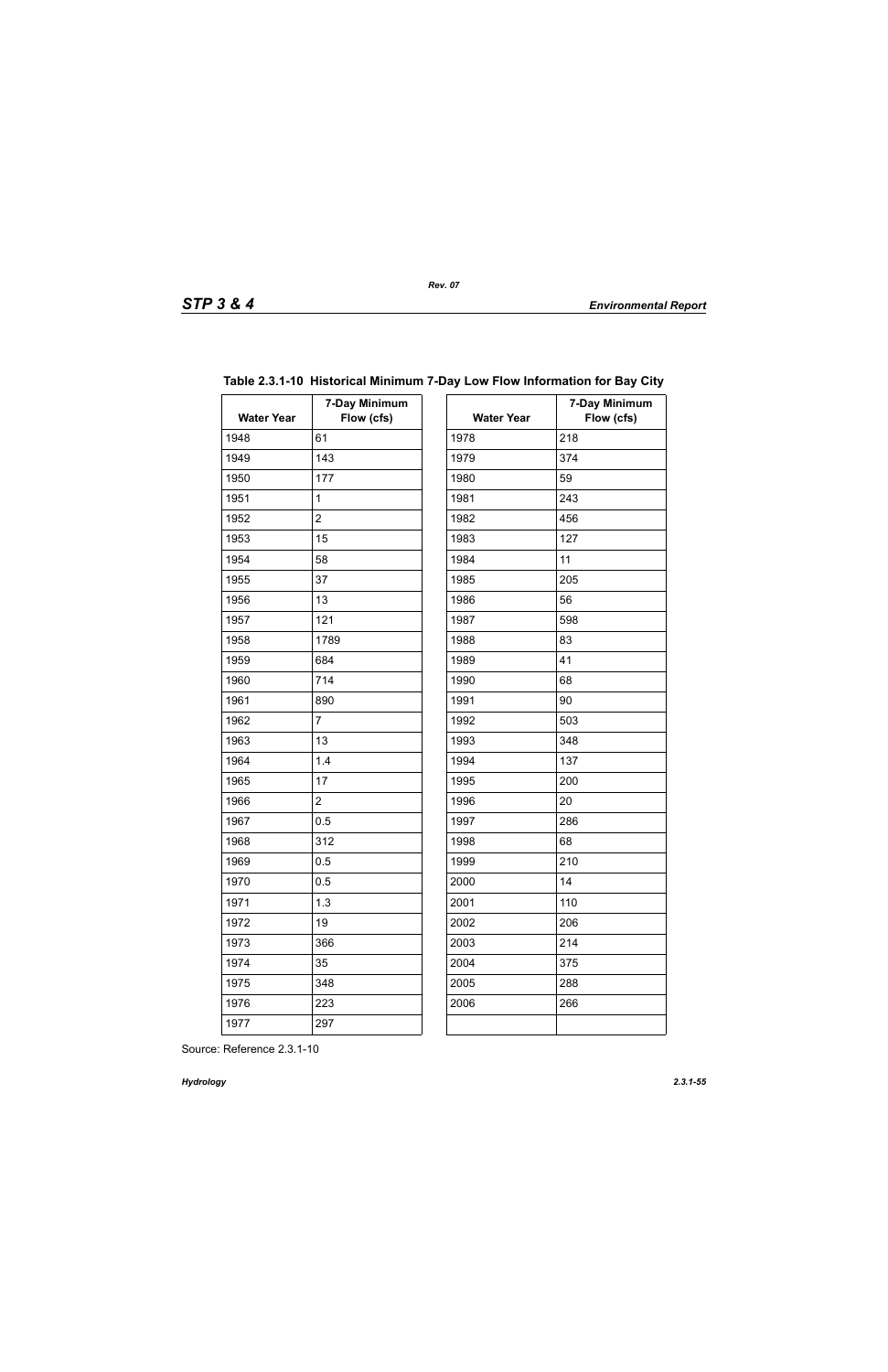|                   |                                  |                                 |                                                                         |                                        | December 28, 2006     | <b>January 30, 2007</b>                |                                     | <b>February 22, 2007</b>               |                       | March 29, 2007                            |                              | April 27, 2007                                   |                              | May 25, 2007                                     |                       | June 27, 2007                             |                       |
|-------------------|----------------------------------|---------------------------------|-------------------------------------------------------------------------|----------------------------------------|-----------------------|----------------------------------------|-------------------------------------|----------------------------------------|-----------------------|-------------------------------------------|------------------------------|--------------------------------------------------|------------------------------|--------------------------------------------------|-----------------------|-------------------------------------------|-----------------------|
| <b>WELL ID</b>    | WELL<br><b>DEPTH</b><br>(ft bgs) | OF<br><b>SCREEN</b><br>(ft bgs) | <b>BOTTOM REFERENCE</b><br><b>POINT</b><br><b>ELEVATION</b><br>(ft MSL) | Depth to<br>Water<br>(f <sup>t</sup> ) | Elevation<br>(ft MSL) | Depth to<br>Water<br>(f <sup>t</sup> ) | <b>Elevation</b><br>(ft MSL)        | Depth to<br>Water<br>(f <sup>t</sup> ) | Elevation<br>(ft MSL) | Depth<br>to<br>Water<br>(f <sup>t</sup> ) | <b>Elevation</b><br>(ft MSL) | <b>Depth</b><br>to<br>Water<br>(f <sup>t</sup> ) | <b>Elevation</b><br>(ft MSL) | <b>Depth</b><br>to<br>Water<br>(f <sup>t</sup> ) | Elevation<br>(ft MSL) | Depth<br>to<br>Water<br>(f <sup>t</sup> ) | Elevation<br>(ft MSL) |
|                   |                                  |                                 |                                                                         |                                        |                       |                                        | <b>Shallow Aquifer - Upper Zone</b> |                                        |                       |                                           |                              |                                                  |                              |                                                  |                       |                                           |                       |
| OW-308 U          | 47.1                             | 48                              | 31.80                                                                   | 7.78                                   | 24.02                 | 6.46                                   | 25.34                               | 7.46                                   | 24.34                 | 7.41                                      | 24.39                        | 7.17                                             | 24.63                        | 7.07                                             | 24.73                 | 7.72                                      | 24.08                 |
| OW-332 U          | 46.1                             | 45                              | 32.10                                                                   | 8.01                                   | 24.09                 | 6.57                                   | 25.53                               | 7.46                                   | 24.64                 | 7.39                                      | 24.71                        | 6.25                                             | 25.85                        | 7.09                                             | 25.01                 | 8.05                                      | 24.05                 |
| OW-348 U          | 39.1                             | 38                              | 32.28                                                                   | 8.09                                   | 24.19                 | 6.52                                   | 25.76                               | 7.71                                   | 24.57                 | 7.66                                      | 24.62                        | 7.34                                             | 24.94                        | 7.25                                             | 25.03                 | 7.95                                      | 24.33                 |
| OW-349 U          | 46.1                             | 45                              | 31.29                                                                   | 7.28                                   | 24.01                 | 5.82                                   | 25.47                               | 6.97                                   | 24.32                 | 6.91                                      | 24.38                        | 6.56                                             | 24.73                        | 6.50                                             | 24.79                 | 7.19                                      | 24.10                 |
| OW-408 U          | 43.1                             | 42                              | 33.57                                                                   | 9.71                                   | 23.86                 | 8.30                                   | 25.27                               | 9.13                                   | 24.44                 | 9.08                                      | 24.49                        | 8.95                                             | 24.62                        | 8.94                                             | 24.63                 | 9.47                                      | 24.10                 |
| OW-420 U          | 49.1                             | 48                              | 33.79                                                                   | 9.98                                   | 23.81                 | 8.42                                   | 25.37                               | 9.32                                   | 24.47                 | 9.26                                      | 24.53                        | 9.08                                             | 24.71                        | 8.99                                             | 24.80                 | 9.59                                      | 24.20                 |
| OW-438 U          | 41                               | 40                              | 32.18                                                                   | 8.45                                   | 23.73                 | 6.55                                   | 25.63                               | 7.21                                   | 24.97                 | 7.14                                      | 25.04                        | 7.17                                             | 25.01                        | 7.00                                             | 25.18                 | 7.97                                      | 24.21                 |
| OW-910 U          | 36.1                             | 35                              | 32.32                                                                   | 9.11                                   | 23.21                 | 7.57                                   | 24.75                               | 8.30                                   | 24.02                 | 8.23                                      | 24.09                        | 8.10                                             | 24.22                        | 8.00                                             | 24.32                 | 8.49                                      | 23.83                 |
| OW-928 U          | 39.6                             | 38.5                            | 31.69                                                                   | 8.18                                   | 23.51                 | 6.21                                   | 25.48                               | 6.85                                   | 24.84                 | 6.72                                      | 24.97                        | 6.69                                             | 25.00                        | 6.59                                             | 25.10                 | 7.33                                      | 24.36                 |
| OW-929 U          | 60.1                             | 59                              | 38.71                                                                   | 12.92                                  | 25.79                 | 11.33                                  | 27.38                               | 11.68                                  | 27.03                 | 11.75                                     | 26.96                        | 11.77                                            | 26.94                        | 11.81                                            | 26.90                 | 13.17                                     | 25.54                 |
| OW-930 U          | 36.1                             | 35                              | 27.33                                                                   | 7.92                                   | 19.41                 | 5.79                                   | 21.54                               | 7.05                                   | 20.28                 | 6.98                                      | 20.35                        | 6.45                                             | 20.88                        | 7.31                                             | 20.02                 | 7.97                                      | 19.36                 |
| OW-931 U          | 36                               | 35                              | 32.10                                                                   | 9.82                                   | 22.28                 | 8.81                                   | 23.29                               | 9.43                                   | 22.67                 | 9.34                                      | 22.76                        | 9.19                                             | 22.91                        | 9.25                                             | 22.85                 | 9.33                                      | 22.77                 |
| OW-932 U          | 39.6                             | 38.5                            | 32.83                                                                   | 8.52                                   | 24.31                 | 7.03                                   | 25.80                               | 8.04                                   | 24.79                 | 7.96                                      | 24.87                        | 7.77                                             | 25.06                        | 7.68                                             | 25.15                 | 8.27                                      | 24.56                 |
| OW-933 U          | 37.1                             | 36                              | 30.62                                                                   | 6.44                                   | 24.18                 | 4.97                                   | 25.65                               | 5.95                                   | 24.67                 | 5.91                                      | 24.71                        | 5.57                                             | 25.05                        | 5.50                                             | 25.12                 | 5.87                                      | 24.75                 |
| OW-934 U          | 41.1                             | 40                              | 30.39                                                                   | 10.22                                  | 20.17                 | 9.54                                   | 20.85                               | 10.04                                  | 20.35                 | 10.08                                     | 20.31                        | 9.91                                             | 20.48                        | 10.00                                            | 20.39                 | 10.36                                     | 20.03                 |
|                   |                                  |                                 |                                                                         |                                        |                       |                                        | <b>Shallow Aquifer - Lower Zone</b> |                                        |                       |                                           |                              |                                                  |                              |                                                  |                       |                                           |                       |
| OW-308 L          | 97.1                             | 96                              | 31.78                                                                   | 16.08                                  | 15.70                 | 15.08                                  | 16.70                               | 14.91                                  | 16.87                 | 14.67                                     | 17.11                        | 14.21                                            | 17.57                        | 14.32                                            | 17.46                 | 14.30                                     | 17.48                 |
| OW-332 L [1]      | 103.2                            | 102.1                           | 31.85                                                                   | 15.22                                  | 16.63                 |                                        |                                     |                                        |                       |                                           |                              |                                                  |                              |                                                  |                       |                                           |                       |
| $OW-332 L(R)$ [1] | 103.1                            | 102                             | 32.08                                                                   |                                        |                       |                                        |                                     | 15.29                                  | 16.79                 | 15.05                                     | 17.03                        | 14.59                                            | 17.49                        | 14.71                                            | 17.37                 | 14.68                                     | 17.40                 |
| OW-348 L          | 79.1                             | 78.2                            | 31.86                                                                   | 16.16                                  | 15.70                 | 15.08                                  | 16.78                               | 14.94                                  | 16.92                 | 14.71                                     | 17.15                        | 14.29                                            | 17.57                        | 14.40                                            | 17.46                 | 14.36                                     | 17.50                 |
| OW-349 L          | 81.1                             | 80                              | 31.03                                                                   | 15.22                                  | 15.81                 | 14.19                                  | 16.84                               | 14.02                                  | 17.01                 | 13.80                                     | 17.23                        | 13.35                                            | 17.68                        | 13.48                                            | 17.55                 | 13.42                                     | 17.61                 |
| OW-408 L          | 81.3                             | 80.2                            | 33.76                                                                   | 18.05                                  | 15.71                 | 17.05                                  | 16.71                               | 16.86                                  | 16.90                 | 16.64                                     | 17.12                        | 16.20                                            | 17.56                        | 16.32                                            | 17.44                 | 16.28                                     | 17.48                 |
| OW-438 L          | 104.1                            | 103                             | 31.57                                                                   | 15.85                                  | 15.72                 | 14.96                                  | 16.61                               | 14.75                                  | 16.82                 | 14.49                                     | 17.08                        | 14.02                                            | 17.55                        | 14.12                                            | 17.45                 | 14.10                                     | 17.47                 |
| OW-910 L          | 92.1                             | 91                              | 32.48                                                                   | 16.62                                  | 15.86                 | 16.22                                  | 16.26                               | 15.77                                  | 16.71                 | 15.59                                     | 16.89                        | 15.27                                            | 17.21                        | 15.22                                            | 17.26                 | 15.13                                     | 17.35                 |
| OW-928 L          | 121.1                            | 120                             | 31.56                                                                   | 15.75                                  | 15.81                 | 15.00                                  | 16.56                               | 14.75                                  | 16.81                 | 14.50                                     | 17.06                        | 14.03                                            | 17.53                        | 14.13                                            | 17.43                 | 14.06                                     | 17.50                 |
| OW-929 L          | 98.1                             | 97                              | 38.63                                                                   | 23.47                                  | 15.16                 | 22.41                                  | 16.22                               | 22.26                                  | 16.37                 | 22.00                                     | 16.63                        | 21.51                                            | 17.12                        | 21.70                                            | 16.93                 | 21.67                                     | 16.96                 |
| OW-930 L          | 106.5                            | 105                             | 27.98                                                                   | 14.90                                  | 13.08                 | 13.41                                  | 14.57                               | 13.35                                  | 14.63                 | 13.21                                     | 14.77                        | 12.81                                            | 15.17                        | 13.09                                            | 14.89                 | 12.99                                     | 14.99                 |
| OW-932 L          | 79.6                             | 785                             | 32.79                                                                   | 17.23                                  | 15.56                 | 16.01                                  | 16.78                               | 15.90                                  | 16.89                 | 15.73                                     | 17.06                        | 15.35                                            | 17.44                        | 15.48                                            | 17.31                 | 15.38                                     | 17.41                 |
| OW-933 L          | 87.1                             | 86                              | 30.45                                                                   | 14.60                                  | 15.85                 | 13.37                                  | 17.08                               | 13.29                                  | 17.16                 | 13.11                                     | 17.34                        | 12.71                                            | 17.74                        | 12.84                                            | 17.61                 | 12.72                                     | 17.73                 |
| OW-934 L          | 100                              | 99                              | 30.94                                                                   | 17.07                                  | 13.87                 | 15.83                                  | 15.11                               | 15.73                                  | 15.21                 | 15.51                                     | 15.43                        | 15.09                                            | 15.85                        | 15.33                                            | 15.61                 | 15.23                                     | 15.71                 |

*Hydrology* 

**Hydrology** 

*Rev. 07*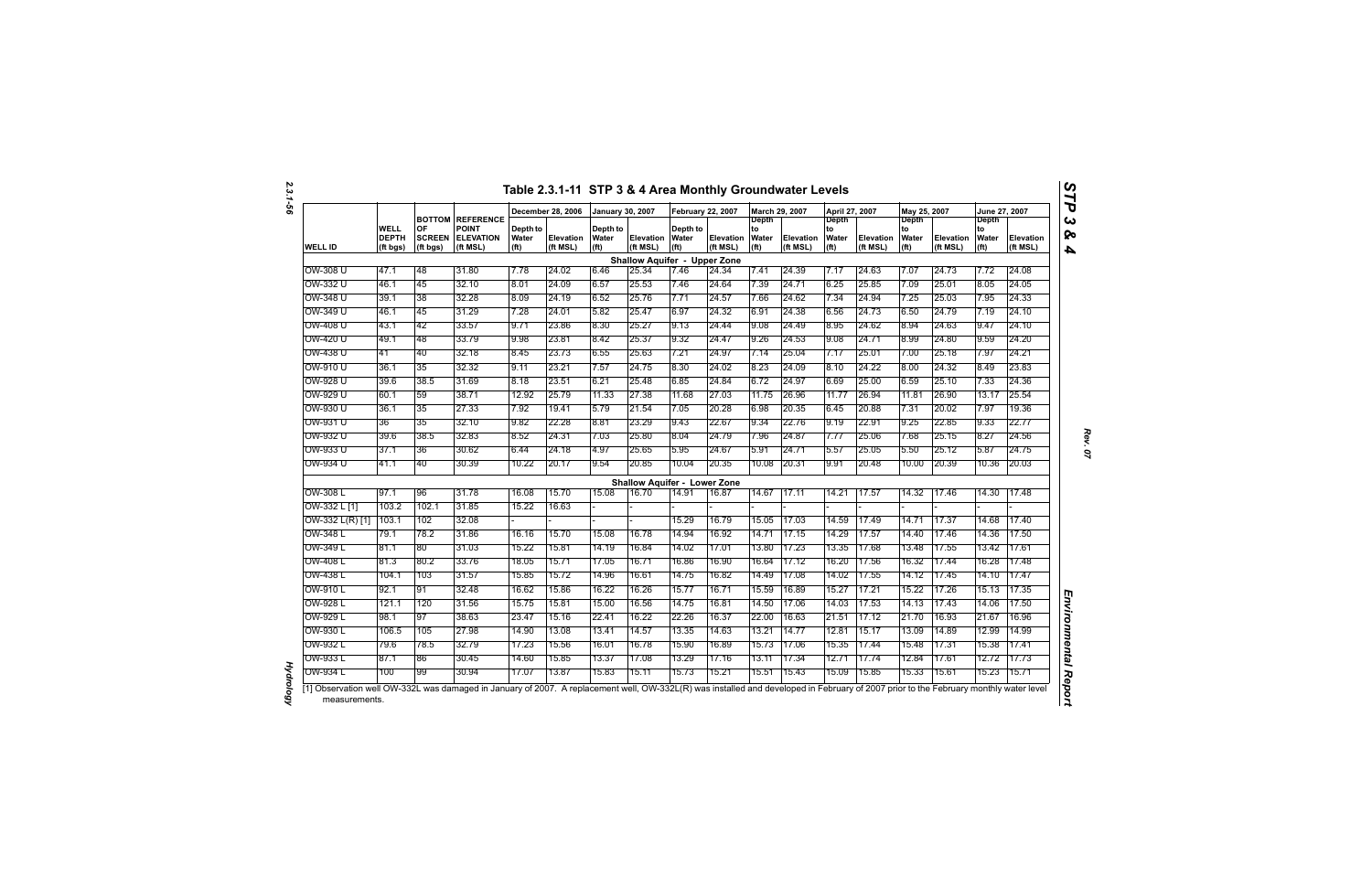| Ĩ,<br>۱ |
|---------|
|         |
|         |
|         |
| Q<br>o  |
|         |

|  |  | <b>Table 2.3.1-12 Observation Well Construction Details</b> |  |
|--|--|-------------------------------------------------------------|--|
|--|--|-------------------------------------------------------------|--|

|                |                        |                  | <b>Well Pad</b>           | Reference                        | <b>Borehole</b>         | Well              |              | Screen Interval Depth [4] |          | <b>Screen Interval Elevation [4]</b> |              | <b>Filter Pack Interval Depth</b> |
|----------------|------------------------|------------------|---------------------------|----------------------------------|-------------------------|-------------------|--------------|---------------------------|----------|--------------------------------------|--------------|-----------------------------------|
| Well Number[2] | Northing (ft)<br>$[3]$ | Easting (ft) [3] | Elevation<br>(ft MSL) [3] | <b>Elevation</b><br>(ft MSL) [3] | <b>Diameter</b><br>(in) | Depth<br>(ft bgs) | Top (ft bgs) | Bottom (ft bgs)           |          | Top (ft MSL)   Bottom (ft MSL)       | Top (ft bgs) | Bottom (ft bgs)                   |
| OW-308L        | 363196.43              | 2943374.36       | 29.87                     | 31.78                            | $\boldsymbol{8}$        | 97.1              | 86.0         | 96.0                      | -56.13   | -66.13                               | 82.0         | 97.1                              |
| <b>OW-308U</b> | 363195.64              | 2943354.04       | 29.88                     | 31.80                            | 8                       | 47.1              | 36.0         | 46.0                      | -6.12    | -16.12                               | 32.0         | 47.1                              |
| OW-332L [1]    | 363739.87              | 2943610.91       | 30.24                     | 31.85                            | $\bf 8$                 | 103.2             | 92.1         | 102.1                     | $-61.86$ | $-71.86$                             | 88.0         | 103.2                             |
| OW-332L(R)     | 363729.36              | 2943608.74       | 30.01                     | 32.08                            | $\boldsymbol{8}$        | 103.1             | 92.0         | 102.0                     | $-61.99$ | $-71.99$                             | 87.0         | 103.1                             |
| OW-332U        | 363739.21              | 2943591.02       | 30.24                     | 32.10                            | $\overline{8}$          | 46.1              | 35.0         | 45.0                      | $-4.76$  | $-14.76$                             | 31.0         | 46.1                              |
| <b>OW-348L</b> | 362685.92              | 2943014.48       | 30.08                     | 31.86                            | 8                       | 79.1              | 68.2         | 78.2                      | $-38.12$ | $-48.12$                             | 64.0         | 79.1                              |
| OW-348U        | 362685.23              | 2942994.44       | 30.51                     | 32.28                            | 8                       | 39.1              | 28.0         | 38.0                      | 2.51     | $-7.49$                              | 24.0         | 39.1                              |
| <b>OW-349L</b> | 362901.84              | 2943602.97       | 29.41                     | 31.03                            | 8                       | 81.1              | 70.0         | 80.0                      | $-40.59$ | $-50.59$                             | 65.0         | 81.1                              |
| OW-349U        | 362902.40              | 2943582.28       | 29.40                     | 31.29                            | 8                       | 46.1              | 35.0         | 45.0                      | $-5.60$  | $-15.60$                             | 31.0         | 46.1                              |
| <b>OW-408L</b> | 363196.18              | 2942472.54       | 31.73                     | 33.76                            | 8                       | 81.3              | 70.2         | 80.2                      | $-38.47$ | $-48.47$                             | 66.0         | 81.3                              |
| <b>OW-408U</b> | 363194.01              | 2942456.01       | 31.50                     | 33.57                            | $\overline{8}$          | 43.1              | 32.0         | 42.0                      | -0.50    | $-10.50$                             | 28.0         | 43.1                              |
| <b>OW-420U</b> | 362902.15              | 2942018.94       | 32.25                     | 33.79                            | $\bf 8$                 | 49.1              | 38.0         | 48.0                      | $-5.75$  | $-15.75$                             | 34.0         | 49.1                              |
| <b>OW-438L</b> | 363790.77              | 2942045.09       | 30.11                     | 31.57                            | 8                       | 104.1             | 93.0         | 103.0                     | $-62.89$ | $-72.89$                             | 89.0         | 104.1                             |
| <b>OW-438U</b> | 363792.04              | 2942025.17       | 30.53                     | 32.18                            | $\overline{8}$          | 41.0              | 30.0         | 40.0                      | 0.53     | $-9.47$                              | 26.0         | 41.0                              |
| <b>OW-910L</b> | 363363.45              | 2941266.45       | 30.75                     | 32.48                            | 8                       | 92.1              | 81.0         | 91.0                      | $-50.25$ | $-60.25$                             | 77.0         | 92.1                              |
| <b>OW-910U</b> | 363362.02              | 2941246.57       | 30.69                     | 32.32                            | 8                       | 36.1              | 25.0         | 35.0                      | 5.69     | $-4.31$                              | 21.0         | 36.1                              |
| <b>OW-928L</b> | 364932.30              | 2940376.21       | 29.81                     | 31.56                            | 8                       | 121.1             | 110.0        | 120.0                     | $-80.19$ | $-90.19$                             | 106.0        | 121.1                             |
| <b>OW-928U</b> | 364933.86              | 2940356.48       | 30.02                     | 31.69                            | $\boldsymbol{8}$        | 39.6              | 28.5         | 38.5                      | 1.52     | $-8.48$                              | 24.5         | 39.6                              |
| <b>OW-929L</b> | 364671.50              | 2945497.78       | 36.93                     | 38.63                            | 8                       | 98.1              | 87.0         | 97.0                      | $-50.07$ | $-60.07$                             | 83.0         | 98.1                              |
| <b>OW-929U</b> | 364672.34              | 2945477.58       | 36.91                     | 38.71                            | 8                       | 60.1              | 49.0         | 59.0                      | $-12.09$ | $-22.09$                             | 45.0         | 60.1                              |
| OW-930L        | 360214.45              | 2949525.96       | 26.21                     | 27.98                            | $\boldsymbol{8}$        | 106.5             | 95.0         | 105.0                     | -68.79   | $-78.79$                             | 91.0         | 106.5                             |
| OW-930U        | 360209.72              | 2949506.58       | 25.62                     | 27.33                            | 8                       | 36.1              | 25.0         | 35.0                      | 0.62     | $-9.38$                              | 21.0         | 36.1                              |
| <b>OW-931U</b> | 361979.42              | 2939520.36       | 30.53                     | 32.10                            | 17                      | 36.0              | 25.0         | 35.0                      | 5.53     | $-4.47$                              | 21.0         | 36.0                              |
| <b>OW-932L</b> | 361899.37              | 2942115.90       | 31.09                     | 32.79                            | 8                       | 79.6              | 68.5         | 78.5                      | $-37.41$ | -47.41                               | 64.5         | 79.6                              |
| <b>OW-932U</b> | 361898.53              | 2942097.29       | 31.35                     | 32.83                            | $\boldsymbol{8}$        | 39.6              | 28.5         | 38.5                      | 2.85     | -7.15                                | 24.5         | 39.6                              |
| <b>OW-933L</b> | 361898.05              | 2943515.01       | 28.74                     | 30.45                            | 8                       | 87.1              | 76.0         | 86.0                      | $-47.26$ | $-57.26$                             | 72.0         | 87.1                              |
| <b>OW-933U</b> | 361897.65              | 2943494.66       | 28.87                     | 30.62                            | $\boldsymbol{8}$        | 37.1              | 26.0         | 36.0                      | 2.87     | $-7.13$                              | 23.0         | 37.1                              |
| <b>OW-934L</b> | 362082.08              | 2948254.12       | 29.04                     | 30.94                            | 7                       | 100.0             | 89.0         | 99.0                      | -59.96   | $-69.96$                             | 85.0         | 100.0                             |
| <b>OW-934U</b> | 362079.87              | 2948234.20       | 28.54                     | 30.39                            | 8                       | 41.1              | 30.0         | 40.0                      | $-1.46$  | $-11.46$                             | 26.0         | 41.1                              |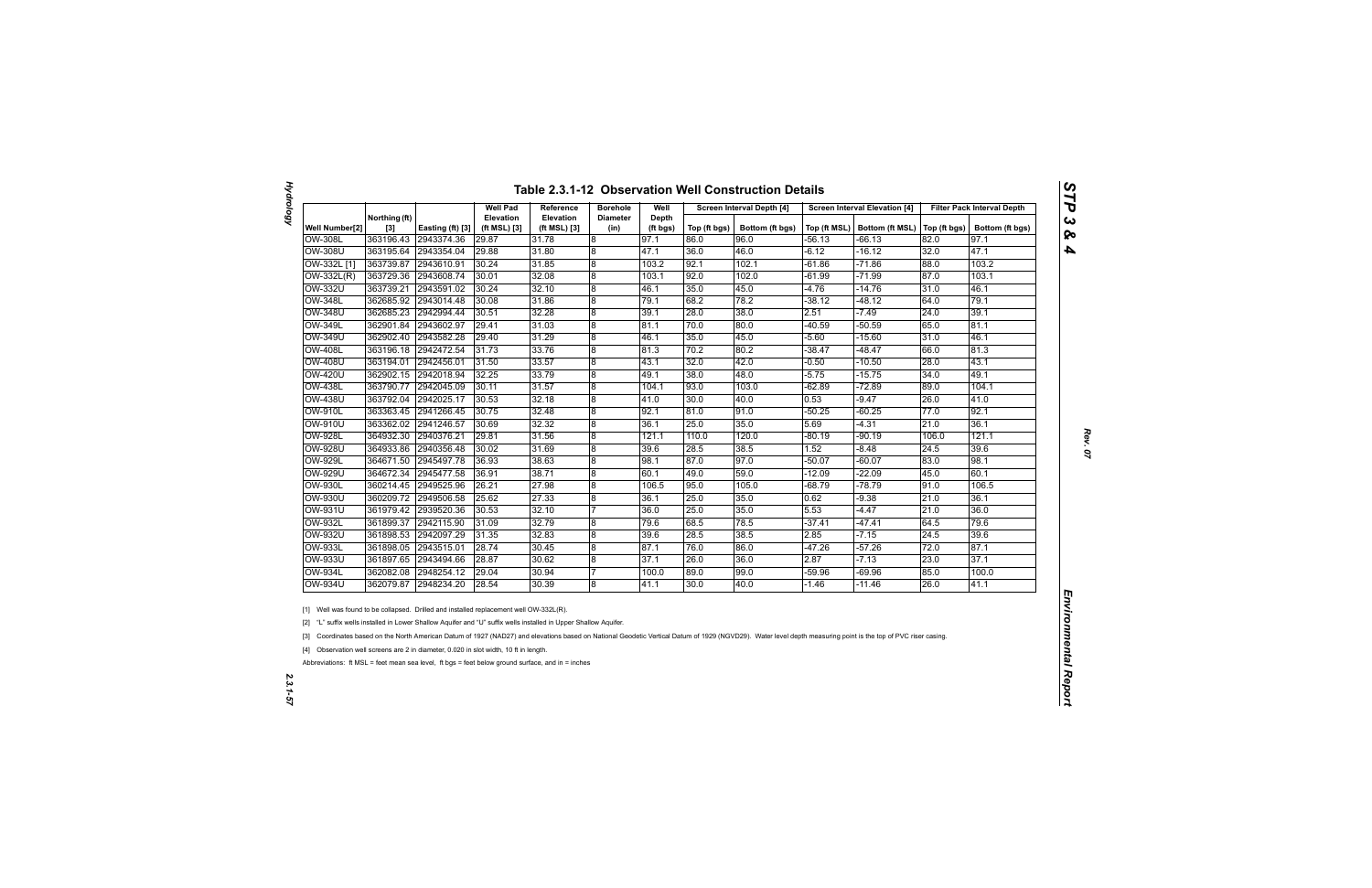*Hydrology* 

**Hydrology** 

|                |                  |                                        |                 |                              |                      |                       | Table 2.3.1-13 Estimated Vertical Hydraulic Gradients in the STP 3 & 4 Area |                 |                       |                             |                       |           |                   |                   |         |             |
|----------------|------------------|----------------------------------------|-----------------|------------------------------|----------------------|-----------------------|-----------------------------------------------------------------------------|-----------------|-----------------------|-----------------------------|-----------------------|-----------|-------------------|-------------------|---------|-------------|
|                |                  |                                        |                 | <b>Upper Well Screen [1]</b> |                      |                       |                                                                             |                 | Lower Well Screen [1] |                             |                       |           |                   | Groundwater [2]   |         |             |
| Date           | <b>Well Pair</b> | Ground<br><b>Elevation (ft</b><br>MSL) | Top (ft<br>bgs) | <b>Bottom</b><br>(ft bgs)    | Midpoint (ft<br>bgs) | Elevation<br>(ft MSL) | <b>Ground Elevation</b><br>(ft MSL)                                         | Top (ft<br>bgs) | Bottom (ft<br>bgs)    | <b>Midpoint</b><br>(ft bgs) | Elevation<br>(ft MSL) | $dx$ (ft) | Upper (ft<br>MSL) | Lower (ft<br>MSL) | dh (ft) | $i$ (ft/ft) |
| 12/28/2006     | OW-308 U/L       | 29.88                                  | 36              | 46                           | 41                   | $-11.12$              | 29.87                                                                       | 86              | 96                    | 91                          | $-61.13$              | 50.0      | 24.02             | 15.70             | 8.32    | 0.166       |
| 1/30/2007      | OW-308 U/L       | 29.88                                  | 36              | 46                           | 41                   | $-11.12$              | 29.87                                                                       | 86              | 96                    | 91                          | $-61.13$              | 50.0      | 25.34             | 16.70             | 8.64    | 0.173       |
| 2/22/2007      | OW-308 U/L       | 29.88                                  | 36              | 46                           | 41                   | $-11.12$              | 29.87                                                                       | 86              | 96                    | 91                          | $-61.13$              | 50.0      | 24.34             | 16.87             | 7.47    | 0.149       |
| 3/29/2007      | OW-308 U/L       | 29.88                                  | 36              | 46                           | 41                   | $-11.12$              | 29.87                                                                       | 86              | 96                    | 91                          | $-61.13$              | 50.0      | 24.39             | 17.11             | 7.28    | 0.146       |
| 4/27/2007      | OW-308 U/L       | 29.88                                  | 36              | 46                           | 41                   | $-11.12$              | 29.87                                                                       | 86              | 96                    | 91                          | $-61.13$              | 50.0      | 24.63             | 17.57             | 7.06    | 0.141       |
| 5/25/2007      | OW-308 U/L       | 29.88                                  | 36              | 46                           | 41                   | $-11.12$              | 29.87                                                                       | 86              | 96                    | 91                          | $-61.13$              | 50.0      | 24.73             | 17.46             | 7.27    | 0.145       |
| 6/27/2007      | OW-308 U/L       | 29.88                                  | 36              | 46                           | 41                   | $-11.12$              | 29.87                                                                       | 86              | 96                    | 91                          | $-61.13$              | 50.0      | 24.08             | 17.48             | 6.60    | 0.132       |
| 12/28/2006 [3] | OW-332 U/L       | 30.24                                  | 35              | 45                           | 40                   | $-9.76$               | 30.24                                                                       | 92.1            | 102.1                 | 97.1                        | $-66.86$              | 57.1      | 24.09             | 16.63             | 7.46    | 0.131       |
| 2/22/2007 [3]  | OW-332 U/L(R)    | 30.24                                  | 35              | 45                           | 40                   | $-9.76$               | 30.01                                                                       | 92              | 102                   | 97                          | $-66.99$              | 57.2      | 24.64             | 16.79             | 7.85    | 0.137       |
| 3/29/2007 [3]  | OW-332 U/L(R)    | 30.24                                  | 35              | 45                           | 40                   | $-9.76$               | 30.01                                                                       | 92              | 102                   | 97                          | $-66.99$              | 57.2      | 24.71             | 17.03             | 7.68    | 0.134       |
| 4/27/2007 [3]  | OW-332 U/L(R)    | 30.24                                  | 35              | 45                           | 40                   | $-9.76$               | 30.01                                                                       | 92              | 102                   | 97                          | $-66.99$              | 57.2      | 25.85             | 17.49             | 8.36    | 0.146       |
| 5/25/2007 [3]  | OW-332 U/L(R)    | 30.24                                  | 35              | 45                           | 40                   | $-9.76$               | 30.01                                                                       | 92              | 102                   | 97                          | $-66.99$              | 57.2      | 25.01             | 17.37             | 7.64    | 0.133       |
| 6/27/2007 [3]  | OW-332 U/L(R)    | 30.24                                  | 35              | 45                           | 40                   | $-9.76$               | 30.01                                                                       | 92              | 102                   | 97                          | $-66.99$              | 57.2      | 24.05             | 17.40             | 6.65    | 0.116       |
| 12/28/2006     | OW-348 U/L       | 30.51                                  | 28              | 38                           | 33                   | $-2.49$               | 30.08                                                                       | 68.2            | 78.2                  | 73.2                        | $-43.12$              | 40.6      | 24.19             | 15.70             | 8.49    | 0.209       |
| 1/30/2007      | OW-348 U/L       | 30.51                                  | 28              | 38                           | 33                   | $-2.49$               | 30.08                                                                       | 68.2            | 78.2                  | 73.2                        | $-43.12$              | 40.6      | 25.76             | 16.78             | 8.98    | 0.221       |
| 2/22/2007      | OW-348 U/L       | 30.51                                  | 28              | 38                           | 33                   | $-2.49$               | 30.08                                                                       | 68.2            | 78.2                  | 73.2                        | $-43.12$              | 40.6      | 24.57             | 16.92             | 7.65    | 0.188       |
| 3/29/2007      | OW-348 U/L       | 30.51                                  | 28              | 38                           | 33                   | $-2.49$               | 30.08                                                                       | 68.2            | 78.2                  | 73.2                        | $-43.12$              | 40.6      | 24.62             | 17.15             | 7.47    | 0.184       |
| 4/27/2007      | OW-348 U/L       | 30.51                                  | 28              | 38                           | 33                   | $-2.49$               | 30.08                                                                       | 68.2            | 78.2                  | 73.2                        | $-43.12$              | 40.6      | 24.94             | 17.57             | 7.37    | 0.181       |
| 5/25/2007      | OW-348 U/L       | 30.51                                  | 28              | 38                           | 33                   | $-2.49$               | 30.08                                                                       | 68.2            | 78.2                  | 73.2                        | $-43.12$              | 40.6      | 25.03             | 17.46             | 7.57    | 0.186       |
| 6/27/2007      | OW-348 U/L       | 30.51                                  | 28              | 38                           | 33                   | $-2.49$               | 30.08                                                                       | 68.2            | 78.2                  | 73.2                        | $-43.12$              | 40.6      | 24.33             | 17.50             | 6.83    | 0.168       |
| 12/28/2006     | OW-349 U/L       | 29.40                                  | 35              | 45                           | 40                   | $-10.6$               | 29.41                                                                       | 70              | 80                    | 75                          | $-45.59$              | 35.0      | 24.01             | 15.81             | 8.20    | 0.234       |
| 1/30/2007      | OW-349 U/L       | 29.40                                  | 35              | 45                           | 40                   | $-10.6$               | 29.41                                                                       | 70              | 80                    | 75                          | $-45.59$              | 35.0      | 25.47             | 16.84             | 8.63    | 0.247       |
| 2/22/2007      | OW-349 U/L       | 29.40                                  | 35              | 45                           | 40                   | $-10.6$               | 29.41                                                                       | 70              | 80                    | 75                          | -45.59                | 35.0      | 24.32             | 17.01             | 7.31    | 0.209       |
| 3/29/2007      | OW-349 U/L       | 29.40                                  | 35              | 45                           | 40                   | $-10.6$               | 29.41                                                                       | 70              | 80                    | 75                          | -45.59                | 35.0      | 24.38             | 17.23             | 7.15    | 0.204       |
| 4/27/2007      | OW-349 U/L       | 29.40                                  | 35              | 45                           | 40                   | $-10.6$               | 29.41                                                                       | 70              | 80                    | 75                          | $-45.59$              | 35.0      | 24.73             | 17.68             | 7.05    | 0.201       |
| 5/25/2007      | OW-349 U/L       | 29.40                                  | 35              | 45                           | 40                   | $-10.6$               | 29.41                                                                       | 70              | 80                    | 75                          | $-45.59$              | 35.0      | 24.79             | 17.55             | 7.24    | 0.207       |
| 6/27/2007      | OW-349 U/L       | 29.40                                  | 35              | 45                           | 40                   | $-10.6$               | 29.41                                                                       | 70              | 80                    | 75                          | $-45.59$              | 35.0      | 24.10             | 17.61             | 6.49    | 0.185       |
| 12/28/2006     | OW-408 U/L       | 31.50                                  | 32              | 42                           | 37                   | $-5.5$                | 31.73                                                                       | 70.2            | 80.2                  | 75.2                        | $-43.47$              | 38.0      | 23.86             | 15.71             | 8.15    | 0.215       |

*Rev. 07*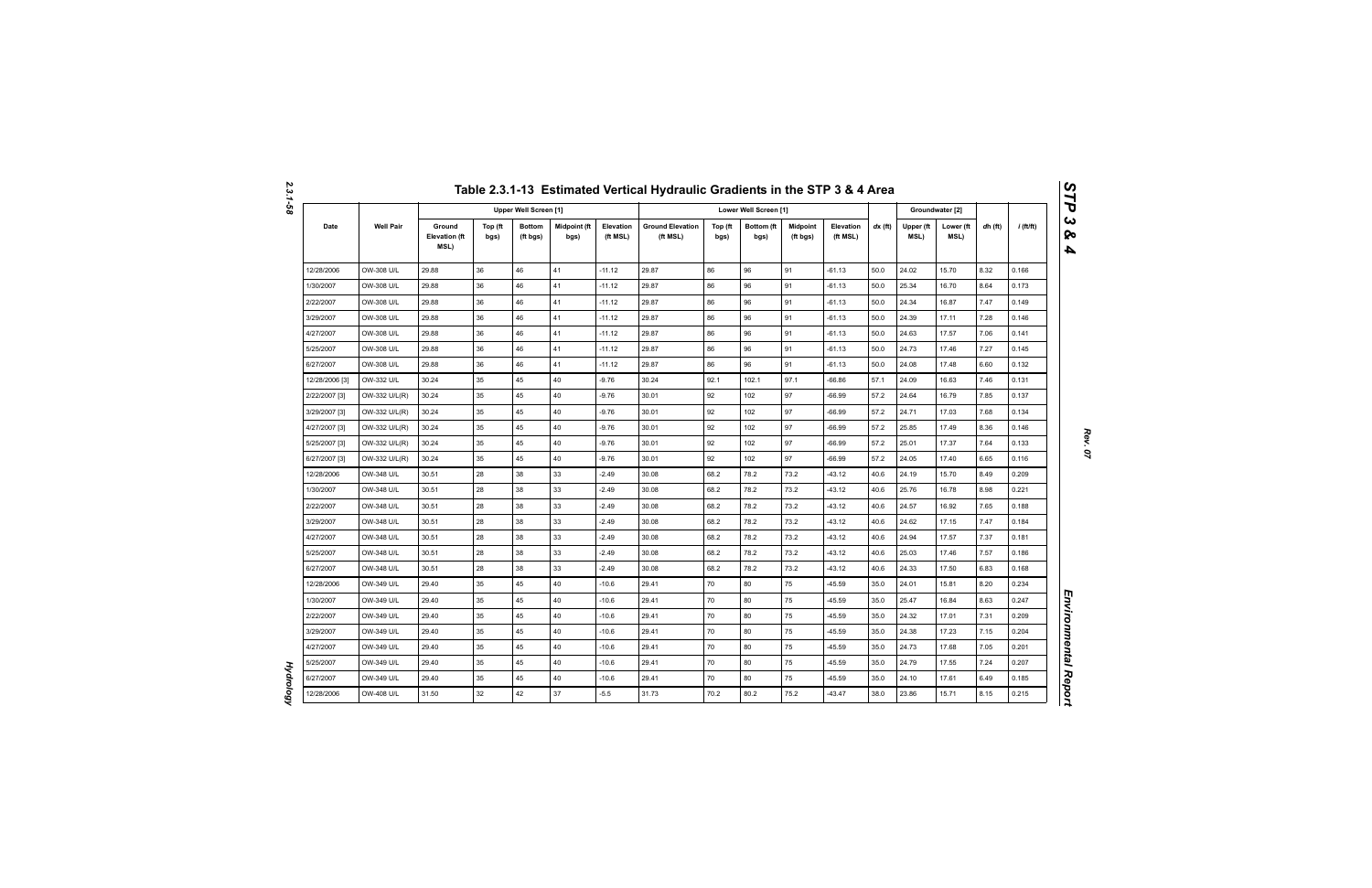|            |                  |                                        |                 |                           |                             |                       | Table 2.3.1-13 Estimated Vertical Hydraulic Gradients in the STP 3 & 4 Area (Continued) |                 |                       |                             |                       |           |                   |                   |         |             |
|------------|------------------|----------------------------------------|-----------------|---------------------------|-----------------------------|-----------------------|-----------------------------------------------------------------------------------------|-----------------|-----------------------|-----------------------------|-----------------------|-----------|-------------------|-------------------|---------|-------------|
|            |                  |                                        |                 | Upper Well Screen [1]     |                             |                       |                                                                                         |                 | Lower Well Screen [1] |                             |                       |           |                   | Groundwater [2]   |         |             |
| Date       | <b>Well Pair</b> | Ground<br><b>Elevation (ft</b><br>MSL) | Top (ft<br>bgs) | <b>Bottom</b><br>(ft bgs) | <b>Midpoint (ft</b><br>bgs) | Elevation<br>(ft MSL) | <b>Ground Elevation</b><br>(ft MSL)                                                     | Top (ft<br>bgs) | Bottom (ft<br>bgs)    | <b>Midpoint</b><br>(ft bgs) | Elevation<br>(ft MSL) | $dx$ (ft) | Upper (ft<br>MSL) | Lower (ft<br>MSL) | dh (ft) | $i$ (ft/ft) |
| 1/30/2007  | OW-408 U/L       | 31.50                                  | 32              | 42                        | 37                          | $-5.5$                | 31.73                                                                                   | 70.2            | 80.2                  | 75.2                        | $-43.47$              | 38.0      | 25.27             | 16.71             | 8.56    | 0.225       |
| 2/22/2007  | OW-408 U/L       | 31.50                                  | 32              | 42                        | 37                          | $-5.5$                | 31.73                                                                                   | 70.2            | 80.2                  | 75.2                        | $-43.47$              | 38.0      | 24.44             | 16.90             | 7.54    | 0.199       |
| 3/29/2007  | OW-408 U/L       | 31.50                                  | 32              | 42                        | 37                          | $-5.5$                | 31.73                                                                                   | 70.2            | 80.2                  | 75.2                        | $-43.47$              | 38.0      | 24.49             | 17.12             | 7.37    | 0.194       |
| 4/27/2007  | OW-408 U/L       | 31.50                                  | 32              | 42                        | 37                          | $-5.5$                | 31.73                                                                                   | 70.2            | 80.2                  | 75.2                        | $-43.47$              | 38.0      | 24.62             | 17.56             | 7.06    | 0.186       |
| 5/25/2007  | OW-408 U/L       | 31.50                                  | 32              | 42                        | 37                          | $-5.5$                | 31.73                                                                                   | 70.2            | 80.2                  | 75.2                        | $-43.47$              | 38.0      | 24.63             | 17.44             | 7.19    | 0.189       |
| 6/27/2007  | OW-408 U/L       | 31.50                                  | 32              | 42                        | 37                          | $-5.5$                | 31.73                                                                                   | 70.2            | 80.2                  | 75.2                        | $-43.47$              | 38.0      | 24.10             | 17.48             | 6.62    | 0.174       |
| 12/28/2006 | OW-438 U/L       | 30.53                                  | 30              | 40                        | 35                          | $-4.47$               | 30.11                                                                                   | 93              | 103                   | 98                          | $-67.89$              | 63.4      | 23.73             | 15.72             | 8.01    | 0.126       |
| 1/30/2007  | OW-438 U/L       | 30.53                                  | 30              | 40                        | 35                          | $-4.47$               | 30.11                                                                                   | 93              | 103                   | 98                          | $-67.89$              | 63.4      | 25.63             | 16.61             | 9.02    | 0.142       |
| 2/22/2007  | OW-438 U/L       | 30.53                                  | 30              | 40                        | 35                          | $-4.47$               | 30.11                                                                                   | 93              | 103                   | 98                          | $-67.89$              | 63.4      | 24.97             | 16.82             | 8.15    | 0.129       |
| 3/29/2007  | OW-438 U/L       | 30.53                                  | 30              | 40                        | 35                          | $-4.47$               | 30.11                                                                                   | 93              | 103                   | 98                          | $-67.89$              | 63.4      | 25.04             | 17.08             | 7.96    | 0.126       |
| 4/27/2007  | OW-438 U/L       | 30.53                                  | 30              | 40                        | 35                          | $-4.47$               | 30.11                                                                                   | 93              | 103                   | 98                          | $-67.89$              | 63.4      | 25.01             | 17.55             | 7.46    | 0.118       |
| 5/25/2007  | OW-438 U/L       | 30.53                                  | 30              | 40                        | 35                          | $-4.47$               | 30.11                                                                                   | 93              | 103                   | 98                          | $-67.89$              | 63.4      | 25.18             | 17.45             | 7.73    | 0.122       |
| 6/27/2007  | OW-438 U/L       | 30.53                                  | 30              | 40                        | 35                          | $-4.47$               | 30.11                                                                                   | 93              | 103                   | 98                          | $-67.89$              | 63.4      | 24.21             | 17.47             | 6.74    | 0.106       |
| 12/28/2006 | OW-910 U/L       | 30.69                                  | 25              | 35                        | 30                          | 0.69                  | 30.75                                                                                   | 81              | 91                    | 86                          | $-55.25$              | 55.9      | 23.21             | 15.86             | 7.35    | 0.131       |
| 1/30/2007  | OW-910 U/L       | 30.69                                  | 25              | 35                        | 30                          | 0.69                  | 30.75                                                                                   | 81              | 91                    | 86                          | $-55.25$              | 55.9      | 24.75             | 16.26             | 8.49    | 0.152       |
| 2/22/2007  | OW-910 U/L       | 30.69                                  | 25              | 35                        | 30                          | 0.69                  | 30.75                                                                                   | 81              | 91                    | 86                          | $-55.25$              | 55.9      | 24.02             | 16.71             | 7.31    | 0.131       |
| 3/29/2007  | OW-910 U/L       | 30.69                                  | 25              | 35                        | 30                          | 0.69                  | 30.75                                                                                   | 81              | 91                    | 86                          | $-55.25$              | 55.9      | 24.09             | 16.89             | 7.20    | 0.129       |
| 4/27/2007  | OW-910 U/L       | 30.69                                  | 25              | 35                        | 30                          | 0.69                  | 30.75                                                                                   | 81              | 91                    | 86                          | $-55.25$              | 55.9      | 24.22             | 17.21             | 7.01    | 0.125       |
| 5/25/2007  | OW-910 U/L       | 30.69                                  | 25              | 35                        | 30                          | 0.69                  | 30.75                                                                                   | 81              | 91                    | 86                          | $-55.25$              | 55.9      | 24.32             | 17.26             | 7.06    | 0.126       |
| 6/27/2007  | OW-910 U/L       | 30.69                                  | 25              | 35                        | 30                          | 0.69                  | 30.75                                                                                   | 81              | 91                    | 86                          | $-55.25$              | 55.9      | 23.83             | 17.35             | 6.48    | 0.116       |
| 12/28/2006 | OW-928 U/L       | 30.02                                  | 28.5            | 38.5                      | 33.5                        | $-3.48$               | 29.81                                                                                   | 110             | 120                   | 115                         | $-85.19$              | 81.7      | 23.51             | 15.81             | 7.70    | 0.094       |
| 1/30/2007  | OW-928 U/L       | 30.02                                  | 28.5            | 38.5                      | 33.5                        | $-3.48$               | 29.81                                                                                   | 110             | 120                   | 115                         | -85.19                | 81.7      | 25.48             | 16.56             | 8.92    | 0.109       |
| 2/22/2007  | OW-928 U/L       | 30.02                                  | 28.5            | 38.5                      | 33.5                        | $-3.48$               | 29.81                                                                                   | 110             | 120                   | 115                         | $-85.19$              | 81.7      | 24.84             | 16.81             | 8.03    | 0.098       |
| 3/29/2007  | OW-928 U/L       | 30.02                                  | 28.5            | 38.5                      | 33.5                        | $-3.48$               | 29.81                                                                                   | 110             | 120                   | 115                         | -85.19                | 81.7      | 24.97             | 17.06             | 7.91    | 0.097       |
| 4/27/2007  | OW-928 U/L       | 30.02                                  | 28.5            | 38.5                      | 33.5                        | $-3.48$               | 29.81                                                                                   | 110             | 120                   | 115                         | $-85.19$              | 81.7      | 25.00             | 17.53             | 7.47    | 0.091       |
| 5/25/2007  | OW-928 U/L       | 30.02                                  | 28.5            | 38.5                      | 33.5                        | $-3.48$               | 29.81                                                                                   | 110             | 120                   | 115                         | -85.19                | 81.7      | 25.10             | 17.43             | 7.67    | 0.094       |
| 6/27/2007  | OW-928 U/L       | 30.02                                  | 28.5            | 38.5                      | 33.5                        | $-3.48$               | 29.81                                                                                   | 110             | 120                   | 115                         | $-85.19$              | 81.7      | 24.36             | 17.50             | 6.86    | 0.084       |
| 12/28/2006 | OW-929 U/L       | 36.91                                  | 49              | 59                        | 54                          | $-17.09$              | 36.93                                                                                   | 87              | 97                    | 92                          | $-55.07$              | 38.0      | 25.79             | 15.16             | 10.63   | 0.280       |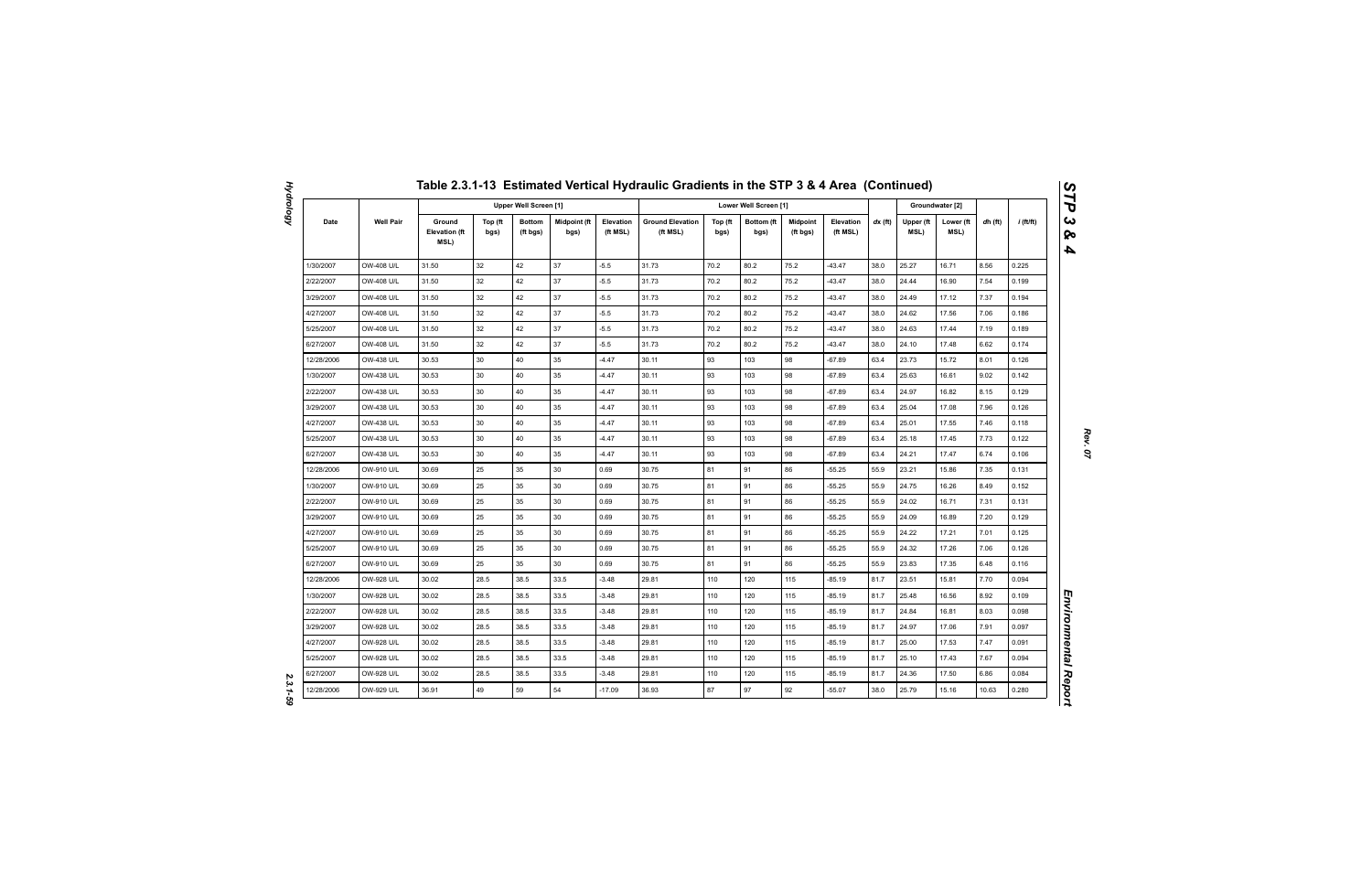|            |                  |                                        |                 |                           |                      |                       | Table 2.3.1-13 Estimated Vertical Hydraulic Gradients in the STP 3 & 4 Area (Continued) |                 |                       |                             |                       |           |                   |                   |         |             |
|------------|------------------|----------------------------------------|-----------------|---------------------------|----------------------|-----------------------|-----------------------------------------------------------------------------------------|-----------------|-----------------------|-----------------------------|-----------------------|-----------|-------------------|-------------------|---------|-------------|
|            |                  |                                        |                 | Upper Well Screen [1]     |                      |                       |                                                                                         |                 | Lower Well Screen [1] |                             |                       |           |                   | Groundwater [2]   |         |             |
| Date       | <b>Well Pair</b> | Ground<br><b>Elevation (ft</b><br>MSL) | Top (ft<br>bgs) | <b>Bottom</b><br>(ft bgs) | Midpoint (ft<br>bgs) | Elevation<br>(ft MSL) | <b>Ground Elevation</b><br>(ft MSL)                                                     | Top (ft<br>bgs) | Bottom (ft<br>bgs)    | <b>Midpoint</b><br>(ft bgs) | Elevation<br>(ft MSL) | $dx$ (ft) | Upper (ft<br>MSL) | Lower (ft<br>MSL) | dh (ft) | $i$ (ft/ft) |
| 1/30/2007  | OW-929 U/L       | 36.91                                  | 49              | 59                        | 54                   | $-17.09$              | 36.93                                                                                   | 87              | 97                    | 92                          | $-55.07$              | 38.0      | 27.38             | 16.22             | 11.16   | 0.294       |
| 2/22/2007  | OW-929 U/L       | 36.91                                  | 49              | 59                        | 54                   | $-17.09$              | 36.93                                                                                   | 87              | 97                    | 92                          | $-55.07$              | 38.0      | 27.03             | 16.37             | 10.66   | 0.281       |
| 3/29/2007  | OW-929 U/L       | 36.91                                  | 49              | 59                        | 54                   | $-17.09$              | 36.93                                                                                   | 87              | 97                    | 92                          | $-55.07$              | 38.0      | 26.96             | 16.63             | 10.33   | 0.272       |
| 4/27/2007  | OW-929 U/L       | 36.91                                  | 49              | 59                        | 54                   | $-17.09$              | 36.93                                                                                   | 87              | 97                    | 92                          | $-55.07$              | 38.0      | 26.94             | 17.12             | 9.82    | 0.259       |
| 5/25/2007  | OW-929 U/L       | 36.91                                  | 49              | 59                        | 54                   | $-17.09$              | 36.93                                                                                   | 87              | 97                    | 92                          | $-55.07$              | 38.0      | 26.90             | 16.93             | 9.97    | 0.263       |
| 6/27/2007  | OW-929 U/L       | 36.91                                  | 49              | 59                        | 54                   | $-17.09$              | 36.93                                                                                   | 87              | 97                    | 92                          | $-55.07$              | 38.0      | 25.54             | 16.96             | 8.58    | 0.226       |
| 12/28/2006 | OW-930 U/L       | 25.62                                  | 25              | 35                        | 30                   | $-4.38$               | 26.21                                                                                   | 95              | 105                   | 100                         | $-73.79$              | 69.4      | 19.41             | 13.08             | 6.33    | 0.091       |
| 1/30/2007  | OW-930 U/L       | 25.62                                  | 25              | 35                        | 30                   | $-4.38$               | 26.21                                                                                   | 95              | 105                   | 100                         | $-73.79$              | 69.4      | 21.54             | 14.57             | 6.97    | 0.100       |
| 2/22/2007  | OW-930 U/L       | 25.62                                  | 25              | 35                        | 30                   | $-4.38$               | 26.21                                                                                   | 95              | 105                   | 100                         | $-73.79$              | 69.4      | 20.28             | 14.63             | 5.65    | 0.081       |
| 3/29/2007  | OW-930 U/L       | 25.62                                  | 25              | 35                        | 30                   | $-4.38$               | 26.21                                                                                   | 95              | 105                   | 100                         | $-73.79$              | 69.4      | 20.35             | 14.77             | 5.58    | 0.080       |
| 4/27/2007  | OW-930 U/L       | 25.62                                  | 25              | 35                        | 30                   | $-4.38$               | 26.21                                                                                   | 95              | 105                   | 100                         | $-73.79$              | 69.4      | 20.88             | 15.17             | 5.71    | 0.082       |
| 5/25/2007  | OW-930 U/L       | 25.62                                  | 25              | 35                        | 30                   | $-4.38$               | 26.21                                                                                   | 95              | 105                   | 100                         | $-73.79$              | 69.4      | 20.02             | 14.89             | 5.13    | 0.074       |
| 6/27/2007  | OW-930 U/L       | 25.62                                  | 25              | 35                        | 30                   | $-4.38$               | 26.21                                                                                   | 95              | 105                   | 100                         | $-73.79$              | 69.4      | 19.36             | 14.99             | 4.37    | 0.063       |
| 12/28/2006 | OW-932 U/L       | 31.35                                  | 28.5            | 38.5                      | 33.5                 | $-2.15$               | 31.09                                                                                   | 68.5            | 78.5                  | 73.5                        | $-42.41$              | 40.3      | 24.31             | 15.56             | 8.75    | 0.217       |
| 1/30/2007  | OW-932 U/L       | 31.35                                  | 28.5            | 38.5                      | 33.5                 | $-2.15$               | 31.09                                                                                   | 68.5            | 78.5                  | 73.5                        | $-42.41$              | 40.3      | 25.80             | 16.78             | 9.02    | 0.224       |
| 2/22/2007  | OW-932 U/L       | 31.35                                  | 28.5            | 38.5                      | 33.5                 | $-2.15$               | 31.09                                                                                   | 68.5            | 78.5                  | 73.5                        | $-42.41$              | 40.3      | 24.79             | 16.89             | 7.90    | 0.196       |
| 3/29/2007  | OW-932 U/L       | 31.35                                  | 28.5            | 38.5                      | 33.5                 | $-2.15$               | 31.09                                                                                   | 68.5            | 78.5                  | 73.5                        | $-42.41$              | 40.3      | 24.87             | 17.06             | 7.81    | 0.194       |
| 4/27/2007  | OW-932 U/L       | 31.35                                  | 28.5            | 38.5                      | 33.5                 | $-2.15$               | 31.09                                                                                   | 68.5            | 78.5                  | 73.5                        | $-42.41$              | 40.3      | 25.06             | 17.44             | 7.62    | 0.189       |
| 5/25/2007  | OW-932 U/L       | 31.35                                  | 28.5            | 38.5                      | 33.5                 | $-2.15$               | 31.09                                                                                   | 68.5            | 78.5                  | 73.5                        | $-42.41$              | 40.3      | 25.15             | 17.31             | 7.84    | 0.195       |
| 6/27/2007  | OW-932 U/L       | 31.35                                  | 28.5            | 38.5                      | 33.5                 | $-2.15$               | 31.09                                                                                   | 68.5            | 78.5                  | 73.5                        | $-42.41$              | 40.3      | 24.56             | 17.41             | 7.15    | 0.178       |
| 12/28/2006 | OW-933 U/L       | 28.87                                  | 26              | 36                        | 31                   | $-2.13$               | 28.74                                                                                   | 76              | 86                    | 81                          | $-52.26$              | 50.1      | 24.18             | 15.85             | 8.33    | 0.166       |
| 1/30/2007  | OW-933 U/L       | 28.87                                  | 26              | 36                        | 31                   | $-2.13$               | 28.74                                                                                   | 76              | 86                    | 81                          | $-52.26$              | 50.1      | 25.65             | 17.08             | 8.57    | 0.171       |
| 2/22/2007  | OW-933 U/L       | 28.87                                  | 26              | 36                        | 31                   | $-2.13$               | 28.74                                                                                   | 76              | 86                    | 81                          | $-52.26$              | 50.1      | 24.67             | 17.16             | 7.51    | 0.150       |
| 3/29/2007  | OW-933 U/L       | 28.87                                  | 26              | 36                        | 31                   | $-2.13$               | 28.74                                                                                   | 76              | 86                    | 81                          | -52.26                | 50.1      | 24.71             | 17.34             | 7.37    | 0.147       |
| 4/27/2007  | OW-933 U/L       | 28.87                                  | 26              | 36                        | 31                   | $-2.13$               | 28.74                                                                                   | 76              | 86                    | 81                          | $-52.26$              | 50.1      | 25.05             | 17.74             | 7.31    | 0.146       |
| 5/25/2007  | OW-933 U/L       | 28.87                                  | 26              | 36                        | 31                   | $-2.13$               | 28.74                                                                                   | 76              | 86                    | 81                          | -52.26                | 50.1      | 25.12             | 17.61             | 7.51    | 0.150       |
| 6/27/2007  | OW-933 U/L       | 28.87                                  | 26              | 36                        | 31                   | $-2.13$               | 28.74                                                                                   | 76              | 86                    | 81                          | $-52.26$              | 50.1      | 24.75             | 17.73             | 7.02    | 0.140       |
| 12/28/2006 | OW-934 U/L       | 28.54                                  | 30              | 40                        | 35                   | $-6.46$               | 29.04                                                                                   | 89              | 99                    | 94                          | $-64.96$              | 58.5      | 20.17             | 13.87             | 6.30    | 0.108       |

*Hydrology* 

**Hydrology**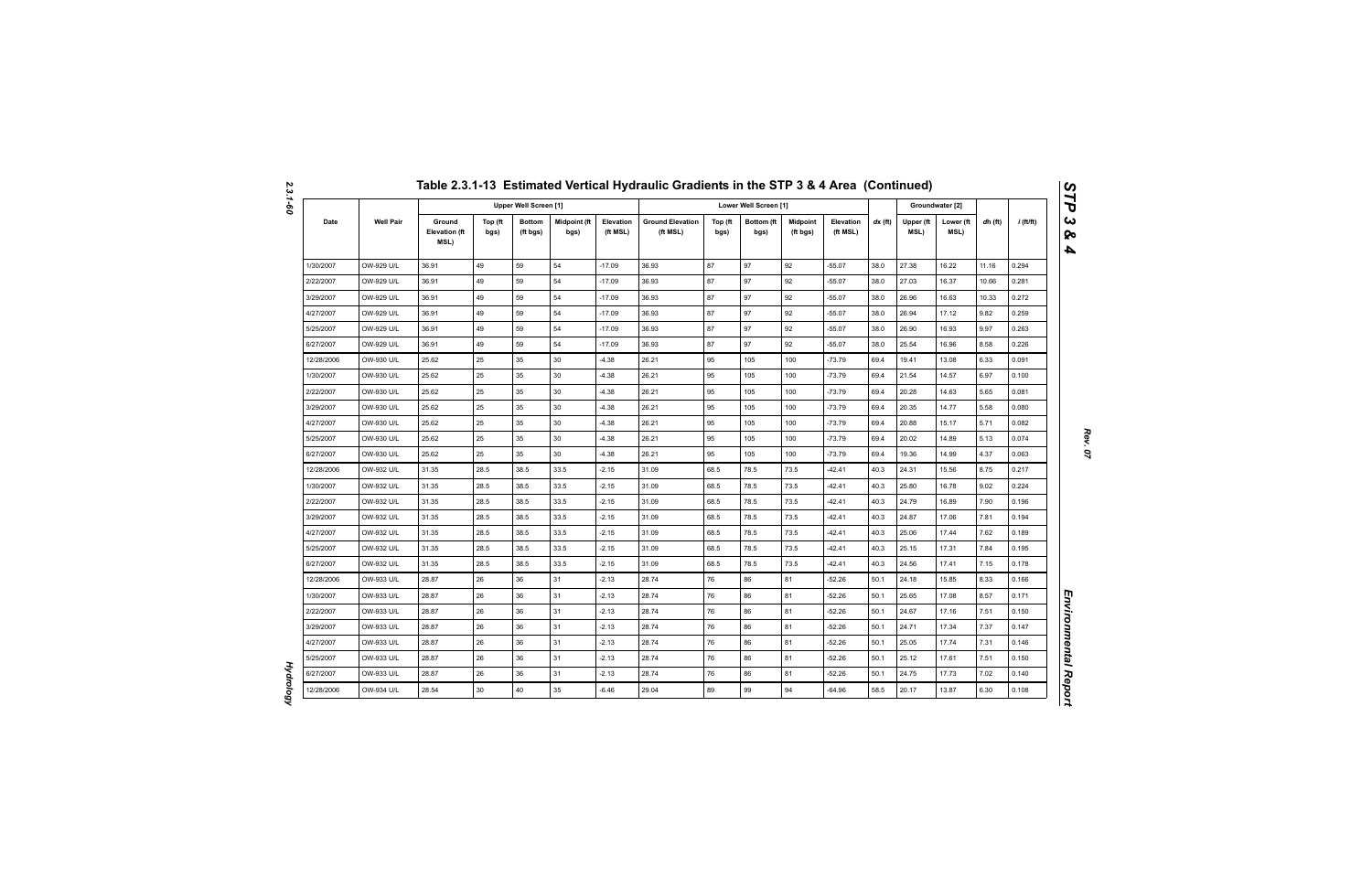| <b>Well Pair</b><br>Ground<br>Midpoint (ft<br><b>Ground Elevation</b><br>$dx$ (ft)<br>$i$ (ft/ft)<br>Date<br>Top (ft<br><b>Bottom</b><br>Elevation<br>Top (ft<br>Bottom (ft<br><b>Midpoint</b><br>Elevation<br>Upper (ft<br>Lower (ft<br>dh (ft)<br><b>Elevation (ft</b><br>MSL)<br>(ft MSL)<br>(ft MSL)<br>(ft MSL)<br>MSL)<br>bgs)<br>(ft bgs)<br>bgs)<br>bgs)<br>bgs)<br>(ft bgs)<br>MSL)<br>40<br>89<br>OW-934 U/L<br>28.54<br>30<br>35<br>$-6.46$<br>29.04<br>99<br>94<br>$-64.96$<br>58.5<br>20.85<br>5.74<br>15.11<br>0.098<br>89<br>28.54<br>30<br>40<br>35<br>29.04<br>99<br>94<br>58.5<br>5.14<br>OW-934 U/L<br>$-6.46$<br>$-64.96$<br>20.35<br>15.21<br>0.088<br>40<br>89<br>94<br>OW-934 U/L<br>28.54<br>30<br>35<br>$-6.46$<br>29.04<br>99<br>58.5<br>20.31<br>15.43<br>4.88<br>0.083<br>$-64.96$<br>30<br>40<br>35<br>89<br>99<br>OW-934 U/L<br>28.54<br>$-6.46$<br>29.04<br>94<br>$-64.96$<br>58.5<br>20.48<br>15.85<br>4.63<br>0.079<br>30<br>40<br>89<br>94<br>28.54<br>35<br>29.04<br>99<br>58.5<br>4.78<br>OW-934 U/L<br>$-6.46$<br>$-64.96$<br>20.39<br>15.61<br>0.082<br>89<br>28.54<br>30<br>40<br>$35\,$<br>29.04<br>99<br>94<br>20.03<br>4.32<br>OW-934 U/L<br>$-6.46$<br>$-64.96$<br>58.5<br>15.71<br>0.074<br>measurement. Therefore, no data is available from January 30, 2007 for well OW-332 U/L. | 1/30/2007<br>2/22/2007<br>3/29/2007<br>4/27/2007<br>5/25/2007<br>6/27/2007<br>[1] From Table 2.3.1-12<br>[2] From Table 2.3.1-11<br>[3] Observation well OW-332L was damaged in January of 2007, a replacement well, OW-332L(R) was installed and developed in February of 2007, prior to the February monthly water level<br>ft MSL = feet mean sea levell = Hydraulic gradient (dh/dx) dh = Change in hydraulic head (ft) dx = Change in distance (ft)<br>ft bgs = feet below ground surface |  |  | <b>Upper Well Screen [1]</b> |  |  | Lower Well Screen [1] |  |  | Groundwater [2] |  |
|---------------------------------------------------------------------------------------------------------------------------------------------------------------------------------------------------------------------------------------------------------------------------------------------------------------------------------------------------------------------------------------------------------------------------------------------------------------------------------------------------------------------------------------------------------------------------------------------------------------------------------------------------------------------------------------------------------------------------------------------------------------------------------------------------------------------------------------------------------------------------------------------------------------------------------------------------------------------------------------------------------------------------------------------------------------------------------------------------------------------------------------------------------------------------------------------------------------------------------------------------------------------------------------------------------------------------------|------------------------------------------------------------------------------------------------------------------------------------------------------------------------------------------------------------------------------------------------------------------------------------------------------------------------------------------------------------------------------------------------------------------------------------------------------------------------------------------------|--|--|------------------------------|--|--|-----------------------|--|--|-----------------|--|
|                                                                                                                                                                                                                                                                                                                                                                                                                                                                                                                                                                                                                                                                                                                                                                                                                                                                                                                                                                                                                                                                                                                                                                                                                                                                                                                                 |                                                                                                                                                                                                                                                                                                                                                                                                                                                                                                |  |  |                              |  |  |                       |  |  |                 |  |
|                                                                                                                                                                                                                                                                                                                                                                                                                                                                                                                                                                                                                                                                                                                                                                                                                                                                                                                                                                                                                                                                                                                                                                                                                                                                                                                                 |                                                                                                                                                                                                                                                                                                                                                                                                                                                                                                |  |  |                              |  |  |                       |  |  |                 |  |
|                                                                                                                                                                                                                                                                                                                                                                                                                                                                                                                                                                                                                                                                                                                                                                                                                                                                                                                                                                                                                                                                                                                                                                                                                                                                                                                                 |                                                                                                                                                                                                                                                                                                                                                                                                                                                                                                |  |  |                              |  |  |                       |  |  |                 |  |
|                                                                                                                                                                                                                                                                                                                                                                                                                                                                                                                                                                                                                                                                                                                                                                                                                                                                                                                                                                                                                                                                                                                                                                                                                                                                                                                                 |                                                                                                                                                                                                                                                                                                                                                                                                                                                                                                |  |  |                              |  |  |                       |  |  |                 |  |
|                                                                                                                                                                                                                                                                                                                                                                                                                                                                                                                                                                                                                                                                                                                                                                                                                                                                                                                                                                                                                                                                                                                                                                                                                                                                                                                                 |                                                                                                                                                                                                                                                                                                                                                                                                                                                                                                |  |  |                              |  |  |                       |  |  |                 |  |
|                                                                                                                                                                                                                                                                                                                                                                                                                                                                                                                                                                                                                                                                                                                                                                                                                                                                                                                                                                                                                                                                                                                                                                                                                                                                                                                                 |                                                                                                                                                                                                                                                                                                                                                                                                                                                                                                |  |  |                              |  |  |                       |  |  |                 |  |
|                                                                                                                                                                                                                                                                                                                                                                                                                                                                                                                                                                                                                                                                                                                                                                                                                                                                                                                                                                                                                                                                                                                                                                                                                                                                                                                                 |                                                                                                                                                                                                                                                                                                                                                                                                                                                                                                |  |  |                              |  |  |                       |  |  |                 |  |
|                                                                                                                                                                                                                                                                                                                                                                                                                                                                                                                                                                                                                                                                                                                                                                                                                                                                                                                                                                                                                                                                                                                                                                                                                                                                                                                                 |                                                                                                                                                                                                                                                                                                                                                                                                                                                                                                |  |  |                              |  |  |                       |  |  |                 |  |

**Hydrology**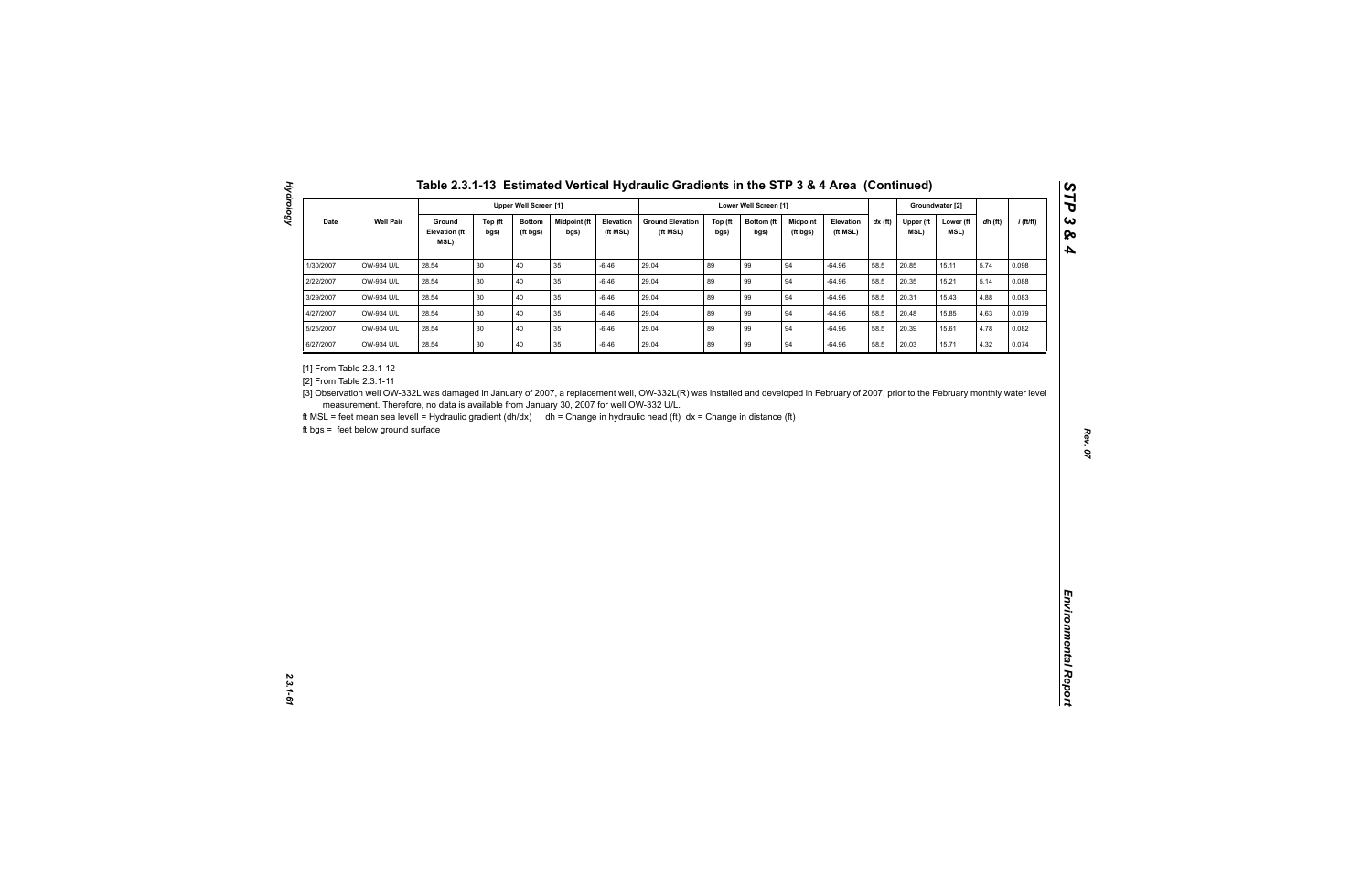|                    |                  | Screened<br>Interval | <b>Hydraulic</b><br>Conductivity | Transmissivity | Storage<br>Coefficient | Yield     | Drawdown or   | 1-Hour<br><b>Specific Capacity</b> |                                                              |
|--------------------|------------------|----------------------|----------------------------------|----------------|------------------------|-----------|---------------|------------------------------------|--------------------------------------------------------------|
| <b>Well Number</b> | <b>Test Date</b> | (ft bgs)             | $(gpd/ft^2)$                     | (gpd/ft)       | (unitless)             | (gpm)     | Recovery (ft) | (gpm/ft)                           | <b>Test Type</b>                                             |
| TA-65-49-901       | 3/8/1966         | 300-355              | 658                              | 26,300         | <b>ND</b>              | 91.5      | 10.1          | $\mathsf g$                        | Recovery                                                     |
| TA-65-57-702       | 3/14/1966        | 331-553              | 512                              | 25,600         | <b>ND</b>              | 252       | 36.1          | $\overline{7}$                     | Drawdown                                                     |
| TA-65-57-801       | 7/28/1955        | 150-530              | 812                              | 160,000        | <b>ND</b>              | 2,530     | <b>ND</b>     | <b>ND</b>                          | Recovery                                                     |
| TA-65-58-107       | 10/4/1966        | 75-202               | ${\sf ND}$                       | 176,000        | $1.1 \times 10^{-3}$   | <b>NA</b> | <b>NA</b>     | <b>NA</b>                          | Observation well for TA-65-58-108<br>drawdown test           |
| TA-65-58-108       | 10/4/1966        | 150-275              | 693                              | 86,600         | <b>ND</b>              | 2,378     | 40.7          | 58                                 | Drawdown                                                     |
| TA-65-58-803       | 7/1/1966         | 91-215               | 3,950                            | 399,000        | <b>ND</b>              | 1,354     | 34.2          | 40                                 | Drawdown                                                     |
| TA-66-63-802       | 5/25/1966        | 240-760              | 582                              | 154,100        | <b>ND</b>              | 2,692     | 55.9          | 48                                 | Drawdown                                                     |
| TA-66-63-902       | 5/26/1966        | unknown              | 753                              | 82,800         | $9.1 \times 10^{-4}$   | <b>NA</b> | <b>NA</b>     | <b>NA</b>                          | Observation well for TA-66-63-903<br>drawdown test           |
| TA-66-63-903       | 5/26/1966        | 63-240               | <b>ND</b>                        | <b>ND</b>      | <b>ND</b>              | 1,020     | <b>ND</b>     | <b>ND</b>                          |                                                              |
| TA-66-64-401       | 5/18/1966        | 317-1042             | 386                              | 162,000        | <b>ND</b>              | 3,417     | 61.6          | 55                                 | Drawdown                                                     |
| TA-66-64-702       | 3/14/1966        | unknown              | 223                              | 64,600         | <b>ND</b>              | 2,005     | 114           | 18                                 | Recovery                                                     |
| TA-80-07-501       | 7/13/1955        | 220-820              | 403                              | 120,000        | <b>ND</b>              | 1,760     | 21.3          | 83                                 | Recovery                                                     |
| TA-80-08-302       | 10/28/1966       | 530-630              | 355                              | 35,500         | <b>ND</b>              | 413       | 85            | 5                                  | Recovery                                                     |
| TA-80-08-701       | 9/23/1966        | 300-600              | 212                              | 19,700         | <b>ND</b>              | 805       | 51.8          | 16                                 | Recovery                                                     |
| TA-80-15-102       | 3/9/1967         | 506-634              | 458                              | 45,800         | <b>ND</b>              | 408       | 47.4          | 9                                  | Recovery                                                     |
| TA-80-15-201       | 5/15/1955        | 353-878              | 420                              | 107,000        | <b>ND</b>              | 2,630     | 53            | 50                                 | Drawdown, specific capacity<br>calculated from recovery test |
| TA-80-15-301       | 6/10/1966        | unknown              | 413                              | 67,700         | <b>ND</b>              | 1,026     | 49.3          | 21                                 | Drawdown                                                     |
| TA-80-15-401       | 7/13/1955        | 225-1044             | 177                              | 63,000         | <b>ND</b>              | 2,000     | 47.4          | 42                                 | Recovery                                                     |
| TA-80-15-502       | 9/19/1966        | 244-776              | 103                              | 31,300         | <b>ND</b>              | 2,020     | <b>ND</b>     | <b>ND</b>                          | Recovery                                                     |
| TA-80-16-301       | 3/10/1967        | 615-800              | 505                              | 40,400         | <b>ND</b>              | 158.4     | 31.6          | 5                                  | Recovery                                                     |
| TA-80-23-101       | 7/19/1955        | 190-776              | 344                              | 82,500         | ND                     | 1,560     | 34.1          | 46                                 | Recovery                                                     |
| TA-80-23-301       | 7/19/1955        | 200-770              | 139                              | 51,500         | <b>ND</b>              | 1,535     | 50.5          | 30                                 | Recovery                                                     |
| TA-80-23-402       | 3/17/1967        | 544-586              | <b>ND</b>                        | 44,800         | <b>ND</b>              | 388.5     | <b>ND</b>     | ${\sf ND}$                         | Recovery                                                     |
| TA-80-23-403       | 3/17/1967        | 542-578              | <b>ND</b>                        | 42,500         | $4.6 \times 10^{-5}$   | <b>NA</b> | <b>NA</b>     | <b>NA</b>                          | Observation well for TA-80-23-402<br>recovery test           |
| TA-81-01-101       | 10/13/1955       | 565-760              | 489                              | 68,500         | <b>ND</b>              | 1,000     | <b>NA</b>     | <b>NA</b>                          | Recovery                                                     |

*2.3.1-62*

*Hydrology* 

**Hydrology**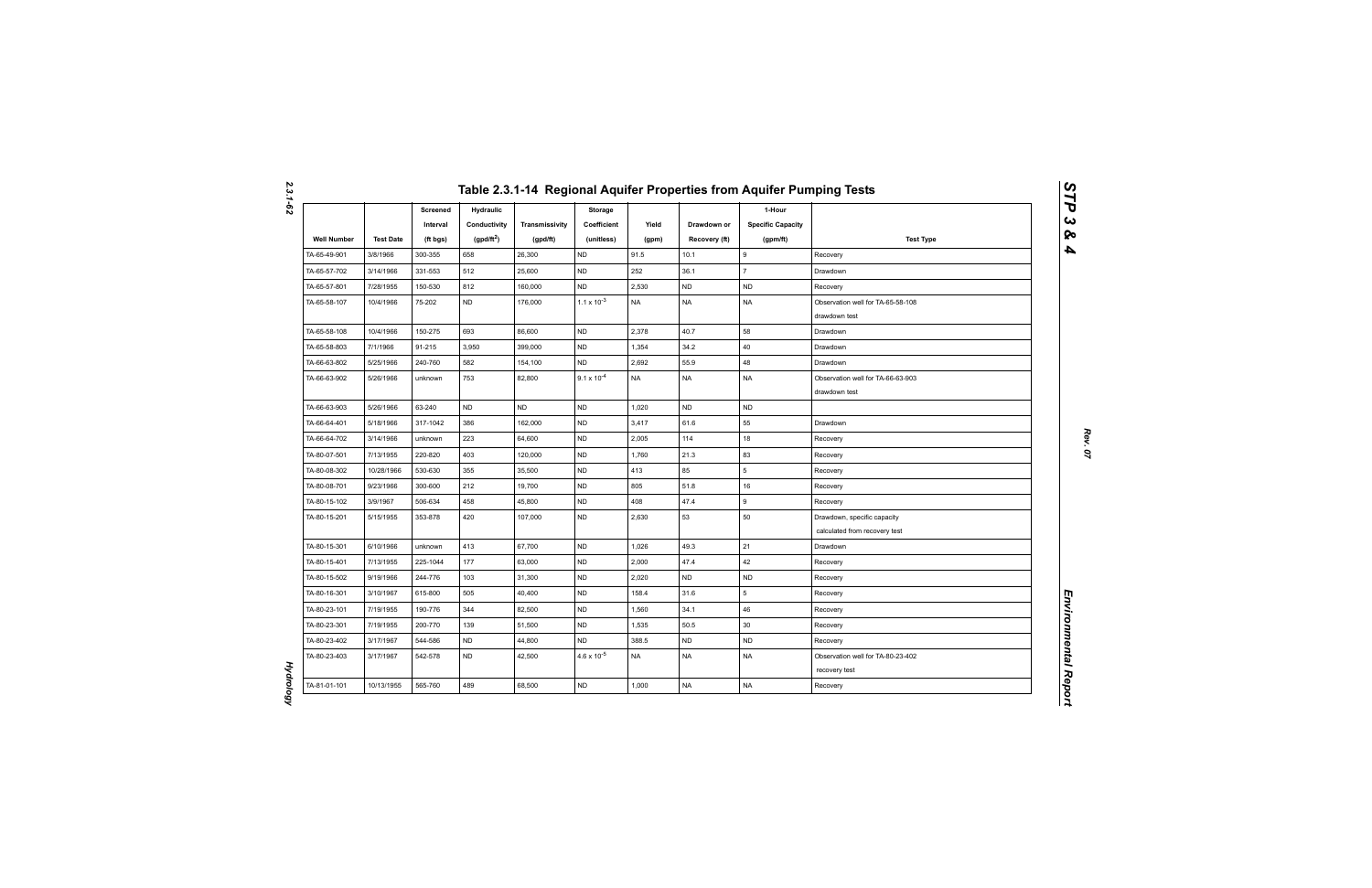|                                                              |                  | Screened<br>Interval  | <b>Hydraulic</b><br>Conductivity | Transmissivity | Storage<br>Coefficient | Yield     | Drawdown or   | 1-Hour<br><b>Specific Capacity</b> |                                                                                                 |
|--------------------------------------------------------------|------------------|-----------------------|----------------------------------|----------------|------------------------|-----------|---------------|------------------------------------|-------------------------------------------------------------------------------------------------|
| <b>Well Number</b>                                           | <b>Test Date</b> | (ft bgs)              | (gpd/ft <sup>2</sup> )           | (gpd/ft)       | (unitless)             | (gpm)     | Recovery (ft) | (gpm/ft)                           | <b>Test Type</b>                                                                                |
| TA-81-01-102                                                 | 10/13/1955       | 777-1020              | 214                              | 30,000         | <b>ND</b>              | 915       | 50            | 18                                 | Recovery                                                                                        |
| TA-81-01-601                                                 | 3/13/1967        | 218-660               | 379                              | 42,800         | <b>ND</b>              | 1,290     | 45.8          | 28                                 | Recovery                                                                                        |
| TA-81-01-802                                                 | 7/18/1955        | 150-250               | 269                              | 35,000         | <b>ND</b>              | 1,075     | 73.2          | 15                                 | Recovery                                                                                        |
| TA-81-09-401                                                 | 3/24/1966        | unknown               | 250                              | 44,300         | <b>ND</b>              | 1,182     | 83.3          | 14                                 | Specific capacity calculated from<br>drawdown, permeability and<br>transmissivity from recovery |
| TA-81-09-504                                                 | 7/19/1955        | 150-721               | 306                              | 53,000         | <b>ND</b>              | 2,000     | 52.4          | 38                                 | Recovery                                                                                        |
| TA-81-09-904                                                 | 3/16/1967        | 361-482               | 717                              | 43,000         | $1.27 \times 10^{-3}$  | <b>NA</b> | <b>NA</b>     | <b>NA</b>                          | Observation well for TA-81-09-905<br>recovery test                                              |
| TA-81-09-905                                                 | 3/16/1967        | 364-491               | 454                              | 29,500         | <b>ND</b>              | 338       | 27.3          | 12                                 | Recovery                                                                                        |
| TA-81-10-901                                                 | 4/28/1966        | 280-296               | <b>ND</b>                        | <b>ND</b>      | <b>ND</b>              | $6.4\,$   | <b>ND</b>     | ND                                 |                                                                                                 |
| TA-81-10-902                                                 | 4/28/1966        | unknown               | <b>ND</b>                        | 10,500         | $1.36 \times 10^{-4}$  | <b>NA</b> | <b>NA</b>     | <b>NA</b>                          | Observation well for TA-81-10-901<br>drawdown test                                              |
| PP-80-06-101                                                 | 7/8/1955         | 85-550                | 727                              | 189,000        | <b>ND</b>              | 1,485     | <b>ND</b>     | <b>NA</b>                          | Recovery                                                                                        |
| PP-80-06-102                                                 | 9/9/1963         | 104-364               | 790                              | 124,000        | ND                     | 1,690     | 29.9          | 57                                 | Drawdown                                                                                        |
| PP-80-06-104                                                 | 9/9/1963         | 50-215                | <b>ND</b>                        | 119,000        | $1.4 \times 10^{-3}$   | <b>NA</b> | <b>NA</b>     | NA                                 | Observation well for PP-80-06-102<br>drawdown test                                              |
| PP-80-06-703                                                 | 7/8/1955         | 154-590               | 359                              | 79,000         | <b>ND</b>              | 1,450     | 36.1          | 40                                 | Recovery                                                                                        |
| PP-80-06-704                                                 | 8/21/1963        | 146-430               | 616                              | 104,800        | <b>ND</b>              | 1,500     | 19.6          | 77                                 | Recovery                                                                                        |
| PP-80-22-501                                                 | 9/5/1963         | 288-370               | 361                              | 20,600         | ND                     | 540       | 33.2          | 16                                 | Recovery                                                                                        |
| ZA-66-62-904                                                 | 7/18/1955        | 162-573               | 382                              | 102,000        | <b>ND</b>              | 1,430     | 21            | 68                                 | Recovery                                                                                        |
| ZA-66-63-504                                                 | 3/15/1967        | 167-682               | 475                              | 195,300        | <b>ND</b>              | 2,508     | 37.7          | 67                                 | Recovery                                                                                        |
|                                                              |                  | <b>Geometric Mean</b> | 420                              | 63,640         | $4.7 \times 10^{-4}$   |           |               |                                    |                                                                                                 |
| Source: Reference 2.3.1-24                                   |                  |                       |                                  |                |                        |           | ft bgs $=$    | feet below ground surface          |                                                                                                 |
| Well County codes:                                           |                  |                       |                                  |                |                        |           | $gpd/ft2 =$   | gallons per day/square foot        |                                                                                                 |
| TA = Matagorda County                                        |                  |                       |                                  |                |                        |           | $gpd/ft =$    | gallons per day/foot               |                                                                                                 |
| PP = Jackson County                                          |                  |                       |                                  |                |                        |           | $gpm =$       | gallons per minute                 |                                                                                                 |
| ZA = Wharton County<br>NA = Not applicable to test performed |                  |                       |                                  |                |                        |           | $gpm/ft =$    | gallons per minute/foot            |                                                                                                 |
| ND = Not Determined                                          |                  |                       |                                  |                |                        |           |               |                                    |                                                                                                 |

**Hydrology** *Hydrology 2.3.1-63*

*STP 3 & 4*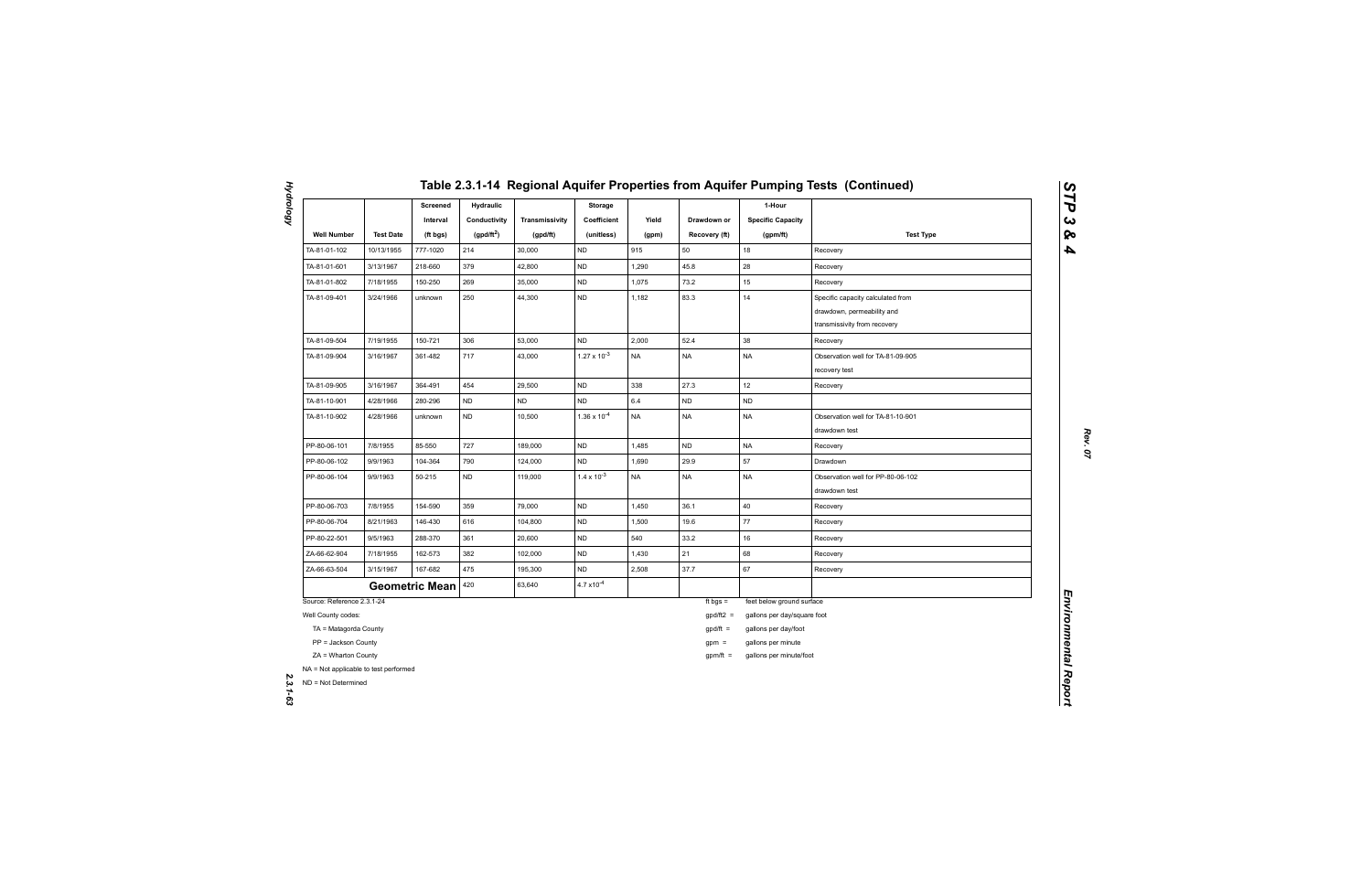| Well                   | <b>Screened</b><br>Interval<br>(ft bgs) | Aquifer          | <b>Test Start</b><br><b>Date</b>            | <b>Pumping</b><br>Rate<br>(gpm) | <b>Pumping</b><br><b>Duration</b><br>(hrs) | <b>Hydraulic</b><br><b>Conductivity</b><br>(gpd/ft <sup>2</sup> ) | <b>Transmissivity</b><br>(gpd/ft) | <b>Storage</b><br><b>Coefficient</b><br>(unitless)       |
|------------------------|-----------------------------------------|------------------|---------------------------------------------|---------------------------------|--------------------------------------------|-------------------------------------------------------------------|-----------------------------------|----------------------------------------------------------|
| Production Well 5      | 290-670                                 | Deep             | 1/27/1975                                   | 300/600                         | 8/72                                       | <b>ND</b>                                                         | 50,000                            | 2.2 $\times$ 10 <sup>-4</sup> to<br>$7.6 \times 10^{-4}$ |
| Production Well 6      | 340-685                                 | Deep             | 10/31/1977                                  | 320/614                         | 8/72                                       | <b>ND</b>                                                         | 24,201                            | <b>ND</b>                                                |
| Production Well 7      | 302-702                                 | Deep             | 1/13/1978                                   | 316/614                         | 8/72                                       | <b>ND</b>                                                         | 25,533                            | <b>ND</b>                                                |
| $WW-1$                 | 60-140                                  | Lower<br>Shallow | unknown                                     | 200/300                         | 67/24                                      | 413                                                               | 33,000                            | $7.1 \times 10^{-4}$                                     |
| <b>WW-2</b>            | 59-83                                   | Lower<br>Shallow | 11/21/1973                                  | 140                             | 120                                        | 605                                                               | 13,000                            | $4.5 \times 10^{-4}$                                     |
| WW-2 (Long Term) 59-83 |                                         | Lower<br>Shallow | 12/14/1973                                  | 140                             | 288                                        | 651                                                               | 14,000                            | <b>ND</b>                                                |
| $WW-3$                 | $20 - 43$                               | Upper<br>Shallow | 11/28/1973                                  | 10                              | 48                                         | 65                                                                | 1,100                             | $1.7 \times 10^{-3}$                                     |
| WW-4                   | $30 - 45$                               | Upper<br>Shallow | 1/4/1974                                    | 50                              | 46                                         | 735                                                               | 12,500                            | $7 \times 10^{-4}$                                       |
|                        |                                         |                  |                                             |                                 | <b>Geometric Mean All Tests</b>            | 334                                                               | 15,221                            | $6.3 \times 10^{-4}$                                     |
|                        |                                         |                  | <b>Geometric Mean Lower Shallow Aquifer</b> |                                 |                                            | 509                                                               | 21,107                            | $5.6 \times 10^{-4}$                                     |
|                        |                                         |                  | Geometric Mean Upper Shallow Aquifer 219    |                                 |                                            |                                                                   | 3,708                             | $1.1 \times 10^{-3}$                                     |
|                        |                                         |                  |                                             | Geometric Mean Deep Aquifer ND  |                                            |                                                                   | 31,379                            | $4.1 \times 10^{-4}$                                     |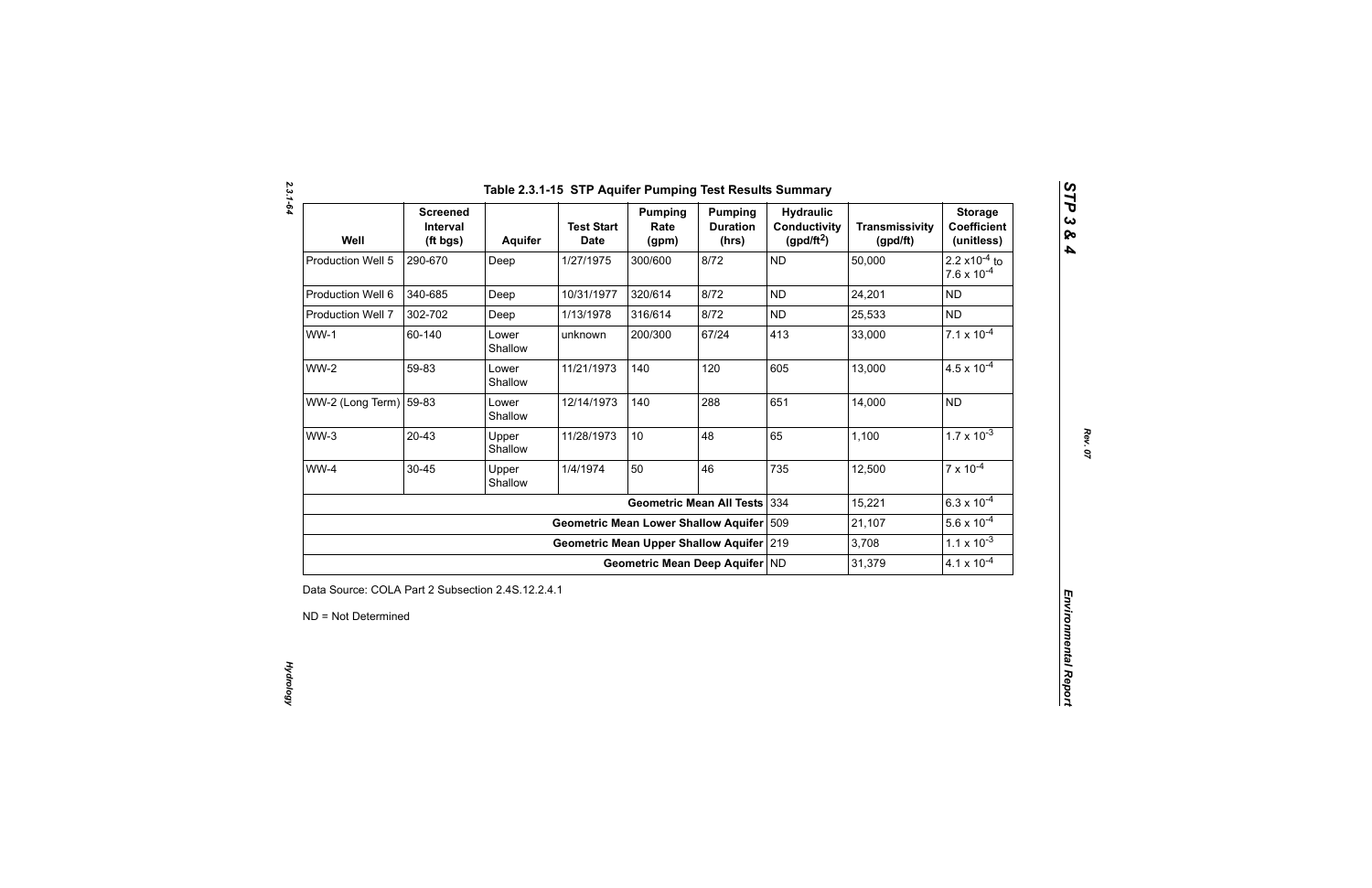|                |               |                                |                | <b>Test Type</b>                            |                                 |     |              | <b>Arithmetic Mean of Tests</b> |          |
|----------------|---------------|--------------------------------|----------------|---------------------------------------------|---------------------------------|-----|--------------|---------------------------------|----------|
|                |               | <b>Rising Head Test Method</b> |                |                                             | <b>Falling Head Test Method</b> |     |              |                                 |          |
| Well           | <b>Butler</b> | <b>KGS</b>                     | B-R            | <b>Butler</b>                               | <b>KGS</b>                      | B-R | ft/day       | gpd/ft <sup>2</sup>             | cm/s     |
| OW-308L        | 64            | 67                             | 65             | 72                                          | 73                              | 56  | 66           | 495                             | 2.33E-02 |
| OW-308U        | 70            | 64                             | 63             | 64                                          | 62                              | 68  | 65           | 488                             | 2.30E-02 |
| OW-332L        | 53            | 54                             | P              | 49                                          | 49                              | 55  | 52           | 389                             | 1.83E-02 |
| OW-332U        | 37            | 36                             | 27             | 19                                          | 18                              | 11  | 25           | 184                             | 8.70E-03 |
| OW-348L        | 58            | 46                             | 44             | 76                                          | 61                              | 39  | 54           | 404                             | 1.90E-02 |
| <b>OW-348U</b> | P             | 83                             | 88             | 68                                          | 71                              | 65  | 75           | 561                             | 2.65E-02 |
| OW-349L        | 63            | 51                             | 35             | 43                                          | 40                              | 52  | 47           | 354                             | 1.67E-02 |
| OW-349U        | P             | P                              | 43             | P                                           | P                               | 53  | 48           | 359                             | 1.69E-02 |
| <b>OW-408L</b> | P             | 72                             | P              | 70                                          | 68                              | 50  | 65           | 486                             | 2.29E-02 |
| OW-408U        | 17            | 11                             | 11             | 22                                          | 32                              | 28  | 20           | 151                             | 7.11E-03 |
| OW-420U        | P             | 33                             | 45             | <b>ND</b>                                   | ND                              | ND. | 39           | 292                             | 1.38E-02 |
| <b>OW-438L</b> | 17            | 27                             | 10             | 15                                          | 28                              | 14  | 18           | 138                             | 6.53E-03 |
| <b>OW-438U</b> | 38            | 39                             | 26             | P                                           | P                               | 24  | 32           | 238                             | 1.12E-02 |
| <b>OW-910L</b> | 3             | 0.3                            | 0.6            | $\overline{2}$                              | 0.9                             | 0.5 | $\mathbf{1}$ | 9                               | 4.29E-04 |
| OW-910U        | 26            | 29                             | 21             | P                                           | P                               | P   | 25           | 190                             | 8.94E-03 |
| <b>OW-928L</b> | 19            | 11                             | $\overline{7}$ | P                                           | 24                              | 21  | 16           | 123                             | 5.79E-03 |
| OW-928U        | 19            | P                              | 8              | 19                                          | 16                              | 16  | 16           | 117                             | 5.50E-03 |
| OW-929L        | 56            | 54                             | 29             | 59                                          | P                               | 59  | 51           | 384                             | 1.81E-02 |
| OW-929U        | P             | 3                              | 4              | P                                           | 12                              | 2   | 5            | 39                              | 1.85E-03 |
| OW-930L        | 40            | 37                             | 27             | 24                                          | 15                              | 19  | 27           | 202                             | 9.52E-03 |
| OW-930U        | P             | 23                             | 32             | P                                           | 47                              | 48  | 38           | 280                             | 1.32E-02 |
| OW-931U        | 34            | 23                             | 20             | P                                           | P                               | 49  | 32           | 236                             | 1.11E-02 |
| OW-932L        | 24            | 23                             | 18             | 22                                          | 22                              | 25  | 22           | 167                             | 7.88E-03 |
| OW-932U        | 21            | 13                             | 14             | P                                           | 16                              | 22  | 17           | 129                             | 6.07E-03 |
| OW-933L        | P             | 51                             | 63             | P                                           | P                               | 64  | 59           | 444                             | 2.09E-02 |
| OW-933U        | P             | 10                             | 3              | 8                                           | $\mathbf 5$                     | 3   | 6            | 43                              | 2.05E-03 |
| OW-934L        | P             | P                              | 35             | P                                           | P                               | 32  | 34           | 251                             | 1.18E-02 |
| OW-934U        | P             | 32                             | 33             | 49                                          | P                               | 40  | 38           | 288                             | 1.36E-02 |
|                |               |                                |                |                                             | <b>Geometric Mean all tests</b> |     | 27           | 205                             | 9.66E-03 |
|                |               |                                |                | <b>Geometric Mean Upper Shallow Aquifer</b> |                                 |     | 26           | 192                             | 9.04E-03 |
|                |               |                                |                | <b>Geometric Mean Lower Shallow Aquifer</b> |                                 |     | 30           | 221                             | 1.04E-02 |

## **Table 2.3.1-16 STP Slug Test Results**

P = Poor curve match or questionable data Test Methods:

KGS = Kansas Geological Survey

B-R = Bouwer and Rice

ND = No data – data not recovered from data logger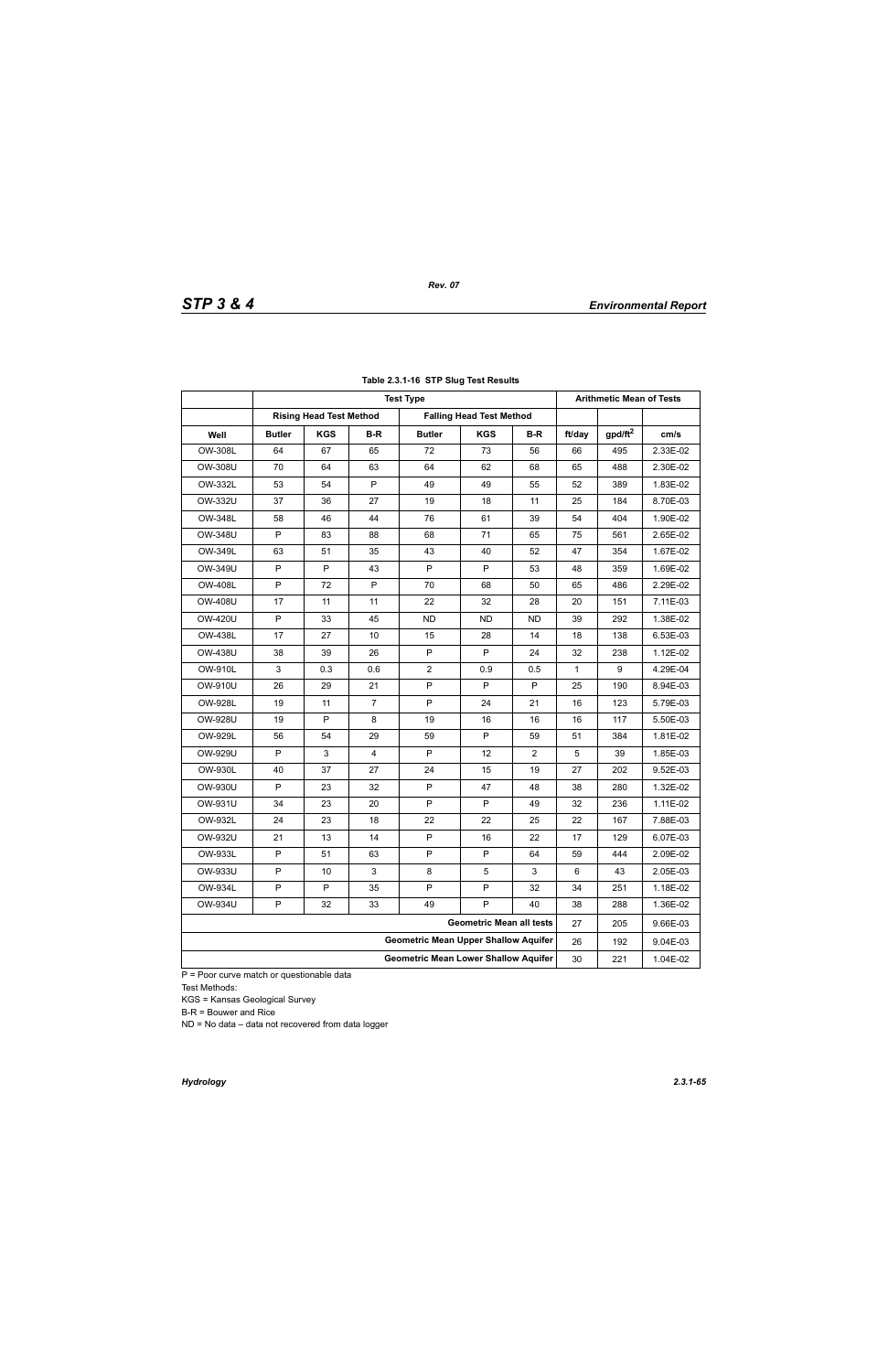| Table 2.3.1-17 Summary of STP Aquifer Properties from Laboratory Analyses |  |                              |  |
|---------------------------------------------------------------------------|--|------------------------------|--|
|                                                                           |  | <b>Effective Porosity or</b> |  |

| Hydrogeologic Unit                                     | <b>Parameter</b>       | <b>Bulk Density</b> | <b>Porosity</b> | <b>Effective Porosity or</b><br><b>Specific Yield</b> | <b>Grain Size Permeability</b>                   |
|--------------------------------------------------------|------------------------|---------------------|-----------------|-------------------------------------------------------|--------------------------------------------------|
|                                                        | Number of Tests        | 11                  | 11              | <b>NA</b>                                             | <b>NA</b>                                        |
| <b>Upper Shallow Aquifer</b>                           | Mean or Geometric mean | $101$ pcf           | 40%             | <b>NA</b>                                             | <b>NA</b>                                        |
| <b>Confining Layer</b>                                 | Range                  | 96.4 - 114.9 pcf    | $31.8 - 42.8%$  | <b>NA</b>                                             | <b>NA</b>                                        |
|                                                        | Number of Tests        | $\overline{4}$      | $\overline{4}$  | $\overline{4}$                                        | $\mathbf{1}$                                     |
|                                                        | Mean or Geometric mean | 99 pcf              | 41%             | 33%                                                   | <b>NA</b>                                        |
| <b>Upper Shallow Aquifer</b>                           | Range                  | $97.2 - 100.2$ pcf  | $39.5 - 41.7\%$ | $31.6 - 33.4%$                                        | 4.11 x $10^{-3}$ cm/s                            |
|                                                        | Number of Tests        | 9                   | 11              | <b>NA</b>                                             | <b>NA</b>                                        |
| <b>Lower Shallow Aquifer</b><br><b>Confining Layer</b> | Mean or Geometric mean | 99 pcf              | 42%             | <b>NA</b>                                             | <b>NA</b>                                        |
|                                                        | Range                  | 87.3 - 107.7 pcf    | $36.1 - 47.2%$  | <b>NA</b>                                             | <b>NA</b>                                        |
|                                                        | Number of Tests        | 8                   | 9               | 9                                                     | 11                                               |
| <b>Lower Shallow Aquifer</b>                           | Mean or Geometric mean | 102 pcf             | 39%             | 31%                                                   | 6.05 x $10^{-3}$ cm/s                            |
|                                                        | Range                  | $94.5 - 120.0$ pcf  | $28.8 - 43.9%$  | $23.0 - 35.1\%$                                       | $4.60 \times 10^{-3}$ –<br>1.02 x $10^{-2}$ cm/s |
|                                                        | Number of Tests        | 22                  | 23              | <b>NA</b>                                             | <b>NA</b>                                        |
| <b>Deep Aquifer Confining</b>                          | Mean or Geometric mean | 101 pcf             | 41%             | <b>NA</b>                                             | <b>NA</b>                                        |
| Layer                                                  | Range                  | 82.1 - 111.4 pcf    | $33.4 - 51.8%$  | <b>NA</b>                                             | <b>NA</b>                                        |
|                                                        | Number of Tests        | $\mathbf{1}$        | $\mathbf{1}$    | $\mathbf{1}$                                          | <b>NA</b>                                        |
|                                                        | Mean or Geometric Mean | <b>NA</b>           | <b>NA</b>       | <b>NA</b>                                             | <b>NA</b>                                        |
| <b>Deep Aquifer</b>                                    | Range                  | 103.1               | 38.8%           | 31.0%                                                 | <b>NA</b>                                        |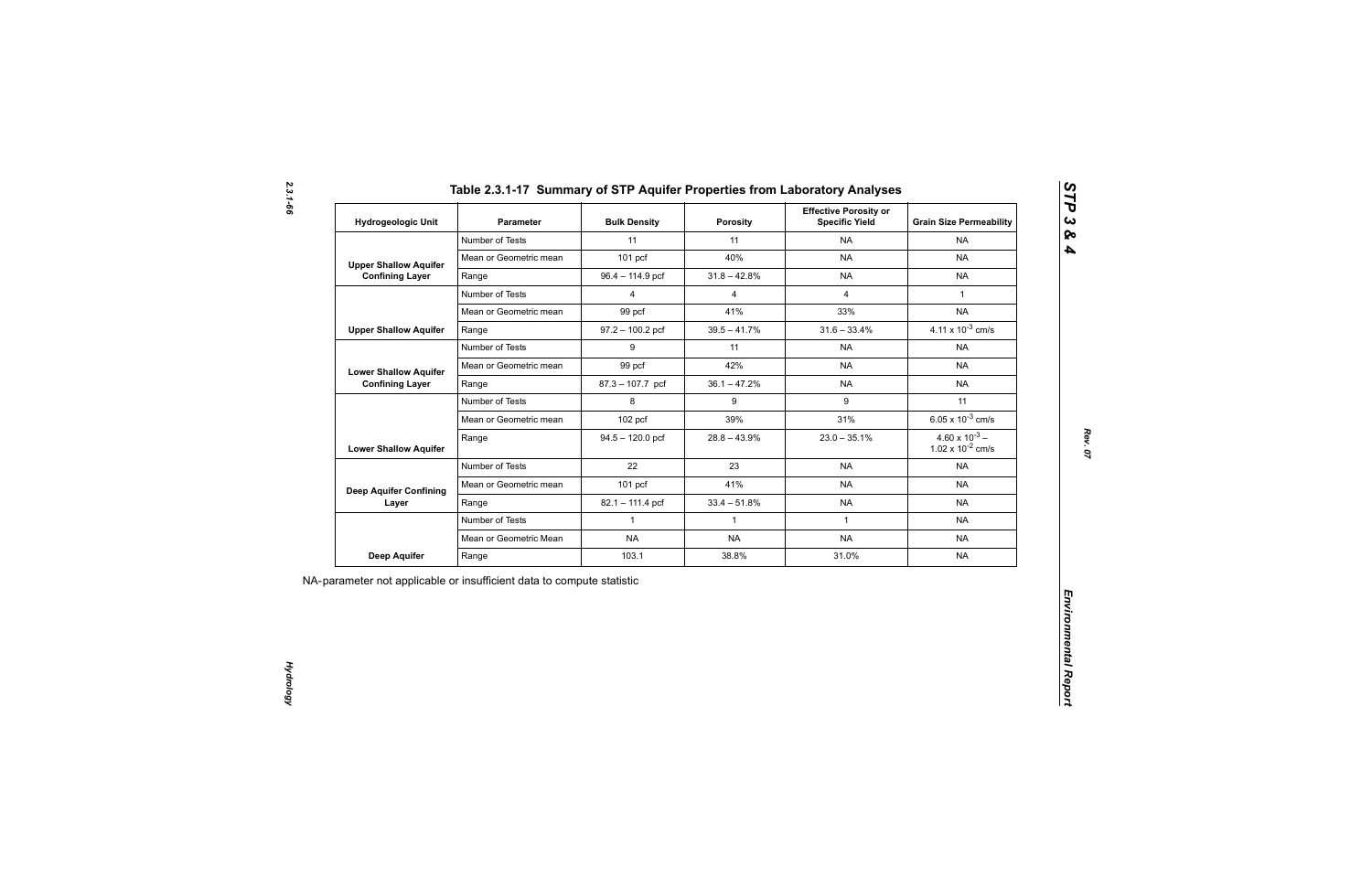| <b>Soil Boring/Sample</b> | Depth (ft)            | <b>Hydraulic Conductivity</b><br>(cm/s) | <b>Hydraulic Conductivity</b><br>(gpd/ft <sup>2</sup> ) |
|---------------------------|-----------------------|-----------------------------------------|---------------------------------------------------------|
| B-601 S2                  | 3                     | $3.6 \times 10^{-7}$                    | 0.0076                                                  |
| B-241 T <sub>3</sub>      | 9                     | $2.4 \times 10^{-6}$                    | 0.051                                                   |
| B-242 T <sub>3</sub>      | 9                     | $1.2 \times 10^{-6}$                    | 0.025                                                   |
| B-601 T5                  | 9                     | $2.4 \times 10^{-8}$                    | 0.00051                                                 |
| B-601 T9                  | 29                    | $2.6 \times 10^{-8}$                    | 0.00055                                                 |
| B-400 T11                 | 39                    | $4.0 \times 10^{-8}$                    | 0.00085                                                 |
|                           | <b>Geometric Mean</b> | $1.72 \times 10^{-7}$                   | 0.0036                                                  |

**Table 2.3.1-18 Hydraulic Conductivity of Clay** 

Source: Reference 2.3.1-9, Section 2.5.4.2.6.1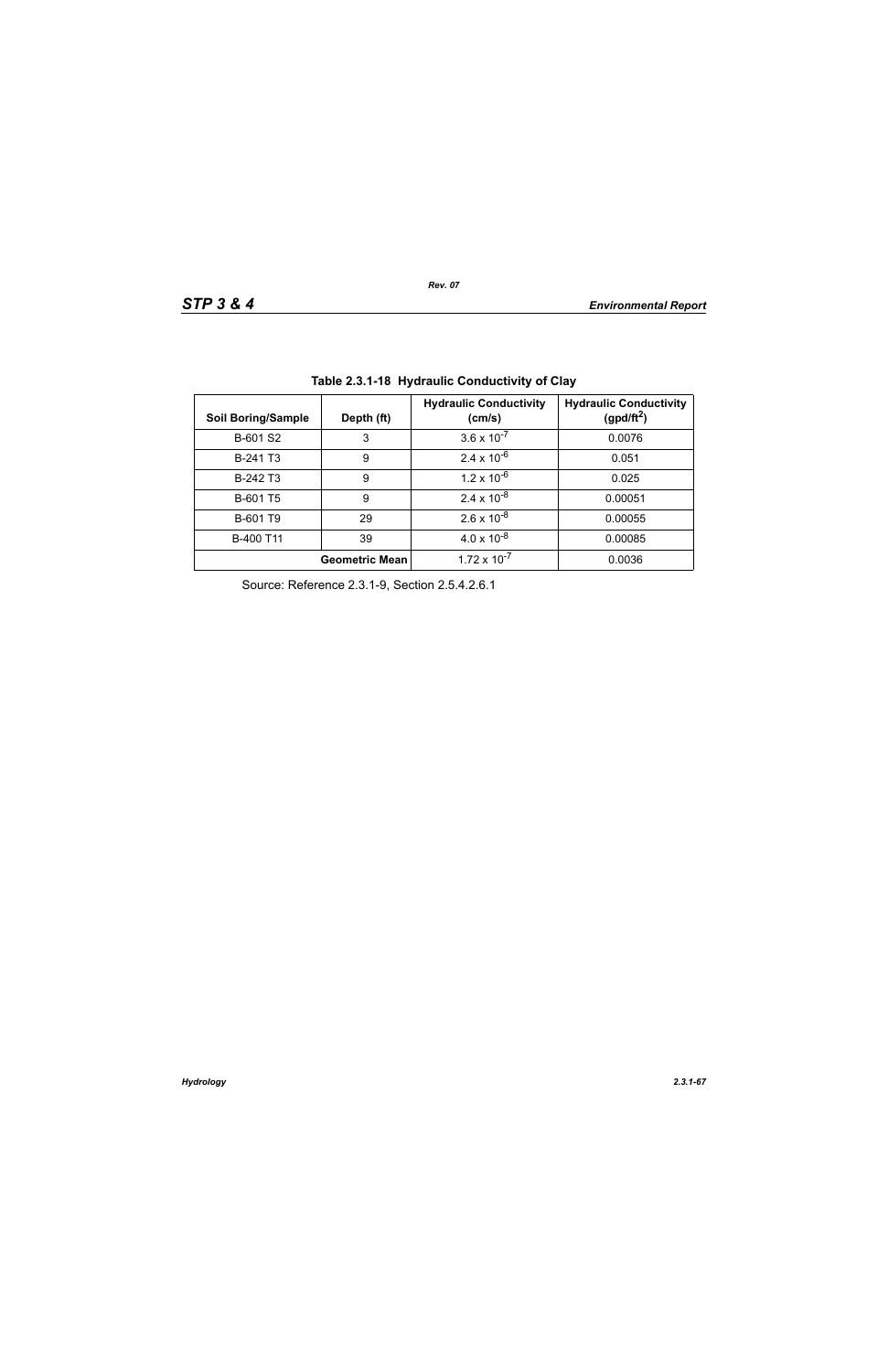|                                                   |                                                                                                                  |            |            |                                                                          |                      |                          |          |                | Table 2.3.1-19 Regional Hydrogeochemical Data |            |                         |                    |           |                    |                  |                          |
|---------------------------------------------------|------------------------------------------------------------------------------------------------------------------|------------|------------|--------------------------------------------------------------------------|----------------------|--------------------------|----------|----------------|-----------------------------------------------|------------|-------------------------|--------------------|-----------|--------------------|------------------|--------------------------|
|                                                   |                                                                                                                  |            |            |                                                                          | Total                |                          |          |                |                                               | Cations    |                         |                    |           | <b>Anions</b>      |                  |                          |
|                                                   |                                                                                                                  | Sample     | pH         | <b>Specific</b>                                                          | <b>Dissolve</b><br>d | Total<br><b>Hardness</b> |          |                |                                               |            |                         |                    |           |                    |                  | Nitrate<br>(mg/L)        |
|                                                   | Sample                                                                                                           | Depth      | (standard  | Conductance                                                              | <b>Solids</b>        | $(mg/L)$ as              | Silica   | Calcium        | Magnesium                                     | Sodium     | Potassium               | <b>Bicarbonate</b> | Chloride  | Sulfate            | Fluoride         |                          |
| Well                                              | Date                                                                                                             | (ft bgs)   | units)     | (µmhos/cm)                                                               | (mg/L)               | CaCO3)                   | (mg/L)   | (mg/L)         | (mg/L)                                        | (mg/L)     | (mg/L)                  | (mg/L)             | (mg/L)    | (mg/L)             | (mg/L)           |                          |
| TA-80-15-301                                      | 6/10/1966                                                                                                        | 570        | 7.7        | 1550                                                                     | 880                  | 348                      | 22       | 82             | 35                                            | 195        | $\mathbf{3}$            | 382                | 302       | 47                 | 0.7              | <b>BDL</b>               |
| TA-80-15-502                                      | 9/2/1966                                                                                                         | 776        | 7.9        | 732                                                                      | 430                  | 77                       | 18       | 17             | 8                                             | 143        | <b>BDL</b>              | 306                | 79        | 14                 | 0.6              | <b>BDL</b>               |
| TA-80-15-901                                      | 12/2/1966                                                                                                        | 38         | 7.7        | 1840                                                                     | 1060                 | 314                      | 24       | 60             | 40                                            | 285        | 8                       | 520                | 333       | 66                 | 0.8              | <b>BDL</b>               |
| TA-80-15-902                                      | 12/2/1966                                                                                                        | 20         | 7.4        | 884                                                                      | 530                  | 403                      | 28       | 98             | 39                                            | 33         | <b>BDL</b>              | 411                | 54        | 9                  | 0.8              | 70                       |
| TA-80-16-101                                      | 6/12/1967                                                                                                        | 93         | 8.1        | 1200                                                                     | 710                  | 295                      | 25       | 65             | 32                                            | 160        | $\mathbf{3}$            | 489                | 153       | 33                 | 0.8              | <b>BDL</b><br><b>BDL</b> |
| TA-80-16-201                                      | 9/19/1966                                                                                                        | 100        | 7.6        | 746                                                                      | 437                  | 216                      | 20       | 53             | 20                                            | 87         | <b>BDL</b>              | 349                | 73        | 11                 | 0.7              |                          |
| TA-80-16-301                                      | 7/11/1964                                                                                                        | 823        | 8.0        | 720                                                                      | 570                  | 46                       | 10       | 11             | $5\overline{)}$                               | 150        | <b>ND</b>               | 309                | 74        | 14                 | <b>ND</b>        | <b>ND</b>                |
| TA-80-16-302                                      | 7/31/1964<br>9/19/1966                                                                                           | 835<br>98  | 7.9        | 676                                                                      | 554                  | 47<br>353                | 9<br>20  | 12<br>79       | $\overline{4}$                                | 143        | <b>ND</b><br><b>ND</b>  | 312                | 62<br>111 | 14<br>$\mathbf{3}$ | <b>ND</b><br>0.6 | <b>ND</b><br><b>BDL</b>  |
| TA-80-16-303                                      |                                                                                                                  |            | 7.8        | 1051                                                                     | 620                  |                          |          |                | 38                                            | 110        |                         | 530                |           |                    |                  |                          |
| TA-80-16-801                                      | 12/8/1966                                                                                                        | 130        | 7.5        | 1760                                                                     | 1000                 | 355                      | 22       | 73             | 42                                            | 245        | <b>ND</b>               | 453                | 341       | 52                 | 0.7              | <b>BDL</b>               |
| TA-80-23-301                                      | 7/19/1955                                                                                                        | 770        | 8.3        | 846                                                                      | 488                  | 42                       | 17       | 9.9            | 4.3                                           | 177        | <b>ND</b>               | 344                | 94        | 11                 | ND               | <b>BDL</b>               |
| TA-80-23-302                                      | 6/12/1967                                                                                                        | 331        | 8.0        | 674                                                                      | 403                  | 55                       | 15       | 14             | 5                                             | 141        | <b>ND</b>               | 334                | 51        | 12                 | 0.7              | <b>BDL</b>               |
| TA-80-23-501                                      | 11/22/1966                                                                                                       | 68         | 7.5        | 2800                                                                     | 1570                 | 730                      | 25       | 191            | 62                                            | 297        | 6                       | 375                | 760       | 41                 | 0.4              | <b>BDL</b>               |
| TA-80-24-202                                      | 11/3/1966                                                                                                        | 411        | 8.0        | 811                                                                      | 475                  | 36                       | 10       | $\overline{7}$ | 5 <sup>5</sup>                                | 182        | $\overline{2}$          | 367                | 79        | 9                  | $\overline{1}$   | <b>BDL</b>               |
| TA-81-09-401                                      | 3/24/1966                                                                                                        | 360        | 7.8        | 1290                                                                     | 730                  | 361                      | 25       | 79             | 39                                            | 138        | $\mathbf{3}$            | 368                | 240       | 25                 | 0.5              | <b>BDL</b>               |
| TA-81-09-504<br>TA-81-09-802                      | 7/19/1955<br>9/30/1966                                                                                           | 721<br>828 | 8.0<br>8.3 | 849<br>1600                                                              | 498<br>910           | 128<br>18                | 21<br>15 | 37<br>5        | 8.8<br>$\mathbf{1}$                           | 143<br>367 | <b>ND</b><br><b>BDL</b> | 366<br>550         | 90<br>253 | 11<br><b>BDL</b>   | <b>ND</b><br>3.1 | 0.2<br><b>BDL</b>        |
| ND = Not Determined<br>Source: Reference 2.3.1-24 | BDL = Below analytical detection limit<br>National Primary Drinking Water Standard Exceeded (Reference 2.3.1-30) |            |            | National Secondary Drinking Water Standard Exceeded (Reference 2.3.1-30) |                      |                          |          |                |                                               |            |                         |                    |           |                    |                  |                          |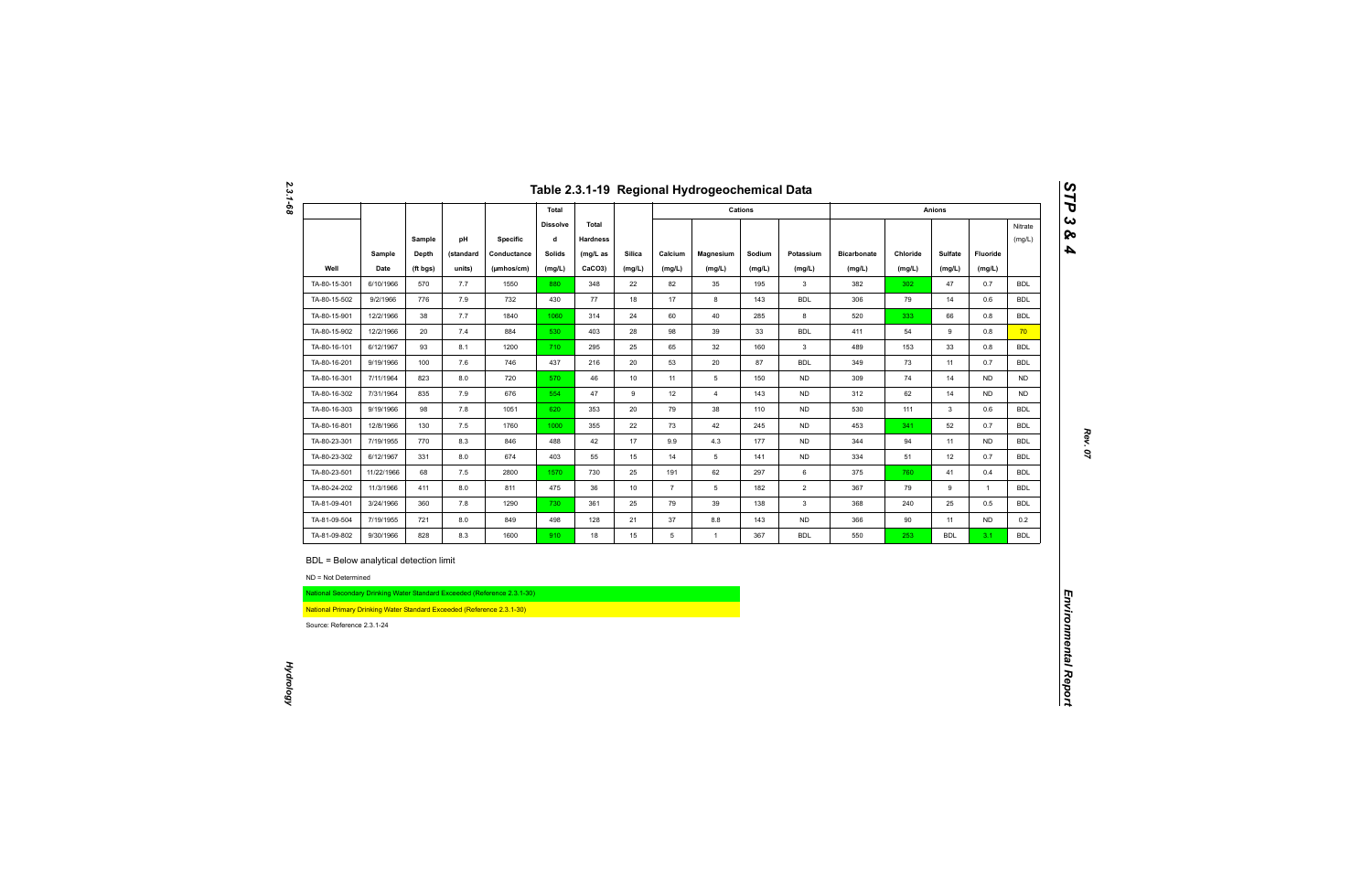| Well                                                                     |             |                          |                          |                                       |                                  |                                  |                              |                                                           |              |                   |                     |                  |                     |                |                     |                          |                    | Anions            |                    |                   |
|--------------------------------------------------------------------------|-------------|--------------------------|--------------------------|---------------------------------------|----------------------------------|----------------------------------|------------------------------|-----------------------------------------------------------|--------------|-------------------|---------------------|------------------|---------------------|----------------|---------------------|--------------------------|--------------------|-------------------|--------------------|-------------------|
|                                                                          | Sample Date | Sample Depth<br>(ft bgs) | units)<br>(standard<br>苦 | Conductance<br>(µmhos/cm)<br>Specific | Temperature<br>$\rm \mathcal{C}$ | Total Dissolved<br>Solids (mg/L) | Total Alkalinity<br>(mg/L as | CaCO3)<br>Total Hardness<br>(mg/L as<br>CaCO <sub>3</sub> | Silica (mg/L | Calcium<br>(mg/L) | Magnesium<br>(mg/L) | Sodium<br>(mg/L) | Potassium<br>(mg/L) | Iron (mg/L)    | Manganese<br>(mg/L) | Bicarbonate<br>$($ mg/L) | Chloride<br>(mg/L) | Sulfate<br>(mg/L) | Fluoride<br>(mg/L) | Nitrate<br>(mg/L) |
| <b>Shallow Aquifer</b>                                                   | 12/17/1974  | 105                      | 7.84                     | 1480                                  | <b>ND</b>                        | 1095                             | 390                          | 324                                                       | 18           | 74                | 34                  | 211              | <b>ND</b>           | <b>BDL</b>     | 0.2                 | 476                      | 245                | 42                | 0.8                | 0.8               |
| at Prod. Well 5                                                          |             |                          |                          |                                       |                                  |                                  |                              |                                                           |              |                   |                     |                  |                     |                |                     |                          |                    |                   |                    |                   |
| Prod. Well 5                                                             | 1/29/1975   | 290-670                  | 7.95                     | 863                                   | <b>ND</b>                        | 642                              | 284                          | 37                                                        | 14           | 10                | $\mathbf{3}$        | 176              | 1.3                 | <b>BDL</b>     | <b>BDL</b>          | 346                      | 87                 | 11                | 0.9                | <b>ND</b>         |
| Prod. Well 5                                                             | 1/30/1975   | 290-670                  | 8.25                     | 863                                   | <b>ND</b>                        | 623                              | 286                          | 38                                                        | 13           | 10                | $\mathbf{3}$        | 177              | 1.3                 | <b>BDL</b>     | <b>BDL</b>          | 320                      | 87                 | 12                | 0.9                | <b>ND</b>         |
| Prod. Well 5                                                             | 1/31/1975   | 290-670                  | 8.25                     | 863                                   | N <sub>D</sub>                   | 626                              | 284                          | 37                                                        | 13           | 10                | $\overline{3}$      | 176              | 1.3                 | <b>BDL</b>     | <b>BDL</b>          | 317                      | 87                 | 11                | 0.9                | <b>ND</b>         |
| Prod. Well 5                                                             | 12/16/1982  | 290-670                  | 7.90                     | 818                                   | N <sub>D</sub>                   | 648                              | 289                          | 42                                                        | 14           | 10                | $\overline{4}$      | <b>ND</b>        | N <sub>D</sub>      | <b>BDL</b>     | 0.13                | 353                      | 79                 | 10                | <b>ND</b>          | 0.36              |
| Prod. Well 6                                                             | 12/7/1982   | 330-670                  | 7.65                     | 809                                   | N <sub>D</sub>                   | 635                              | 298                          | 49                                                        | 15           | 12                | $\overline{5}$      | <b>ND</b>        | N <sub>D</sub>      | <b>BDL</b>     | <b>BDL</b>          | 364                      | 69                 | 14                | <b>ND</b>          | <b>BDL</b>        |
| Prod. Well 7                                                             | 2/9/1983    | 302-682                  | 7.83                     | 831                                   | <b>ND</b>                        | 628                              | 288                          | 38                                                        | 13           | 10                | $\mathbf{3}$        | 168              | 1.4                 | <b>BDL</b>     | <b>BDL</b>          | 351                      | 74                 | 8                 | 0.8                | 0.3               |
| Prod. Well 8                                                             | 5/15/1991   | 449-552                  | 8.20                     | <b>ND</b>                             | <b>ND</b>                        | 256                              | 197                          | 89                                                        | <b>ND</b>    | 28.2              | 4.28                | 70.8             | <b>ND</b>           | 0.06           | <b>BDL</b>          | 216                      | 33                 | 12                | 0.37               | 0.3               |
| $WW-2$                                                                   | 12/20/1973  | 59-83                    | 7.7                      | 1490                                  | <b>ND</b>                        | 1044                             | N <sub>D</sub>               | 320                                                       | <b>ND</b>    | 65                | 38                  | 192              | <b>ND</b>           | <b>ND</b>      | <b>ND</b>           | 464                      | 242                | 42                | <b>ND</b>          | $\mathbf{1}$      |
| $WW-3$                                                                   | 11/30/1973  | $20 - 43$                | N <sub>D</sub>           | 4750                                  | N <sub>D</sub>                   | 2618                             | N <sub>D</sub>               | 672                                                       | <b>ND</b>    | 125               | 88                  | 680              | N <sub>D</sub>      | <b>ND</b>      | <b>ND</b>           | 458                      | 1180               | 86                | <b>ND</b>          | $\mathbf{1}$      |
| $WW-4$                                                                   | 11/4/1974   | $30 - 45$                | N <sub>D</sub>           | 1610                                  | N <sub>D</sub>                   | 1103                             | N <sub>D</sub>               | 430                                                       | <b>ND</b>    | 118               | 33                  | 191              | N <sub>D</sub>      | <b>ND</b>      | <b>ND</b>           | 421                      | 304                | 36                | <b>ND</b>          | <b>BDL</b>        |
| Piezometer 115-A                                                         | 12/21/1973  | 79                       | 7.6                      | 6100                                  | N <sub>D</sub>                   | 3316                             | N <sub>D</sub>               | 712                                                       | <b>ND</b>    | 130               | 95                  | 920              | N <sub>D</sub>      | <b>ND</b>      | <b>ND</b>           | 427                      | 1610               | 134               | <b>ND</b>          | <b>BDL</b>        |
| Piezometer 115-B                                                         | 12/21/1973  | 40                       | 7.5                      | 4020                                  | <b>ND</b>                        | 2326                             | N <sub>D</sub>               | 688                                                       | <b>ND</b>    | 128               | 90                  | 548              | <b>ND</b>           | <b>ND</b>      | <b>ND</b>           | 458                      | 1010               | 91                | <b>ND</b>          | $\mathbf{1}$      |
| Piezometer 415                                                           | 12/14/1973  | 40                       | 7.8                      | 2050                                  | N <sub>D</sub>                   | 1315                             | N <sub>D</sub>               | 435                                                       | <b>ND</b>    | 93                | 49                  | 265              | <b>ND</b>           | <b>ND</b>      | <b>ND</b>           | 415                      | 452                | 41                | <b>ND</b>          | <b>BDL</b>        |
| Piezometer 417                                                           | 12/14/1973  | 100                      | 7.7                      | 1930                                  | <b>ND</b>                        | 1257                             | <b>ND</b>                    | 445                                                       | <b>ND</b>    | 104               | 45                  | 238              | <b>ND</b>           | <b>ND</b>      | <b>ND</b>           | 396                      | 436                | 38                | <b>ND</b>          | <b>BDL</b>        |
| OW-308L                                                                  | 12/30/2006  | 97.8                     | 7.11                     | 1240                                  | 23.1                             | 661                              | 347                          | <b>ND</b>                                                 | <b>ND</b>    | 62.7              | 34.2                | 149              | 5.47                | <b>ND</b>      | <b>ND</b>           | 423                      | 199                | 24.4              | 0.8                | 0.136             |
| <b>OW-308U</b>                                                           | 12/30/2006  | 48.9                     | 6.93                     | 2348                                  | 23.7                             | 1240                             | 367                          | N <sub>D</sub>                                            | <b>ND</b>    | 97.1              | 55.6                | 298              | 2.53                | N <sub>D</sub> | <b>ND</b>           | 447                      | 558                | 76.6              | 1.4                | 0.149             |
| OW-332L                                                                  | 12/29/2006  | 104.6                    | 7.07                     | 1298                                  | 22.9                             | 1020                             | 351                          | N <sub>D</sub>                                            | <b>ND</b>    | 98.3              | 53.5                | 208              | 2.98                | <b>ND</b>      | <b>ND</b>           | 428                      | 439                | 43.9              | 0.77               | 0.52              |
| <b>OW-332U</b>                                                           | 12/29/2006  | 47.6                     | 7.03                     | 1582                                  | 22.7                             | 870                              | 383                          | N <sub>D</sub>                                            | <b>ND</b>    | 70.2              | 35.9                | 213              | <b>BDL</b>          | <b>ND</b>      | <b>ND</b>           | 467                      | 240                | 104               | 1.4                | 0.39              |
| <b>OW-408L</b>                                                           | 12/30/2006  | 83.2                     | 7.07                     | 1242                                  | 23.4                             | 650                              | 349                          | <b>ND</b>                                                 | <b>ND</b>    | 66                | 32.5                | 145              | 1.97                | <b>ND</b>      | <b>ND</b>           | 426                      | 195                | 21.6              | 0.97               | 0.05              |
| <b>OW-408U</b>                                                           | 12/30/2006  | 44.3                     | 6.99                     | 1764                                  | 23.4                             | 913                              | 385                          | <b>ND</b>                                                 | <b>ND</b>    | 74.5              | 38.6                | 240              | 1.64                | <b>ND</b>      | <b>ND</b>           | 469                      | 344                | 29.5              | 1.1                | 0.053             |
| <b>OW-420U</b>                                                           | 12/30/2006  | 50.5                     | 6.94                     | 2114                                  | 22.9                             | 1120                             | 320                          | <b>ND</b>                                                 | <b>ND</b>    | 101               | 46.8                | 259              | 1.79                | <b>ND</b>      | <b>ND</b>           | 390                      | 505                | 44.9              | 0.85               | 0.383             |
| <b>OW-928L</b>                                                           | 12/29/2006  | 124                      | 6.99                     | 1168                                  | 22.5                             | 643                              | 284                          | <b>ND</b>                                                 | <b>ND</b>    | 74                | 36.2                | 110              | 2.37                | <b>ND</b>      | <b>ND</b>           | 346                      | 197                | 17.1              | 0.67               | <b>BDL</b>        |
| OW-928U                                                                  | 12/29/2006  | 41.1                     | 6.82                     | 2885                                  | 22.3                             | 1560                             | 296                          | N <sub>D</sub>                                            | <b>ND</b>    | 156               | 51.6                | 315              | 2.03                | N <sub>D</sub> | <b>ND</b>           | 361                      | 815                | $132$             | 0.75               | <b>BDL</b>        |
| <b>OW-930L</b>                                                           | 12/28/2006  | 104.6                    | 7.06                     | 1506                                  | 22.3                             | 726                              | 360                          | N <sub>D</sub>                                            | <b>ND</b>    | 65.5              | 34.7                | 200              | 2.66                | <b>ND</b>      | <b>ND</b>           | 439                      | 260                | 28.2              | 0.83               | <b>BDL</b>        |
| OW-930U                                                                  | 12/28/2006  | 34.7                     | 6.87                     | 1152                                  | 22.4                             | 623                              | 358                          | <b>ND</b>                                                 | <b>ND</b>    | 95.6              | 31.5                | 89.7             | <b>BDL</b>          | <b>ND</b>      | <b>ND</b>           | 436                      | 175                | 16.8              | 0.66               | 0.16              |
| OW-933L                                                                  | 12/29/2006  | 88.8                     | 6.93                     | 1936                                  | 23.5                             | 713                              | 392                          | <b>ND</b>                                                 | <b>ND</b>    | 63.4              | 33.6                | 149              | 2.93                | <b>ND</b>      | <b>ND</b>           | 478                      | 197                | 25.6              | 0.77               | 0.069             |
| OW-933U                                                                  | 12/29/2006  | 38.8                     | 7.28                     | 1658                                  | 24.2                             | 908                              | 367                          | <b>ND</b>                                                 | <b>ND</b>    | 39.2              | 25.8                | 273              | 1.9                 | <b>ND</b>      | <b>ND</b>           | 447                      | 294                | 70.9              | 2.1                | <b>BDL</b>        |
| <b>OW-934L</b>                                                           | 12/31/2006  | 100.3                    | 7.10                     | 1359                                  | 22.6                             | 731                              | 380                          | <b>ND</b>                                                 | <b>ND</b>    | 62                | 35.4                | 185              | 2.3                 | N <sub>D</sub> | <b>ND</b>           | 463                      | 189                | 24.5              | 0.78               | <b>BDL</b>        |
| OW-934U                                                                  | 12/31/2006  | 42.4                     | 6.91                     | 1891                                  | 22.7                             | 1020                             | 378                          | <b>ND</b>                                                 | <b>ND</b>    | 87.8              | 56.2                | 218              | <b>BDL</b>          | <b>ND</b>      | <b>ND</b>           | 461                      | 412                | 47.3              | 1.4                | 0.163             |
| ND = parameter not measured                                              |             |                          |                          |                                       |                                  |                                  |                              |                                                           |              |                   |                     |                  |                     |                |                     |                          |                    |                   |                    |                   |
| BDL = parameter below detection limit                                    |             |                          |                          |                                       |                                  |                                  |                              |                                                           |              |                   |                     |                  |                     |                |                     |                          |                    |                   |                    |                   |
|                                                                          |             |                          |                          |                                       |                                  |                                  |                              |                                                           |              |                   |                     |                  |                     |                |                     |                          |                    |                   |                    |                   |
| National Secondary Drinking Water Standard Exceeded (Reference 2.3.1-30) |             |                          |                          |                                       |                                  |                                  |                              |                                                           |              |                   |                     |                  |                     |                |                     |                          |                    |                   |                    |                   |
|                                                                          |             |                          |                          |                                       |                                  |                                  |                              |                                                           |              |                   |                     |                  |                     |                |                     |                          |                    |                   |                    |                   |
|                                                                          |             |                          |                          |                                       |                                  |                                  |                              |                                                           |              |                   |                     |                  |                     |                |                     |                          |                    |                   |                    |                   |
|                                                                          |             |                          |                          |                                       |                                  |                                  |                              |                                                           |              |                   |                     |                  |                     |                |                     |                          |                    |                   |                    |                   |

*Rev. 07*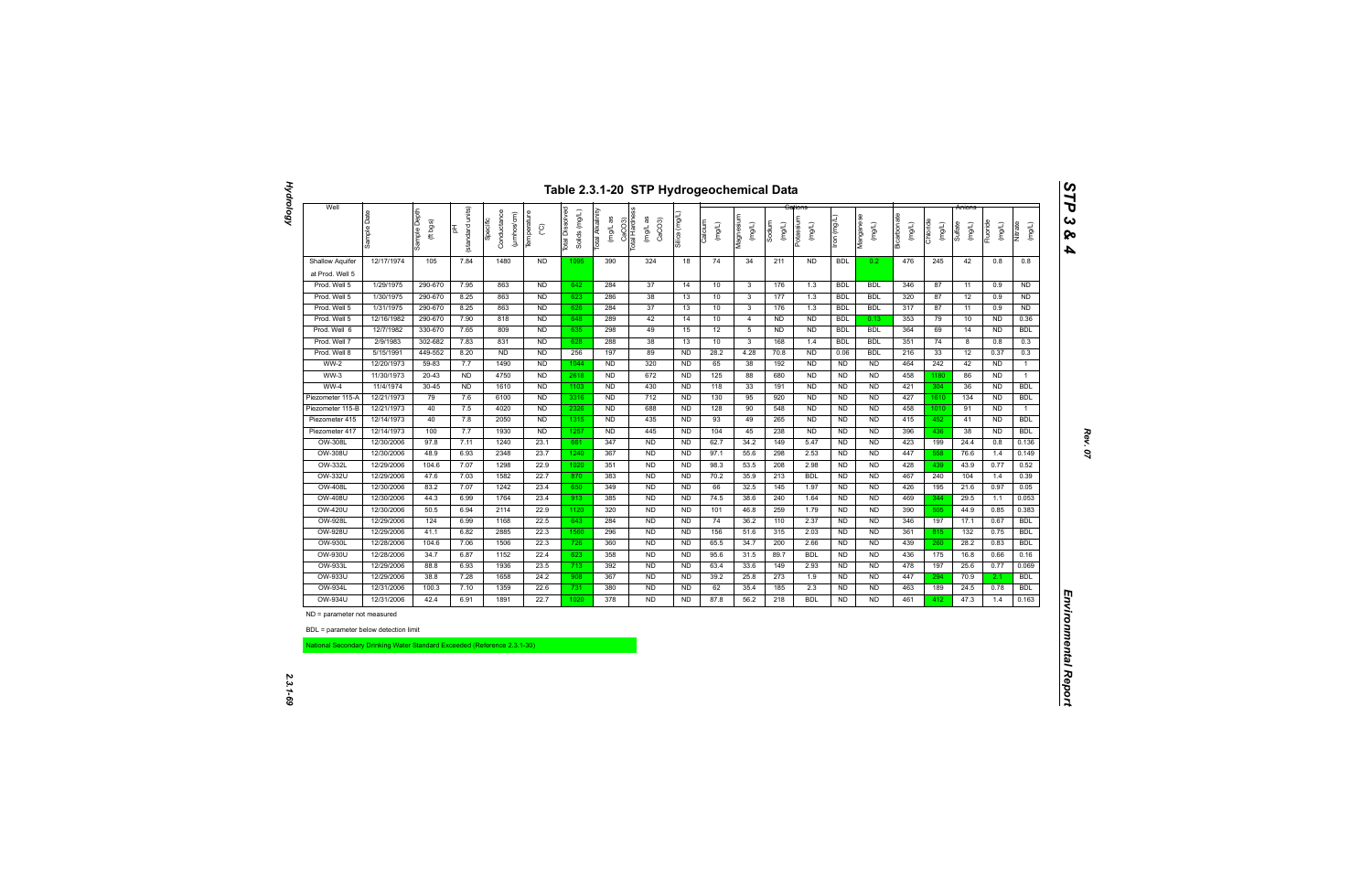| Hydrogeologic                             |                              |                     |                 | <b>Effective</b><br>Porosity or | <b>Grain Size</b>                                     |
|-------------------------------------------|------------------------------|---------------------|-----------------|---------------------------------|-------------------------------------------------------|
| <b>Unit</b>                               | <b>Parameter</b>             | <b>Bulk Density</b> | <b>Porosity</b> | <b>Specific Yield</b>           | Permeability                                          |
| <b>Upper Shallow</b>                      | <b>Number of Tests</b>       | $\overline{11}$     | $\overline{11}$ | $\overline{NA}$                 | <b>NA</b>                                             |
| <b>Aquifer</b><br>Confining<br>Layer      | Mean or<br>Geometric<br>mean | $101$ pcf           | 40%             | <b>NA</b>                       | <b>NA</b>                                             |
|                                           | Range                        | $96.4 - 114.9$ pcf  | $31.8 - 42.8\%$ | <b>NA</b>                       | <b>NA</b>                                             |
|                                           | <b>Number of Tests</b>       | 4                   | 4               | $\overline{4}$                  | 1                                                     |
| <b>Upper Shallow</b><br><b>Aquifer</b>    | Mean or<br>Geometric<br>mean | 99 pcf              | 41%             | 33%                             | <b>NA</b>                                             |
|                                           | Range                        | $97.2 - 100.2$ pcf  | $39.5 - 41.7%$  | $31.6 - 33.4%$                  | $4.11 \times 10^{-3}$ cm/s                            |
| <b>Lower Shallow</b>                      | <b>Number of Tests</b>       | 9                   | 11              | <b>NA</b>                       | <b>NA</b>                                             |
| <b>Aquifer</b><br>Confining<br>Layer      | Mean or<br>Geometric<br>mean | 99 pcf              | 42%             | <b>NA</b>                       | <b>NA</b>                                             |
|                                           | Range                        | $87.3 - 107.7$ pcf  | $36.1 - 47.2%$  | <b>NA</b>                       | <b>NA</b>                                             |
|                                           | Number of Tests              | 8                   | 9               | 9                               | $\overline{11}$                                       |
| <b>Lower Shallow</b><br><b>Aquifer</b>    | Mean or<br>Geometric<br>mean | $102$ pcf           | 39%             | 31%                             | 6.05 x $10^{-3}$ cm/s                                 |
|                                           | Range                        | $94.5 - 120.0$ pcf  | $28.8 - 43.9%$  | $23.0 - 35.1\%$                 | $4.60 \times 10^{-3}$ –<br>$1.02 \times 10^{-2}$ cm/s |
|                                           | Number of Tests              | 22                  | 23              | <b>NA</b>                       | <b>NA</b>                                             |
| <b>Deep Aquifer</b><br>Confining<br>Layer | Mean or<br>Geometric<br>mean | $101$ pcf           | 41%             | <b>NA</b>                       | <b>NA</b>                                             |
|                                           | Range                        | $82.1 - 111.4$ pcf  | $33.4 - 51.8%$  | <b>NA</b>                       | <b>NA</b>                                             |
|                                           | Number of Tests              | 1                   |                 | 1                               | <b>NA</b>                                             |
| <b>Deep Aquifer</b>                       | Mean or<br>Geometric<br>Mean | <b>NA</b>           | <b>NA</b>       | <b>NA</b>                       | <b>NA</b>                                             |
|                                           | Range                        | 103.1               | 38.8%           | 31.0%                           | <b>NA</b>                                             |

|  | Table 2.3.1-21  Representative Properties of Hydrogeologic Units |  |  |  |
|--|------------------------------------------------------------------|--|--|--|
|--|------------------------------------------------------------------|--|--|--|

NA = Not applicable to test performed

Source: COLA Part 2 Subsection 2.4S.12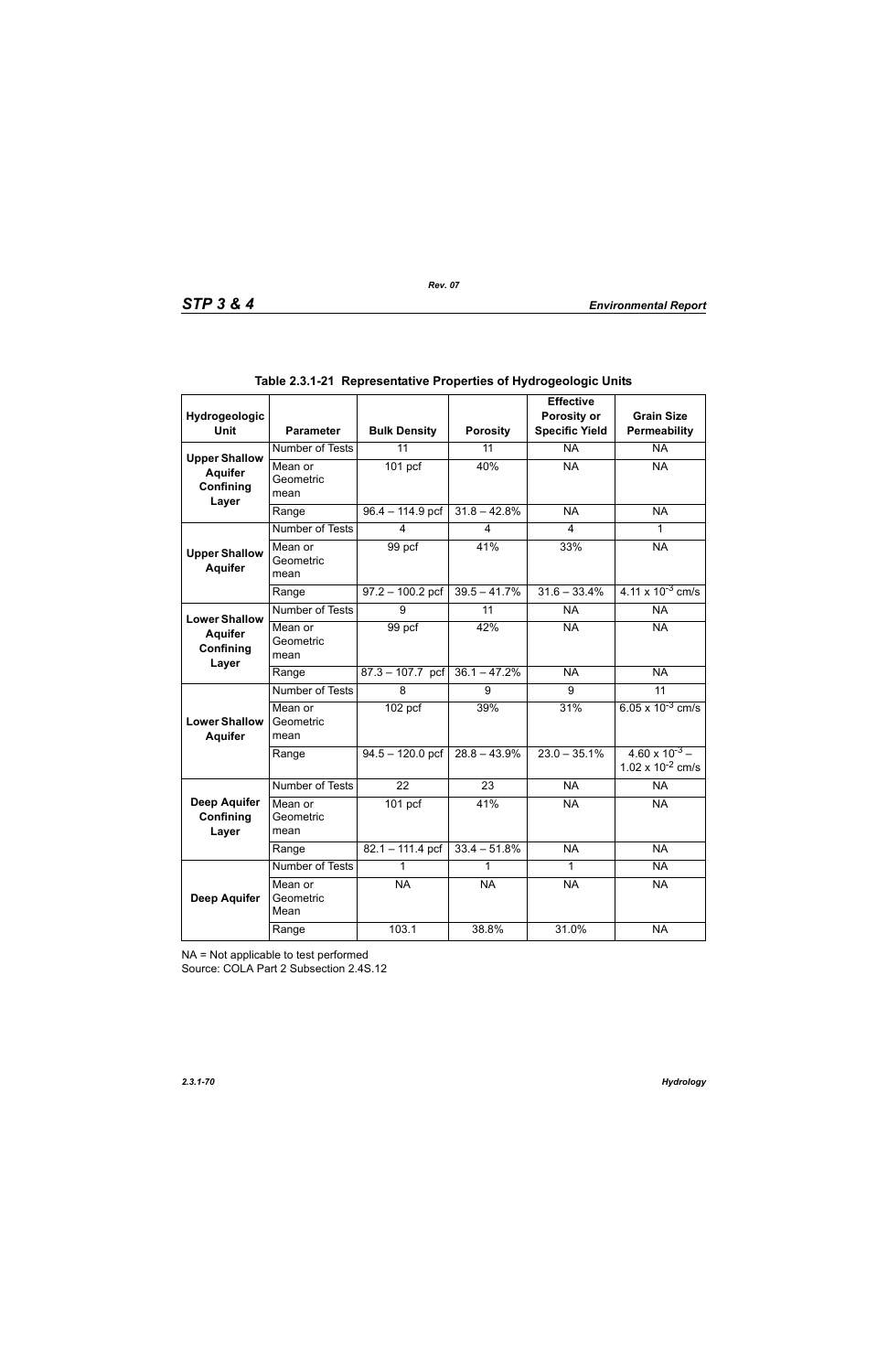| Month<br>(gallons)<br>(gallons)<br>(gallons)<br>(gallons)<br>(gallons)<br>(gallons)<br>(gallons)<br>(gallons)<br>(gallons)<br>(gallons)<br>(gallons)<br>(gallons)<br>28,909,250<br>7,765,025<br>41,812,919<br>39,525,831<br>36,128,090<br>34,041,991<br>35,446,250<br>44,476,292<br>31,115,804<br>36,279,188<br>40,797,000<br>37, 189, 345<br>January<br>12,521,357<br>36,180,612<br>42,574,575<br>31,944,711<br>33,323,394<br>34,819,000<br>February<br>37,551,891<br>29,461,480<br>32, 117, 186<br>30,568,014<br>36,198,000<br>37,531,591<br>22,598,920<br>38,532,459<br>36,223,601<br>29,792,357<br>32,643,753<br>48,053,000<br>28,020,000<br>32,713,000<br>35,201,420<br>March<br>41,169,835<br>33,244,000<br>38,458,117<br>April<br>24,601,783<br>43, 177, 241<br>35,683,774<br>33,649,929<br>27,093,385<br>35,652,764<br>40,828,467<br>29,628,405<br>28,524,378<br>36,309,169<br>31,956,336<br>34,964,690<br>27,088,736<br>25,618,936<br>45,752,274<br>38,428,753<br>38,956,861<br>35,593,523<br>35,327,680<br>37, 118, 205<br>43,365,000<br>37,782,730<br>May<br>36,847,100<br>36,310,300<br>19,654,117<br>33,220,900<br>June<br>41,995,128<br>35,811,044<br>42,057,320<br>31,347,265<br>40,259,759<br>35,534,592<br>36,604,000<br>29,816,000<br>28,819,186<br>37,885,740<br>31,055,407<br>35,660,218<br>33,538,680<br>July<br>35,369,911<br>43,862,008<br>41,054,570<br>37,595,060<br>43, 141, 872<br>30,254,000<br>36,912,782<br>31,785,000<br>40,315,960<br>August<br>33,187,388<br>32,728,731<br>42,628,395<br>36, 127, 366<br>36,092,764<br>43,008,513<br>38, 193, 859<br>29,863,036<br>45,828,000<br>30,803,058<br>38,457,620<br>32,946,400<br>41,838,634<br>Sept.<br>24,719,646<br>33,787,725<br>37,324,840<br>34,910,719<br>36,325,308<br>40,309,148<br>31,716,791<br>33, 151, 000<br>39,865,019<br>31,230,060<br>36,836,000<br>October<br>25,744,319<br>42,742,696<br>34,426,989<br>38,050,780<br>30,770,476<br>38,460,958<br>37,052,232<br>25,675,791<br>37,863,296<br>31,538,000<br>36,540,206<br>29,407,550<br>22,606,096<br>38,944,140<br>35,413,702<br>32,764,920<br>36,391,863<br>31,657,842<br>30,886,310<br>33,875,759<br>37,353,000<br>28,499,573<br>34,429,744<br>38,474,080<br>November<br>21,338,258<br>39,694,275<br>33,674,338<br>34,950,153<br>36,841,789<br>29,493,213<br>33,436,651<br>34,751,855<br>30,409,159<br>41,168,000<br>39,554,770<br>December<br>24,196,105<br>423,935,565<br>Total (gallons)<br>271,411,252<br>474,726,766<br>451,492,745<br>434,335,789<br>404,002,967<br>437,489,186<br>453,740,667<br>391,479,855<br>426,180,533<br>398,540,117<br>422,363,662<br>833<br>1,386<br>1,240<br>1,343<br>1,392<br>1,201<br>1,223<br>1,301<br>Total (acre-feet)<br>1,457<br>1,333<br>1,308<br>1,296 |  | 1995 | 1996 | 1997 | 1998 | 1999 | 2000 | 2001 | 2002 | 2003 | 2004 | 2005 | 2006 |
|----------------------------------------------------------------------------------------------------------------------------------------------------------------------------------------------------------------------------------------------------------------------------------------------------------------------------------------------------------------------------------------------------------------------------------------------------------------------------------------------------------------------------------------------------------------------------------------------------------------------------------------------------------------------------------------------------------------------------------------------------------------------------------------------------------------------------------------------------------------------------------------------------------------------------------------------------------------------------------------------------------------------------------------------------------------------------------------------------------------------------------------------------------------------------------------------------------------------------------------------------------------------------------------------------------------------------------------------------------------------------------------------------------------------------------------------------------------------------------------------------------------------------------------------------------------------------------------------------------------------------------------------------------------------------------------------------------------------------------------------------------------------------------------------------------------------------------------------------------------------------------------------------------------------------------------------------------------------------------------------------------------------------------------------------------------------------------------------------------------------------------------------------------------------------------------------------------------------------------------------------------------------------------------------------------------------------------------------------------------------------------------------------------------------------------------------------------------------------------------------------------------------------------------------------------------------------------------------------------------------------------------------------------------------------------------------------------------------------------------------|--|------|------|------|------|------|------|------|------|------|------|------|------|
|                                                                                                                                                                                                                                                                                                                                                                                                                                                                                                                                                                                                                                                                                                                                                                                                                                                                                                                                                                                                                                                                                                                                                                                                                                                                                                                                                                                                                                                                                                                                                                                                                                                                                                                                                                                                                                                                                                                                                                                                                                                                                                                                                                                                                                                                                                                                                                                                                                                                                                                                                                                                                                                                                                                                              |  |      |      |      |      |      |      |      |      |      |      |      |      |
|                                                                                                                                                                                                                                                                                                                                                                                                                                                                                                                                                                                                                                                                                                                                                                                                                                                                                                                                                                                                                                                                                                                                                                                                                                                                                                                                                                                                                                                                                                                                                                                                                                                                                                                                                                                                                                                                                                                                                                                                                                                                                                                                                                                                                                                                                                                                                                                                                                                                                                                                                                                                                                                                                                                                              |  |      |      |      |      |      |      |      |      |      |      |      |      |
|                                                                                                                                                                                                                                                                                                                                                                                                                                                                                                                                                                                                                                                                                                                                                                                                                                                                                                                                                                                                                                                                                                                                                                                                                                                                                                                                                                                                                                                                                                                                                                                                                                                                                                                                                                                                                                                                                                                                                                                                                                                                                                                                                                                                                                                                                                                                                                                                                                                                                                                                                                                                                                                                                                                                              |  |      |      |      |      |      |      |      |      |      |      |      |      |
|                                                                                                                                                                                                                                                                                                                                                                                                                                                                                                                                                                                                                                                                                                                                                                                                                                                                                                                                                                                                                                                                                                                                                                                                                                                                                                                                                                                                                                                                                                                                                                                                                                                                                                                                                                                                                                                                                                                                                                                                                                                                                                                                                                                                                                                                                                                                                                                                                                                                                                                                                                                                                                                                                                                                              |  |      |      |      |      |      |      |      |      |      |      |      |      |
|                                                                                                                                                                                                                                                                                                                                                                                                                                                                                                                                                                                                                                                                                                                                                                                                                                                                                                                                                                                                                                                                                                                                                                                                                                                                                                                                                                                                                                                                                                                                                                                                                                                                                                                                                                                                                                                                                                                                                                                                                                                                                                                                                                                                                                                                                                                                                                                                                                                                                                                                                                                                                                                                                                                                              |  |      |      |      |      |      |      |      |      |      |      |      |      |
|                                                                                                                                                                                                                                                                                                                                                                                                                                                                                                                                                                                                                                                                                                                                                                                                                                                                                                                                                                                                                                                                                                                                                                                                                                                                                                                                                                                                                                                                                                                                                                                                                                                                                                                                                                                                                                                                                                                                                                                                                                                                                                                                                                                                                                                                                                                                                                                                                                                                                                                                                                                                                                                                                                                                              |  |      |      |      |      |      |      |      |      |      |      |      |      |
|                                                                                                                                                                                                                                                                                                                                                                                                                                                                                                                                                                                                                                                                                                                                                                                                                                                                                                                                                                                                                                                                                                                                                                                                                                                                                                                                                                                                                                                                                                                                                                                                                                                                                                                                                                                                                                                                                                                                                                                                                                                                                                                                                                                                                                                                                                                                                                                                                                                                                                                                                                                                                                                                                                                                              |  |      |      |      |      |      |      |      |      |      |      |      |      |
|                                                                                                                                                                                                                                                                                                                                                                                                                                                                                                                                                                                                                                                                                                                                                                                                                                                                                                                                                                                                                                                                                                                                                                                                                                                                                                                                                                                                                                                                                                                                                                                                                                                                                                                                                                                                                                                                                                                                                                                                                                                                                                                                                                                                                                                                                                                                                                                                                                                                                                                                                                                                                                                                                                                                              |  |      |      |      |      |      |      |      |      |      |      |      |      |
|                                                                                                                                                                                                                                                                                                                                                                                                                                                                                                                                                                                                                                                                                                                                                                                                                                                                                                                                                                                                                                                                                                                                                                                                                                                                                                                                                                                                                                                                                                                                                                                                                                                                                                                                                                                                                                                                                                                                                                                                                                                                                                                                                                                                                                                                                                                                                                                                                                                                                                                                                                                                                                                                                                                                              |  |      |      |      |      |      |      |      |      |      |      |      |      |
|                                                                                                                                                                                                                                                                                                                                                                                                                                                                                                                                                                                                                                                                                                                                                                                                                                                                                                                                                                                                                                                                                                                                                                                                                                                                                                                                                                                                                                                                                                                                                                                                                                                                                                                                                                                                                                                                                                                                                                                                                                                                                                                                                                                                                                                                                                                                                                                                                                                                                                                                                                                                                                                                                                                                              |  |      |      |      |      |      |      |      |      |      |      |      |      |
|                                                                                                                                                                                                                                                                                                                                                                                                                                                                                                                                                                                                                                                                                                                                                                                                                                                                                                                                                                                                                                                                                                                                                                                                                                                                                                                                                                                                                                                                                                                                                                                                                                                                                                                                                                                                                                                                                                                                                                                                                                                                                                                                                                                                                                                                                                                                                                                                                                                                                                                                                                                                                                                                                                                                              |  |      |      |      |      |      |      |      |      |      |      |      |      |
|                                                                                                                                                                                                                                                                                                                                                                                                                                                                                                                                                                                                                                                                                                                                                                                                                                                                                                                                                                                                                                                                                                                                                                                                                                                                                                                                                                                                                                                                                                                                                                                                                                                                                                                                                                                                                                                                                                                                                                                                                                                                                                                                                                                                                                                                                                                                                                                                                                                                                                                                                                                                                                                                                                                                              |  |      |      |      |      |      |      |      |      |      |      |      |      |
|                                                                                                                                                                                                                                                                                                                                                                                                                                                                                                                                                                                                                                                                                                                                                                                                                                                                                                                                                                                                                                                                                                                                                                                                                                                                                                                                                                                                                                                                                                                                                                                                                                                                                                                                                                                                                                                                                                                                                                                                                                                                                                                                                                                                                                                                                                                                                                                                                                                                                                                                                                                                                                                                                                                                              |  |      |      |      |      |      |      |      |      |      |      |      |      |
|                                                                                                                                                                                                                                                                                                                                                                                                                                                                                                                                                                                                                                                                                                                                                                                                                                                                                                                                                                                                                                                                                                                                                                                                                                                                                                                                                                                                                                                                                                                                                                                                                                                                                                                                                                                                                                                                                                                                                                                                                                                                                                                                                                                                                                                                                                                                                                                                                                                                                                                                                                                                                                                                                                                                              |  |      |      |      |      |      |      |      |      |      |      |      |      |
|                                                                                                                                                                                                                                                                                                                                                                                                                                                                                                                                                                                                                                                                                                                                                                                                                                                                                                                                                                                                                                                                                                                                                                                                                                                                                                                                                                                                                                                                                                                                                                                                                                                                                                                                                                                                                                                                                                                                                                                                                                                                                                                                                                                                                                                                                                                                                                                                                                                                                                                                                                                                                                                                                                                                              |  |      |      |      |      |      |      |      |      |      |      |      |      |
|                                                                                                                                                                                                                                                                                                                                                                                                                                                                                                                                                                                                                                                                                                                                                                                                                                                                                                                                                                                                                                                                                                                                                                                                                                                                                                                                                                                                                                                                                                                                                                                                                                                                                                                                                                                                                                                                                                                                                                                                                                                                                                                                                                                                                                                                                                                                                                                                                                                                                                                                                                                                                                                                                                                                              |  |      |      |      |      |      |      |      |      |      |      |      |      |
|                                                                                                                                                                                                                                                                                                                                                                                                                                                                                                                                                                                                                                                                                                                                                                                                                                                                                                                                                                                                                                                                                                                                                                                                                                                                                                                                                                                                                                                                                                                                                                                                                                                                                                                                                                                                                                                                                                                                                                                                                                                                                                                                                                                                                                                                                                                                                                                                                                                                                                                                                                                                                                                                                                                                              |  |      |      |      |      |      |      |      |      |      |      |      |      |
|                                                                                                                                                                                                                                                                                                                                                                                                                                                                                                                                                                                                                                                                                                                                                                                                                                                                                                                                                                                                                                                                                                                                                                                                                                                                                                                                                                                                                                                                                                                                                                                                                                                                                                                                                                                                                                                                                                                                                                                                                                                                                                                                                                                                                                                                                                                                                                                                                                                                                                                                                                                                                                                                                                                                              |  |      |      |      |      |      |      |      |      |      |      |      |      |